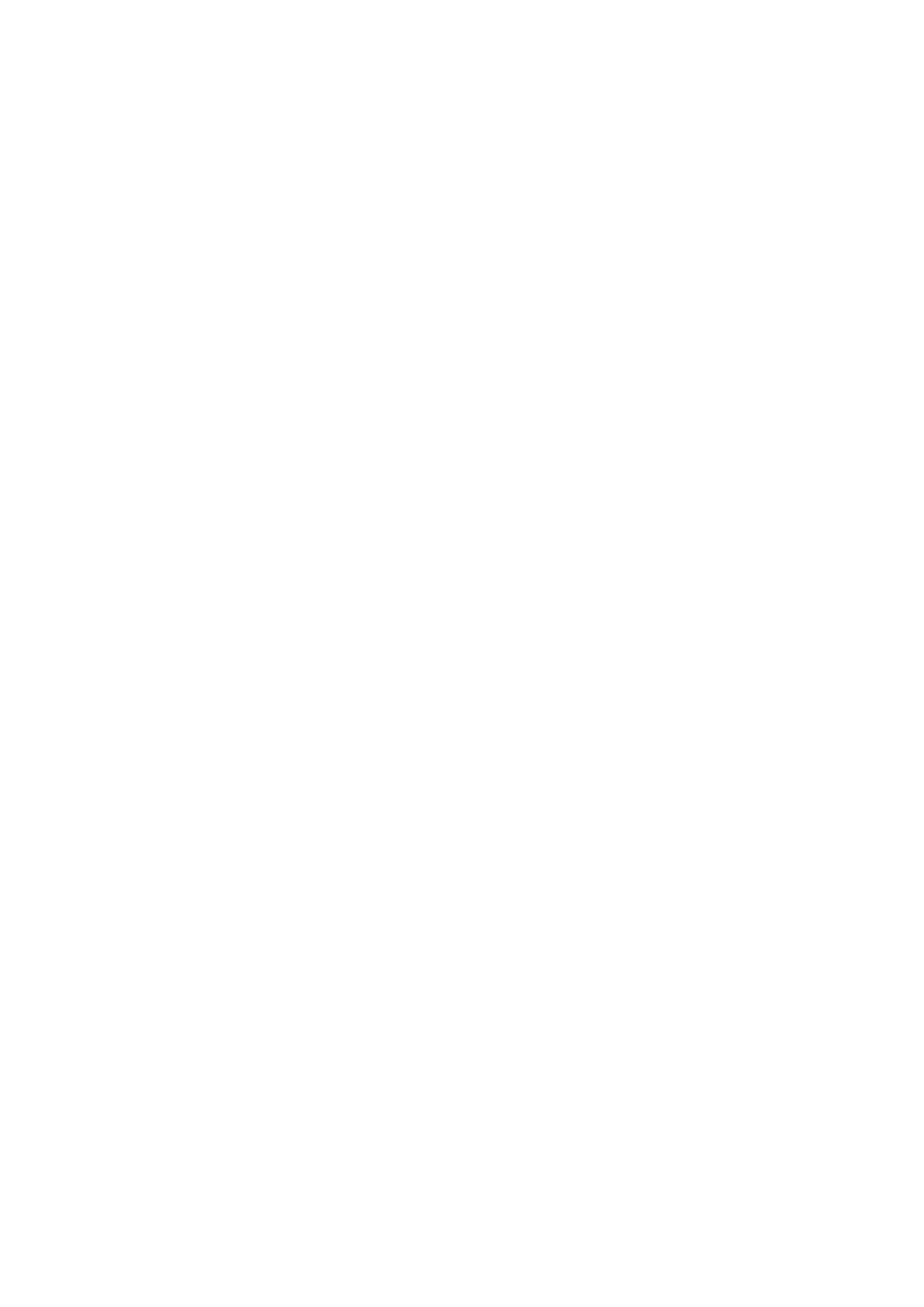| Index  | Indication of Goods         | Indication of Goods (Japanese translation) Similar Group Codes Basic No. |              |            | $\ast$ | Remarks |
|--------|-----------------------------|--------------------------------------------------------------------------|--------------|------------|--------|---------|
| A#0006 | accounting                  | 経理事務の代行                                                                  | 35C01, 35G03 | 350015     |        |         |
|        | administration of consumer  | 顧客ロイヤリティプログラムの                                                           | 35A01, 35A02 |            |        |         |
| A#0011 |                             | 管理                                                                       | 35B01        | 350131     |        |         |
|        | loyalty programs            |                                                                          |              |            |        |         |
| A#0012 | administration of frequent  | マイレージプログラムの管理                                                            | 35A01, 35A02 | 350128     |        |         |
|        | flyer programs              |                                                                          | 35B01        |            |        |         |
|        | administrative assistance   |                                                                          | 35B01, 35E01 |            |        |         |
| A#0013 | in responding to calls for  | 入札に対する応札の管理支援                                                            | 35G03        | 350154     |        | 追18     |
|        | tenders                     |                                                                          |              |            |        |         |
|        | administrative assistance   |                                                                          |              |            |        |         |
| A#0014 | in responding to requests   | 入札に対する応札の管理支援                                                            | 35B01, 35E01 | 350154     |        | 追18     |
|        | for proposals [RFPs]        |                                                                          | 35G03        |            |        |         |
|        | administrative processing   |                                                                          |              |            |        |         |
| A#0015 | of purchase orders          | 商取引の受注管理                                                                 | 35B01        | 350095     |        |         |
|        |                             |                                                                          |              |            |        |         |
| A#0016 | administrative services for | 医師の紹介に関する事業の管理                                                           | 35B01        | 350165     |        | 追20     |
|        | medical referrals           |                                                                          |              |            |        |         |
|        | administrative services for |                                                                          |              |            |        |         |
| A#0017 | the relocation of           | 事業所の移転の管理                                                                | 35B01        | 350069     |        | 変20     |
|        | businesses                  |                                                                          |              |            |        |         |
| A#0019 | advertising                 | 広告                                                                       | 35A01        | 350039     |        |         |
| A#0020 | advertising agency services | 広告の代理                                                                    | 35A01        | 350047     |        |         |
| A#0021 | advertising by mail order   | 通信販売を利用した広告                                                              | 35A01        | 350077     |        |         |
|        | advertising services to     | ブランド・アイデンティティの                                                           |              |            |        |         |
| A#0022 | create brand identity for   | 構築を目的とした広告(他人の                                                           | 35A01        | 350178     |        | 追22     |
|        | others                      | ためのこと)                                                                   |              |            |        |         |
|        |                             |                                                                          |              |            |        |         |
| A#0023 | advisory services for       | 事業の管理に関する助言                                                              | 35B01        | 350048     |        |         |
|        | business management         |                                                                          |              |            |        |         |
| A#0049 | appointment reminder        | 予約の確認 (事務処理)                                                             | 35G03        | 350130     |        |         |
|        | services [office functions] |                                                                          |              |            |        |         |
| A#0050 | appointment scheduling      | 予約のスケジューリング(事務                                                           | 35G03        | 350129     |        |         |
|        | services [office functions] | 処理)                                                                      |              |            |        |         |
|        | arranging newspaper         |                                                                          |              |            |        |         |
| A#0069 | subscriptions for others    | 新聞の予約購読の取次ぎ                                                              | 35F02        | 350076     |        |         |
|        | arranging subscriptions to  | 他人のための自動料金収受シス                                                           |              |            |        |         |
| A#0075 | electronic toll collection  | テム (ETC) サービスへの加                                                         | 35B01        | 350171     |        | 追22     |
|        | [ETC] services for others   | 入契約の取次ぎ                                                                  |              |            |        |         |
|        |                             |                                                                          |              |            |        |         |
|        | arranging subscriptions to  |                                                                          |              |            |        |         |
| A#0076 | telecommunication services  | 電気通信への加入契約の取次ぎ                                                           | 38Z99        | 350094     |        |         |
|        | for others                  |                                                                          |              |            |        |         |
| A#0087 | auctioneering               | 競売の運営                                                                    | 35E01        | 350030     |        |         |
| B#0013 | bill-posting                | ビラ張り                                                                     | 35A01        | 350003     |        |         |
| B#0030 | book-keeping                | 経理事務の代行                                                                  | 35C01, 35G03 | $350015\,$ |        |         |
| B#0046 | business appraisals         | 事業の評価                                                                    | 35B01        | 350032     |        |         |
| B#0047 | business auditing           | 会計監査及び業務監査                                                               | 35B01, 35C01 | 350017     |        |         |
|        | business consulting         |                                                                          |              |            |        |         |
| B#0049 | services for digital        | デジタルトランスフォーメーシ                                                           | 35B01        | 350166     |        | 追22     |
|        | transformation              | ョンのための事業に関する助言                                                           |              |            |        |         |
|        | business efficiency expert  | 事業の能率化に関する診断・指                                                           |              |            |        |         |
| B#0050 | services                    |                                                                          | 35B01        | 350029     |        |         |
|        |                             | 導及び助言                                                                    |              |            |        |         |
| B#0051 | business information        | 事業に関する情報の提供                                                              | 35B01        | 350065     |        | 変20     |
| B#0052 | business inquiries          | 事業の調査                                                                    | 35B01        | 350002     |        |         |
|        | business intermediary       |                                                                          |              |            |        |         |
|        | services relating to the    | 資金を必要とする起業家と潜在                                                           |              |            |        |         |
| B#0053 | matching of potential       | 的な個人投資家とのマッチング                                                           | 35B01        | 350136     |        |         |
|        | private investors with      | に関する事業の仲介                                                                |              |            |        |         |
|        | entrepreneurs needing       |                                                                          |              |            |        |         |
|        | funding                     |                                                                          |              |            |        |         |
|        | business intermediary       |                                                                          |              |            |        |         |
|        | services relating to the    | 様々な専門家と顧客のマッチン                                                           |              |            |        |         |
| B#0054 | matching of various         | グに関する事業の仲介                                                               | 35B01        | 350167     |        | 追22     |
|        | professionals with clients  |                                                                          |              |            |        |         |
|        |                             |                                                                          |              |            |        |         |
| B#0055 | business investigations     | 事業の調査                                                                    | 35B01        | 350033     |        |         |
| B#0057 | business management and     | 事業の管理及び組織に関する指                                                           | 35B01        | 350018     |        |         |
|        | organization consultancy    | 導及び助言                                                                    |              |            |        |         |
| B#0058 | business management         | 事業の管理に関する助言                                                              | 35B01        | 350001     |        |         |
|        | assistance                  |                                                                          |              |            |        |         |
| B#0059 | business management         | 事業の管理に関する指導及び助                                                           | 35B01        | 350020     |        |         |
|        | consultancy                 | 言                                                                        |              |            |        |         |
|        |                             |                                                                          |              |            |        |         |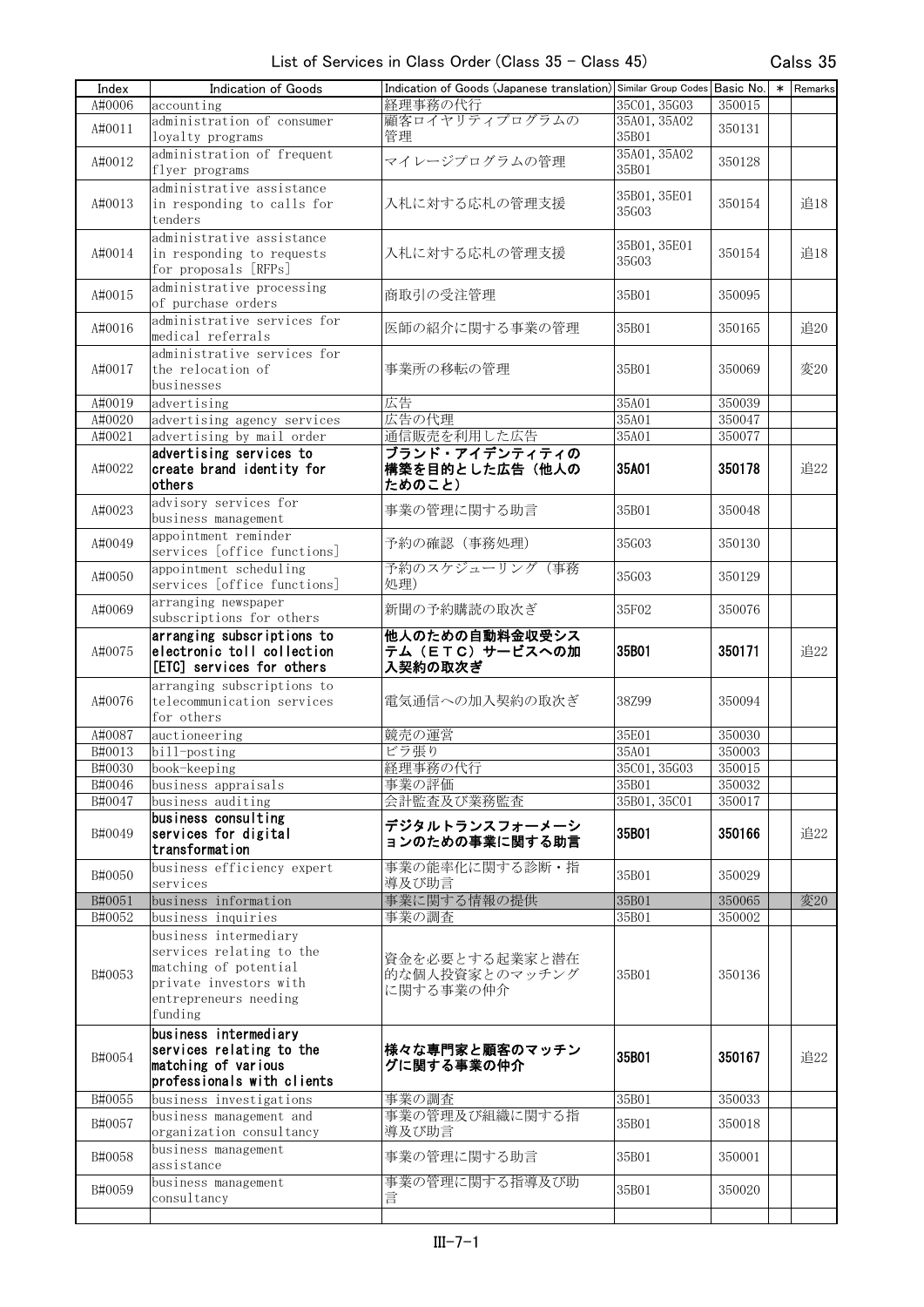| Index  | Indication of Goods                                                                             | Indication of Goods (Japanese translation) Similar Group Codes Basic No. |              |        | $\ast$ | Remarks |
|--------|-------------------------------------------------------------------------------------------------|--------------------------------------------------------------------------|--------------|--------|--------|---------|
| B#0060 | business management for                                                                         | フリーランサーのための事業の                                                           | 35B01        | 350115 |        |         |
|        | freelance service providers                                                                     | 管理                                                                       |              |        |        |         |
| B#0061 | business management of<br>hotels                                                                | ホテルの事業の管理                                                                | 35B01        | 350078 |        |         |
| B#0062 | business management of<br>performing artists                                                    | 実演者に関する事業の管理                                                             | 35B01        | 350079 |        |         |
| B#0063 | business management of<br>reimbursement programmes<br>for others                                | [還付制度の管理(他人のため<br>のもの)]                                                  |              | 350124 | $\ast$ |         |
| B#0064 | business management of<br>reimbursement programs for<br>others                                  | 「還付制度の管理(他人のため<br>のもの) ]                                                 |              | 350124 | $\ast$ |         |
| B#0065 | business management of<br>sports people                                                         | スポーツ選手に関する事業の管<br>理                                                      | 35B01        | 350105 |        |         |
| B#0066 | business organization<br>consultancy                                                            | 事業の組織に関する指導及び助<br>言                                                      | 35B01        | 350036 |        |         |
| B#0067 | business project management<br>services for construction<br>projects                            | 建設プロジェクトの事業計画の<br>管理                                                     | 35B01        | 350118 |        |         |
| B#0068 | business research                                                                               | 事業の調査                                                                    | 35B01        | 350041 |        |         |
| C#0066 | commercial administration<br>of the licensing of the<br>goods and services of<br>others         | 他人の商品及びサービスのライ<br>センスに関する事業の管理                                           | 35B01        | 350096 |        |         |
| C#0067 | commercial information<br>agency services                                                       | 商業に関する情報の提供                                                              | 35B01        | 350006 |        |         |
| C#0068 | commercial information and<br>advice for consumers<br>[consumer advice shop]                    | 消費者のための商品購入に関す<br>る助言と情報の提供                                              | 35L01        | 350093 |        | 変18     |
| C#0069 | commercial information and<br>advice for consumers in the<br>choice of products and<br>services | 消費者のための商品及び役務の<br>選択における助言と情報の提供                                         | 35L01        | 350093 |        | 変20     |
| C#0070 | commercial intermediation<br>services                                                           | 商取引の媒介・取次ぎ又は代理                                                           | 35B01        | 350114 |        |         |
| C#0071 | commercial lobbying<br>services                                                                 | [商業のためのロビー活動]                                                            |              | 350159 | $\ast$ | 追19     |
| C#0072 | commercial or industrial<br>management assistance                                               | 商業又は工業の管理に関する助<br>言                                                      | 35B01        | 350025 |        |         |
| C#0079 | competitive intelligence<br>services                                                            | 競合企業に関する情報収集                                                             | 35B01        | 350142 |        | 追18     |
| C#0080 | compilation of information<br>into computer databases                                           | コンピュータデータベースへの<br>情報編集                                                   | 35G03, 42P02 | 350080 |        |         |
| C#0081 | compilation of statistics                                                                       | 統計の編集                                                                    | 35B01        | 350100 |        |         |
| C#0082 | compiling indexes of<br>information for commercial<br>or advertising purposes                   | 商業用又は広告用情報の索引の<br>編集                                                     | 35G03, 42P02 | 350135 |        |         |
| C#0095 | computerized file<br>management                                                                 | コンピュータによるファイルの<br>管理                                                     | 35G03        | 350061 |        |         |
| C#0096 | computer ized management of<br>medical records and files                                        | コンピュータ化された医療記録<br>およびファイルの保守                                             | 35G03, 42P02 | 350176 |        | 追22     |
| C#0102 | conducting of commercial<br>events                                                              | 商業イベントの運営                                                                | 35A01        | 350172 |        | 追22     |
| C#0115 | consultancy regarding<br>advertising communication<br>strategies                                | 広告のためのコミュニケーショ<br>ン戦略に関する助言                                              | 35A01        | 350139 |        | 変18     |
| C#0116 | consultancy regarding<br>advertising communications<br>strategy                                 | コミュニケーション戦略(広告<br>)に関する助言                                                | 35A01        | 350139 |        | 変18     |
| C#0117 | consultancy regarding<br>public relations<br>communication strategies                           | 広報活動のためのコミュニケー<br>ション戦略に関する助言                                            | 35A01        | 350138 |        | 変18     |
| C#0118 | consultancy regarding<br>public relations<br>communications strategy                            | コミュニケーション戦略(広報<br>活動)に関する助言                                              | 35A01        | 350138 |        | 変18     |
| C#0119 | consumer profiling for<br>commercial or marketing<br>purposes                                   | 商業又はマーケティングのため<br>の消費者プロファイリング                                           | 35B01        | 350164 |        | 追20     |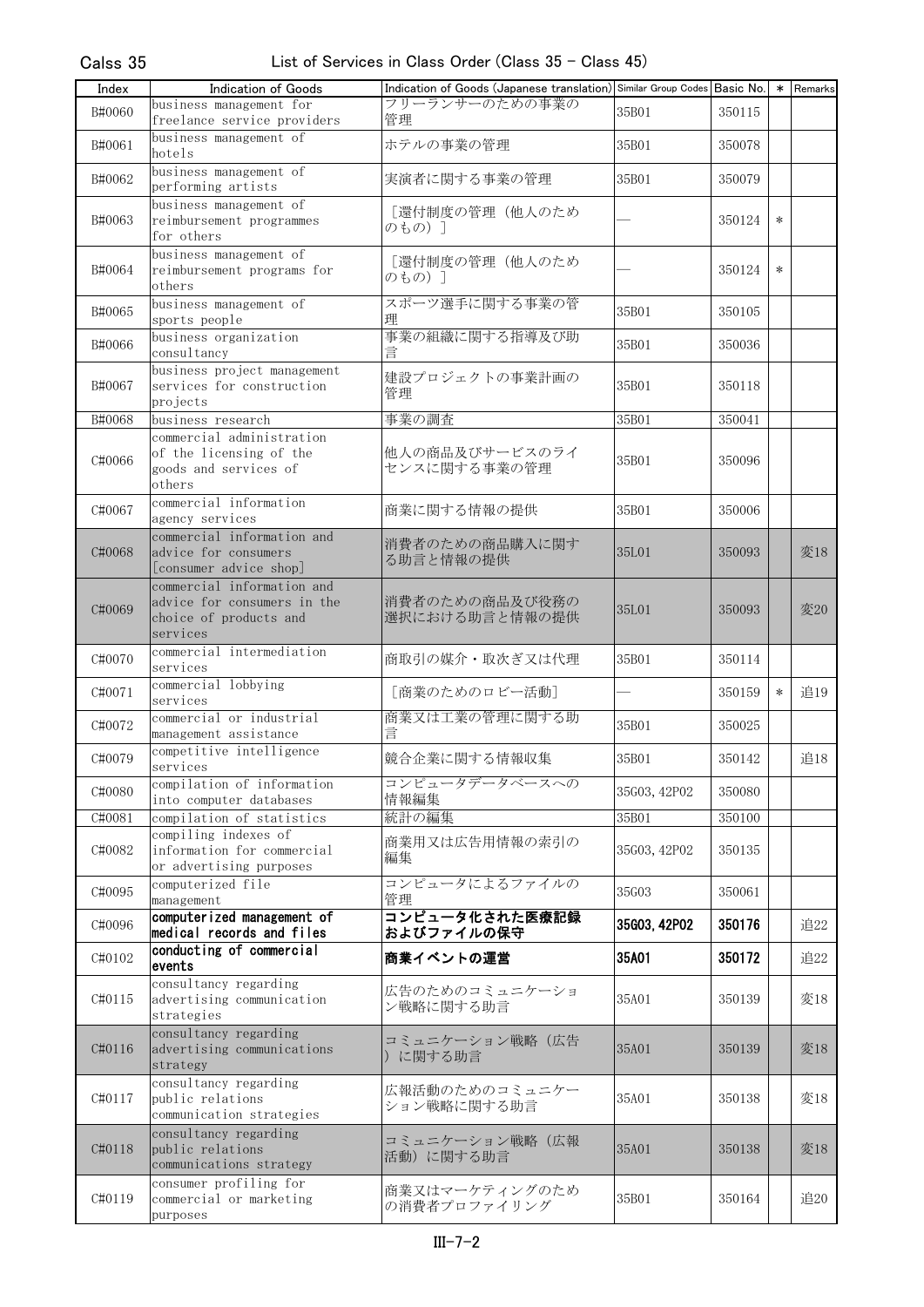| Index            | Indication of Goods                                                                | Indication of Goods (Japanese translation) Similar Group Codes Basic No.   *   Remarks |                              |                  |        |     |
|------------------|------------------------------------------------------------------------------------|----------------------------------------------------------------------------------------|------------------------------|------------------|--------|-----|
| C#0124           | corporate communications<br>services                                               | 企業の広告及び広報活動の企画<br>・代行                                                                  | 35A01                        | 350157           |        | 追19 |
| C#0127           | cost price analysis                                                                | 原価分析                                                                                   | 35B01                        | 350007           |        |     |
| D#0004           | data processing services<br>[office functions]                                     | データ処理(事務処理)                                                                            | 35G03                        | 350173           |        | 追22 |
| D#0005           | data search in computer<br>files for others                                        | 電子計算機を用いて行う情報検<br>索事務の代行                                                               | 35G03, 42P02                 | 350086           |        |     |
| D#0018           | demonstration of goods                                                             | 商品の実演による広告                                                                             | 35A01                        | 350023           |        |     |
| D#0024           | design of advertising<br>materials                                                 | 広告用材料のデザインの考案                                                                          | 35A01                        | 350121           |        | 変20 |
| D#0032           | development of advertising<br>concepts                                             | 広告用コンセプトの開発                                                                            | 35A01                        | 350121           |        | 変20 |
| D#0040           | direct mail advertising                                                            | ダイレクトメールによる広告                                                                          | 35A01                        | 350024           |        |     |
| D#0046           | dissemination of<br>advertising matter                                             | 広告物の配布                                                                                 | 35A01                        | 350008           |        |     |
| D#0049           | distribution of samples                                                            | 試供品の配布<br>書類の複製                                                                        | 35A01<br>35G02               | 350028           |        | 削20 |
| D#0050<br>D#0052 | document reproduction<br>drawing up of statements of                               | 財務書類の作成                                                                                | 35C01                        | 350026<br>350016 |        |     |
| E#0001           | accounts<br>economic forecasting                                                   | 経済予測                                                                                   | 35B01                        | 350063           |        |     |
| E#0025           | employment agency services                                                         | 職業のあっせん                                                                                | 35D01                        | 350012           |        |     |
| F#0018           | financial auditing                                                                 | 財務会計監査                                                                                 | 35C01                        | 350144           |        | 追18 |
| G#0015           | gift registry services                                                             | 贈答品記録の管理及び贈答品の<br>売買契約の媒介                                                              | 35B01, 35G03                 | 350149           |        | 追18 |
| I#0002           | import-export agency<br>services                                                   | 輸出入に関する事務の代理又は<br>代行                                                                   | 35F01                        | 350005           |        |     |
| I#0007           | influencer marketing                                                               | [インフルエンサーによるマー<br>ケティング]                                                               |                              | 350180           | $\ast$ | 追22 |
| I#0027           | interim business management                                                        | 一時的な事業の管理                                                                              | 35B01                        | 350151           |        | 追18 |
| I#0031           | invoicing                                                                          | インボイスの作成に関する事務<br>の代行                                                                  | 35G03                        | 350098           |        |     |
| L#0015           | layout services for<br>advertising purposes                                        | 広告物のレイアウト                                                                              | 35A01                        | 350101           |        |     |
| L#0017           | lead generation services                                                           | リードジェネレーションを用い<br>たマーケティング                                                             | 35A01, 35A02<br>35B01        | 350175           |        | 追22 |
| M#0008           | market intelligence<br>services                                                    | 市場に関する情報収集                                                                             | 35B01                        | 350143           |        | 追18 |
| M#0009           | market studies                                                                     | 市場分析                                                                                   | 35B01                        | 350031           |        |     |
| M#0010           | marketing                                                                          | マーケティング                                                                                | 35A01, 35A02<br>35B01        | 350106           |        |     |
| M#0011           | marketing in the framework<br>of software publishing                               | コンピュータソフトウェア制作<br>のマーケティング                                                             | 35A01, 35A02<br>35B01        | 350155           |        | 追18 |
| M#0012           | marketing research                                                                 | 市場調査                                                                                   | 35B01                        | 350051           |        |     |
| M#0020           | media relations services                                                           | メディアへの広報活動の企画・<br>代行                                                                   | 35A01                        | 350156           |        | 追19 |
| M#0045           | modelling for advertising<br>or sales promotion                                    | 広告又は販売促進のための模型<br>制作                                                                   | 35A01                        | 350049           |        |     |
| N#0001           | negotiation and conclusion<br>of commercial transactions<br>for third parties      | 第三者のための商取引の交渉及<br>び締結の代理及び代行                                                           | 35B01                        | 350116           |        |     |
| N#0002           | negotiation of business<br>contracts for others                                    | 事業の契約に関する交渉の代行<br>(他人のためのこと)                                                           | 35B01                        | 350140           |        |     |
| N#0004           | news clipping services                                                             | ニュースクリッピングサービス                                                                         | 42G04                        | 350088           |        |     |
| 0#0003           | office machines and<br>equipment rental*                                           | 事務用機器の貸与                                                                               | 35J02                        | 350013           |        |     |
| 0#0009           | online advertising on a<br>computer network                                        | コンピュータネットワークにお<br>けるオンラインによる広告                                                         | 35A01                        | 350084           |        | 訂19 |
| 0#0011           | online ordering services in<br>the field of restaurant<br>take-out and delivery    | レストランからの持ち帰り及び<br>配達の分野におけるオンライン<br>による商品の受注事務の代行                                      | 35G03                        | 350177           |        | 追22 |
| 0#0013           | online retail services for<br>downloadable and<br>pre-recorded music and<br>movies | オンラインによるダウンロード<br>可能並びに記録済みの音楽及び<br>映画の小売の業務において行わ<br>れる顧客に対する便益の提供                    | 24E02, 26D01<br>35K15, 35K99 | 350147           |        | 追18 |
| 0#0014           | online retail services for<br>downloadable digital music                           | オンラインによるダウンロード<br>可能なデジタル音楽の小売の業<br>務において行われる顧客に対す<br>る便益の提供                           | 24E02, 35K15                 | 350145           |        | 追18 |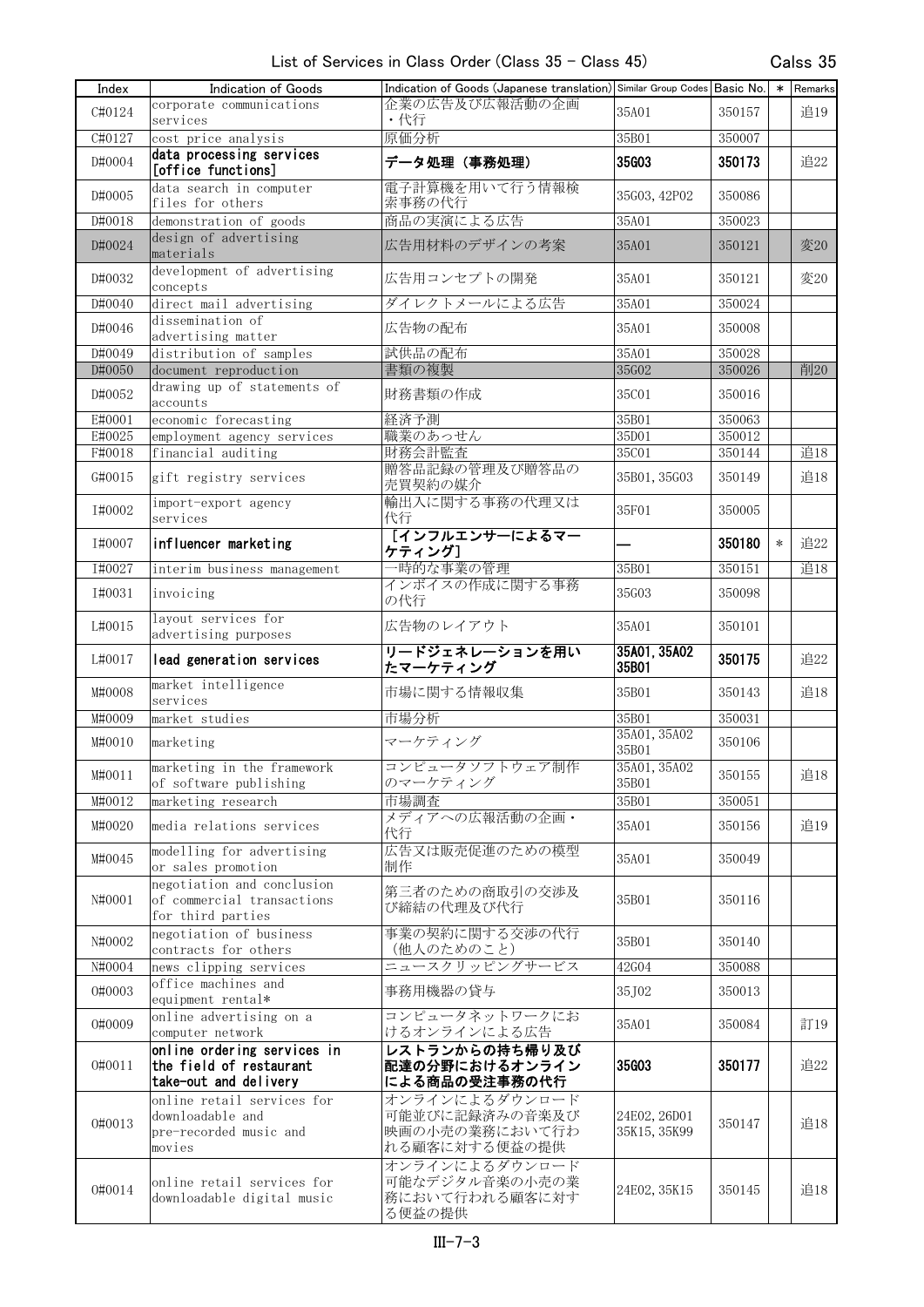| Index  | Indication of Goods                                        | Indication of Goods (Japanese translation) Similar Group Codes Basic No.   *   Remarks |                       |        |        |     |
|--------|------------------------------------------------------------|----------------------------------------------------------------------------------------|-----------------------|--------|--------|-----|
| 0#0015 | online retail services for<br>downloadable ring tones      | 着信音の小売の業務において行<br>われる顧客に対する便益の提供                                                       | 24E02, 35K15          | 350146 |        | 追18 |
| 0#0019 | opinion polling                                            | 世論調査                                                                                   | 35B01                 | 350066 |        |     |
|        | organization of exhibitions                                | 商業又は広告のための展示会の                                                                         |                       |        |        |     |
| 0#0029 | for commercial or                                          | 企画・運営                                                                                  | 35A01                 | 350064 |        |     |
|        | advertising purposes<br>organization of fashion            |                                                                                        |                       |        |        |     |
| 0#0032 | shows for promotional                                      | ファッションショーの企画・運<br>営 (販売促進のためのもの)                                                       | 35A01                 | 350103 |        |     |
|        | purposes                                                   |                                                                                        |                       |        |        |     |
| 0#0039 | organization of trade fairs<br>organization of trade fairs | 商品見本市の企画・運営                                                                            | 35A01                 | 350082 |        | 変20 |
| 0#0040 | for commercial or<br>advertising purposes                  | 商業又は広告のための商品見本<br>市の企画・運営                                                              | 35A01                 | 350082 |        | 変20 |
| 0#0042 | outdoor advertising                                        | 屋外広告物による広告                                                                             | 35A01                 | 350152 |        | 訂18 |
| 0#0044 | outsourced administrative                                  | 会社のための管理業務の代行                                                                          | 35B01                 | 350122 |        |     |
|        | management for companies                                   | [業務支援のためのアウトソー                                                                         |                       |        |        |     |
| 0#0045 | outsourcing services<br>[business assistance]              | シングサービス]                                                                               |                       | 350097 | $\ast$ |     |
| P#0020 | pay per click advertising                                  | クリック報酬型広告                                                                              | 35A01                 | 350113 |        |     |
| P#0021 | payroll preparation                                        | 給料支払名簿の作成                                                                              | 35G03                 | 350067 |        |     |
| P#0031 | personnel management<br>consultancy                        | 人事管理に関する指導及び助言                                                                         | 35B01                 | 350019 |        |     |
| P#0032 | personnel recruitment                                      | 人材募集                                                                                   | 35D01                 | 350068 |        |     |
| P#0041 | photocopying services                                      | 複写機による書類の複製                                                                            | 35G02                 | 350009 |        |     |
| P#0073 | preparation of business<br>profitability studies           | 事業の収益性調査の作成                                                                            | 35B01                 | 350169 |        | 追22 |
|        | presentation of goods on                                   | 販売を目的とした、各種通信媒                                                                         |                       |        |        |     |
| P#0077 | communication media, for<br>retail purposes                | 体による商品の紹介                                                                              | 35A01, 35B01          | 350092 |        |     |
| P#0082 | price comparison services                                  | 価格比較の調査                                                                                | 35B01                 | 350091 |        |     |
|        | procurement services for                                   |                                                                                        |                       |        |        |     |
| P#0088 | others [purchasing goods]<br>and services for other        | 他人の事業のために行う物品の<br>調達及びサービスの手配                                                          | 35B01                 | 350085 |        |     |
|        | businesses]                                                |                                                                                        |                       |        |        |     |
| P#0089 | production of advertising<br>films                         | 広告用映画の制作                                                                               | 35A01                 | 350104 |        |     |
| P#0095 | production of teleshopping                                 | テレビショッピング用番組の制                                                                         | 35A01                 | 350137 |        |     |
|        | programmes<br>production of teleshopping                   | 作<br>テレビショッピング用番組の制                                                                    |                       |        |        |     |
| P#0096 | programs                                                   | 作                                                                                      | 35A01                 | 350137 |        |     |
| P#0097 | professional business<br>consultancy                       | 事業に関する指導及び助言                                                                           | 35B01                 | 350062 |        |     |
|        | promotion of goods and                                     | スポーツイベントの後援を通じ                                                                         |                       |        |        |     |
| P#0098 | services through                                           | て行う商品及び役務の販売促進<br>・提供促進のための企画及びそ                                                       | 35A01, 35A02<br>35B01 | 350141 |        | 追18 |
|        | sponsorship of sports<br>events                            | の実行の代理                                                                                 |                       |        |        |     |
| P#0099 | promotion of goods through<br>influencers                  | [インフルエンサーを通じた商<br>品の販売促進]                                                              |                       | 350179 | $\ast$ | 追22 |
| P#0103 | providing business<br>information                          | 事業に関する情報の提供                                                                            | 35B01                 | 350065 |        | 変20 |
| P#0104 | providing business<br>information via a web site           | ウェブサイト経由による事業に<br>関する情報の提供                                                             | 35B01                 | 350119 |        | 変21 |
| P#0105 | providing business                                         | ウェブサイト経由による事業に                                                                         | 35B01                 | 350119 |        | 変21 |
|        | information via a website                                  | 関する情報の提供                                                                               |                       |        |        |     |
| P#0108 | providing commercial and<br>business contact               | 取引相手先の商業及び事業に関                                                                         | 35B01                 | 350110 |        | 変20 |
|        | information                                                | する情報の提供                                                                                |                       |        |        |     |
|        | providing commercial                                       |                                                                                        |                       |        |        |     |
| P#0109 | information and advice for<br>consumers in the choice of   | 消費者のための商品及び役務の<br>選択における助言と情報の提供                                                       | 35L01                 | 350093 |        | 変20 |
|        | products and services                                      |                                                                                        |                       |        |        |     |
| P#0147 | providing telephone<br>directory information               | 電話帳情報の提供                                                                               | 38A01                 | 350170 |        | 追22 |
|        | providing user rankings for                                | 商業用又は広告用のユーザーに                                                                         |                       |        |        |     |
| P#0155 | commercial or advertising                                  | よるランキング情報の提供                                                                           | 35A01, 35B01          | 350161 |        | 追20 |
|        | purposes                                                   |                                                                                        |                       |        |        |     |
|        |                                                            |                                                                                        |                       |        |        |     |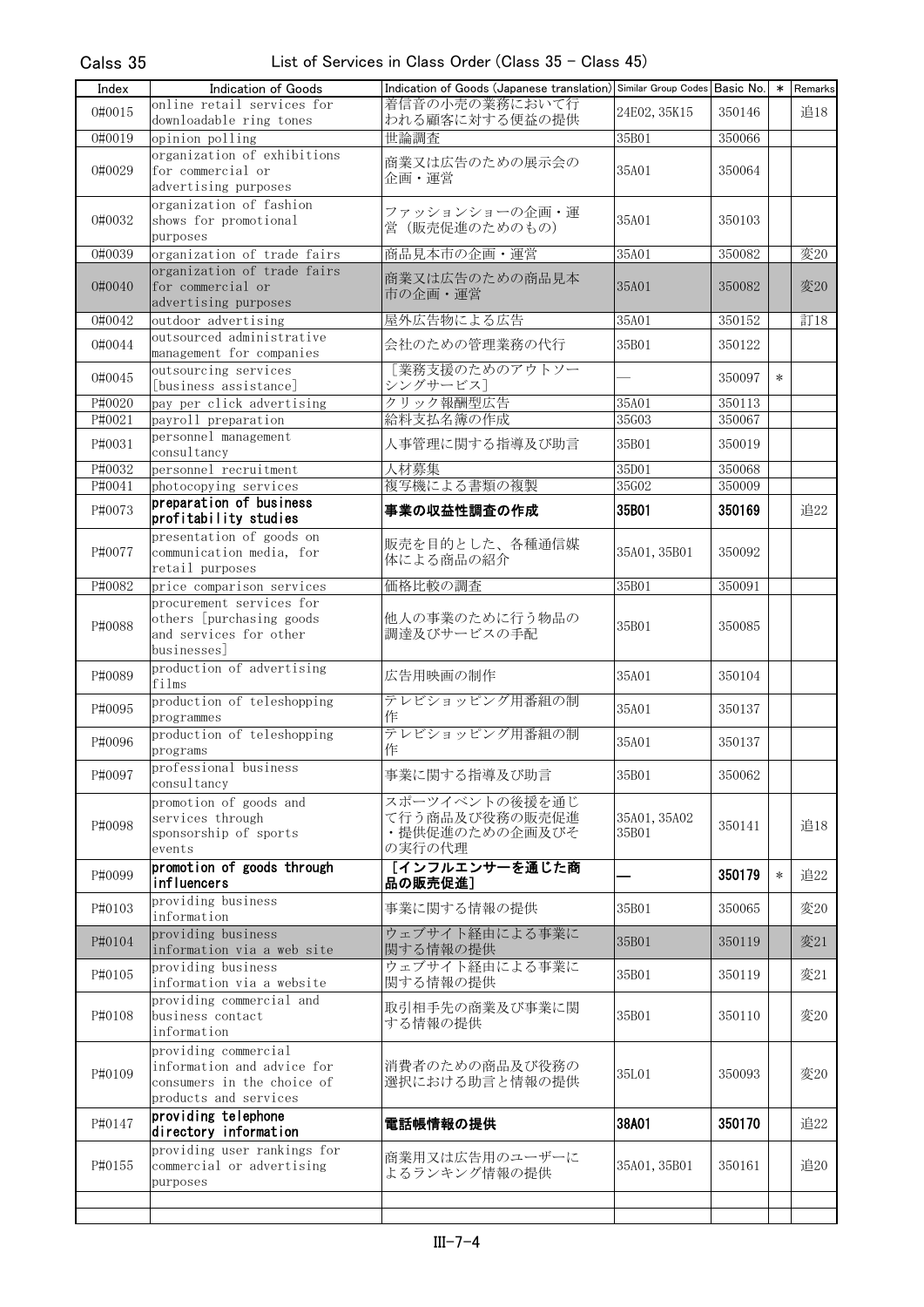| Index  | Indication of Goods         | Indication of Goods (Japanese translation) Similar Group Codes Basic No. |              |        | * Remarks |
|--------|-----------------------------|--------------------------------------------------------------------------|--------------|--------|-----------|
|        | providing user ratings for  |                                                                          |              |        |           |
| P#0157 | commercial or advertising   | 商業用又は広告用のユーザーに                                                           | 35A01, 35B01 | 350161 | 追20       |
|        | purposes                    | よる評価情報の提供                                                                |              |        |           |
|        | providing user reviews for  |                                                                          |              |        |           |
| P#0159 | commercial or advertising   | 商業用又は広告用のユーザーに                                                           | 35A01, 35B01 | 350160 | 追20       |
|        | purposes                    | よるレビュー情報の提供                                                              |              |        |           |
|        | provision of an online      |                                                                          |              |        |           |
|        | marketplace for buyers and  | 商品・役務の買い手及び売り手                                                           |              |        |           |
| P#0162 | sellers of goods and        | のためのオンライン市場の提供                                                           | 35B01        | 350120 | 訂19       |
|        | services                    |                                                                          |              |        |           |
|        | provision of commercial and |                                                                          |              |        |           |
| P#0163 | business contact            | 取引相手先の商業及び事業に関                                                           | 35B01        | 350110 | 変20       |
|        |                             | する情報の提供                                                                  |              |        |           |
|        | information                 |                                                                          |              |        |           |
| P#0166 | psychological testing for   | 企業の人事管理のための適性検                                                           | 35B01        | 350090 |           |
|        | the selection of personnel  | 杳                                                                        |              |        |           |
| P#0168 | public relations            | 広報活動の企画                                                                  | 35A01        | 350042 |           |
| P#0170 | publication of publicity    | 広告物の出版                                                                   | 35A01        | 350038 |           |
|        | texts                       |                                                                          |              |        |           |
| P#0172 | publicity                   | 広告                                                                       | 35A01        | 350039 |           |
| P#0173 | publicity agency services   | 広告の代理                                                                    | 35A01        | 350047 |           |
| P#0174 | publicity material rental   | 広告用具の貸与                                                                  | 35J01        | 350035 |           |
| R#0001 | radio advertising           | ラジオによる広告                                                                 | 35A01        | 350040 | 訂19       |
|        | reception services for      | 来訪者のための受付(事務処理                                                           |              |        |           |
| R#0018 | visitors [office functions] |                                                                          | 35H01        | 350168 | 追22       |
|        | registration of written     |                                                                          |              |        |           |
| R#0031 | communications and data     | 文書情報及びデータの構築                                                             | 35G03, 42P02 | 350133 |           |
|        | relocation services for     |                                                                          |              |        |           |
| R#0036 | businesses                  | 事業所の移転の助言                                                                | 35B01        | 350069 | 変20       |
| R#0042 | rental of advertising space | 広告場所の貸与                                                                  | 35A01, 35J01 | 350070 |           |
|        | rental of advertising time  |                                                                          |              |        |           |
| R#0043 | on communication media      | 広告タイムの貸与                                                                 | 35A01        | 350087 |           |
|        |                             |                                                                          |              |        |           |
| R#0053 | rental of billboards        | 掲示板 (広告板)の貸与                                                             | 35J01        | 350125 |           |
|        | [advertising boards]        |                                                                          | 35J02        | 350174 |           |
| R#0058 | rental of cash registers    | 金銭登録機の貸与                                                                 |              |        | 追22       |
| R#0103 | rental of office equipment  | コワーキング施設における事務<br>用機器の貸与                                                 | 35J02        | 350158 | 追19       |
|        | in co-working facilities    |                                                                          |              |        |           |
| R#0107 | rental of photocopying      | 複写機の貸与                                                                   | 35J02        | 350083 |           |
|        | machines                    |                                                                          |              |        |           |
| R#0116 | rental of sales stands      | 販売用スタンドの貸与                                                               | 35J01        | 350109 |           |
| R#0143 | rental of vending machines  | 自動販売機の貸与                                                                 | 42X07        | 350089 |           |
|        | retail or wholesale         |                                                                          | 01B01, 01B02 |        |           |
|        | services for                | 薬剤及び医療補助品の小売又は                                                           | 01C01, 01C02 |        |           |
| R#0170 | pharmaceutical, veterinary  | 卸売の業務において行われる顧                                                           | 01C03, 01C04 | 350108 | 変18       |
|        | and sanitary preparations   | 客に対する便益の提供                                                               | 35K10        |        |           |
|        | and medical supplies        |                                                                          |              |        |           |
|        | retail services for         |                                                                          | 01B01, 01B02 |        |           |
|        | pharmaceutical, veterinary  | 薬剤及び医療補助品の小売の業                                                           | 01C01,01C02  |        |           |
| R#0171 | and sanitary preparations   | 務において行われる顧客に対す                                                           | 01C03, 01C04 | 350108 | 変18       |
|        | and medical supplies        | る便益の提供                                                                   | 35K10        |        |           |
|        | retail services for works   | 画廊による美術品の小売の業務                                                           | 20C01, 20C50 |        |           |
| R#0172 | of art provided by art      | において行われる顧客に対する                                                           | 20D50, 26B01 | 350153 | 追18       |
|        |                             |                                                                          | 26C01, 35K99 |        |           |
|        | galleries                   | 便益の提供                                                                    |              |        |           |
| R#0173 | retail services relating to | パンの小売の業務において行わ                                                           | 30A01, 35K03 | 350163 | 追20       |
|        | bakery products             | れる顧客に対する便益の提供                                                            |              |        |           |
| S#0005 | sales promotion for others  | 販売促進のための企画及び実行                                                           | 35A01, 35A02 | 350071 |           |
|        |                             | の代理                                                                      | 35B01        |        |           |
| S#0023 | scriptwriting for           | 広告のための脚本の作成                                                              | 35A01        | 350132 |           |
|        | advertising purposes        |                                                                          |              |        |           |
| S#0025 | search engine optimisation  | 販売促進のための検索エンジン                                                           | 35A01, 35B01 | 350111 |           |
|        | for sales promotion         | の検索結果の最適化                                                                |              |        |           |
|        | search engine optimization  | 販売促進のための検索エンジン                                                           |              |        |           |
| S#0026 | for sales promotion         | の検索結果の最適化                                                                | 35A01, 35B01 | 350111 |           |
| S#0027 | secretarial services        | 秘書                                                                       | 35H01        | 350072 |           |
| S#0041 | shop window dressing        | ショーウィンドーの装飾                                                              | 35A01        | 350046 |           |
| S#0042 | shorthand                   | 速記                                                                       | 35G01        | 350043 |           |
| S#0061 | sponsorship search          | スポンサー探し                                                                  | 35B01        | 350102 |           |
|        |                             |                                                                          |              |        |           |
|        |                             |                                                                          |              |        |           |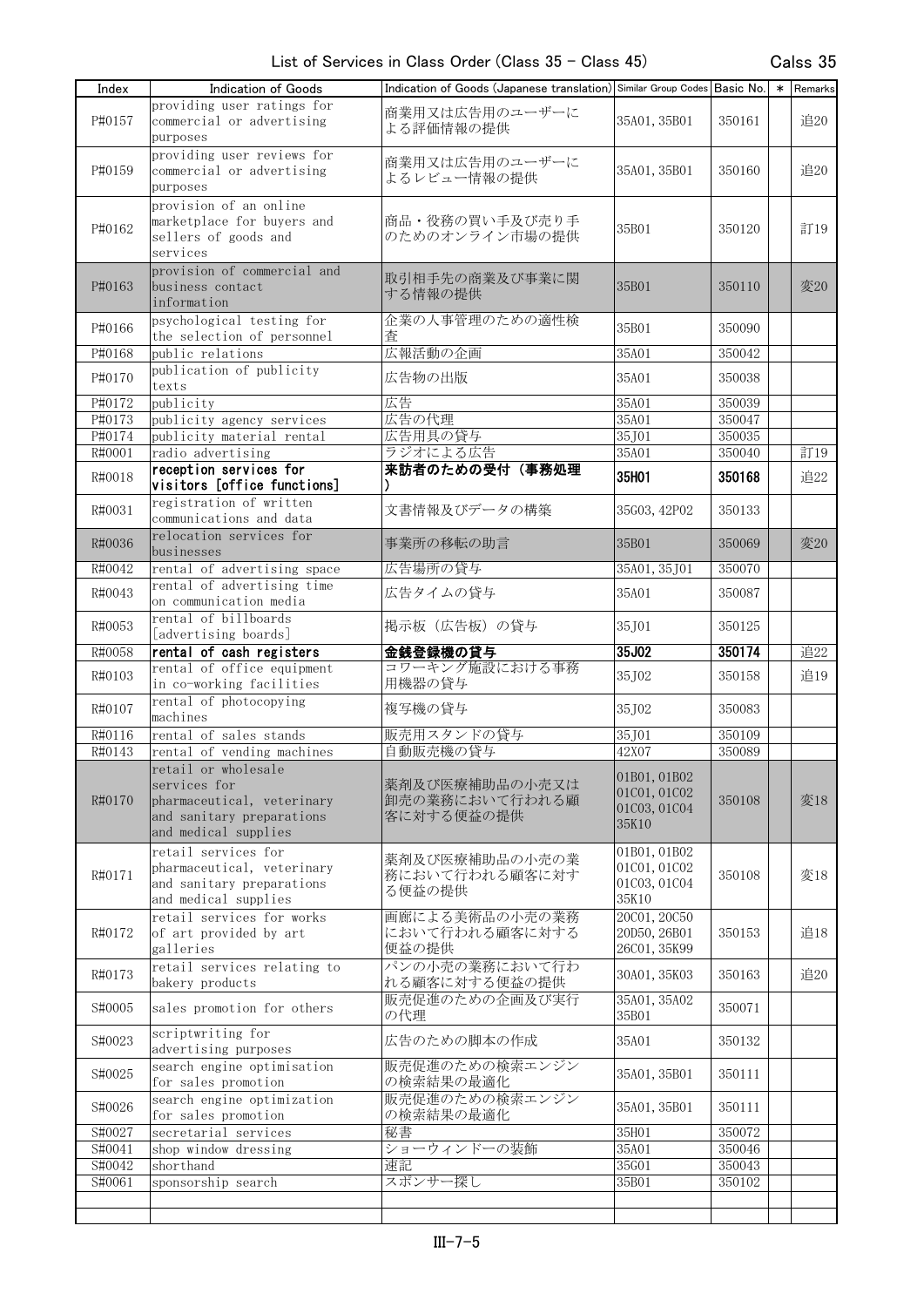| Index  | Indication of Goods                                                                                       | Indication of Goods (Japanese translation) Similar Group Codes Basic No. |                                                       |        |        | * Remarks |
|--------|-----------------------------------------------------------------------------------------------------------|--------------------------------------------------------------------------|-------------------------------------------------------|--------|--------|-----------|
| S#0085 | systemization of<br>information into computer<br>databases                                                | コンピュータデータベースへの<br>情報構築                                                   | 35G03, 42P02                                          | 350081 |        |           |
| T#0003 | targeted marketing                                                                                        | ターゲット・マーケティング                                                            | 35A01, 35A02<br>35B01                                 | 350150 |        | 追18       |
| T#0006 | tax filing services                                                                                       | [税務書類の作成]                                                                |                                                       | 350123 | $\ast$ |           |
| T#0007 | tax preparation                                                                                           | 税務書類の作成                                                                  | 35C01                                                 | 350073 |        |           |
| T#0022 | telemarketing services                                                                                    | テレマーケティング                                                                | 35A01, 35A02<br>35B01                                 | 350107 |        |           |
| T#0024 | telephone answering for<br>unavailable subscribers                                                        | 電話受付代行(加入者が出られ<br>ない場合)                                                  | 35H01                                                 | 350074 |        |           |
| T#0027 | telephone switchboard<br>services                                                                         | 電話交換                                                                     | 35H01                                                 | 350162 |        | 追20       |
| T#0028 | television advertising                                                                                    | テレビジョンによる広告                                                              | 35A01                                                 | 350044 |        | 訂19       |
| T#0055 | transcription of<br>communications [office<br>functions                                                   | 筆耕 (事務処理)                                                                | 35G01                                                 | 350045 |        |           |
| T#0083 | typing                                                                                                    | タイプライターの操作                                                               | 35G04                                                 | 350022 |        |           |
| U#0010 | updating and maintenance of<br>data in computer databases                                                 | コンピュータデータベース内の<br>データの更新及び保守                                             | 35G03, 42P02                                          | 350117 |        |           |
| U#0011 | updating and maintenance of<br>information in registries                                                  | レジストリ内での情報の更新及<br>び保守                                                    | 35G03, 42P02                                          | 350134 |        |           |
| U#0012 | updating of advertising<br>material                                                                       | 広告物の更新                                                                   | 35A01                                                 | 350027 |        |           |
| W#0014 | web indexing for commercial<br>or advertising purposes                                                    | 商業又は広告用ウェブのインデ<br>ックスの作成                                                 | 35A01, 35B01                                          | 350127 |        |           |
| W#0016 | web site traffic<br>optimisation                                                                          | ウェブサイトの検索結果の最適<br>化                                                      | 35A01, 35B01                                          | 350112 |        | 変21       |
| W#0017 | web site traffic<br>optimization                                                                          | ウェブサイトの検索結果の最適<br>化                                                      | 35A01, 35B01                                          | 350112 |        | 変21       |
| W#0019 | website traffic<br>optimisation                                                                           | ウェブサイトの検索結果の最適<br>化                                                      | 35A01, 35B01                                          | 350112 |        | 変21       |
| W#0020 | website traffic<br>optimization                                                                           | ウェブサイトの検索結果の最適<br>化                                                      | 35A01, 35B01                                          | 350112 |        | 変21       |
| W#0023 | wholesale services for<br>pharmaceutical, veterinary<br>and sanitary preparations<br>and medical supplies | 薬剤及び医療補助品の卸売の業<br>務において行われる顧客に対す<br>る便益の提供                               | 01B01, 01B02<br>01C01, 01C02<br>01C03, 01C04<br>35K10 | 350148 |        | 追18       |
| W#0032 | word processing                                                                                           | ワードプロセッサによる文書の<br>作成                                                     | 35G03                                                 | 350075 |        |           |
| W#0036 | writing of curriculum vitae<br>for others                                                                 | 他人のための履歴書の作成                                                             | 42Z99                                                 | 350126 |        |           |
| W#0037 | writing of publicity texts                                                                                | 広告文の作成                                                                   | 35A01                                                 | 350099 |        |           |
| W#0038 | writing of resumes for<br>others                                                                          | 他人のための履歴書の作成                                                             | 427.99                                                | 350126 |        |           |
|        |                                                                                                           |                                                                          |                                                       |        |        |           |
|        |                                                                                                           |                                                                          |                                                       |        |        |           |
|        |                                                                                                           |                                                                          |                                                       |        |        |           |
|        |                                                                                                           |                                                                          |                                                       |        |        |           |
|        |                                                                                                           |                                                                          |                                                       |        |        |           |
|        |                                                                                                           |                                                                          |                                                       |        |        |           |
|        |                                                                                                           |                                                                          |                                                       |        |        |           |
|        |                                                                                                           |                                                                          |                                                       |        |        |           |
|        |                                                                                                           |                                                                          |                                                       |        |        |           |
|        |                                                                                                           |                                                                          |                                                       |        |        |           |
|        |                                                                                                           |                                                                          |                                                       |        |        |           |
|        |                                                                                                           |                                                                          |                                                       |        |        |           |
|        |                                                                                                           |                                                                          |                                                       |        |        |           |
|        |                                                                                                           |                                                                          |                                                       |        |        |           |
|        |                                                                                                           |                                                                          |                                                       |        |        |           |
|        |                                                                                                           |                                                                          |                                                       |        |        |           |
|        |                                                                                                           |                                                                          |                                                       |        |        |           |
|        |                                                                                                           |                                                                          |                                                       |        |        |           |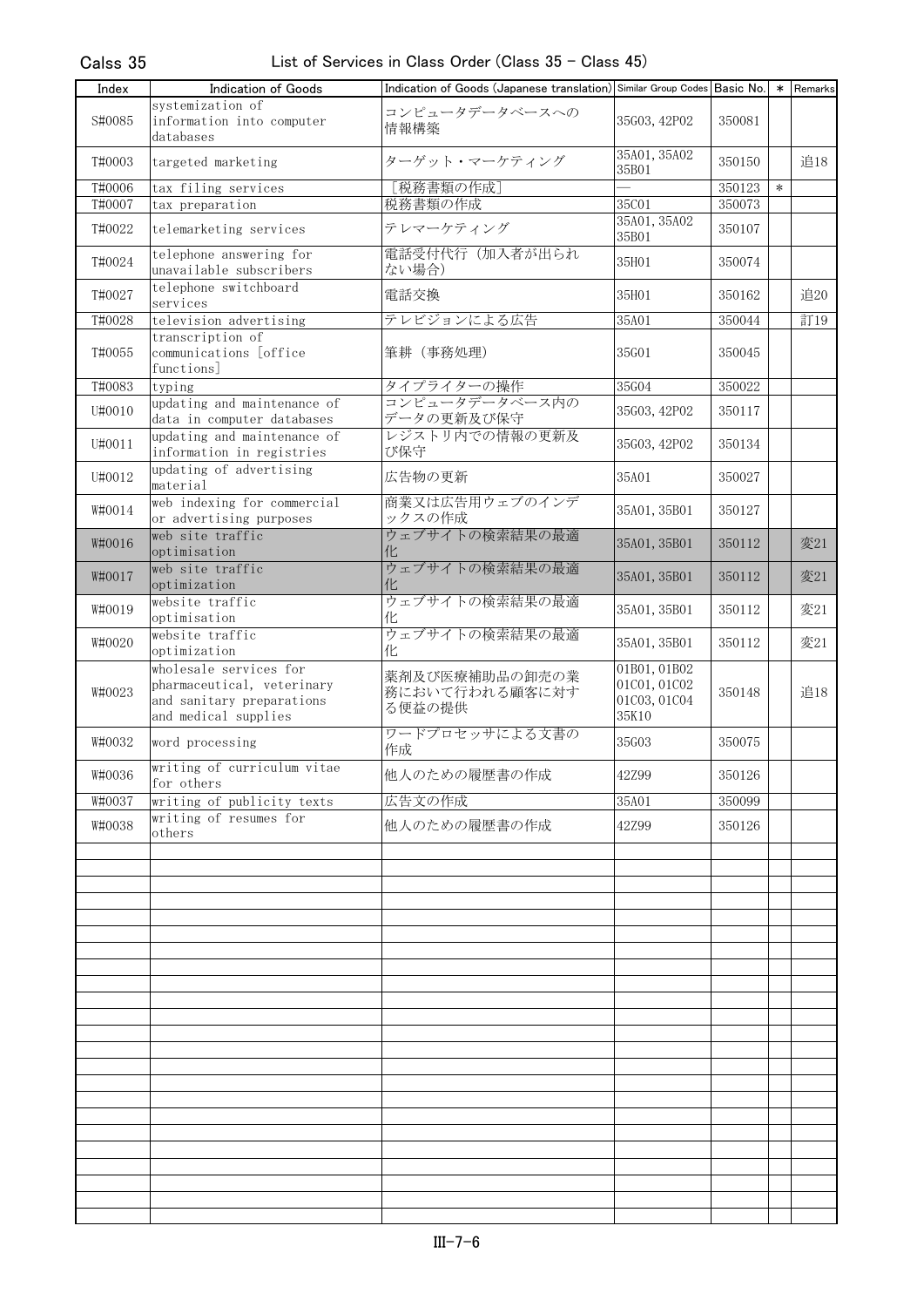| <b>T</b> ndex        | Indication of Goods                                                       | Indication of Goods (Japanese translation) Similar Group Codes Basic No.        |                              |        | $\star$ | Remarks |
|----------------------|---------------------------------------------------------------------------|---------------------------------------------------------------------------------|------------------------------|--------|---------|---------|
| A#0003               | accident insurance<br>underwriting                                        | 傷害保険の引き受け                                                                       | 36C01                        | 360001 |         |         |
| A#0004               | accommodation bureau<br>services [apartments]                             | アパートの貸与の媒介又は取次<br>ぎ                                                             | 36D01                        | 360045 |         |         |
| A#0007               | actuarial services                                                        | 保険数理                                                                            | 36C01                        | 360003 |         |         |
| A#0045               | antique appraisal                                                         | 骨董品の評価                                                                          | 36F01                        | 360051 |         |         |
| A#0047               | apartment house management                                                | アパートの管理                                                                         | 36D01                        | 360033 |         |         |
| A#0067               | arranging finance for<br>construction projects                            | 建設プロジェクトのための資金<br>の貸付けの手配                                                       | 36A01                        | 360112 |         |         |
| A#0077               | art appraisal                                                             | 美術品の評価                                                                          | 36F01                        | 360052 |         |         |
| B#0003               | bail-bonding                                                              | 保釈金の保証                                                                          | 36A01                        | 360118 |         |         |
| B#0004               | banking                                                                   | 銀行業務                                                                            | 36A01                        | 360013 |         |         |
| B#0034               | brokerage of carbon credits                                               | カーボンクレジットに関する取<br>引の代理又は媒介                                                      | 36B01, 36Z99                 | 360104 |         |         |
| B#0035               | brokerage*                                                                | 割賦購入のあっせん、有価証券<br>の売買の媒介・取次ぎ又は代理<br>保険契約の締結の代理又は媒<br>介、土地又は建物の売買又は貸<br>借の代理又は媒介 | 36A01, 36B01<br>36C01, 36D01 | 360005 |         | 変19     |
| B#0036               | brokerage*                                                                | 信用購入あっせん、有価証券の<br>売買の媒介・取次ぎ又は代理、<br>保険契約の締結の代理又は媒介<br>土地又は建物の売買又は貸借<br>の代理又は媒介  | 36A01, 36B01<br>36C01, 36D01 | 360005 |         | 変19     |
| B#0056               | business liquidation<br>services, financial                               | 財産の整理又は清算の代理(財<br>務に限る。)                                                        | 36A01                        | 360073 |         |         |
| C#0010               | capital investment                                                        | 投資                                                                              | 36B01                        | 360017 |         |         |
| C#0027               | charitable fund raising                                                   | 慈善のための募金                                                                        | 36K01                        | 360015 |         |         |
| C#0029               | check [cheque] verification                                               | 小切手の検証                                                                          | 36A01                        | 360053 |         | 変18     |
| C#0030               | check verification                                                        | 小切手の検証                                                                          | 36A01                        | 360053 |         | 追18     |
| C#0035               | cheque verification                                                       | 小切手の検証                                                                          | 36A01                        | 360053 |         | 変18     |
| $\overline{C}$ #0043 | clearing, financial                                                       | 手形交換                                                                            | 36A01                        | 360021 |         |         |
| C#0044               | clearing-houses, financial                                                | 手形交換                                                                            | 36A01                        | 360021 |         |         |
| C#0133               | credit bureau services                                                    | 金融に関する個人信用情報の提<br>供                                                             | 36H01                        | 360006 |         |         |
| C#0135               | crowdfunding                                                              | インターネットを介して行う事<br>業プロジェクトの資金調達を目<br>的とする出資・融資の募集・仲<br>介・取次(クラウドファンディ<br>ング)     | 36A01, 36B01                 | 360127 |         | 追20     |
| D#0010               | debt advisory services                                                    | 債務に関する指導及び助言                                                                    | 36A01, 36B01<br>36D01, 36H01 | 360111 |         |         |
| D#0011               | debt collection agency<br>services                                        | 債権の回収の代行                                                                        | 36A01                        | 360009 |         |         |
| D#0022               | deposits of valuables                                                     | 貴重品の保護預かり                                                                       | 36A01                        | 360066 |         |         |
| E#0014               | electronic funds transfer                                                 | 電子マネー利用者に代わってす<br>る支払代金の決済                                                      | 36A01                        | 360058 |         | 変22     |
| E#0015               | electronic funds transfer                                                 | 電子的な資金の振替                                                                       | 36A01                        | 360058 |         | 変22     |
| E#0016               | electronic funds transfer<br>provided via blockchain<br>technology        | ブロックチェーン技術を介して<br>提供される電子的資金の振替                                                 | 36A01                        | 360130 |         | 追22     |
| E#0019               | electronic transfer of<br>crypto assets                                   | 暗号資産の支払代金の決済                                                                    | 36A01                        | 360124 |         | 変22     |
| E#0020               | electronic transfer of<br>virtual currencies                              | [仮想通貨の支払代金の決済]                                                                  |                              | 360124 | $\ast$  | 変22     |
| E#0038               | e-wallet payment services                                                 | 「イーウォレット支払いサービ<br>ス]                                                            |                              | 360128 | $\ast$  | 追20     |
| E#0040               | exchanging money                                                          | 両替                                                                              | 36A01                        | 360019 |         |         |
| F#0006               | factoring                                                                 | ファクタリング                                                                         | 36A01                        | 360027 |         |         |
| F#0010               | fiduciary                                                                 | 信託の引受け                                                                          | 36A01                        | 360028 |         |         |
| F#0015               | financial analysis                                                        | 金融・財務分析                                                                         | 36A01, 36B01<br>36D01, 36H01 | 360046 |         |         |
| F#0016               | financial appraisals in<br>responding to calls for<br>tenders             | 入札における応札額の算定のた<br>めの評価                                                          | 36A01, 36B01<br>36D01, 36F01 | 360120 |         | 追18     |
| F#0017               | financial appraisals in<br>responding to requests for<br>proposals [RFPs] | 入札における応札額の算定のた<br>めの評価                                                          | 36A01, 36B01<br>36D01, 36F01 | 360120 |         | 追18     |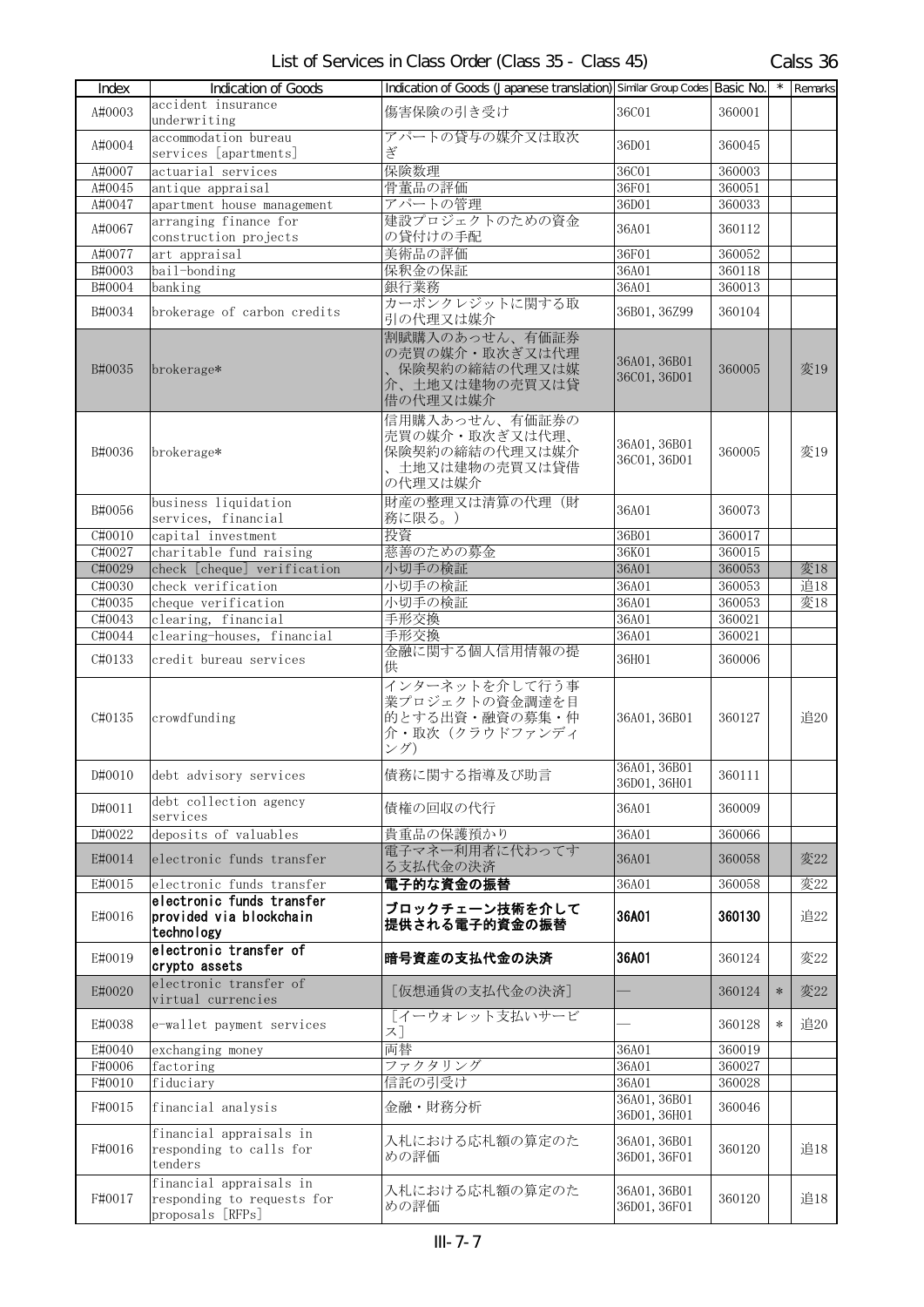| Index            | Indication of Goods                                                                               | Indication of Goods (Japanese translation) Similar Group Codes Basic No. |                                       |                  |        | $\overline{\cdot}$ Remarks |
|------------------|---------------------------------------------------------------------------------------------------|--------------------------------------------------------------------------|---------------------------------------|------------------|--------|----------------------------|
| F#0019           | financial consultancy                                                                             | 金融又は財務に関する助言                                                             | 36A01, 36B01<br>36D01, 36H01          | 360054           |        |                            |
| F#0020           | financial customs brokerage<br>services                                                           | 関税に関する手続きの代行                                                             | 36J01                                 | 360011           |        |                            |
| F#0021           | financial evaluation<br>[insurance, banking, real<br>estatel                                      | 保険・金融・土地又は建物に関<br>する財務の評価                                                | 36A01, 36B01<br>36C01, 36D01<br>36H01 | 360026           |        |                            |
| F#0022           | financial evaluation of<br>development costs relating<br>to the oil, gas and mining<br>industries | 石油・ガス・鉱業に関する開発<br>コストの財務評価                                               | 36A01, 36B01<br>36D01, 36H01          | 360121           |        | 追19                        |
| F#0023           | financial evaluation of<br>standing timber                                                        | 立木の金銭的評価                                                                 | 36D01                                 | 360105           |        |                            |
| F#0024           | financial evaluation of<br>wool                                                                   | 羊毛の金銭的評価                                                                 | 36F01                                 | 360107           |        |                            |
| F#0025           | financial exchange of<br>crypto assets                                                            | 暗号資産の交換                                                                  | 36A01                                 | 360129           |        | 変22                        |
| F#0026           | financial exchange of<br>virtual currency                                                         | [仮想通貨の交換]                                                                |                                       | 360129           | $\ast$ | 変22                        |
| F#0027           | financial information                                                                             | 金融又は財務に関する情報の提<br>供                                                      | 36A01, 36B01<br>36D01, 36H01          | 360059           |        | 変20                        |
| F#0028           | financial management                                                                              | 財務管理                                                                     | 36A01, 36B01<br>36D01, 36H01          | 360030           |        |                            |
| F#0029           | financial management of<br>reimbursement payments for<br>others                                   | [還付支払いの財務管理 (他人<br>のためのもの) 1                                             |                                       | 360114           | $\ast$ |                            |
| F#0030           | financial research                                                                                | 金融又は財務に関する調査                                                             | 36A01, 36B01<br>36D01, 36H01          | 360122           |        | 追19                        |
| F#0031           | financial sponsorship                                                                             | [財政保証]                                                                   |                                       | 360071           | $\ast$ |                            |
| F#0032           | financial valuation of<br>intellectual property<br>assets                                         | 知的財産資産の財務評価                                                              | 36A01, 36B01                          | 360125           |        | 追20                        |
| F#0033           | financial valuation of<br>standing timber                                                         | 立木の金銭的評価                                                                 | 36D01                                 | 360105           |        |                            |
| F#0034           | financial valuation of wool                                                                       | 羊毛の金銭的評価                                                                 | 36F01                                 | 360107           |        |                            |
| F#0035           | financing services                                                                                | 資金の貸付け                                                                   | 36A01                                 | 360029           |        |                            |
| F#0037           | fire insurance underwriting                                                                       | 火災保険の引受け                                                                 | 36C01                                 | 360034           |        |                            |
| F#0040           | fiscal valuation                                                                                  | 課税額の査定                                                                   | 36J01                                 | 360025           |        |                            |
| H#0017           | health insurance<br>underwriting                                                                  | 医療保険の引受け                                                                 | 36C01                                 | 360038           |        |                            |
| H#0020           | hire-purchase financing                                                                           | 分割払い購入資金の貸付け                                                             | 36A01                                 | 360042           |        |                            |
| I#0019           | instalment loans                                                                                  | 分割払い購入資金の貸付け                                                             | 36A01                                 | 360002           |        |                            |
| I#0021           | insurance brokerage                                                                               | 保険契約の締結の仲介                                                               | 36C01                                 | 360010           |        |                            |
| I#0022           | insurance consultancy                                                                             | 保険に関する助言                                                                 | 36C01                                 | 360055           |        |                            |
| I#0023<br>I#0024 | insurance information                                                                             | 保険情報の提供                                                                  | <b>36C01</b><br>36C01                 | 360060<br>360012 |        | 変20                        |
| I#0030           | insurance underwriting<br>investment of funds                                                     | 保険の引受け<br>投資                                                             | 36B01                                 | 360115           |        |                            |
| I#0035           | issuance of credit cards                                                                          | クレジットカード利用者に代わ<br>ってする支払代金の清算                                            | 36A01                                 | 360068           |        |                            |
| I#0036           | issuance of gift<br>certificates                                                                  | 商品券の発行                                                                   | 36A02                                 | 360131           |        | 追22                        |
| I#0037           | issuance of tokens of value                                                                       | 前払式支払手段の発行                                                               | 36A02                                 | 360065           |        |                            |
| I#0038           | issuance of travelers'<br>checks                                                                  | 旅行者用小切手の発行                                                               | 36A01                                 | 360020           |        |                            |
| I#0039           | issuance of travellers'<br>cheques                                                                | 旅行者用小切手の発行                                                               | 36A01                                 | 360020           |        |                            |
| J#0001           | jewellery [jewelry (Am.)]<br>appraisal                                                            | 宝石の評価                                                                    | 36F01                                 | 360061           |        | 削18                        |
| J#0002           | jewellery appraisal                                                                               | 宝石の評価                                                                    | 36F01                                 | 360061           |        |                            |
| J#0003           | jewelry appraisal                                                                                 | 宝石の評価                                                                    | 36F01                                 | 360061           |        |                            |
| L#0019           | lease-purchase financing                                                                          | 賃借り満期購入方式の金融                                                             | 36A01                                 | 360042           |        |                            |
| L#0038           | lending against security                                                                          | 担保付資金の貸付け                                                                | 36A01                                 | 360108           |        |                            |
| L#0043           | life insurance underwriting                                                                       | 生命保険の引受け                                                                 | 36C01                                 | 360044           |        |                            |
| L#0052           | loans [financing]<br>marine insurance                                                             | 資金の貸付け                                                                   | 36A01                                 | 360024           |        |                            |
| M#0006           | underwriting                                                                                      | 海上保険の引受け<br>モバイルバンキング(携帯情報                                               | 36C01                                 | 360039           |        |                            |
| M#0043           | mobile banking services                                                                           | 端末による銀行業務)                                                               | 36A01                                 | 360132           |        | 追22                        |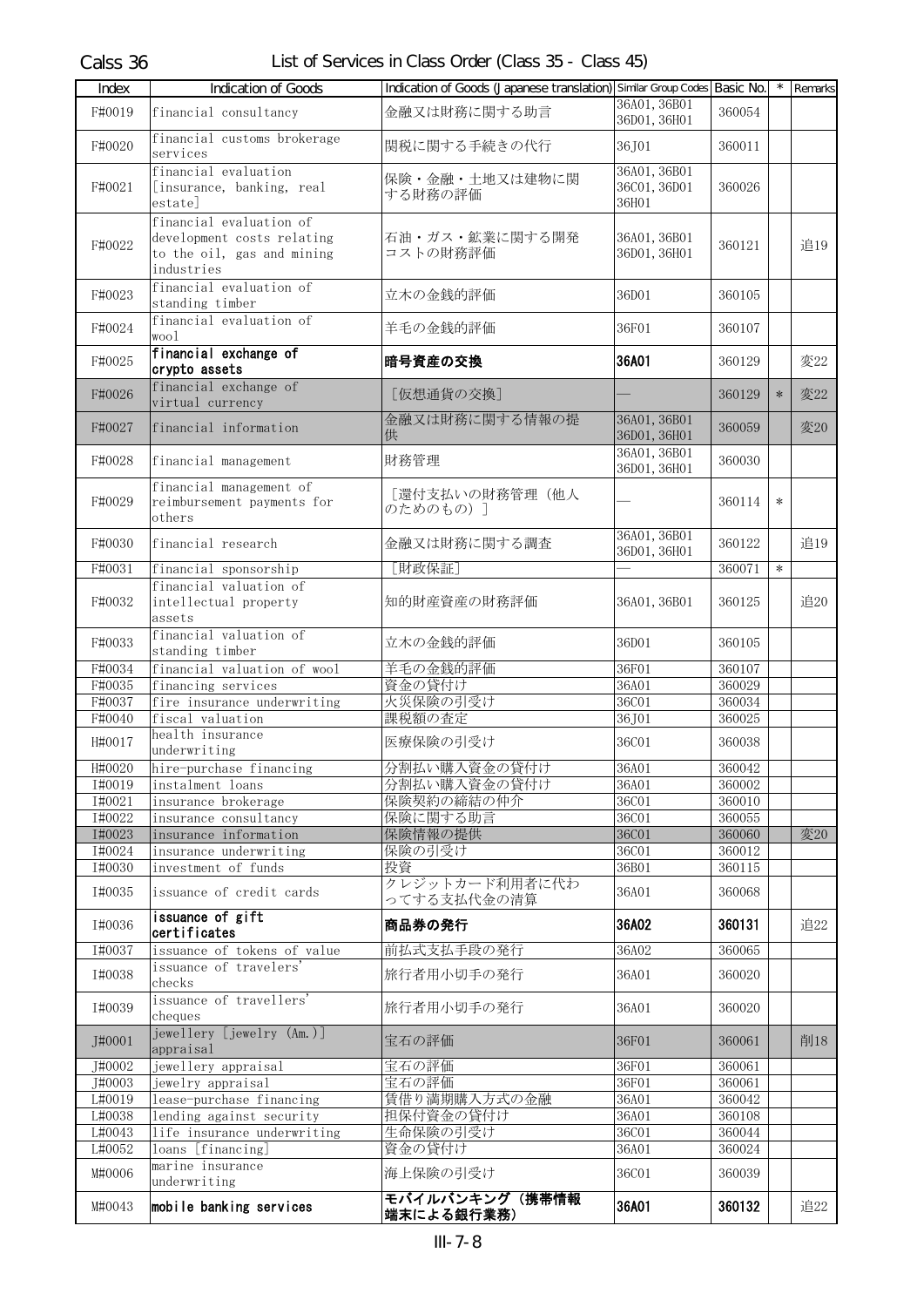| Index  | Indication of Goods                                                                                      | Indication of Goods (Japanese translation) Similar Group Codes Basic No. |                              |        | Remarks |
|--------|----------------------------------------------------------------------------------------------------------|--------------------------------------------------------------------------|------------------------------|--------|---------|
| M#0052 | mortgage banking                                                                                         | 土地・建物担保付資金の貸付                                                            | 36A01                        | 360040 |         |
| M#0063 | mutual funds                                                                                             | 証券投資信託受益証券の募集·<br>売出し                                                    | 36A01, 36B01                 | 360016 |         |
| N#0010 | numismatic appraisal                                                                                     | 古銭の評価                                                                    | 36F01                        | 360062 |         |
| 0#0010 | online banking                                                                                           | オンラインによる銀行業務                                                             | 36A01                        | 360072 |         |
| 0#0024 | organization of collections                                                                              | 募金                                                                       | 36K01                        | 360023 | 変19     |
| 0#0034 | organization of monetary<br>collections                                                                  | 募金                                                                       | 36K01                        | 360023 | 変19     |
| P#0019 | pawnbrokerage                                                                                            | 質屋による資金の貸付                                                               | 36A01                        | 360031 |         |
|        | preparation of quotes for                                                                                | コスト見積りのための見積額の                                                           | 36A01, 36B01                 |        |         |
| P#0075 | cost estimation purposes                                                                                 | 作成 (財務評価)                                                                | 36D01, 36H01                 | 360126 | 追20     |
| P#0085 | processing of credit card<br>payments                                                                    | クレジットカード利用者に代わ<br>ってする支払代金の清算                                            | 36A01                        | 360056 |         |
| P#0086 | processing of debit card<br>payments                                                                     | デビットカード利用者に代わっ<br>てする支払代金の決済                                             | 36A01                        | 360057 |         |
| P#0100 | provident fund services                                                                                  | 準備基金業務                                                                   | 36A01, 36B01<br>36C01        | 360109 |         |
| P#0115 | providing financial<br>information                                                                       | 金融又は財務に関する情報の提<br>供                                                      | 36A01, 36B01<br>36D01, 36H01 | 360059 | 変20     |
| P#0116 | providing financial<br>information via a web site                                                        | ウェブサイト経由による金融又<br>は財務に関する情報の提供                                           | 36A01, 36B01<br>36D01, 36H01 | 360113 | 変21     |
| P#0117 | providing financial<br>information via a website                                                         | ウェブサイト経由による金融又<br>は財務に関する情報の提供                                           | 36A01, 36B01<br>36D01, 36H01 | 360113 | 変21     |
|        | providing insurance                                                                                      | 保険情報の提供                                                                  |                              |        |         |
| P#0130 | information                                                                                              |                                                                          | 36C01                        | 360060 | 変20     |
| P#0139 | providing rebates at<br>participating<br>establishments of others<br>through use of a membership<br>card | 会員カードの利用を通じた他の<br>加盟店での割戻し手続の代行                                          | 36A01                        | 360117 |         |
| R#0009 | real estate affairs                                                                                      | 不動産業務                                                                    | 36D01                        | 360123 | 追20     |
| R#0010 | real estate agency services                                                                              | 土地・建物の売買又は貸借の代<br>理又は媒介                                                  | 36D01                        | 360007 |         |
| R#0011 | real estate appraisal                                                                                    | 建物又は土地の鑑定評価                                                              | 36D01                        | 360014 |         |
| R#0012 | real estate brokerage                                                                                    | 建物・土地の売買又は貸借の代<br>理又は媒介                                                  | 36D01                        | 360008 |         |
| R#0013 | real estate management                                                                                   | 土地・建物の管理                                                                 | 36D01                        | 360032 |         |
| R#0040 | rent collection                                                                                          | 賃貸料の徴収の代行                                                                | 36A03                        | 360063 |         |
| R#0047 | rental of apartments                                                                                     | アパートの貸与                                                                  | 36D01                        | 360035 |         |
| R#0078 | rental of farms                                                                                          | 農場の貸与                                                                    | 36D01                        | 360036 |         |
| R#0105 | rental of offices [real<br>estate                                                                        | 事務所の貸与                                                                   | 36D01                        | 360069 |         |
| R#0106 | rental of offices for<br>co-working                                                                      | コワーキング用事務所の貸与                                                            | 36D01                        | 360119 |         |
| R#0112 | rental of real estate                                                                                    | 土地・建物の貸与                                                                 | 36D01                        | 360004 |         |
| R#0151 | repair costs evaluation                                                                                  | 修繕額の査定(保険支払いに関                                                           | 36C01                        | 360103 |         |
| R#0176 | [financial appraisal]<br>retirement payment services                                                     | するもの)<br>退職金の支払いの代行                                                      | 36A01                        | 360070 |         |
| S#0003 | safe deposit services                                                                                    | 有価証券・貴金属その他の物品                                                           | 36A01                        | 360022 |         |
| S#0015 | savings bank services                                                                                    | の保護預かり<br>預金の受入れ                                                         | 36A01                        | 360041 |         |
| S#0028 | securities brokerage                                                                                     | 有価証券の売買の媒介・取次ぎ                                                           | 36B01                        | 360043 |         |
| S#0063 | stamp appraisal                                                                                          | 又は代理<br>切手の評価                                                            | 36F01                        | 360064 |         |
| S#0067 | stock brokerage services                                                                                 | 株式の売買の媒介・取次ぎ又は<br>代理                                                     | 36B01                        | 360110 |         |
| S#0068 | stock exchange quotations                                                                                | 株式市況に関する情報の提供                                                            | 36B01                        | 360067 |         |
| S#0069 | stocks and bonds brokerage                                                                               | 株式及び債券の売買の媒介・取<br>次ぎ又は代理                                                 | 36B01                        | 360116 |         |
| S#0081 | surety services                                                                                          | 債務の保証                                                                    | 36A01                        | 360018 |         |
| T#0078 | trusteeship                                                                                              | 信託の引受け                                                                   | 36A01                        | 360028 |         |
|        |                                                                                                          |                                                                          |                              |        |         |
|        |                                                                                                          |                                                                          |                              |        |         |
|        |                                                                                                          |                                                                          |                              |        |         |
|        |                                                                                                          |                                                                          |                              |        |         |
|        |                                                                                                          |                                                                          |                              |        |         |
|        |                                                                                                          |                                                                          |                              |        |         |
|        |                                                                                                          |                                                                          |                              |        |         |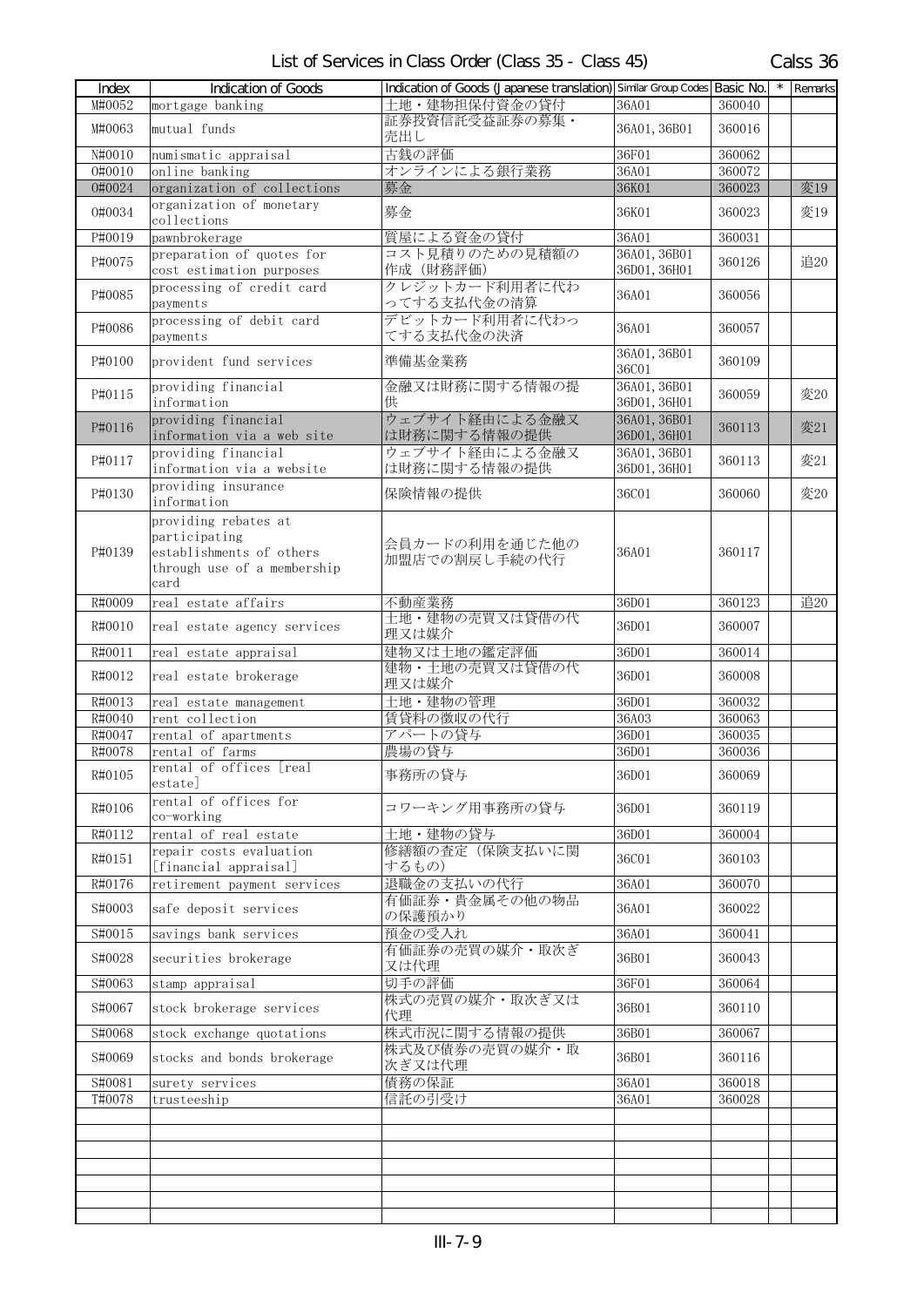| Indication of Goods (Japanese translation) Similar Group Codes Basic No.<br>airplane maintenance and<br>A#0034<br>飛行機の保守及び修理<br>37C01<br>370008<br>repair<br>37B01, 37C01<br>anti-rust treatment for<br>37C02, 37C03<br>A#0046<br>乗物の防錆処理<br>370082<br>vehicles<br>37C04, 37C05<br>artificial snow-making<br>人工雪の降雪<br>A#0081<br>37Z99<br>370123<br>services<br>A#0082<br>アスファルト舗装工事<br>37A01<br>370005<br>asphalting<br>assembly services relating<br>to the installation of<br>370161<br>A#0083<br>家具の設置に関連した組立<br>37A01<br>追22<br>furniture<br>B#0025<br>ボイラーの清浄及び修理<br>37D05<br>boiler cleaning and repair<br>370011<br>B#0033<br>れんが工事<br>37A01<br>370101<br>bricklaying<br>building construction<br>B#0037<br>建築物の施工監理<br>37A02<br>370031<br>supervision<br>building insulating<br>建築物の熱絶縁工事<br>37A01<br>B#0038<br>370054<br>building of fair stalls and<br>展示会のブース及び店舗の工事<br>B#0039<br>37A01<br>370115<br>shops<br>建物のシーリング工事<br>B#0040<br>building sealing<br>37A01<br>370042<br>burglar alarm installation<br>盗難警報機の取付け及び修理<br>B#0041<br>37A01, 37D03<br>370016<br>and repair<br>burner maintenance and<br>B#0043<br>バーナーの保守及び修理<br>37D05<br>370012<br>repair<br>大工工事<br>370132<br>C#0016<br>carpentry services<br>37A01<br>携帯電話機のバッテリーへの充<br>cell phone battery charging<br>C#0024<br>37D07<br>追20<br>370153<br>services<br>雷<br>charging of electric<br>C#0026<br>電気自動車への充電<br>39J02<br>追20<br>370151<br>vehicles<br>C#0036<br>煙突掃除<br>37G01<br>chimney sweeping<br>370026<br>cleaning of buildings<br>C#0040<br>建築物の清掃 (外側)<br>37G02<br>370112<br>[exterior surface]<br>cleaning of buildings<br>建築物の清掃 (内部)<br>C#0041<br>37G02<br>370009<br>[interior]<br>cleaning of clothing<br>被服の洗濯<br>37F02<br>C#0042<br>370050<br>時計の修理<br>37E06<br>C#0047<br>clock and watch repair<br>370051<br>被服の修繕<br>37F03<br>C#0057<br>clothing repair<br>370032<br>建築工事に関する助言<br>C#0106<br>37A02<br>変19<br>370131<br>construction consultancy<br>建設工事に関する助言<br>37A02<br>変19<br>C#0107<br>construction consultancy<br>370131<br>建設工事に関する情報の提供<br>変20<br>C#0109<br>37A01<br>370104<br>construction information<br>C#0110<br>建設工事<br>37A01<br>370029<br>construction*<br>custom installation of<br>受託による乗物の外装、内装及<br>exterior, interior and<br>37003<br>370155<br>追22<br>C#0149<br>び機械部品の設置(チューニン<br>mechanical parts of<br>グ)<br>vehicles [tuning]<br>建物の防湿の施工<br>D#0001<br>damp-proofing [building]<br>37A01<br>370042<br>demolition of buildings<br>建築物の取壊し<br>37A01<br>370036<br>D#0017<br>37001, 37002<br>37003, 37004<br>deodorizing of upholstery<br>37C05, 37E01<br>370163<br>室内装飾品の脱臭<br>追22<br>D#0020<br>37F99, 37G02<br>37H02, 37H99<br>おむつの洗濯<br>37F02<br>D#0036<br>diaper cleaning<br>370102<br>37H01, 37H02<br>消毒<br>D#0044<br>disinfecting<br>370038<br>37H03, 37H99<br>disinfecting of surgical<br>37H03<br>D#0045<br>外科用機器の消毒<br>370167<br>追22<br>instruments<br>drilling of deep oil or gas<br>D#0055<br>油井及びガス井の掘削工事<br>37A01<br>370133<br>wells<br>drilling of wells<br>さく井<br>D#0056<br>37A01<br>370114<br>ドライクリーニング<br>37F02<br>370103<br>D#0057<br>dry cleaning<br>民生用電気機械器具の設置工事<br>electric appliance<br>E#0009<br>37A01, 37D11<br>370003<br>installation and repair<br>及び修理<br>エレベーターの設置工事及び修<br>elevator installation and<br>E#0022<br>37A01, 37D02<br>370004<br>理<br>repair<br>excavation of ruins, not<br>遺跡の発掘(調査を除く。)<br>37A01<br>370156<br>E#0039<br>追22<br>for research<br>工場の建築工事<br>37A01<br>370052<br>F#0007<br>factory construction | Index | Indication of Goods |  |  | * Remarks |
|------------------------------------------------------------------------------------------------------------------------------------------------------------------------------------------------------------------------------------------------------------------------------------------------------------------------------------------------------------------------------------------------------------------------------------------------------------------------------------------------------------------------------------------------------------------------------------------------------------------------------------------------------------------------------------------------------------------------------------------------------------------------------------------------------------------------------------------------------------------------------------------------------------------------------------------------------------------------------------------------------------------------------------------------------------------------------------------------------------------------------------------------------------------------------------------------------------------------------------------------------------------------------------------------------------------------------------------------------------------------------------------------------------------------------------------------------------------------------------------------------------------------------------------------------------------------------------------------------------------------------------------------------------------------------------------------------------------------------------------------------------------------------------------------------------------------------------------------------------------------------------------------------------------------------------------------------------------------------------------------------------------------------------------------------------------------------------------------------------------------------------------------------------------------------------------------------------------------------------------------------------------------------------------------------------------------------------------------------------------------------------------------------------------------------------------------------------------------------------------------------------------------------------------------------------------------------------------------------------------------------------------------------------------------------------------------------------------------------------------------------------------------------------------------------------------------------------------------------------------------------------------------------------------------------------------------------------------------------------------------------------------------------------------------------------------------------------------------------------------------------------------------------------------------------------------------------------------------------------------------------------------------------------------------------------------------------------------------------------------------------------------------------------------------------------------------------------------|-------|---------------------|--|--|-----------|
|                                                                                                                                                                                                                                                                                                                                                                                                                                                                                                                                                                                                                                                                                                                                                                                                                                                                                                                                                                                                                                                                                                                                                                                                                                                                                                                                                                                                                                                                                                                                                                                                                                                                                                                                                                                                                                                                                                                                                                                                                                                                                                                                                                                                                                                                                                                                                                                                                                                                                                                                                                                                                                                                                                                                                                                                                                                                                                                                                                                                                                                                                                                                                                                                                                                                                                                                                                                                                                                                  |       |                     |  |  |           |
|                                                                                                                                                                                                                                                                                                                                                                                                                                                                                                                                                                                                                                                                                                                                                                                                                                                                                                                                                                                                                                                                                                                                                                                                                                                                                                                                                                                                                                                                                                                                                                                                                                                                                                                                                                                                                                                                                                                                                                                                                                                                                                                                                                                                                                                                                                                                                                                                                                                                                                                                                                                                                                                                                                                                                                                                                                                                                                                                                                                                                                                                                                                                                                                                                                                                                                                                                                                                                                                                  |       |                     |  |  |           |
|                                                                                                                                                                                                                                                                                                                                                                                                                                                                                                                                                                                                                                                                                                                                                                                                                                                                                                                                                                                                                                                                                                                                                                                                                                                                                                                                                                                                                                                                                                                                                                                                                                                                                                                                                                                                                                                                                                                                                                                                                                                                                                                                                                                                                                                                                                                                                                                                                                                                                                                                                                                                                                                                                                                                                                                                                                                                                                                                                                                                                                                                                                                                                                                                                                                                                                                                                                                                                                                                  |       |                     |  |  |           |
|                                                                                                                                                                                                                                                                                                                                                                                                                                                                                                                                                                                                                                                                                                                                                                                                                                                                                                                                                                                                                                                                                                                                                                                                                                                                                                                                                                                                                                                                                                                                                                                                                                                                                                                                                                                                                                                                                                                                                                                                                                                                                                                                                                                                                                                                                                                                                                                                                                                                                                                                                                                                                                                                                                                                                                                                                                                                                                                                                                                                                                                                                                                                                                                                                                                                                                                                                                                                                                                                  |       |                     |  |  |           |
|                                                                                                                                                                                                                                                                                                                                                                                                                                                                                                                                                                                                                                                                                                                                                                                                                                                                                                                                                                                                                                                                                                                                                                                                                                                                                                                                                                                                                                                                                                                                                                                                                                                                                                                                                                                                                                                                                                                                                                                                                                                                                                                                                                                                                                                                                                                                                                                                                                                                                                                                                                                                                                                                                                                                                                                                                                                                                                                                                                                                                                                                                                                                                                                                                                                                                                                                                                                                                                                                  |       |                     |  |  |           |
|                                                                                                                                                                                                                                                                                                                                                                                                                                                                                                                                                                                                                                                                                                                                                                                                                                                                                                                                                                                                                                                                                                                                                                                                                                                                                                                                                                                                                                                                                                                                                                                                                                                                                                                                                                                                                                                                                                                                                                                                                                                                                                                                                                                                                                                                                                                                                                                                                                                                                                                                                                                                                                                                                                                                                                                                                                                                                                                                                                                                                                                                                                                                                                                                                                                                                                                                                                                                                                                                  |       |                     |  |  |           |
|                                                                                                                                                                                                                                                                                                                                                                                                                                                                                                                                                                                                                                                                                                                                                                                                                                                                                                                                                                                                                                                                                                                                                                                                                                                                                                                                                                                                                                                                                                                                                                                                                                                                                                                                                                                                                                                                                                                                                                                                                                                                                                                                                                                                                                                                                                                                                                                                                                                                                                                                                                                                                                                                                                                                                                                                                                                                                                                                                                                                                                                                                                                                                                                                                                                                                                                                                                                                                                                                  |       |                     |  |  |           |
|                                                                                                                                                                                                                                                                                                                                                                                                                                                                                                                                                                                                                                                                                                                                                                                                                                                                                                                                                                                                                                                                                                                                                                                                                                                                                                                                                                                                                                                                                                                                                                                                                                                                                                                                                                                                                                                                                                                                                                                                                                                                                                                                                                                                                                                                                                                                                                                                                                                                                                                                                                                                                                                                                                                                                                                                                                                                                                                                                                                                                                                                                                                                                                                                                                                                                                                                                                                                                                                                  |       |                     |  |  |           |
|                                                                                                                                                                                                                                                                                                                                                                                                                                                                                                                                                                                                                                                                                                                                                                                                                                                                                                                                                                                                                                                                                                                                                                                                                                                                                                                                                                                                                                                                                                                                                                                                                                                                                                                                                                                                                                                                                                                                                                                                                                                                                                                                                                                                                                                                                                                                                                                                                                                                                                                                                                                                                                                                                                                                                                                                                                                                                                                                                                                                                                                                                                                                                                                                                                                                                                                                                                                                                                                                  |       |                     |  |  |           |
|                                                                                                                                                                                                                                                                                                                                                                                                                                                                                                                                                                                                                                                                                                                                                                                                                                                                                                                                                                                                                                                                                                                                                                                                                                                                                                                                                                                                                                                                                                                                                                                                                                                                                                                                                                                                                                                                                                                                                                                                                                                                                                                                                                                                                                                                                                                                                                                                                                                                                                                                                                                                                                                                                                                                                                                                                                                                                                                                                                                                                                                                                                                                                                                                                                                                                                                                                                                                                                                                  |       |                     |  |  |           |
|                                                                                                                                                                                                                                                                                                                                                                                                                                                                                                                                                                                                                                                                                                                                                                                                                                                                                                                                                                                                                                                                                                                                                                                                                                                                                                                                                                                                                                                                                                                                                                                                                                                                                                                                                                                                                                                                                                                                                                                                                                                                                                                                                                                                                                                                                                                                                                                                                                                                                                                                                                                                                                                                                                                                                                                                                                                                                                                                                                                                                                                                                                                                                                                                                                                                                                                                                                                                                                                                  |       |                     |  |  |           |
|                                                                                                                                                                                                                                                                                                                                                                                                                                                                                                                                                                                                                                                                                                                                                                                                                                                                                                                                                                                                                                                                                                                                                                                                                                                                                                                                                                                                                                                                                                                                                                                                                                                                                                                                                                                                                                                                                                                                                                                                                                                                                                                                                                                                                                                                                                                                                                                                                                                                                                                                                                                                                                                                                                                                                                                                                                                                                                                                                                                                                                                                                                                                                                                                                                                                                                                                                                                                                                                                  |       |                     |  |  |           |
|                                                                                                                                                                                                                                                                                                                                                                                                                                                                                                                                                                                                                                                                                                                                                                                                                                                                                                                                                                                                                                                                                                                                                                                                                                                                                                                                                                                                                                                                                                                                                                                                                                                                                                                                                                                                                                                                                                                                                                                                                                                                                                                                                                                                                                                                                                                                                                                                                                                                                                                                                                                                                                                                                                                                                                                                                                                                                                                                                                                                                                                                                                                                                                                                                                                                                                                                                                                                                                                                  |       |                     |  |  |           |
|                                                                                                                                                                                                                                                                                                                                                                                                                                                                                                                                                                                                                                                                                                                                                                                                                                                                                                                                                                                                                                                                                                                                                                                                                                                                                                                                                                                                                                                                                                                                                                                                                                                                                                                                                                                                                                                                                                                                                                                                                                                                                                                                                                                                                                                                                                                                                                                                                                                                                                                                                                                                                                                                                                                                                                                                                                                                                                                                                                                                                                                                                                                                                                                                                                                                                                                                                                                                                                                                  |       |                     |  |  |           |
|                                                                                                                                                                                                                                                                                                                                                                                                                                                                                                                                                                                                                                                                                                                                                                                                                                                                                                                                                                                                                                                                                                                                                                                                                                                                                                                                                                                                                                                                                                                                                                                                                                                                                                                                                                                                                                                                                                                                                                                                                                                                                                                                                                                                                                                                                                                                                                                                                                                                                                                                                                                                                                                                                                                                                                                                                                                                                                                                                                                                                                                                                                                                                                                                                                                                                                                                                                                                                                                                  |       |                     |  |  |           |
|                                                                                                                                                                                                                                                                                                                                                                                                                                                                                                                                                                                                                                                                                                                                                                                                                                                                                                                                                                                                                                                                                                                                                                                                                                                                                                                                                                                                                                                                                                                                                                                                                                                                                                                                                                                                                                                                                                                                                                                                                                                                                                                                                                                                                                                                                                                                                                                                                                                                                                                                                                                                                                                                                                                                                                                                                                                                                                                                                                                                                                                                                                                                                                                                                                                                                                                                                                                                                                                                  |       |                     |  |  |           |
|                                                                                                                                                                                                                                                                                                                                                                                                                                                                                                                                                                                                                                                                                                                                                                                                                                                                                                                                                                                                                                                                                                                                                                                                                                                                                                                                                                                                                                                                                                                                                                                                                                                                                                                                                                                                                                                                                                                                                                                                                                                                                                                                                                                                                                                                                                                                                                                                                                                                                                                                                                                                                                                                                                                                                                                                                                                                                                                                                                                                                                                                                                                                                                                                                                                                                                                                                                                                                                                                  |       |                     |  |  |           |
|                                                                                                                                                                                                                                                                                                                                                                                                                                                                                                                                                                                                                                                                                                                                                                                                                                                                                                                                                                                                                                                                                                                                                                                                                                                                                                                                                                                                                                                                                                                                                                                                                                                                                                                                                                                                                                                                                                                                                                                                                                                                                                                                                                                                                                                                                                                                                                                                                                                                                                                                                                                                                                                                                                                                                                                                                                                                                                                                                                                                                                                                                                                                                                                                                                                                                                                                                                                                                                                                  |       |                     |  |  |           |
|                                                                                                                                                                                                                                                                                                                                                                                                                                                                                                                                                                                                                                                                                                                                                                                                                                                                                                                                                                                                                                                                                                                                                                                                                                                                                                                                                                                                                                                                                                                                                                                                                                                                                                                                                                                                                                                                                                                                                                                                                                                                                                                                                                                                                                                                                                                                                                                                                                                                                                                                                                                                                                                                                                                                                                                                                                                                                                                                                                                                                                                                                                                                                                                                                                                                                                                                                                                                                                                                  |       |                     |  |  |           |
|                                                                                                                                                                                                                                                                                                                                                                                                                                                                                                                                                                                                                                                                                                                                                                                                                                                                                                                                                                                                                                                                                                                                                                                                                                                                                                                                                                                                                                                                                                                                                                                                                                                                                                                                                                                                                                                                                                                                                                                                                                                                                                                                                                                                                                                                                                                                                                                                                                                                                                                                                                                                                                                                                                                                                                                                                                                                                                                                                                                                                                                                                                                                                                                                                                                                                                                                                                                                                                                                  |       |                     |  |  |           |
|                                                                                                                                                                                                                                                                                                                                                                                                                                                                                                                                                                                                                                                                                                                                                                                                                                                                                                                                                                                                                                                                                                                                                                                                                                                                                                                                                                                                                                                                                                                                                                                                                                                                                                                                                                                                                                                                                                                                                                                                                                                                                                                                                                                                                                                                                                                                                                                                                                                                                                                                                                                                                                                                                                                                                                                                                                                                                                                                                                                                                                                                                                                                                                                                                                                                                                                                                                                                                                                                  |       |                     |  |  |           |
|                                                                                                                                                                                                                                                                                                                                                                                                                                                                                                                                                                                                                                                                                                                                                                                                                                                                                                                                                                                                                                                                                                                                                                                                                                                                                                                                                                                                                                                                                                                                                                                                                                                                                                                                                                                                                                                                                                                                                                                                                                                                                                                                                                                                                                                                                                                                                                                                                                                                                                                                                                                                                                                                                                                                                                                                                                                                                                                                                                                                                                                                                                                                                                                                                                                                                                                                                                                                                                                                  |       |                     |  |  |           |
|                                                                                                                                                                                                                                                                                                                                                                                                                                                                                                                                                                                                                                                                                                                                                                                                                                                                                                                                                                                                                                                                                                                                                                                                                                                                                                                                                                                                                                                                                                                                                                                                                                                                                                                                                                                                                                                                                                                                                                                                                                                                                                                                                                                                                                                                                                                                                                                                                                                                                                                                                                                                                                                                                                                                                                                                                                                                                                                                                                                                                                                                                                                                                                                                                                                                                                                                                                                                                                                                  |       |                     |  |  |           |
|                                                                                                                                                                                                                                                                                                                                                                                                                                                                                                                                                                                                                                                                                                                                                                                                                                                                                                                                                                                                                                                                                                                                                                                                                                                                                                                                                                                                                                                                                                                                                                                                                                                                                                                                                                                                                                                                                                                                                                                                                                                                                                                                                                                                                                                                                                                                                                                                                                                                                                                                                                                                                                                                                                                                                                                                                                                                                                                                                                                                                                                                                                                                                                                                                                                                                                                                                                                                                                                                  |       |                     |  |  |           |
|                                                                                                                                                                                                                                                                                                                                                                                                                                                                                                                                                                                                                                                                                                                                                                                                                                                                                                                                                                                                                                                                                                                                                                                                                                                                                                                                                                                                                                                                                                                                                                                                                                                                                                                                                                                                                                                                                                                                                                                                                                                                                                                                                                                                                                                                                                                                                                                                                                                                                                                                                                                                                                                                                                                                                                                                                                                                                                                                                                                                                                                                                                                                                                                                                                                                                                                                                                                                                                                                  |       |                     |  |  |           |
|                                                                                                                                                                                                                                                                                                                                                                                                                                                                                                                                                                                                                                                                                                                                                                                                                                                                                                                                                                                                                                                                                                                                                                                                                                                                                                                                                                                                                                                                                                                                                                                                                                                                                                                                                                                                                                                                                                                                                                                                                                                                                                                                                                                                                                                                                                                                                                                                                                                                                                                                                                                                                                                                                                                                                                                                                                                                                                                                                                                                                                                                                                                                                                                                                                                                                                                                                                                                                                                                  |       |                     |  |  |           |
|                                                                                                                                                                                                                                                                                                                                                                                                                                                                                                                                                                                                                                                                                                                                                                                                                                                                                                                                                                                                                                                                                                                                                                                                                                                                                                                                                                                                                                                                                                                                                                                                                                                                                                                                                                                                                                                                                                                                                                                                                                                                                                                                                                                                                                                                                                                                                                                                                                                                                                                                                                                                                                                                                                                                                                                                                                                                                                                                                                                                                                                                                                                                                                                                                                                                                                                                                                                                                                                                  |       |                     |  |  |           |
|                                                                                                                                                                                                                                                                                                                                                                                                                                                                                                                                                                                                                                                                                                                                                                                                                                                                                                                                                                                                                                                                                                                                                                                                                                                                                                                                                                                                                                                                                                                                                                                                                                                                                                                                                                                                                                                                                                                                                                                                                                                                                                                                                                                                                                                                                                                                                                                                                                                                                                                                                                                                                                                                                                                                                                                                                                                                                                                                                                                                                                                                                                                                                                                                                                                                                                                                                                                                                                                                  |       |                     |  |  |           |
|                                                                                                                                                                                                                                                                                                                                                                                                                                                                                                                                                                                                                                                                                                                                                                                                                                                                                                                                                                                                                                                                                                                                                                                                                                                                                                                                                                                                                                                                                                                                                                                                                                                                                                                                                                                                                                                                                                                                                                                                                                                                                                                                                                                                                                                                                                                                                                                                                                                                                                                                                                                                                                                                                                                                                                                                                                                                                                                                                                                                                                                                                                                                                                                                                                                                                                                                                                                                                                                                  |       |                     |  |  |           |
|                                                                                                                                                                                                                                                                                                                                                                                                                                                                                                                                                                                                                                                                                                                                                                                                                                                                                                                                                                                                                                                                                                                                                                                                                                                                                                                                                                                                                                                                                                                                                                                                                                                                                                                                                                                                                                                                                                                                                                                                                                                                                                                                                                                                                                                                                                                                                                                                                                                                                                                                                                                                                                                                                                                                                                                                                                                                                                                                                                                                                                                                                                                                                                                                                                                                                                                                                                                                                                                                  |       |                     |  |  |           |
|                                                                                                                                                                                                                                                                                                                                                                                                                                                                                                                                                                                                                                                                                                                                                                                                                                                                                                                                                                                                                                                                                                                                                                                                                                                                                                                                                                                                                                                                                                                                                                                                                                                                                                                                                                                                                                                                                                                                                                                                                                                                                                                                                                                                                                                                                                                                                                                                                                                                                                                                                                                                                                                                                                                                                                                                                                                                                                                                                                                                                                                                                                                                                                                                                                                                                                                                                                                                                                                                  |       |                     |  |  |           |
|                                                                                                                                                                                                                                                                                                                                                                                                                                                                                                                                                                                                                                                                                                                                                                                                                                                                                                                                                                                                                                                                                                                                                                                                                                                                                                                                                                                                                                                                                                                                                                                                                                                                                                                                                                                                                                                                                                                                                                                                                                                                                                                                                                                                                                                                                                                                                                                                                                                                                                                                                                                                                                                                                                                                                                                                                                                                                                                                                                                                                                                                                                                                                                                                                                                                                                                                                                                                                                                                  |       |                     |  |  |           |
|                                                                                                                                                                                                                                                                                                                                                                                                                                                                                                                                                                                                                                                                                                                                                                                                                                                                                                                                                                                                                                                                                                                                                                                                                                                                                                                                                                                                                                                                                                                                                                                                                                                                                                                                                                                                                                                                                                                                                                                                                                                                                                                                                                                                                                                                                                                                                                                                                                                                                                                                                                                                                                                                                                                                                                                                                                                                                                                                                                                                                                                                                                                                                                                                                                                                                                                                                                                                                                                                  |       |                     |  |  |           |
|                                                                                                                                                                                                                                                                                                                                                                                                                                                                                                                                                                                                                                                                                                                                                                                                                                                                                                                                                                                                                                                                                                                                                                                                                                                                                                                                                                                                                                                                                                                                                                                                                                                                                                                                                                                                                                                                                                                                                                                                                                                                                                                                                                                                                                                                                                                                                                                                                                                                                                                                                                                                                                                                                                                                                                                                                                                                                                                                                                                                                                                                                                                                                                                                                                                                                                                                                                                                                                                                  |       |                     |  |  |           |
|                                                                                                                                                                                                                                                                                                                                                                                                                                                                                                                                                                                                                                                                                                                                                                                                                                                                                                                                                                                                                                                                                                                                                                                                                                                                                                                                                                                                                                                                                                                                                                                                                                                                                                                                                                                                                                                                                                                                                                                                                                                                                                                                                                                                                                                                                                                                                                                                                                                                                                                                                                                                                                                                                                                                                                                                                                                                                                                                                                                                                                                                                                                                                                                                                                                                                                                                                                                                                                                                  |       |                     |  |  |           |
|                                                                                                                                                                                                                                                                                                                                                                                                                                                                                                                                                                                                                                                                                                                                                                                                                                                                                                                                                                                                                                                                                                                                                                                                                                                                                                                                                                                                                                                                                                                                                                                                                                                                                                                                                                                                                                                                                                                                                                                                                                                                                                                                                                                                                                                                                                                                                                                                                                                                                                                                                                                                                                                                                                                                                                                                                                                                                                                                                                                                                                                                                                                                                                                                                                                                                                                                                                                                                                                                  |       |                     |  |  |           |
|                                                                                                                                                                                                                                                                                                                                                                                                                                                                                                                                                                                                                                                                                                                                                                                                                                                                                                                                                                                                                                                                                                                                                                                                                                                                                                                                                                                                                                                                                                                                                                                                                                                                                                                                                                                                                                                                                                                                                                                                                                                                                                                                                                                                                                                                                                                                                                                                                                                                                                                                                                                                                                                                                                                                                                                                                                                                                                                                                                                                                                                                                                                                                                                                                                                                                                                                                                                                                                                                  |       |                     |  |  |           |
|                                                                                                                                                                                                                                                                                                                                                                                                                                                                                                                                                                                                                                                                                                                                                                                                                                                                                                                                                                                                                                                                                                                                                                                                                                                                                                                                                                                                                                                                                                                                                                                                                                                                                                                                                                                                                                                                                                                                                                                                                                                                                                                                                                                                                                                                                                                                                                                                                                                                                                                                                                                                                                                                                                                                                                                                                                                                                                                                                                                                                                                                                                                                                                                                                                                                                                                                                                                                                                                                  |       |                     |  |  |           |
|                                                                                                                                                                                                                                                                                                                                                                                                                                                                                                                                                                                                                                                                                                                                                                                                                                                                                                                                                                                                                                                                                                                                                                                                                                                                                                                                                                                                                                                                                                                                                                                                                                                                                                                                                                                                                                                                                                                                                                                                                                                                                                                                                                                                                                                                                                                                                                                                                                                                                                                                                                                                                                                                                                                                                                                                                                                                                                                                                                                                                                                                                                                                                                                                                                                                                                                                                                                                                                                                  |       |                     |  |  |           |
|                                                                                                                                                                                                                                                                                                                                                                                                                                                                                                                                                                                                                                                                                                                                                                                                                                                                                                                                                                                                                                                                                                                                                                                                                                                                                                                                                                                                                                                                                                                                                                                                                                                                                                                                                                                                                                                                                                                                                                                                                                                                                                                                                                                                                                                                                                                                                                                                                                                                                                                                                                                                                                                                                                                                                                                                                                                                                                                                                                                                                                                                                                                                                                                                                                                                                                                                                                                                                                                                  |       |                     |  |  |           |
|                                                                                                                                                                                                                                                                                                                                                                                                                                                                                                                                                                                                                                                                                                                                                                                                                                                                                                                                                                                                                                                                                                                                                                                                                                                                                                                                                                                                                                                                                                                                                                                                                                                                                                                                                                                                                                                                                                                                                                                                                                                                                                                                                                                                                                                                                                                                                                                                                                                                                                                                                                                                                                                                                                                                                                                                                                                                                                                                                                                                                                                                                                                                                                                                                                                                                                                                                                                                                                                                  |       |                     |  |  |           |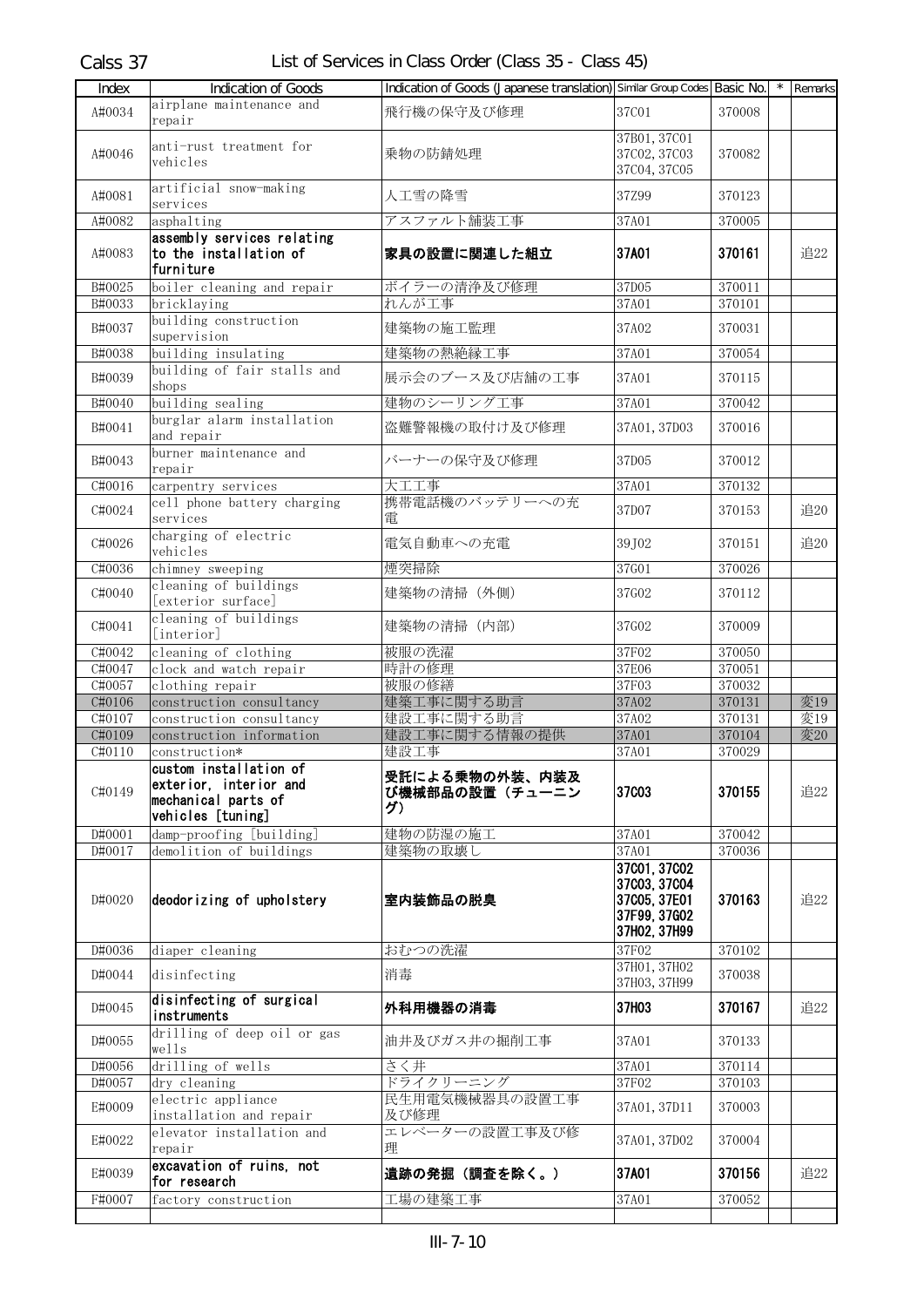| Index  | <b>Indication of Goods</b>                                               | Indication of Goods (Japanese translation) Similar Group Codes Basic No. |                              |        |        | $\overline{\phantom{a}}$ Remarks |
|--------|--------------------------------------------------------------------------|--------------------------------------------------------------------------|------------------------------|--------|--------|----------------------------------|
| F#0014 | film projector repair and<br>maintenance                                 | 映写機の修理及び保守                                                               | 37D01                        | 370046 |        |                                  |
| F#0036 | fire alarm installation and<br>repair                                    | 火災報知機の設置工事及び修理                                                           | 37A01, 37D03                 | 370015 |        |                                  |
| F#0049 | fracking services                                                        | 水圧破砕工事                                                                   | 37A01                        | 370142 |        |                                  |
| F#0052 | freezing equipment<br>installation and repair                            | 冷凍機器の設置工事及び修理                                                            | 37A01, 37D05<br>37D11        | 370078 |        |                                  |
| F#0063 | fur care, cleaning and<br>repair                                         | 毛皮の手入れ、クリーニング及<br>び修理                                                    | 37F01, 37F02                 | 370048 |        |                                  |
| F#0069 | furnace installation and<br>repair                                       | [炉の設置工事及び修理]                                                             |                              | 370047 | $\ast$ |                                  |
| F#0070 | furniture maintenance                                                    | 家具の保守                                                                    | 37E01                        | 370001 |        |                                  |
| F#0071 | furniture restoration                                                    | 家具の修理                                                                    | 37E01                        | 370060 |        |                                  |
| H#0007 | harbour construction                                                     | 港湾の建設工事                                                                  | 37A01                        | 370074 |        |                                  |
| H#0008 | hardscaping services                                                     | 庭園への人工構造物の設置工事                                                           | 37A01                        | 370159 |        | 追22                              |
| H#0019 | heating equipment<br>installation and repair                             | 暖房設備工事及び暖房装置の修<br>理                                                      | 37A01, 37D05<br>37D11, 37E01 | 370024 |        |                                  |
| H#0036 | housekeeping services<br>[cleaning services]                             | 室内清掃                                                                     | 37G02                        | 370152 |        | 追20                              |
| H#0038 | hydraulic fracturing<br>services                                         | 水圧破砕工事                                                                   | 37A01                        | 370142 |        |                                  |
| T#0013 | installation and repair of<br>air-conditioning apparatus                 | 空調機械器具の設置工事及び修<br>理                                                      | 37A01, 37D05<br>37D11, 37E01 | 370028 |        |                                  |
| I#0014 | installation and repair of<br>flood protection equipment                 | 洪水防護装置の設置工事及び修<br>理                                                      | 37A01, 37D05<br>37D15, 37D99 | 370148 |        | 追19                              |
| I#0016 | installation of doors and<br>windows                                     | ドア及び窓の取り付け工事                                                             | 37A01                        | 370128 |        |                                  |
| I#0017 | installation of utilities<br>in construction sites                       | 工事現場におけるインフラ設備<br>(公共設備) の設置工事                                           | 37A01                        | 370146 |        | 追19                              |
| I#0018 | installation, maintenance<br>and repair of computer<br>hardware          | コンピュータハードウェアの設<br>置工事、保守及び修理                                             | 37A01, 37D06                 | 370116 |        |                                  |
| I#0026 | interference suppression in<br>electrical apparatus                      | 電気機器の干渉有害電波の抑制<br>工事                                                     | 37A01                        | 370117 |        |                                  |
| I#0033 | irradiation of medical<br>instruments                                    | 医療機器の照射殺菌                                                                | 37H03                        | 370164 |        | 追22                              |
| I#0034 | irrigation devices<br>installation and repair                            | 灌漑用機械器具の設置工事及び<br>修理                                                     | 37A01, 37D05                 | 370053 |        |                                  |
| J#0005 | joinery services [repair of<br>woodwork]                                 | 建具の木造部分の修理                                                               | 37E01                        | 370162 |        | 追22                              |
| K#0004 | kitchen equipment<br>installation                                        | 厨房設備工事                                                                   | 37A01                        | 370035 |        |                                  |
| K#0005 | knife sharpening                                                         | ナイフ研ぎ                                                                    | 37E07                        | 370106 |        |                                  |
| L#0010 | laundering                                                               | 洗濯                                                                       | 37F02                        | 370010 |        |                                  |
| L#0013 | laying of artificial turf                                                | 人工芝の敷設                                                                   | 37A01                        | 370158 |        | 追22                              |
| L#0014 | laying of cable                                                          | ケーブルの設置工事                                                                | 37A01                        | 370140 |        |                                  |
| L#0021 | leather care, cleaning and<br>repair                                     | 皮革の手入れ、クリーニング及<br>び修理                                                    | 37F01, 37F02<br>37F99        | 370034 |        |                                  |
| L#0045 | lift installation and<br>repair                                          | エレベーターの設置工事及び修<br>理                                                      | 37A01, 37D02                 | 370004 |        |                                  |
| L#0049 | linen ironing                                                            | リネンのアイロンがけ                                                               | 37F02                        | 370079 |        |                                  |
| M#0001 | machinery installation,<br>maintenance and repair                        | [機械の設置、保守及び修理]                                                           |                              | 370058 | $\ast$ | 訂20                              |
| M#0004 | maintenance of elevators<br>[lifts] via remote<br>monitoring systems     | 遠隔監視システムを介したエレ<br>ベーターの保守                                                | 37D02                        | 370157 |        | 追22                              |
| M#0015 | masonry                                                                  | 石又はれんがの工事                                                                | 37A01                        | 370059 |        |                                  |
| M#0041 | mining extraction                                                        | 採鉱                                                                       | 37A01, 37A03                 | 370107 |        |                                  |
| M#0056 | motor vehicle maintenance<br>and repair                                  | 自動車・二輪自動車の保守及び<br>修理                                                     | 37C03, 37C05                 | 370006 |        |                                  |
| 0#0002 | office machines and<br>equipment installation,<br>maintenance and repair | 事務用機械器具の設置工事・保<br>守及び修理                                                  | 37A01, 37D04                 | 370014 |        |                                  |
| P#0004 | painting or repair of signs                                              | 看板の塗装又は修理                                                                | 37E10                        | 370040 |        |                                  |
| P#0005 | painting, interior and<br>exterior                                       | 屋内及び屋外の塗装                                                                | 37A01                        | 370068 |        |                                  |
| P#0008 | paper hanging                                                            | 壁紙張り                                                                     | 37A01                        | 370064 |        |                                  |
| P#0010 | parasol repair                                                           | 日傘の修理                                                                    | 37E02                        | 370066 |        |                                  |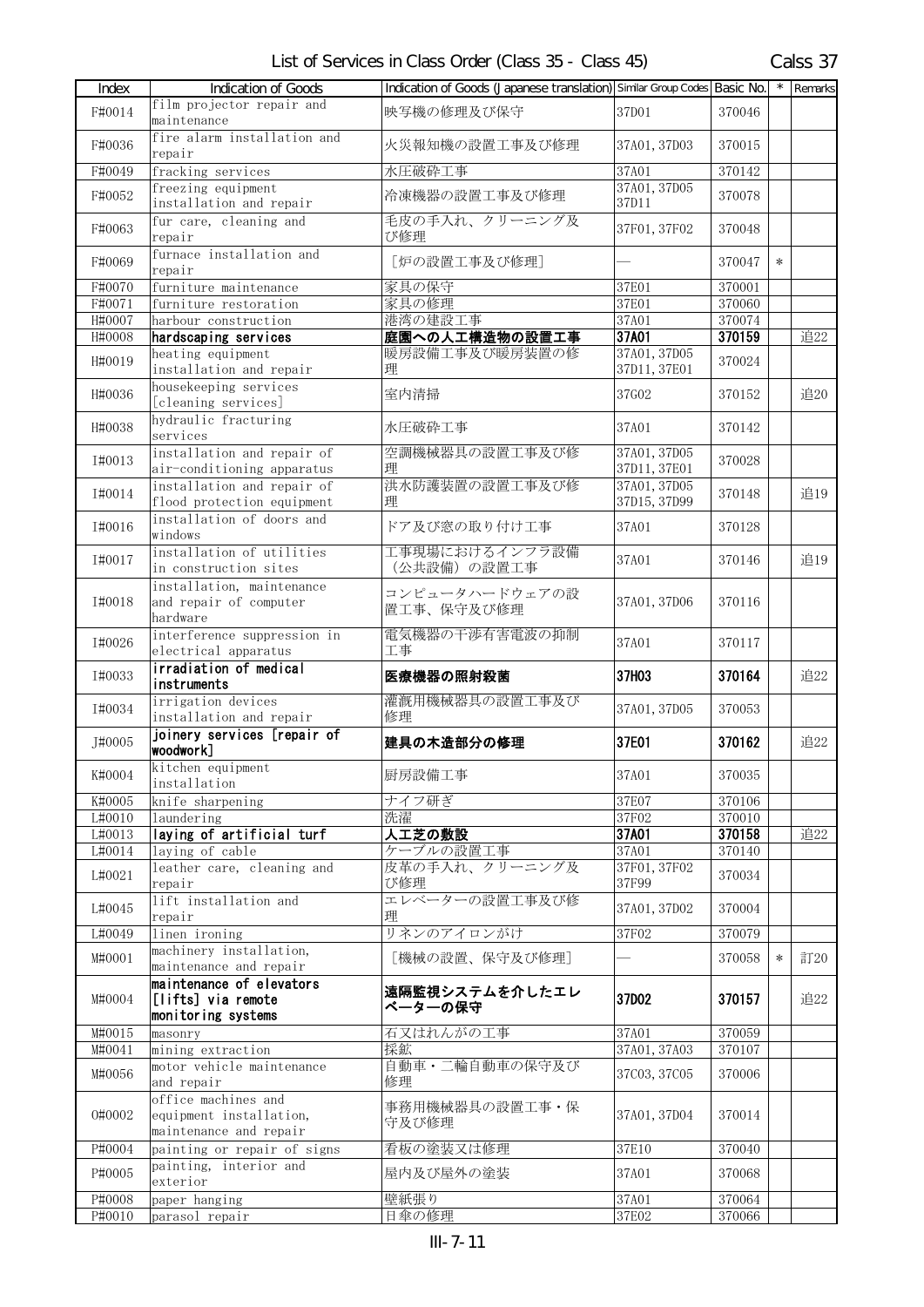| Index              | Indication of Goods                      | Indication of Goods (Japanese translation) Similar Group Codes Basic No. |                                       |                  |        | Remarks |
|--------------------|------------------------------------------|--------------------------------------------------------------------------|---------------------------------------|------------------|--------|---------|
|                    | pest control services.                   |                                                                          |                                       |                  |        |         |
|                    | other than for agriculture,              | 害虫の駆除(農業、水産養殖業                                                           |                                       |                  |        |         |
| P#0034             | aquaculture, horticulture                | 園芸又は林業に関するものを                                                            | 37H02                                 | 370143           |        |         |
|                    | and forestry                             | 除く。)                                                                     |                                       |                  |        |         |
| P#0042             | photographic apparatus                   | 写真機械器具の修理                                                                | 37D01                                 | 370002           |        |         |
|                    | repair                                   |                                                                          |                                       |                  |        |         |
| P#0056             | pier breakwater building                 | 防波堤の建設工事                                                                 | 37A01                                 | 370061           |        |         |
| P#0059             | pipeline construction and                | パイプラインの敷設工事及び保<br>守                                                      | 37A01                                 | 370063           |        |         |
|                    | maintenance                              | 左官工事                                                                     |                                       |                  |        |         |
| P#0063<br>P#0067   | plastering<br>plumbing                   | 配管工事                                                                     | 37A01<br>37A01                        | 370070<br>370071 |        |         |
| P#0081             | pressing of clothing                     | 被服のプレス                                                                   | 37F02                                 | 370062           |        |         |
|                    | providing construction                   |                                                                          |                                       |                  |        |         |
| P#0111             | information                              | 建設工事に関する情報の提供                                                            | 37A01                                 | 370104           |        | 変20     |
|                    | providing information                    |                                                                          |                                       |                  |        |         |
| P#0128             | relating to repairs                      | [修理情報の提供]                                                                |                                       | 370105           | $\ast$ | 変20     |
| P#0175             | pumicing                                 | 軽石によるはさみ研ぎ                                                               | 37E07                                 | 370069           |        |         |
| P#0176             | pump repair                              | ポンプの修理                                                                   | 37D05                                 | 370073           |        |         |
| $\frac{1}{940005}$ | quarrying services                       | 採石工事                                                                     | 37A01                                 | 370108           |        |         |
| R#0008             | rat exterminating                        | ねずみの駆除                                                                   | 37H02                                 | 370076           |        | 削20     |
|                    | rebuilding engines that                  | 磨耗又は部分的に破損したエン                                                           | 37B01, 37C01                          |                  |        |         |
| R#0014             | have been worn or partially<br>destroved | ジンの修理                                                                    | 37C03, 37C04<br>37C05, 37D05          | 370118           |        |         |
|                    | rebuilding machines that                 |                                                                          |                                       |                  |        |         |
| R#0015             | have been worn or partially              | 「消耗又は部分的に破損した機                                                           |                                       | 370119           | $\ast$ |         |
|                    | destroyed                                | 械の修理]                                                                    |                                       |                  |        |         |
| R#0023             | refilling of ink cartridges              | インクカートリッジの補充                                                             | 37D06, 37D10                          | 370150           |        | 追19     |
|                    | refilling of toner                       | トナーカートリッジの補充                                                             |                                       |                  |        |         |
| R#0024             | cartridges                               |                                                                          | 37D06, 37D10                          | 370130           |        |         |
| R#0039             | renovation of clothing                   | 被服の修繕                                                                    | 37F03                                 | 370022           |        |         |
| R#0051             | rental of battery chargers               | バッテリーチャージャーの貸与                                                           | 38D01, 42X11                          | 370165           |        | 追22     |
|                    |                                          |                                                                          | 42X13                                 |                  |        |         |
| R#0056             | rental of bulldozers                     | ブルドーザーの貸与                                                                | 37J01<br>37J02, 37J03                 | 370013           |        |         |
| R#0061             | rental of cleaning machines              | 洗浄機械の貸与                                                                  | 37J04                                 | 370090           |        |         |
|                    | rental of construction                   |                                                                          |                                       |                  |        |         |
| R#0063             | equipment                                | 建設用機械器具の貸与                                                               | 37J01                                 | 370020           |        |         |
| R#0065             | rental of cranes                         | 建設用クレーンの貸与                                                               | 37J01                                 | 370120           |        |         |
|                    | [construction equipment]                 |                                                                          |                                       |                  |        |         |
| R#0067             | rental of dish drying                    | 食器乾燥機の貸与                                                                 | 42X13, 42X24                          | 370145           |        |         |
|                    | machines                                 |                                                                          |                                       |                  |        |         |
| R#0068             | rental of dishwashing<br>machines        | 食器洗浄機の貸与                                                                 | 42X13, 42X24                          | 370144           |        | 訂18     |
| R#0071             | rental of drainage pumps                 | 排水用ポンプの貸与                                                                | 42X20                                 | 370134           |        |         |
| R#0076             | rental of excavators                     | 掘削機の貸与                                                                   | 37J01                                 | 370044           |        |         |
|                    | rental of laundry washing                | 電気洗濯機の貸与                                                                 |                                       |                  |        |         |
| R#0092             | machines                                 |                                                                          | 37J04                                 | 370135           |        |         |
| R#0110             | rental of portable power                 | 携帯式充電器の貸与                                                                | 38D01, 42X11                          | 370160           |        | 追22     |
|                    | chargers                                 |                                                                          | 42X13                                 |                  |        |         |
| R#0113             | rental of road sweeping<br>machines      | 道路清掃用機械の貸与                                                               | 37J02                                 | 370121           |        |         |
| R#0152             | repair information                       | [修理情報の提供]                                                                |                                       | 370105           | $\ast$ | 変20     |
| R#0153             | repair of power lines                    | 送電線の修理                                                                   | 37D99                                 | 370136           |        |         |
| R#0154             | repair of security locks                 | 安全鍵の修理                                                                   | 37E08                                 | 370125           |        |         |
|                    | restoration of musical                   | 楽器の修復                                                                    |                                       |                  |        |         |
| R#0168             | instruments                              |                                                                          | 37E03                                 | 370127           |        |         |
| R#0169             | restoration of works of art              | 美術品の修復                                                                   | 37F99                                 | 370126           |        |         |
| R#0174             | re-tinning                               | なべ類の再スズめっき                                                               | 37E09                                 | 370080           |        |         |
| R#0177             | retreading of tires                      | タイヤの再生                                                                   | 37C01, 37C02<br>37C03, 37C05<br>37Z99 | 370077           |        |         |
|                    |                                          |                                                                          | 37C01, 37C02                          |                  |        |         |
| R#0178             | retreading of tires [tyres]              | タイヤの再生                                                                   | 37C03, 37C05                          | 370077           |        | 削18     |
|                    |                                          |                                                                          | 37Z99                                 |                  |        |         |
|                    |                                          |                                                                          | 37C01, 37C02                          |                  |        |         |
| R#0179             | retreading of tyres                      | タイヤの再生                                                                   | 37C03, 37C05<br>37Z99                 | 370077           |        |         |
|                    |                                          |                                                                          |                                       |                  |        |         |
|                    |                                          |                                                                          |                                       |                  |        |         |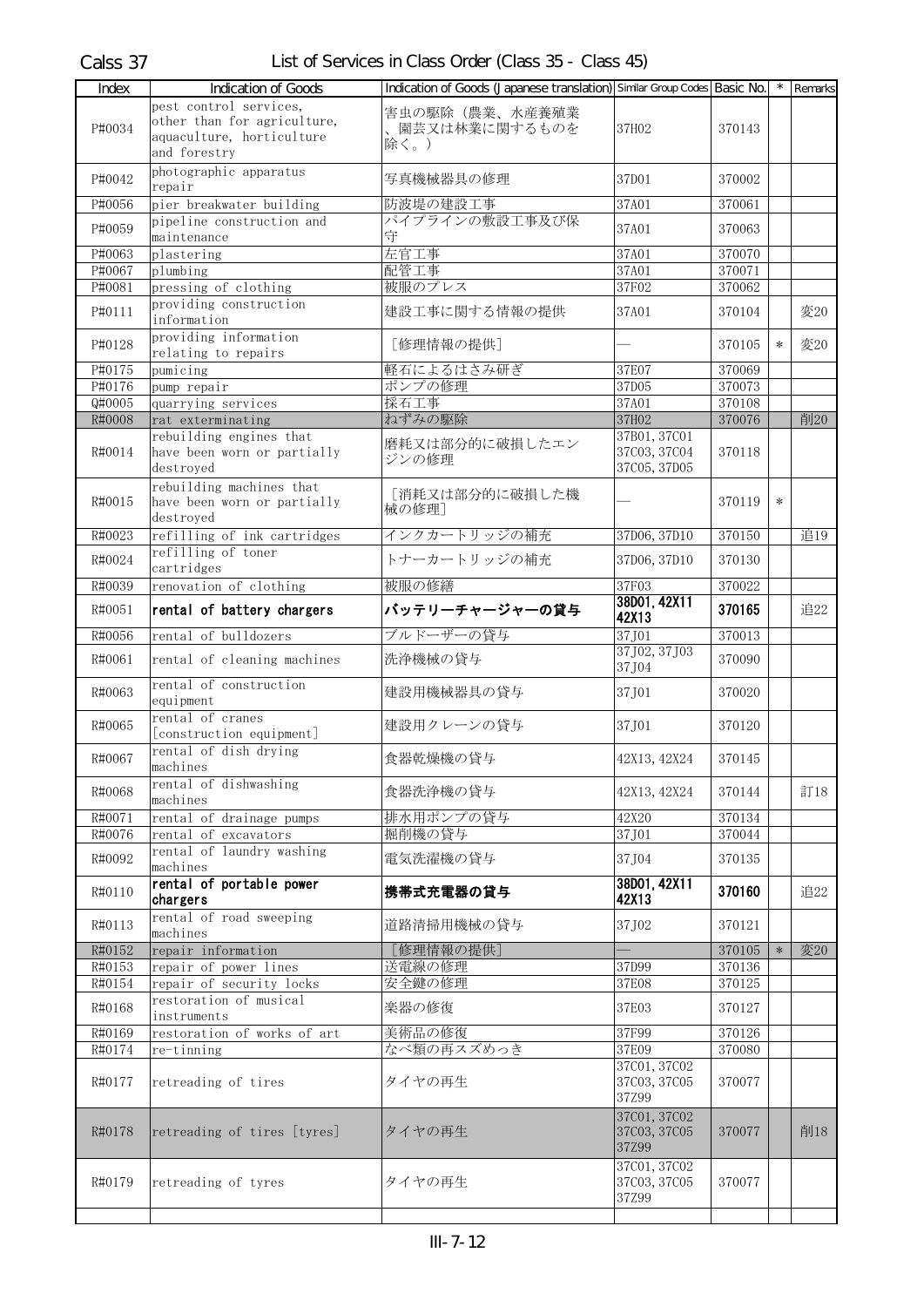| Index  | Indication of Goods                     | Indication of Goods (Japanese translation) Similar Group Codes Basic No. |                                                       |        | $\star$ Remarks |
|--------|-----------------------------------------|--------------------------------------------------------------------------|-------------------------------------------------------|--------|-----------------|
| R#0181 | riveting                                | 土木・建設工事におけるリベッ<br>ト締め                                                    | 37A01                                                 | 370081 |                 |
| R#0182 | road paving                             | 道路の舗装                                                                    | 37A01                                                 | 370109 |                 |
| R#0183 | roofing services                        | 屋根工事                                                                     | 37A01                                                 | 370122 |                 |
| R#0184 | rustproofing                            | 乗物及び建築物の防錆処理                                                             | 37A01, 37B01<br>37C01, 37C02<br>37C03, 37C04<br>37C05 | 370037 |                 |
| S#0004 | safe maintenance and repair             | 金庫の保守及び修理                                                                | 37E04                                                 | 370027 |                 |
| S#0010 | sanding                                 | 塗装工事のための砂による研磨                                                           | 37A01                                                 | 370110 |                 |
| S#0011 | sanitising of upholstery                | 室内装飾品の消毒                                                                 | 37H02, 37H99                                          | 370166 | 追22             |
| S#0012 | sanitizing of upholstery                | 室内装飾品の消毒                                                                 | 37H02, 37H99                                          | 370166 | 追22             |
| S#0017 | scaffolding                             | 足場の組立て                                                                   | 37A01                                                 | 370093 |                 |
| S#0036 | services of electricians                | 電気工事及び電気設備の運転・<br>点検・整備                                                  | 37A01, 37A03                                          | 370147 | 追19             |
| S#0038 | shipbuilding                            | 船舶の建造                                                                    | 37B01                                                 | 370021 |                 |
| S#0039 | shoe repair                             | 靴の修理                                                                     | 37E05                                                 | 370025 |                 |
| S#0049 | snow removal                            | 除雪                                                                       | 37Z99                                                 | 370149 | 追19             |
| S#0064 | sterilisation of medical<br>instruments | 医療用機器の滅菌                                                                 | 37H03                                                 | 370141 |                 |
| S#0065 | sterilization of medical<br>instruments | 医療用機器の滅菌                                                                 | 37H03                                                 | 370141 |                 |
| S#0074 | street cleaning                         | 道路の清掃                                                                    | 37G05                                                 | 370124 |                 |
| S#0077 | strong-room maintenance and<br>repair   | 金庫室の保守及び修理                                                               | 37A01                                                 | 370018 |                 |
| S#0084 | swimming-pool maintenance               | スイミングプールの保守                                                              | 37A01, 37D05<br>37D52, 37D99                          | 370129 |                 |
| T#0025 | telephone installation and<br>repair    | 電話機の設置工事及び修理                                                             | 37A01, 37D07                                          | 370084 |                 |
| T#0047 | tire balancing                          | タイヤの調整                                                                   | 37C01, 37C02<br>37C03, 37C05                          | 370138 |                 |
| T#0079 | tuning of bodies for<br>automobiles     | 自動車の車体のチューニング                                                            | 37C03                                                 | 370154 | 追22             |
| T#0080 | tuning of musical<br>instruments        | 楽器の調律                                                                    | 37E03                                                 | 370139 |                 |
| T#0084 | tyre balancing                          | タイヤの調整                                                                   | 37C01, 37C02<br>37C03, 37C05                          | 370138 |                 |
| U#0002 | umbrella repair                         | 傘の修理                                                                     | 37E02                                                 | 370065 |                 |
| U#0003 | underwater construction                 | 水中における建設工事                                                               | 37A01                                                 | 370030 |                 |
| U#0005 | underwater repair                       | 水中作業による建築物の補修工<br>事                                                      | 37A01                                                 | 370111 |                 |
| U#0014 | upholstering                            | 内装仕上工事                                                                   | 37A01                                                 | 370067 |                 |
|        | upholstery repair                       | 家具の修理、カーテン・絨毯そ                                                           |                                                       | 370017 |                 |
| U#0015 |                                         | の他の室内装飾品の修理                                                              | 37E01, 37F99                                          |        |                 |
| V#0002 | varnishing                              | ワニス塗装工事                                                                  | 37A01                                                 | 370086 |                 |
| V#0003 | vehicle battery charging                | 乗物のバッテリーの充電                                                              | 37B01, 37C01<br>37C02, 37C03                          | 370137 |                 |
|        |                                         |                                                                          | 37C04, 37C05                                          |        |                 |
| V#0004 | vehicle breakdown repair<br>services    | 故障した乗物の修理                                                                | 37B01, 37C01<br>37C02, 37C03                          | 370089 |                 |
|        |                                         |                                                                          | 37C04, 37C05                                          |        |                 |
| V#0006 | vehicle cleaning                        | 乗物の洗浄                                                                    | 37B01, 37C01<br>37C02, 37C03                          | 370087 |                 |
|        |                                         |                                                                          | 37C04, 37C05                                          |        |                 |
| V#0007 | vehicle greasing                        | 乗物への潤滑油の充填                                                               | 37B01, 37C01<br>37C02, 37C03                          | 370049 |                 |
|        |                                         |                                                                          | 37C04, 37C05                                          |        |                 |
| V#0008 | vehicle lubrication                     | 乗物への潤滑油の充填                                                               | 37B01, 37C01<br>37C02, 37C03<br>37C04, 37C05          | 370049 |                 |
|        |                                         |                                                                          | 37B01, 37C01                                          |        |                 |
| V#0009 | vehicle lubrication<br>[greasing]       | 乗物への潤滑油の充填                                                               | 37C02, 37C03<br>37C04, 37C05                          | 370049 | 削18             |
| V#0010 | vehicle maintenance                     | 乗物の整備                                                                    | 37B01, 37C01<br>37C02, 37C03<br>37C04, 37C05          | 370085 |                 |
|        |                                         |                                                                          |                                                       |        |                 |
|        |                                         |                                                                          |                                                       |        |                 |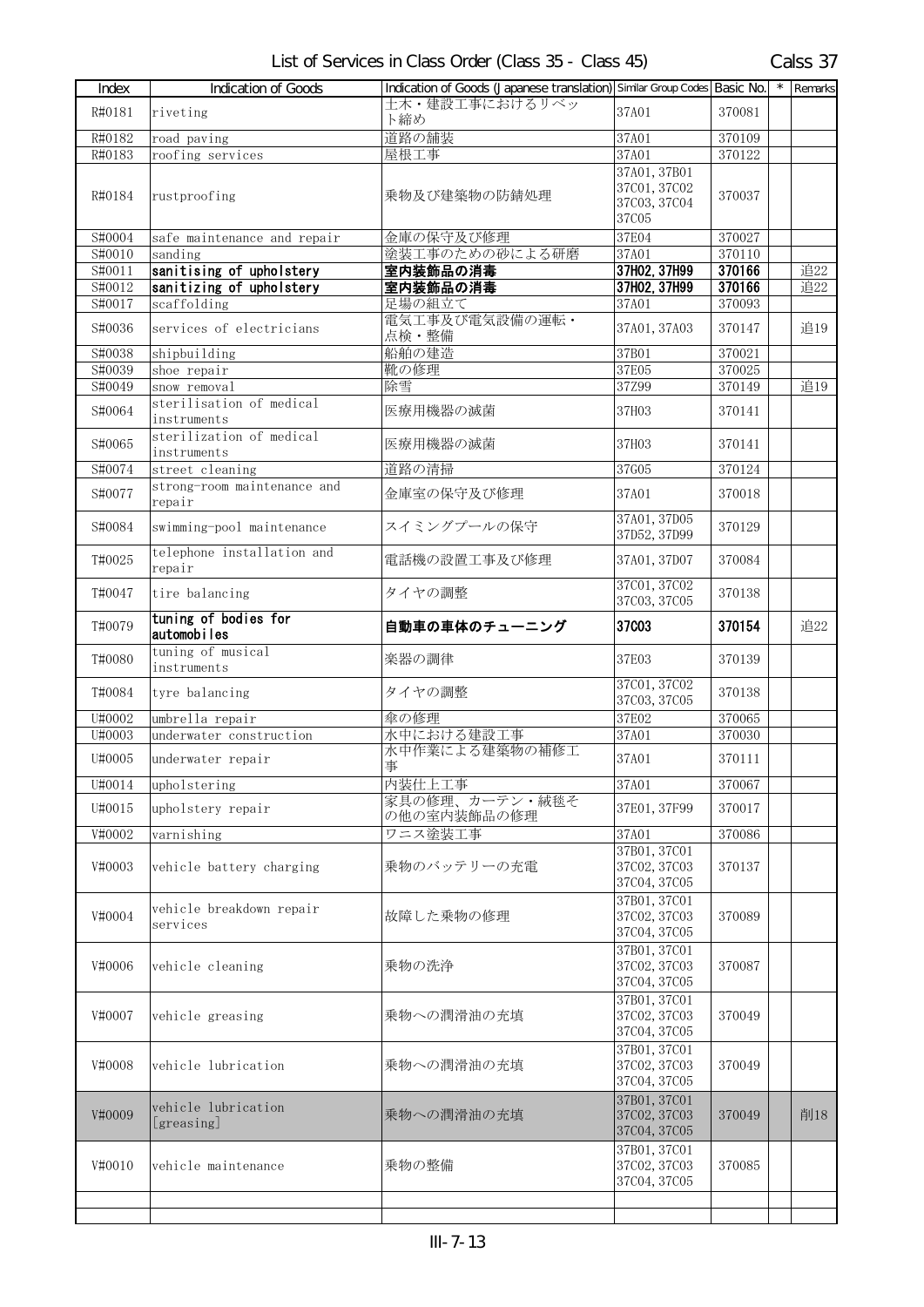| Index  | <b>Indication of Goods</b>                                                                        | Indication of Goods (Japanese translation) Similar Group Codes Basic No. |                                              |        | $\star$ | Remarks |
|--------|---------------------------------------------------------------------------------------------------|--------------------------------------------------------------------------|----------------------------------------------|--------|---------|---------|
| V#0011 | vehicle polishing                                                                                 | 乗物の磨き又は乗物のつや出し                                                           | 37B01, 37C01<br>37C02, 37C03<br>37C04, 37C05 | 370072 |         |         |
| V#0014 | vehicle service stations<br>[refuelling and<br>maintenance]                                       | ガソリンスタンドにおける自動<br>車・二輪自動車などの整備(燃<br>料補給作業·修理)                            | 37C03, 37C05                                 | 370083 |         |         |
| V#0015 | vehicle washing                                                                                   | 乗物の洗浄                                                                    | 37B01, 37C01<br>37C02, 37C03<br>37C04, 37C05 | 370055 |         |         |
| V#0017 | vermin exterminating, other<br>than for agriculture,<br>aquaculture, horticulture<br>and forestry | 有害動物の駆除(農業・水産養<br>殖業・園芸又は林業に関するも<br>のを除く。)                               | 37H02                                        | 370091 |         |         |
| V#0032 | vulcanization of tires<br>[repair]                                                                | タイヤの加硫修理                                                                 | 37C01, 37C02<br>37C03, 37C05                 | 370113 |         |         |
| V#0033 | vulcanization of tires<br>[tyres] [repair]                                                        | タイヤの加硫修理                                                                 | 37C01, 37C02<br>37C03, 37C05                 | 370113 |         | 削18     |
| V#0034 | vulcanization of tyres<br>[repair]                                                                | タイヤの加硫修理                                                                 | 37C01, 37C02<br>37C03, 37C05                 | 370113 |         |         |
| W#0001 | wallpapering                                                                                      | 壁紙張り                                                                     | 37A01                                        | 370064 |         |         |
| W#0002 | warehouse construction and<br>repair                                                              | 倉庫の建設及び修理                                                                | 37A01                                        | 370041 |         |         |
| W#0005 | washing                                                                                           | 洗濯                                                                       | 37F02                                        | 370057 |         |         |
| W#0006 | washing of linen                                                                                  | リネンの洗濯                                                                   | 37F02                                        | 370056 |         |         |
| W#0025 | window cleaning                                                                                   | 窓の清浄                                                                     | 37G02                                        | 370045 |         |         |
|        |                                                                                                   |                                                                          |                                              |        |         |         |
|        |                                                                                                   |                                                                          |                                              |        |         |         |
|        |                                                                                                   |                                                                          |                                              |        |         |         |
|        |                                                                                                   |                                                                          |                                              |        |         |         |
|        |                                                                                                   |                                                                          |                                              |        |         |         |
|        |                                                                                                   |                                                                          |                                              |        |         |         |
|        |                                                                                                   |                                                                          |                                              |        |         |         |
|        |                                                                                                   |                                                                          |                                              |        |         |         |
|        |                                                                                                   |                                                                          |                                              |        |         |         |
|        |                                                                                                   |                                                                          |                                              |        |         |         |
|        |                                                                                                   |                                                                          |                                              |        |         |         |
|        |                                                                                                   |                                                                          |                                              |        |         |         |
|        |                                                                                                   |                                                                          |                                              |        |         |         |
|        |                                                                                                   |                                                                          |                                              |        |         |         |
|        |                                                                                                   |                                                                          |                                              |        |         |         |
|        |                                                                                                   |                                                                          |                                              |        |         |         |
|        |                                                                                                   |                                                                          |                                              |        |         |         |
|        |                                                                                                   |                                                                          |                                              |        |         |         |
|        |                                                                                                   |                                                                          |                                              |        |         |         |
|        |                                                                                                   |                                                                          |                                              |        |         |         |
|        |                                                                                                   |                                                                          |                                              |        |         |         |
|        |                                                                                                   |                                                                          |                                              |        |         |         |
|        |                                                                                                   |                                                                          |                                              |        |         |         |
|        |                                                                                                   |                                                                          |                                              |        |         |         |
|        |                                                                                                   |                                                                          |                                              |        |         |         |
|        |                                                                                                   |                                                                          |                                              |        |         |         |
|        |                                                                                                   |                                                                          |                                              |        |         |         |
|        |                                                                                                   |                                                                          |                                              |        |         |         |
|        |                                                                                                   |                                                                          |                                              |        |         |         |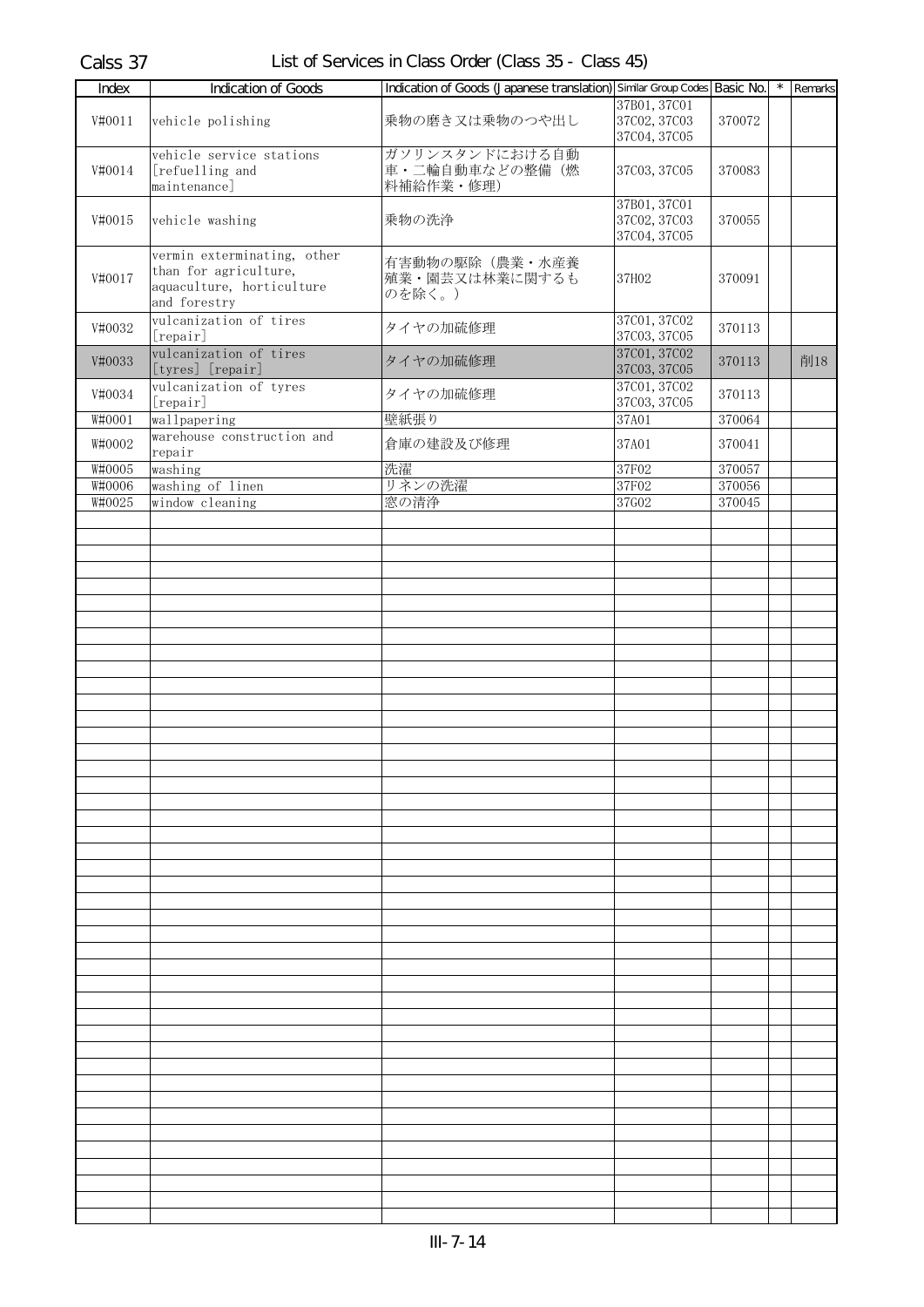| Index            | <b>Indication of Goods</b>                                                          | Indication of Goods (Japanese translation) Similar Group Codes Basic No. |                       |                  | $\star$ | Remarks |
|------------------|-------------------------------------------------------------------------------------|--------------------------------------------------------------------------|-----------------------|------------------|---------|---------|
| C#0002           | cable television<br>broadcasting                                                    | 有線テレビジョン放送                                                               | 38B01                 | 380021           |         |         |
| C#0073           | communications by cellular<br>phones                                                | 携帯電話機による通信                                                               | 38A01                 | 380022           |         |         |
| C#0074           | communications by computer<br>terminals                                             | コンピュータ端末による通信                                                            | 38A01                 | 380023           |         |         |
| C#0075           | communications by fiber<br>optic networks                                           | 光ファイバーネットワークによ<br>る通信                                                    | 38A01                 | 380030           |         |         |
| C#0076           | communications by fibre<br>optic networks                                           | 光ファイバーネットワークによ<br>る通信                                                    | 38A01                 | 380030           |         |         |
| C#0077           | communications by telegrams                                                         | 電報による通信                                                                  | 38A01                 | 380008           |         |         |
| C#0078           | communications by telephone                                                         | 電話による通信                                                                  | 38A01                 | 380010           |         |         |
| C#0083           | computer aided transmission<br>of messages and images                               | コンピュータを利用したメッセ<br>ージ及び映像の伝送交換                                            | 38A01                 | 380024           |         |         |
| E#0011           | electronic bulletin board<br>services<br>[telecommunications<br>services            | 電子掲示板による通信                                                               | 38A01                 | 380036           |         |         |
| F#0005           | facsimile transmission                                                              | ファクシミリによる通信                                                              | 38A01                 | 380026           |         |         |
| G#0009           | geolocation services<br>[telecommunications<br>services]                            | ジオロケーション (電気通信)                                                          | 38A01                 | 380056           |         | 追22     |
| I#0008           | information about<br>telecommunication                                              | 電気通信に関する情報の提供                                                            | 38A01, 38B01          | 380027           |         | 変20     |
| M#0032           | message sending                                                                     | メッセージの送信のための通信                                                           | 38A01                 | 380004           |         |         |
| N#0003           | news agency services                                                                | 報道をする者に対するニュース<br>の供給                                                    | 38C01                 | 380012           |         |         |
| P#0003           | paging services [radio,<br>telephone or other means of<br>electronic communication] | 無線呼出し                                                                    | 38A01                 | 380028           |         |         |
| P#0101           | providing access to<br>databases                                                    | データベースへの接続用回線の<br>提供                                                     | 38A01                 | 380044           |         |         |
| P#0122           | providing information in<br>the field of<br>telecommunications                      | 電気通信に関する情報の提供                                                            | 38A01, 38B01          | 380027           |         | 変20     |
| P#0131           | providing internet<br>chatrooms                                                     | インターネット利用のチャット<br>ルーム形式による電子掲示板通<br>信                                    | 38A01                 | 380043           |         |         |
| P#0135           | providing online forums                                                             | オンラインフォーラム形式によ<br>る通信                                                    | 38A01                 | 380050           |         |         |
| P#0145           | providing telecommunication<br>channels for teleshopping<br>services                | テレショッピングのための電気<br>通信回線(放送を含む。)の提<br>供                                    | 38A01, 38B01          | 380042           |         |         |
| P#0146           | providing<br>telecommunications<br>connections to a global<br>computer network      | 電子計算機端末による通信ネッ<br>トワークへの接続の提供                                            | 38A01                 | 380037           |         |         |
| P#0154           | providing user access to<br>global computer networks                                | 電子計算機端末による通信ネッ<br>トワークへの接続の提供                                            | 38A01                 | 380040           |         |         |
| R#0002           | radio broadcasting                                                                  | ラジオ放送                                                                    | 38B01                 | 380003           |         |         |
| R#0003           | radio communications                                                                | 無線による電気通信                                                                | 38A01                 | 380052           |         |         |
| R#0041           | rental of access time to<br>global computer networks                                | 電子計算機端末による通信ネッ<br>トワークへの接続用回線の時間<br>貸し                                   | 38A01                 | 380041           |         |         |
| R#0077           | rental of facsimile<br>apparatus                                                    | ファクシミリの貸与                                                                | 38D01                 | 380031           |         |         |
| R#0096           | rental of message sending<br>apparatus                                              | メッセージ送信用通信機器の貸<br>与                                                      | 38D01                 | 380029           |         |         |
| R#0098           | rental of modems                                                                    | モデムの貸与                                                                   | 38D01                 | 380032           |         |         |
| R#0122           | rental of smartphones                                                               | スマートフォンの貸与                                                               | 38D01                 | 380055           |         | 追20     |
| R#0133           | rental of telecommunication<br>equipment                                            | 電気通信装置の貸与                                                                | 38D01                 | 380033           |         |         |
| R#0134           | rental of telephones                                                                | 電話機の貸与                                                                   | 38D01                 | 380034           |         |         |
| S#0013<br>S#0073 | satellite transmission<br>streaming of data                                         | 衛星による伝送交換<br>ストリーミングによるデータの                                              | 38A01, 38B01<br>38A01 | 380035<br>380051 |         |         |
| T#0017           | telecommunications routing<br>and junction services                                 | 伝送交換<br>仕様の異なる通信ネットワーク<br>間の接続の提供                                        | 38A01                 | 380038           |         |         |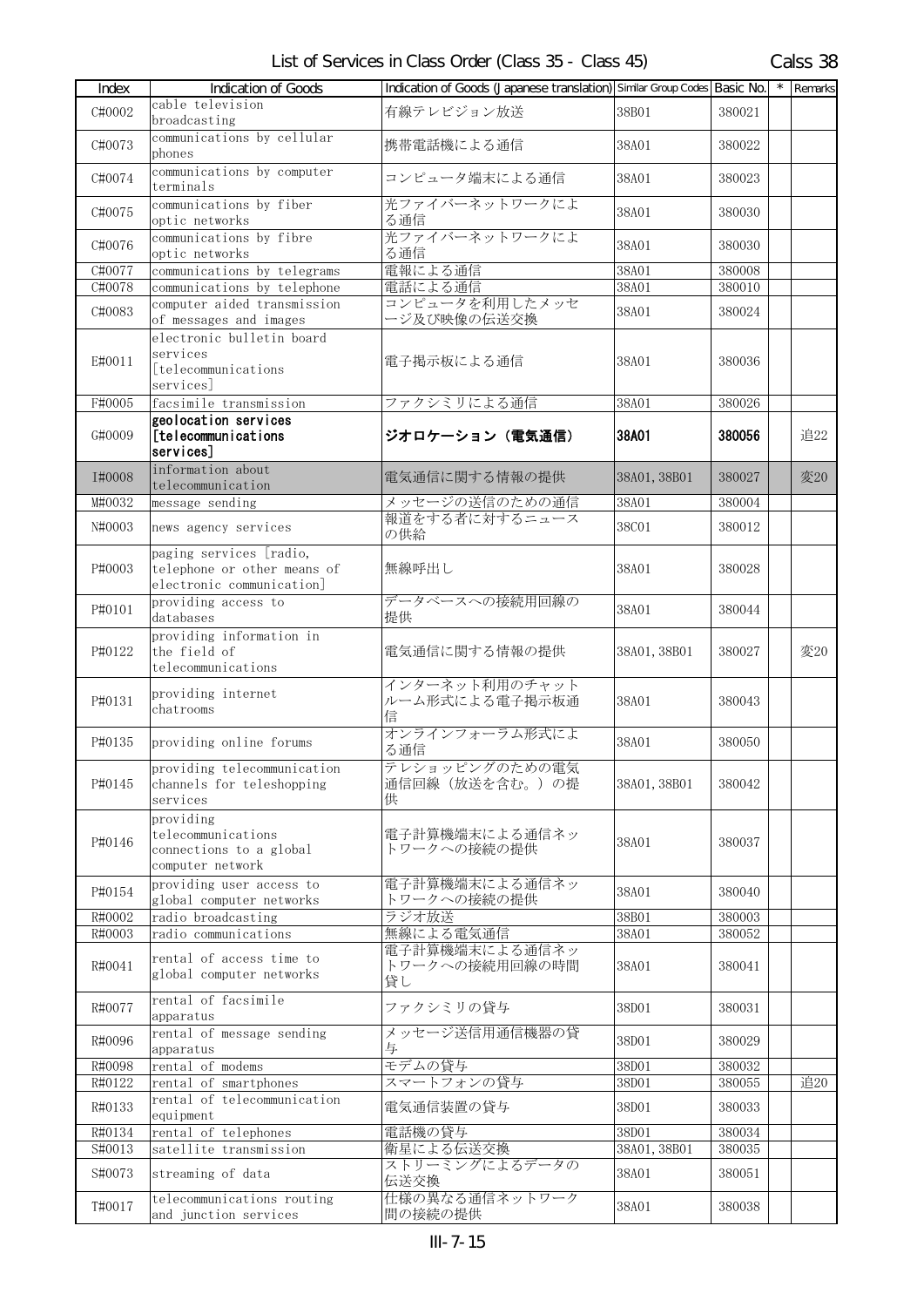| Index  | Indication of Goods                      | Indication of Goods (Japanese translation) Similar Group Codes Basic No. |       |        | $\star$ | Remarks |
|--------|------------------------------------------|--------------------------------------------------------------------------|-------|--------|---------|---------|
| T#0019 | teleconferencing services                | テレビ会議用通信端末による通<br>信                                                      | 38A01 | 380039 |         | 変20     |
| T#0020 | teleconferencing services                | 遠隔会議用通信端末による通信                                                           | 38A01 | 380039 |         | 変20     |
| T#0021 | telegraph services                       | 電報による通信                                                                  | 38A01 | 380007 |         |         |
| T#0026 | telephone services                       | 電話による通信                                                                  | 38A01 | 380009 |         |         |
| T#0029 | television broadcasting                  | テレビジョン放送                                                                 | 38B01 | 380005 |         |         |
| T#0031 | telex services                           | テレックスによる通信                                                               | 38A01 | 380011 |         |         |
| T#0058 | transmission of digital<br>files         | デジタルファイルの伝送交換                                                            | 38A01 | 380047 |         |         |
| T#0059 | transmission of electronic<br>mail       | 電子メールによる通信                                                               | 38A01 | 380025 |         |         |
| T#0060 | transmission of greeting<br>cards online | オンラインによるグリーティン<br>グカードの伝送交換                                              | 38A01 | 380046 |         |         |
| T#0061 | transmission of podcasts                 | ポッドキャスト方式による通信                                                           | 38A01 | 380054 |         | 追20     |
| T#0062 | transmission of telegrams                | 電報による通信                                                                  | 38A01 | 380006 |         |         |
| V#0021 | videoconferencing services               | テレビ会議用通信端末による通<br>信                                                      | 38A01 | 380049 |         | 変20     |
| V#0022 | videoconferencing services               | ビデオ会議用通信端末による通<br>信                                                      | 38A01 | 380049 |         | 変20     |
| V#0023 | video-on-demand                          | ビデオオンデマンドによる送信                                                           | 38A01 | 380053 |         |         |
| V#0030 | transmission<br>voice mail services      | ボイスメール通信                                                                 | 38A01 | 380045 |         |         |
| W#0029 | wireless broadcasting                    | 無線放送                                                                     | 38B01 | 380048 |         |         |
|        |                                          |                                                                          |       |        |         |         |
|        |                                          |                                                                          |       |        |         |         |
|        |                                          |                                                                          |       |        |         |         |
|        |                                          |                                                                          |       |        |         |         |
|        |                                          |                                                                          |       |        |         |         |
|        |                                          |                                                                          |       |        |         |         |
|        |                                          |                                                                          |       |        |         |         |
|        |                                          |                                                                          |       |        |         |         |
|        |                                          |                                                                          |       |        |         |         |
|        |                                          |                                                                          |       |        |         |         |
|        |                                          |                                                                          |       |        |         |         |
|        |                                          |                                                                          |       |        |         |         |
|        |                                          |                                                                          |       |        |         |         |
|        |                                          |                                                                          |       |        |         |         |
|        |                                          |                                                                          |       |        |         |         |
|        |                                          |                                                                          |       |        |         |         |
|        |                                          |                                                                          |       |        |         |         |
|        |                                          |                                                                          |       |        |         |         |
|        |                                          |                                                                          |       |        |         |         |
|        |                                          |                                                                          |       |        |         |         |
|        |                                          |                                                                          |       |        |         |         |
|        |                                          |                                                                          |       |        |         |         |
|        |                                          |                                                                          |       |        |         |         |
|        |                                          |                                                                          |       |        |         |         |
|        |                                          |                                                                          |       |        |         |         |
|        |                                          |                                                                          |       |        |         |         |
|        |                                          |                                                                          |       |        |         |         |
|        |                                          |                                                                          |       |        |         |         |
|        |                                          |                                                                          |       |        |         |         |
|        |                                          |                                                                          |       |        |         |         |
|        |                                          |                                                                          |       |        |         |         |
|        |                                          |                                                                          |       |        |         |         |
|        |                                          |                                                                          |       |        |         |         |
|        |                                          |                                                                          |       |        |         |         |
|        |                                          |                                                                          |       |        |         |         |
|        |                                          |                                                                          |       |        |         |         |
|        |                                          |                                                                          |       |        |         |         |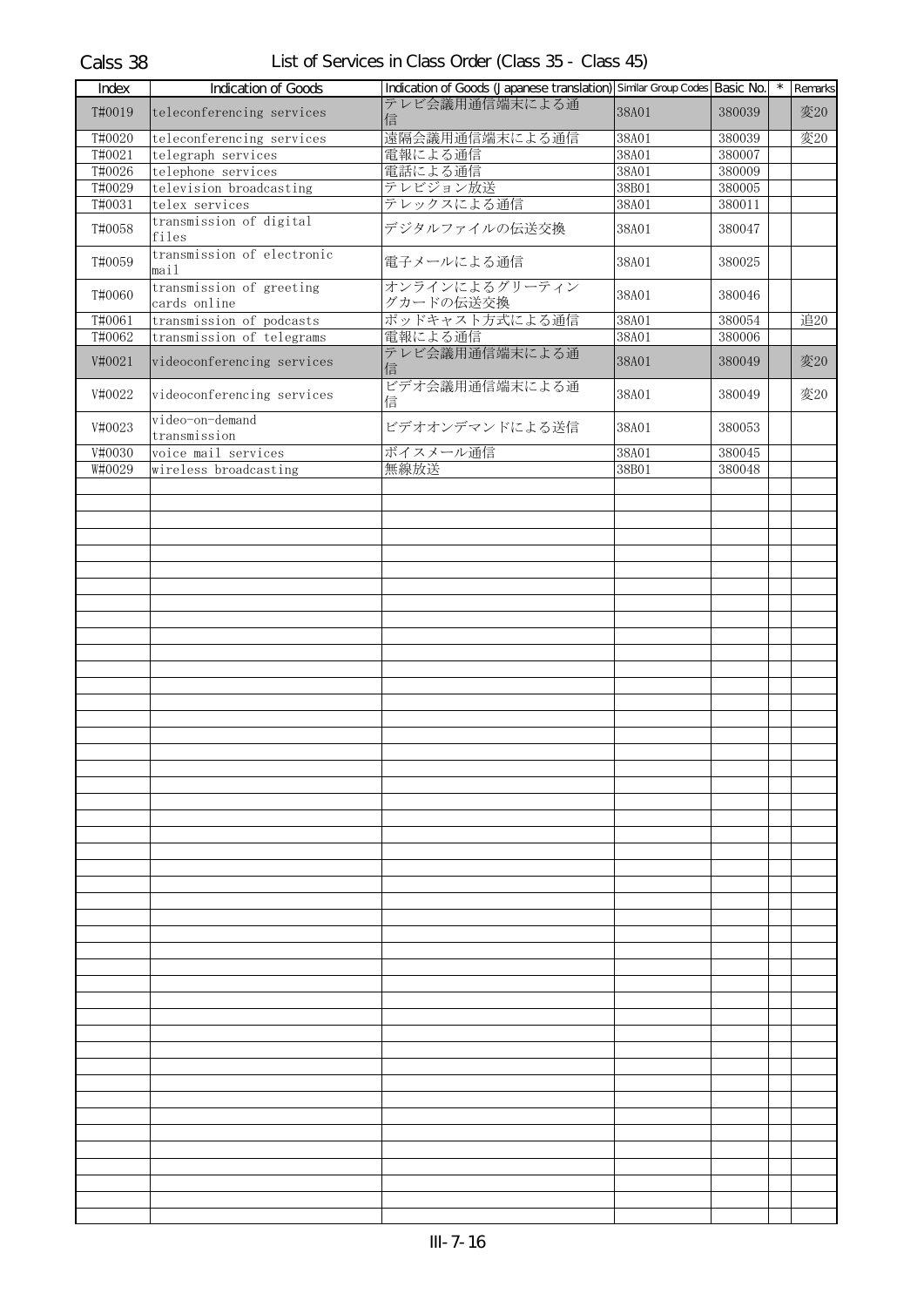| Index            | <b>Indication of Goods</b>                                                                   | Indication of Goods (Japanese translation) Similar Group Codes Basic No. |                                             |                  | $\star$ | Remarks |
|------------------|----------------------------------------------------------------------------------------------|--------------------------------------------------------------------------|---------------------------------------------|------------------|---------|---------|
| A#0032           | air transport                                                                                | 航空機による輸送                                                                 | 39D01                                       | 390004           |         |         |
| A#0033           | aircraft rental                                                                              | 航空機の貸与                                                                   | 39L05                                       | 390102           |         |         |
| A#0037           | ambulance transport                                                                          | 救急車による輸送                                                                 | 39B01                                       | 390006           |         |         |
| A#0055           | armored-car transport                                                                        | 装甲車両による輸送                                                                | 39B01                                       | 390062           |         |         |
| A#0056           | armoured-car transport                                                                       | 装甲車両による輸送                                                                | 39B01                                       | 390062           |         | 追18     |
|                  | arranging for travel visas                                                                   |                                                                          |                                             |                  |         |         |
| A#0068           | and travel documents for<br>persons travelling abroad                                        | 海外旅行者のための査証及び渡<br>航用書類の手配                                                | 42A02                                       | 390119           |         | 追20     |
| A#0071           | arranging of cruises                                                                         | 巡航の手配                                                                    | 39F01, 42A02                                | 390024           |         |         |
| A#0072           | arranging of passenger<br>transportation services for<br>others via an online<br>application | オンライン申請による乗客の輸<br>送の手配                                                   | 39A01, 39B01<br>39C01, 39D01                | 390117           |         | 追19     |
| A#0073           | arranging of transportation<br>for travel tours                                              | 旅行のための輸送の手配                                                              | 39A01, 39B01<br>39C01, 39D01                | 390050           |         | 変18     |
| A#0074           | arranging of travel tours                                                                    | 旅行の手配                                                                    | 42A02                                       | 390050           |         | 変18     |
| B#0007           | barge transport                                                                              | はしけによる輸送                                                                 | 39C <sub>01</sub>                           | 390103           |         |         |
| B#0021           | boat rental                                                                                  | 船舶の貸与                                                                    | 39L03                                       | 390012           |         |         |
| B#0022           | boat storage                                                                                 | 船舶の保管                                                                    | 39K04                                       | 390071           |         |         |
| B#0023           | boat transport                                                                               | 船舶による輸送                                                                  | 39C01                                       | 390049           |         |         |
| B#0029           | booking of seats for travel                                                                  | 旅行者のための座席の予約                                                             | 42A02                                       | 390056           |         |         |
| B#0032           | bottling services                                                                            | 輸送のためのボトリング                                                              | 39E01                                       | 390100           |         |         |
| B#0045           | bus transport                                                                                | バスによる輸送                                                                  | 39B01                                       | 390010           |         |         |
| C#0001           | cable car transport                                                                          | ケーブルカーによる輸送                                                              | 39A01                                       | 390128           |         | 追22     |
| C#0012           | car parking                                                                                  | 駐車場の提供                                                                   | 39K02                                       | 390033           |         |         |
| C#0013           | car rental                                                                                   | 自動車の貸与                                                                   | 39L02                                       | 390008           |         |         |
| C#0014           | car sharing services                                                                         | 相乗り方式による自動車による<br>輸送                                                     | 39B01                                       | 390114           |         |         |
| C#0015           | car transport                                                                                | 自動車による輸送                                                                 | 39B01                                       | 390009           |         |         |
| C#0017           | carpooling services                                                                          | 相乗り方式による自動車による<br>輸送                                                     | 39B01                                       | 390120           |         | 追20     |
| C#0018           | carting                                                                                      | 荷車による輸送                                                                  | 39B01                                       | 390017           |         |         |
| C#0022           | cash replenishment of<br>automated teller machines                                           | 現金自動預金支払機への現金補<br>充                                                      | 39B01, 39Z99                                | 390113           |         | 変19     |
| C#0023           | cash replenishment of<br>automated teller machines                                           | 現金自動預払機への現金補充                                                            | 39B01, 39Z99                                | 390113           |         | 変19     |
| C#0028           | chauffeur services                                                                           | (専属)運転の請け負い                                                              | 39B03                                       | 390074           |         |         |
| C#0046           | cloakroom services                                                                           | 手荷物の一時預かり                                                                | 39H02                                       | 390130           |         | 追22     |
| C#0062           | coat check services                                                                          | 手荷物の一時預かり                                                                | 39H02                                       | 390130           |         | 追22     |
| C#0063           | collection of domestic and<br>industrial waste and trash                                     | 家庭及び産業廃棄物の収集                                                             | 42K01, 42K02                                | 390124           |         | 追22     |
| C#0064           | collection of recyclable<br>goods [transport]                                                | リサイクル可能な物品の回収(<br>輸送)                                                    | 39A01, 39B01<br>39C01.39D01<br>42K01, 42K02 | 390111           |         | 群22     |
| C#0128           | courier services [messages<br>or merchandise]                                                | メッセージ又は小荷物の速配                                                            | 39A01, 39B01<br>39C01, 39D01<br>39E02       | 390075           |         |         |
| D#0014           | delivery of goods                                                                            | 物品の配達                                                                    | 39A01, 39B01<br>39C01, 39D01<br>39E02       | 390027           |         |         |
| D#0015           | delivery of goods by mail<br>order                                                           | 通信販売業者からの受託による<br>商品の配送                                                  | 39A01, 39B01<br>39C01, 39D01<br>39E02       | 390089           |         |         |
| D#0016           | delivery of newspapers                                                                       | 新聞の配達                                                                    | 39Z99                                       | 390088           |         |         |
| D#0048           | distribution of energy                                                                       | エネルギーの供給                                                                 | 39J01, 39J02<br>39J04                       | 390090           |         |         |
| E#0010           | electricity distribution                                                                     | 電気の配給                                                                    | 39J02                                       | 390031           |         |         |
| E#0035<br>F#0009 | escorting of travellers<br>ferry-boat transport                                              | 旅行者の添乗又は案内<br>フェリーボートによる輸送                                               | 42A02<br>39C01                              | 390002<br>390036 |         |         |
| F#0043           | flower delivery                                                                              | 花の配達                                                                     | 39A01, 39B01<br>39C01, 39D01<br>39E02       | 390096           |         |         |
| F#0051           | franking of mail                                                                             | [信書の送達に関する手続き]                                                           |                                             | 390097           | $\ast$  |         |
| F#0054           | freight [shipping of goods]                                                                  | 船舶による貨物の輸送                                                               | 39C01                                       | 390038           |         |         |
| F#0055           | freight brokerage                                                                            | 貨物の輸送の媒介又は取次ぎ                                                            | 39E02                                       | 390072           |         |         |
| F#0056           | freight brokerage<br>[forwarding (Am.)]                                                      | 貨物の輸送の媒介又は取次ぎ                                                            | 39E02                                       | 390072           |         |         |
|                  |                                                                                              |                                                                          |                                             |                  |         |         |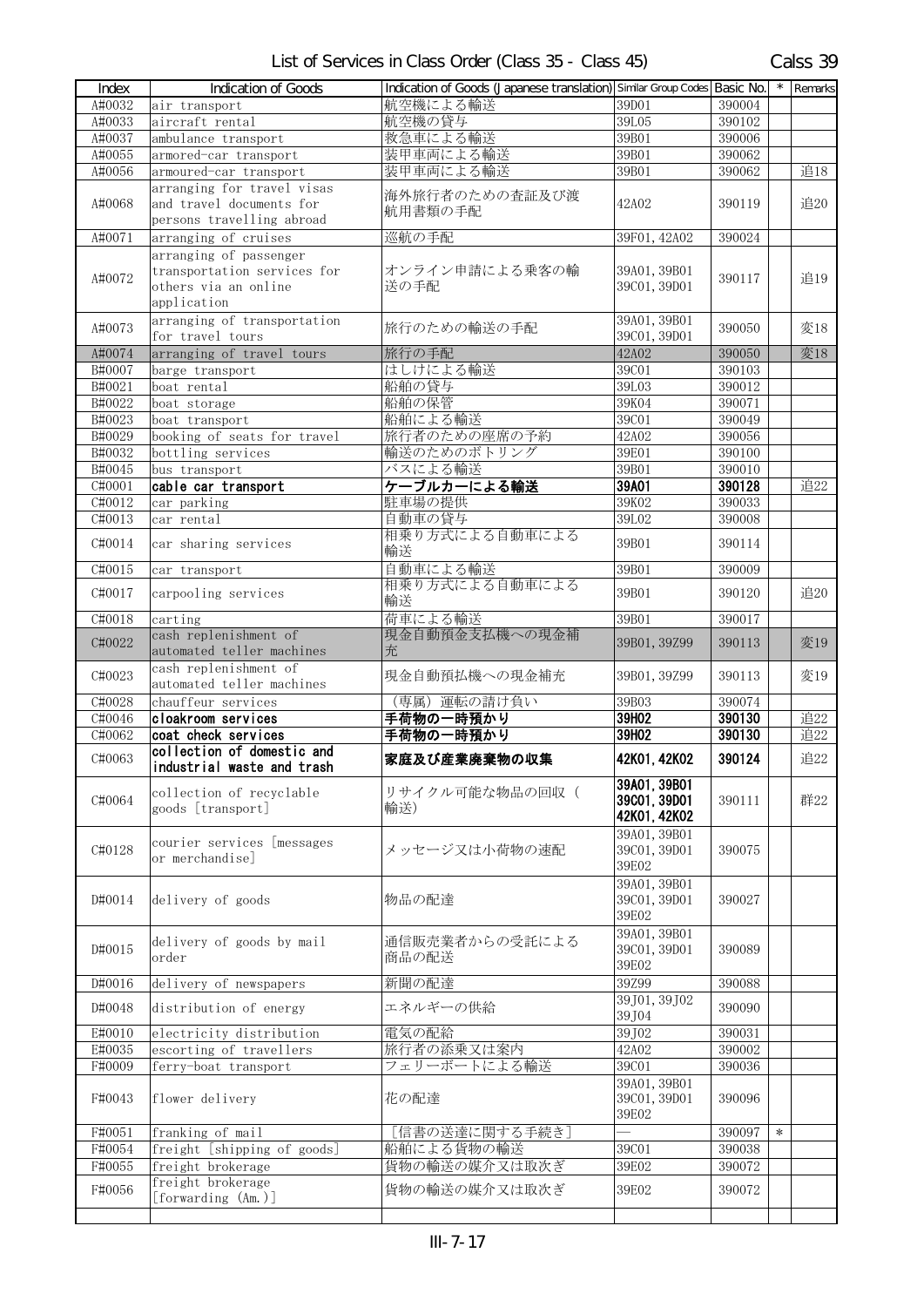| Index  | <b>Indication of Goods</b>                                                  | Indication of Goods (Japanese translation) Similar Group Codes Basic No. |                                       |        | $\star$ | Remarks |
|--------|-----------------------------------------------------------------------------|--------------------------------------------------------------------------|---------------------------------------|--------|---------|---------|
| F#0057 | freight forwarding                                                          | 貨物の発送                                                                    | 39A01, 39B01<br>39C01, 39D01<br>39E02 | 390060 |         |         |
| F#0058 | freighting                                                                  | 貨物の輸送                                                                    | 39A01, 39B01<br>39C01, 39D01          | 390039 |         |         |
| F#0059 | frozen-food locker rental                                                   | 冷凍食品庫の貸与                                                                 | 39K01, 39L09                          | 390043 |         |         |
| G#0006 | garage rental                                                               | ガレージの貸与                                                                  | 39K02                                 | 390040 |         |         |
| G#0016 | gift wrapping                                                               | 贈答品の包装                                                                   | 39E01                                 | 390109 |         |         |
| G#0025 | guarded transport of<br>valuables                                           | 貴重品の警備輸送                                                                 | 39A01, 39B01<br>39C01, 39D01          | 390106 |         |         |
| H#0009 | hauling                                                                     | 運搬                                                                       | 39A01, 39B01<br>39C01, 39D01<br>39E02 | 390014 |         |         |
| H#0026 | horse rental                                                                | 馬の貸与                                                                     | 39Z99                                 | 390019 |         | 変22     |
| I#0001 | ice-breaking                                                                | 砕氷                                                                       | 39C01, 39F02<br>39Z99                 | 390013 |         |         |
| L#0009 | launching of satellites for<br>others                                       | 人工衛星の打ち上げ(他人のた<br>めのもの)                                                  | 39Z99                                 | 390095 |         |         |
| L#0046 | lighterage services                                                         | はしけによる輸送                                                                 | 39C01                                 | 390016 |         |         |
| L#0054 | locating and tracking of<br>people and cargo for<br>transportation purposes | 輸送のための人及び貨物の位置<br>情報の提供及び追跡                                              | 39A01, 39B01<br>39C01, 39D01<br>39E02 | 390126 |         | 追22     |
| L#0057 | luggage storage                                                             | 荷物の一時預かり                                                                 | 39H02                                 | 390116 |         | 追19     |
| M#0007 | marine transport                                                            | 海上輸送                                                                     | 39C01                                 | 390061 |         |         |
| M#0031 | message delivery                                                            | メッセージの配達                                                                 | 39A01, 39B01<br>39C01, 39D01<br>39E02 | 390087 |         |         |
| M#0055 | motor coach rental                                                          | バスの貸与                                                                    | 39L02                                 | 390104 |         |         |
| N#0006 | newspaper delivery                                                          | 新聞の配達                                                                    | 39Z99                                 | 390088 |         |         |
| 0#0018 | operating canal locks                                                       | 水門の操作                                                                    | 39Z99                                 | 390032 |         |         |
| P#0002 | packaging of goods                                                          | 貨物のこん包                                                                   | 39E01                                 | 390022 |         |         |
| P#0011 | parcel delivery                                                             | 小荷物の配達                                                                   | 39A01, 39B01<br>39C01, 39D01<br>39E02 | 390020 |         |         |
| P#0012 | parking lot services                                                        | 駐車場の提供及び管理                                                               | 39K02, 39K06                          | 390123 |         | 追22     |
| P#0013 | parking place rental                                                        | 駐車場の貸与                                                                   | 39K02                                 | 390042 |         |         |
| P#0015 | passenger transport                                                         | 旅客輸送                                                                     | 39A01, 39B01<br>39C01, 39D01          | 390051 |         |         |
| P#0052 | physical storage of<br>electronically stored data<br>or documents           | 電子データを記憶させた記録媒<br>体又は文書の物理的な保管                                           | 39H01, 39H02                          | 390094 |         |         |
| P#0057 | piloting                                                                    | 水先案内                                                                     | 39F03                                 | 390052 |         |         |
| P#0058 | piloting of civilian drones                                                 | 民間用ドローンの操縦                                                               | 39D01                                 | 390118 |         | 追20     |
| P#0066 | pleasure boat transport                                                     | 遊覧船による輸送                                                                 | 39C01                                 | 390011 |         |         |
| P#0069 | porterage                                                                   | 運送                                                                       | 39A01, 39B01<br>39C01, 39D01<br>39E02 | 390021 |         |         |
| P#0112 | providing driving<br>directions for travel<br>purposes                      | 移動のための運転の道順に関す<br>る情報の提供                                                 | 39B02                                 | 390108 |         |         |
| P#0129 | providing information<br>relating to storage<br>services                    | 保管サービスに関する情報の提<br>供                                                      | 39H01, 39H02                          | 390076 |         | 変20     |
| P#0152 | providing traffic<br>information                                            | 道路交通情報の提供                                                                | 39B02                                 | 390098 |         | 変20     |
| P#0153 | providing transportation<br>information                                     | 輸送情報の提供                                                                  | 39A01, 39B01<br>39C01, 39D01<br>39Z99 | 390077 |         | 変20     |
| R#0005 | railway coach rental                                                        | 客車の貸与                                                                    | 39Z99                                 | 390045 |         |         |
| R#0006 | railway transport                                                           | 鉄道による輸送                                                                  | 39A01                                 | 390018 |         |         |
| R#0007 | railway truck rental                                                        | 無蓋貨車の貸与                                                                  | 39Z99                                 | 390046 |         |         |
| R#0026 | refloating of ships                                                         | 船舶の引揚げ                                                                   | 39F02                                 | 390055 |         |         |
| R#0028 | refrigerator rental                                                         | 冷蔵庫の貸与                                                                   | 39L09, 42X21                          | 390043 |         |         |
| R#0038 | removal services                                                            | 引っ越しの請負い                                                                 | 39E04                                 | 390065 |         |         |
| R#0045 | rental of aircraft engines                                                  | 航空機用エンジンの貸与                                                              | 42X19                                 | 390105 |         |         |
| R#0069 | rental of diving bells                                                      | 潜水鐘の貸与                                                                   | 39Z99                                 | 390078 |         |         |
| R#0070 | rental of diving suits                                                      | 潜水服の貸与                                                                   | 39Z99                                 | 390079 |         |         |
|        |                                                                             |                                                                          |                                       |        |         |         |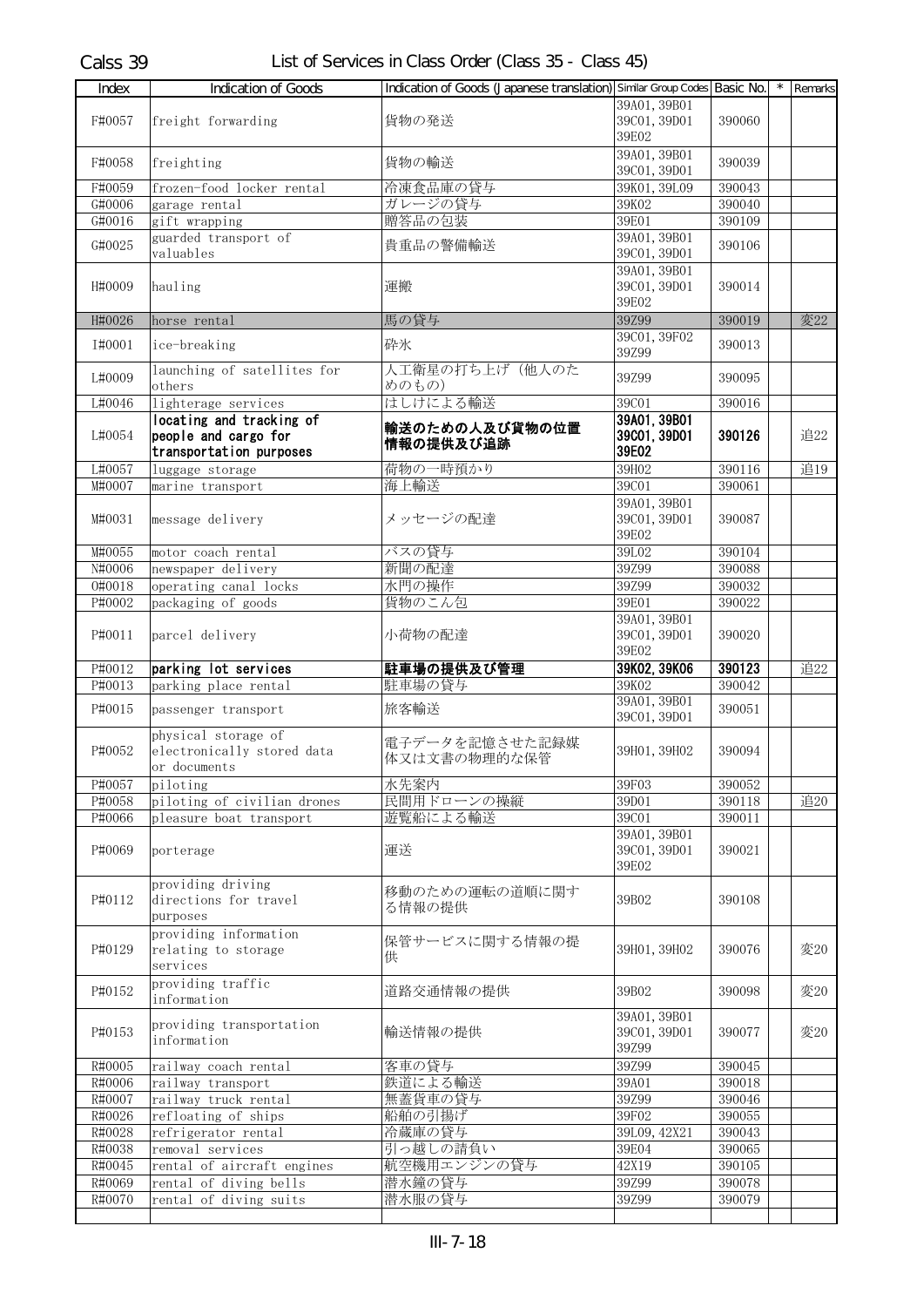Calss 39

| Index            | Indication of Goods                                  | Indication of Goods (Japanese translation) Similar Group Codes Basic No. |                                       |                  | $\star$ | Remarks |
|------------------|------------------------------------------------------|--------------------------------------------------------------------------|---------------------------------------|------------------|---------|---------|
|                  | rental of electric wine                              |                                                                          |                                       |                  |         |         |
| R#0073           | cellars                                              | 電気式ワインセラーの貸与                                                             | 39L09, 42X21                          | 390112           |         |         |
| R#0081           | rental of freezers                                   | 冷凍庫の貸与                                                                   | 39L09, 42X21                          | 390099           |         |         |
| R#0087           | rental of horses for<br>transportation purposes      | 輸送のための馬の貸与                                                               | 39Z99                                 | 390019           |         | 変22     |
| R#0100           | rental of motor racing cars                          | レーシングカーの貸与                                                               | 39L02                                 | 390091           |         |         |
| R#0102           | rental of navigational<br>systems                    | ナビゲーション装置の貸与                                                             | 39799                                 | 390107           |         |         |
| R#0108           | rental of photography<br>drones                      | 写真撮影用ドローンの貸与                                                             | 39L05                                 | 390122           |         | 追22     |
| R#0115           | rental of safety seats for<br>children, for vehicles | 乗物用の子供用安全シートの貸<br>与                                                      | 39L02, 39Z99                          | 390129           |         | 追22     |
| R#0119           | rental of security drones                            | 警備用ドローンの貸与                                                               | 39L05                                 | 390132           |         | 追22     |
| R#0129           | rental of storage<br>containers                      | 保管用コンテナの貸与                                                               | 39L01                                 | 390080           |         |         |
| R#0130           | rental of storage lockers                            | 保管用ロッカーの貸与                                                               | 39Z99                                 | 390125           |         | 追22     |
| R#0132           | rental of surveillance<br>drones                     | 監視用ドローンの貸与                                                               | 39L05                                 | 390131           |         | 追22     |
| R#0138           | rental of tractors                                   | トラクターの貸与                                                                 | 39L02                                 | 390110           |         |         |
| R#0142           | rental of vehicle roof<br>racks                      | 乗物用ルーフラックの貸与                                                             | 39L02                                 | 390081           |         |         |
| R#0147           | rental of warehouses                                 | 倉庫の貸与                                                                    | 39K01                                 | 390035           |         |         |
| R#0149           | rental of wheelchairs                                | 車いすの貸与                                                                   | 39L10                                 | 390092           |         | 変20     |
| R#0150           | rental of wheelchairs                                | 車椅子の貸与                                                                   | 39L10                                 | 390092           |         | 変20     |
| R#0155           | replenishment of vending<br>machines                 | 自動販売機の補充                                                                 | 39B01, 39Z99                          | 390115           |         | 追19     |
| R#0156           | rescue operations<br>[transport]                     | 救助活動 (輸送)                                                                | 39B01, 39C01<br>39D01, 39F02          | 390082           |         |         |
| R#0180           | river transport                                      | 河川輸送                                                                     | 39C01                                 | 390037           |         |         |
| S#0006           | salvage of ships                                     | 船舶の救助                                                                    | 39C01, 39F02                          | 390015           |         |         |
| S#0007           | salvaging                                            | 海難救助                                                                     | 39C01, 39D01<br>39F02, 39Z99          | 390057           |         |         |
| S#0033           | services for transporting<br>legal documents         | 法的文書の送達                                                                  | 39A01, 39B01<br>39C01, 39D01<br>39E02 | 390127           |         | 追22     |
| S#0037           | shipbrokerage                                        | 船舶の貸与・売買又は運航の委<br>託の媒介                                                   | 39F01                                 | 390023           |         |         |
| S#0066           | stevedoring                                          | 船荷の積み卸し                                                                  | 39E03                                 | 390093           |         |         |
| S#0070           | storage                                              | 保管                                                                       | 39H01, 39H02                          | 390034           |         |         |
| S#0071           | storage information                                  | 保管情報の提供                                                                  | 39H01, 39H02                          | 390076           |         | 変20     |
| S#0072<br>S#0075 | storage of goods<br>streetcar transport              | 物品の保管<br>路面電車による輸送                                                       | 39H01, 39H02<br>39A01, 39B01          | 390028<br>390059 |         |         |
| T#0008           | taxi transport                                       | タクシーによる輸送                                                                | 39B01                                 | 390058           |         |         |
| T#0034           | temporary storage of keys                            | 鍵の一時保管                                                                   | 39H02                                 | 390121           |         | 追22     |
| T#0049           | towing                                               | 乗物の牽引 (曳航)                                                               | 39B01, 39C01                          | 390054           |         |         |
| T#0052           | traffic information                                  | 道路交通情報の提供                                                                | 39B02                                 | 390098           |         | 変20     |
| T#0054           | tram transport                                       | 路面電車による輸送                                                                | 39A01, 39B01                          | 390059           |         |         |
| T#0064           | transport                                            | 輸送                                                                       | 39A01, 39B01<br>39C01, 39D01<br>39Z99 | 390048           |         |         |
| T#0065           | transport and storage of<br>$\operatorname{trash}$   | 廃棄物の輸送及び保管                                                               | 39A01, 39B01<br>39C01, 39D01<br>39H01 | 390064           |         |         |
| T#0066           | transport and storage of<br>waste                    | 廃棄物の輸送及び保管                                                               | 39A01, 39B01<br>39C01, 39D01<br>39H01 | 390064           |         |         |
| T#0067           | transport brokerage                                  | 輸送の媒介又は取次ぎ                                                               | 39E02, 39F01<br>42A02                 | 390073           |         |         |
| T#0068           | transport by pipeline                                | パイプラインによる輸送                                                              | 39299                                 | 390041           |         |         |
| T#0069           | transport of travellers                              | 旅行者の輸送                                                                   | 39A01, 39B01<br>39C01, 39D01          | 390063           |         |         |
| T#0070           | transport reservation                                | 輸送の予約                                                                    | 39E02, 39F01<br>42A02                 | 390083           |         |         |
| T#0071           | transport services for<br>sightseeing tours          | 観光ツアーのための輸送                                                              | 39A01, 39B01<br>39C01, 39D01          | 390025           |         |         |
| T#0072           | transportation information                           | 輸送情報の提供                                                                  | 39A01, 39B01<br>39C01, 39D01<br>39Z99 | 390077           |         | 変20     |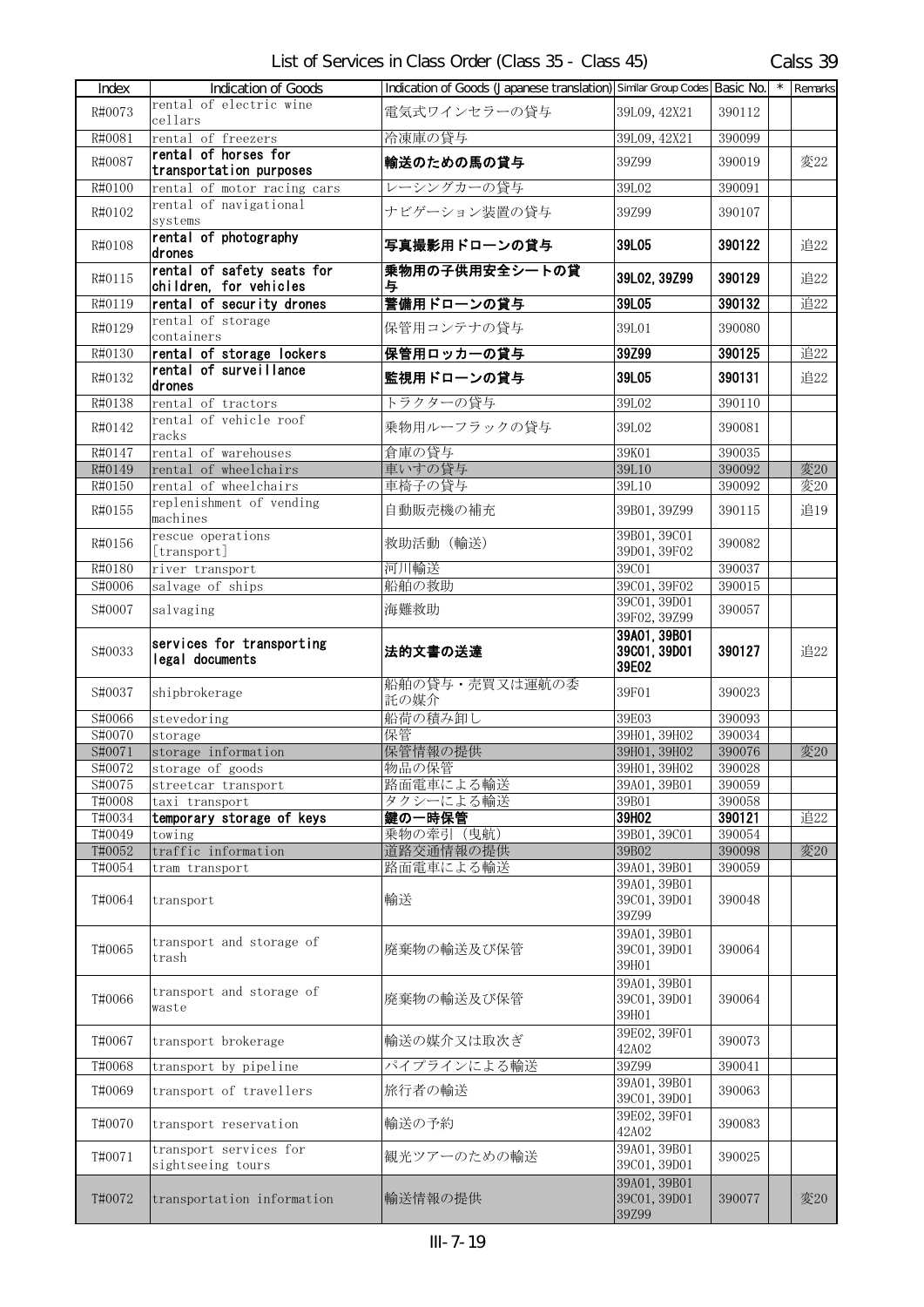| Index            | Indication of Goods                      | Indication of Goods (Japanese translation) Similar Group Codes Basic No. |                       |                  | $\overline{\phantom{a}}$ Remarks |
|------------------|------------------------------------------|--------------------------------------------------------------------------|-----------------------|------------------|----------------------------------|
|                  |                                          |                                                                          | 39A01, 39B01          |                  |                                  |
|                  |                                          |                                                                          | 39C01, 39D01          |                  |                                  |
| T#0073           | transportation logistics                 | 輸送に関する物流管理                                                               | 39E02, 39E03          | 390101           |                                  |
|                  |                                          |                                                                          | 39H01, 39H02<br>39Z99 |                  |                                  |
|                  |                                          |                                                                          |                       |                  |                                  |
| T#0074           | transporting furniture                   | 家具の輸送                                                                    | 39A01, 39B01          | 390047           |                                  |
|                  |                                          |                                                                          | 39C01, 39D01<br>42A02 |                  |                                  |
| T#0075<br>U#0006 | travel reservation<br>underwater salvage | 旅行の予約<br>水中からの船舶の引揚げ                                                     | 39F02                 | 390084<br>390085 |                                  |
| U#0007           | unloading cargo                          | 荷揚げ                                                                      | 39E03                 | 390026           |                                  |
|                  | vehicle breakdown towing                 |                                                                          |                       |                  |                                  |
| V#0005           | services                                 | 故障した乗物の牽引                                                                | 39B01, 39C01          | 390007           |                                  |
|                  |                                          |                                                                          | 39L02, 39L03          |                  |                                  |
| V#0012           | vehicle rental                           | 乗物の貸与                                                                    | 39L04, 39L05          | 390044           |                                  |
|                  |                                          |                                                                          | 39L10, 39Z99          |                  |                                  |
| W#0003           | warehousing                              | 倉庫における保管                                                                 | 39H01                 | 390034           |                                  |
| W#0010           | water distribution                       | 水の配給                                                                     | 39J03                 | 390030           |                                  |
| W#0011           | water supplying                          | 給水                                                                       | 39J03                 | 390003           |                                  |
| W#0033           | wrapping of goods                        | 物品の包装                                                                    | 39E01                 | 390086           |                                  |
|                  |                                          |                                                                          |                       |                  |                                  |
|                  |                                          |                                                                          |                       |                  |                                  |
|                  |                                          |                                                                          |                       |                  |                                  |
|                  |                                          |                                                                          |                       |                  |                                  |
|                  |                                          |                                                                          |                       |                  |                                  |
|                  |                                          |                                                                          |                       |                  |                                  |
|                  |                                          |                                                                          |                       |                  |                                  |
|                  |                                          |                                                                          |                       |                  |                                  |
|                  |                                          |                                                                          |                       |                  |                                  |
|                  |                                          |                                                                          |                       |                  |                                  |
|                  |                                          |                                                                          |                       |                  |                                  |
|                  |                                          |                                                                          |                       |                  |                                  |
|                  |                                          |                                                                          |                       |                  |                                  |
|                  |                                          |                                                                          |                       |                  |                                  |
|                  |                                          |                                                                          |                       |                  |                                  |
|                  |                                          |                                                                          |                       |                  |                                  |
|                  |                                          |                                                                          |                       |                  |                                  |
|                  |                                          |                                                                          |                       |                  |                                  |
|                  |                                          |                                                                          |                       |                  |                                  |
|                  |                                          |                                                                          |                       |                  |                                  |
|                  |                                          |                                                                          |                       |                  |                                  |
|                  |                                          |                                                                          |                       |                  |                                  |
|                  |                                          |                                                                          |                       |                  |                                  |
|                  |                                          |                                                                          |                       |                  |                                  |
|                  |                                          |                                                                          |                       |                  |                                  |
|                  |                                          |                                                                          |                       |                  |                                  |
|                  |                                          |                                                                          |                       |                  |                                  |
|                  |                                          |                                                                          |                       |                  |                                  |
|                  |                                          |                                                                          |                       |                  |                                  |
|                  |                                          |                                                                          |                       |                  |                                  |
|                  |                                          |                                                                          |                       |                  |                                  |
|                  |                                          |                                                                          |                       |                  |                                  |
|                  |                                          |                                                                          |                       |                  |                                  |
|                  |                                          |                                                                          |                       |                  |                                  |
|                  |                                          |                                                                          |                       |                  |                                  |
|                  |                                          |                                                                          |                       |                  |                                  |
|                  |                                          |                                                                          |                       |                  |                                  |
|                  |                                          |                                                                          |                       |                  |                                  |
|                  |                                          |                                                                          |                       |                  |                                  |
|                  |                                          |                                                                          |                       |                  |                                  |
|                  |                                          |                                                                          |                       |                  |                                  |
|                  |                                          |                                                                          |                       |                  |                                  |
|                  |                                          |                                                                          |                       |                  |                                  |
|                  |                                          |                                                                          |                       |                  |                                  |
|                  |                                          |                                                                          |                       |                  |                                  |
|                  |                                          |                                                                          |                       |                  |                                  |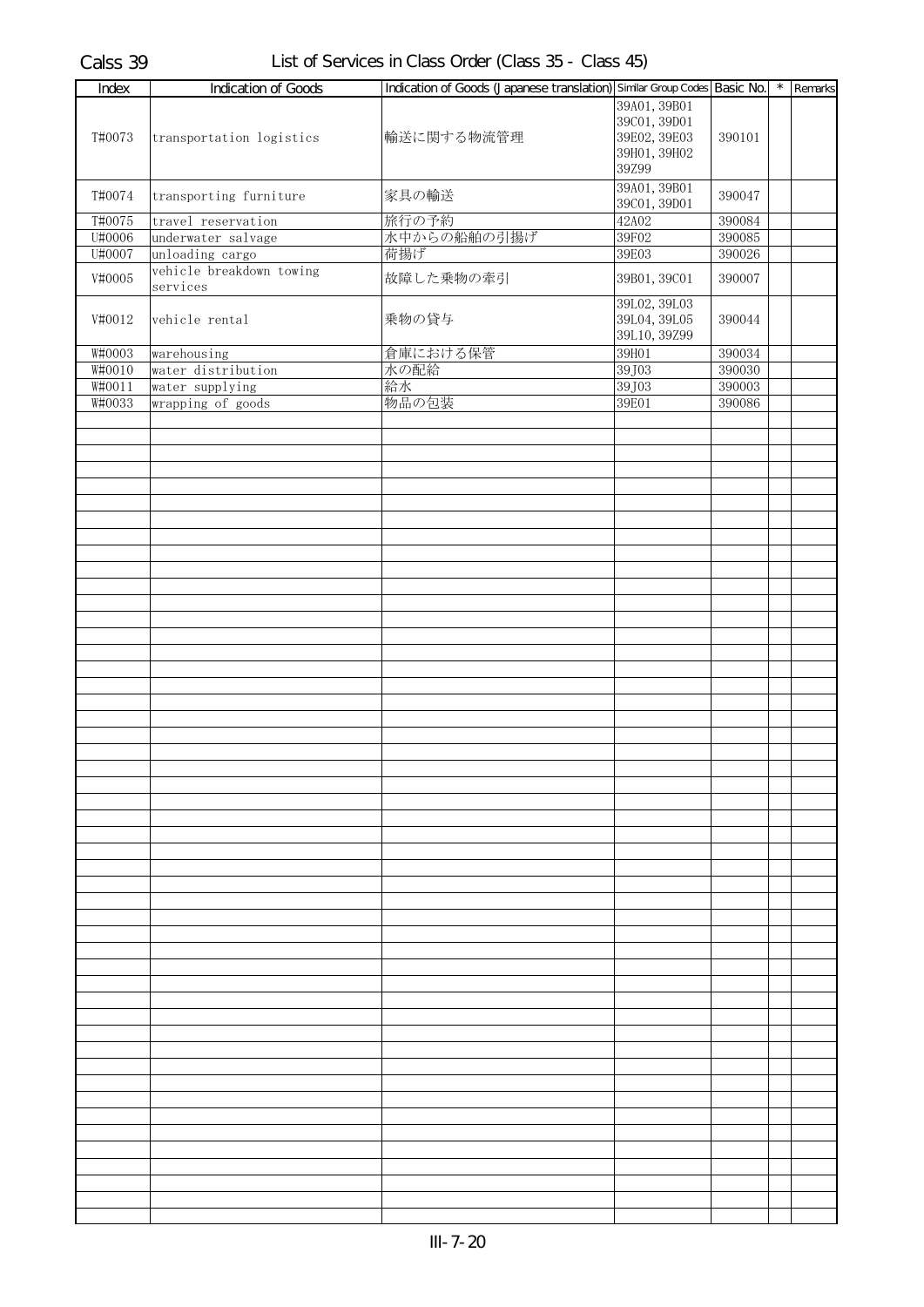| <b>Index</b> | <b>Indication of Goods</b>                 | Indication of Goods (Japanese translation) Similar Group Codes Basic No. |                       |        |        | Remarks |
|--------------|--------------------------------------------|--------------------------------------------------------------------------|-----------------------|--------|--------|---------|
|              |                                            |                                                                          | 40C01, 40C02          |        |        |         |
| A#0001       | abrasion                                   | 研磨                                                                       | 40C03, 40C04          | 400001 |        |         |
|              |                                            |                                                                          | 40C06, 40C10          |        |        |         |
| A#0028       | air deodorising                            | 空気の脱臭処理                                                                  | 40Z99                 | 400081 |        |         |
| A#0029       | air deodorizing                            | 空気の脱臭処理                                                                  | 40Z99                 | 400081 |        | 追18     |
| A#0030       | air freshening                             | 空気の清浄処理                                                                  | 40Z99                 | 400082 |        |         |
| A#0031       | air purification                           | 空気の浄化処理                                                                  | 40Z99                 | 400003 |        |         |
| A#0048       | applying finishes to                       | 織物の仕上げ加工                                                                 |                       |        |        |         |
|              | textiles                                   |                                                                          | 40A01                 | 400005 |        |         |
| B#0010       | beer brewing for others                    | 受託によるビールの醸造                                                              | 40C09                 | 400128 |        | 追19     |
| B#0015       | blacksmithing                              | 鍛冶                                                                       | 40C01                 | 400029 |        |         |
| B#0026       | boilermaking                               | ボイラーの製造                                                                  | 40C01                 | 400099 |        |         |
| B#0027       | bookbinding                                | 製本                                                                       | 40E01                 | 400049 |        |         |
| B#0044       | burnishing by abrasion                     | バニシング仕上げ加工                                                               | 40C01                 | 400048 |        |         |
| C#0003       | cadmium plating                            | カドミウムめっき                                                                 | 40C01                 | 400013 |        |         |
|              | cheese processing services                 |                                                                          |                       |        |        |         |
| C#0031       | in the nature of ripening,                 | チーズの熟成の性質を有するチ                                                           | <b>40C09</b>          | 400138 |        | 追22     |
|              | maturing and aging of                      | ーズの加工                                                                    |                       |        |        |         |
|              | cheese                                     |                                                                          |                       |        |        |         |
| C#0038       | chromium plating                           | クロムめっき                                                                   | 40C01                 | 400017 |        |         |
| C#0048       | cloth cutting                              | 布地の裁断                                                                    | 40B01                 | 400021 |        |         |
| C#0049       | cloth dyeing                               | 布地の染色                                                                    | 40A01                 | 400060 |        |         |
| C#0050       | cloth edging                               | 布地の縁取り                                                                   | 40B01                 | 400010 |        |         |
| C#0051       | cloth fireproofing                         | 布地の耐火加工                                                                  | 40A01                 | 400037 |        |         |
| C#0052       | cloth pre-shrinking                        | 布地の防縮加工                                                                  | 40A01                 | 400069 |        |         |
| C#0053       | cloth treating                             | 布地の処理                                                                    | 40A01                 | 400058 |        |         |
| C#0054       | cloth waterproofing                        | 布地の防水加工                                                                  | 40A01                 | 400036 |        |         |
| C#0055       | clothing alteration                        | 被服の寸法直し                                                                  | 40B01                 | 400098 |        |         |
| C#0065       | colour separation services                 | 染色・印刷のためのカラーデー<br>タの色彩分離                                                 | 40H99                 | 400107 |        |         |
| C#0114       | consultancy in the field of<br>wine making | ぶどう酒の醸造に関する助言                                                            | 40C09                 | 400132 |        | 追20     |
| C#0129       | crease-resistant treatment<br>for clothing | 被服の防皺加工                                                                  | 40A01                 | 400038 |        |         |
| C#0136       | crushing of concrete                       | コンクリートの粉砕                                                                | 42K01, 42K02          | 400139 |        | 追22     |
| C#0137       | cryopreservation services                  | 生体組織の凍結加工                                                                | 40C10, 40H99          | 400121 |        |         |
|              |                                            |                                                                          | 40C01, 40C02          |        |        |         |
|              | custom 3D printing for                     |                                                                          | 40C03, 40C04          |        |        |         |
| C#0145       | others                                     | 受託による3Dプリント加工                                                            | 40C05, 40C06<br>40H99 | 400127 |        | 追19     |
|              | custom assembling of                       |                                                                          |                       |        |        |         |
| C#0146       | materials for others                       | 受託による材料の組立加工                                                             | 40H99                 | 400083 |        |         |
| C#0147       | custom assembly of aircraft                | 受託による航空機の組立                                                              | 40H99                 | 400136 |        | 追22     |
| C#0148       | custom fashioning of fur                   | 毛皮の注文仕立て                                                                 | 40B01                 | 400028 |        |         |
| C#0150       | custom manufacture of boats                | 受託によるボートの製造                                                              | 40H99                 | 400133 |        | 追22     |
| C#0151       | custom manufacture of<br>yachts            | 受託によるヨットの製造                                                              | 40H99                 | 400133 |        | 追22     |
|              | custom manufacturing of                    |                                                                          |                       |        |        |         |
| C#0152       | aircraft                                   | 受託による航空機の製造                                                              | 40H99                 | 400136 |        | 追22     |
|              | custom manufacturing of                    |                                                                          |                       |        |        |         |
| C#0153       | bread                                      | 受託によるパンの製造                                                               | 40C09                 | 400129 |        | 追19     |
| C#0154       | custom tailoring                           | 裁縫                                                                       | 40B01                 | 400053 |        |         |
|              | decontamination of                         |                                                                          | 37G06, 40F01          |        |        |         |
| D#0012       | hazardous materials                        | 危険物の除去                                                                   | 42K01, 42K02          | 400109 |        |         |
|              | destruction of waste and                   |                                                                          |                       |        |        |         |
| D#0030       | trash                                      | 廃棄物の破砕処理                                                                 | 42K01, 42K02          | 400105 |        |         |
| D#0047       | distillation services                      | [蒸留]                                                                     |                       | 400134 | $\ast$ | 追22     |
| D#0054       | dressmaking                                | 洋服の仕立て                                                                   | 40B01                 | 400012 |        |         |
| D#0060       | dyeing services                            | 染色                                                                       | 40A01                 | 400056 |        | 変21     |
| D#0061       | dyeing services*                           | 染色                                                                       | 40A01                 | 400056 |        | 変21     |
| E#0021       | electroplating                             | 電気めっき                                                                    | 40C01                 | 400026 |        |         |
| E#0024       | embroidering                               | ししゅう                                                                     | 40B01                 | 400063 |        |         |
| E#0028       | engraving                                  | 木・金属・石の彫刻                                                                | 40C01, 40C04          | 400035 |        |         |
|              |                                            |                                                                          | 40C06                 |        |        |         |
| F#0001       | fabric bleaching                           | 布地の漂白処理                                                                  | 40A01                 | 400008 |        |         |
| F#0002       | fabric fireproofing                        | 織物の耐火加工                                                                  | 40A01                 | 400037 |        |         |
| F#0003       | fabric waterproofing                       | 織物の防水加工                                                                  | 40A01                 | 400036 |        |         |
| F#0039       | firing pottery                             | 陶器の焼成                                                                    | 40C03                 | 400015 |        |         |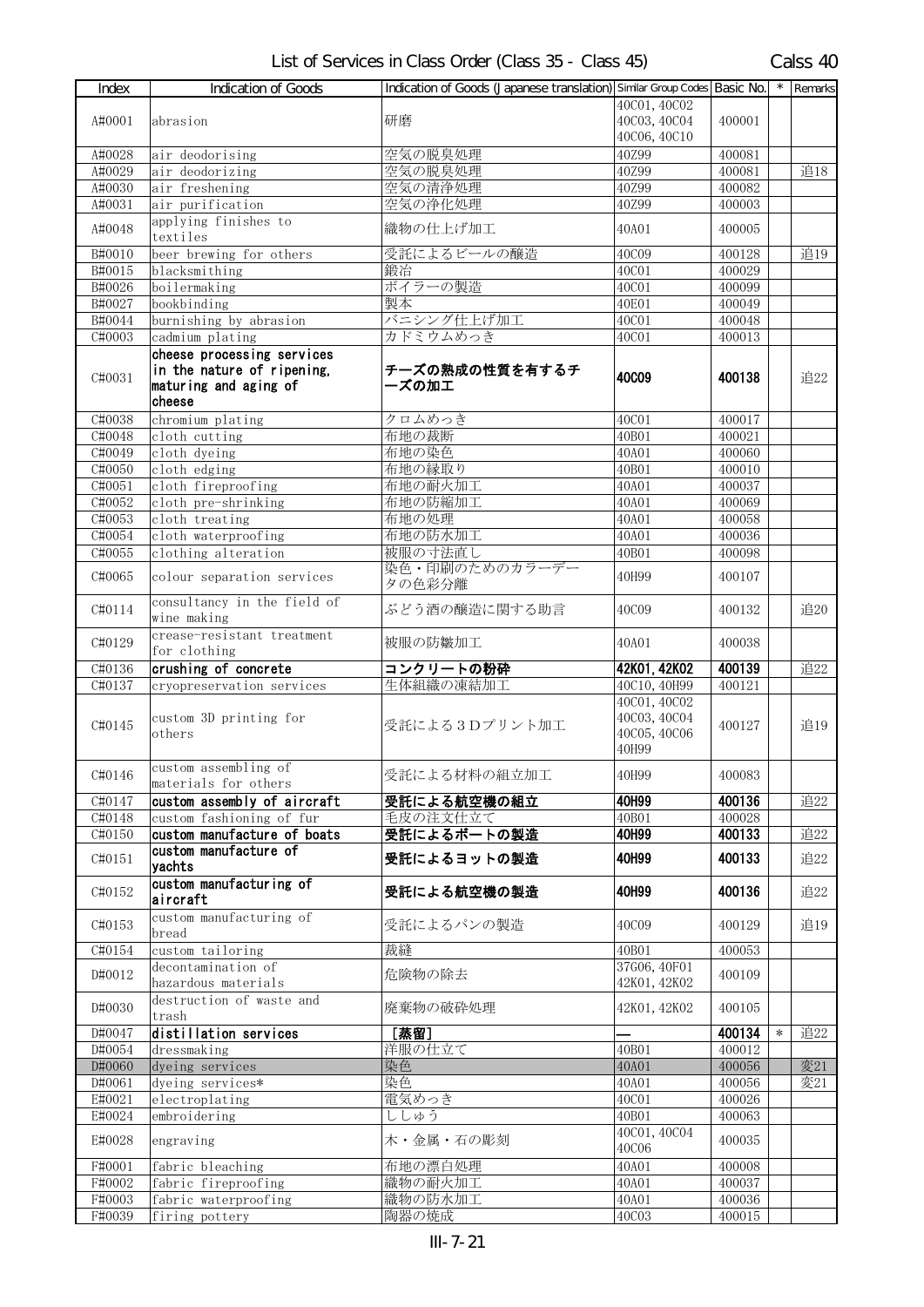| Index  | <b>Indication of Goods</b>  | Indication of Goods (Japanese translation) Similar Group Codes Basic No. |              |        | $\star$ | Remarks |
|--------|-----------------------------|--------------------------------------------------------------------------|--------------|--------|---------|---------|
| F#0041 | flour milling               | 製粉                                                                       | 40C09        | 400044 |         |         |
| F#0045 | food and drink preservation | 食品及び飲料の保存加工                                                              | 40C09        | 400066 |         |         |
| F#0048 | food smoking                | 食品のくん製                                                                   | 40C09        | 400033 |         |         |
| F#0050 | framing of works of art     | 美術品用額縁の加工                                                                | 40H99        | 400084 |         |         |
| F#0053 | freezing of foods           | 食品の冷凍加工                                                                  | 40C09        | 400117 |         |         |
| F#0060 | fruit crushing              | 果実の圧搾                                                                    | <b>40C09</b> | 400032 |         |         |
| F#0061 | fulling of cloth            | 布地の縮絨                                                                    | 37F02, 40A01 | 400120 |         |         |
| F#0064 | fur conditioning            | 毛皮の柔軟加工                                                                  | 40A01        | 400020 |         |         |
| F#0065 | fur dyeing                  | 毛皮の染色                                                                    | 40A01        | 400072 |         |         |
| F#0066 | fur glossing                | 毛皮の光沢加工                                                                  | 40A01        | 400070 |         |         |
| F#0067 | fur mothproofing            | 毛皮の防虫加工                                                                  | 40A01        | 400030 |         |         |
| F#0068 | fur satining                | 毛皮の光沢加工                                                                  | 40A01        | 400071 |         |         |
| G#0001 | galvanization               | 亜鉛めっき                                                                    | 40C01        | 400034 |         |         |
| G#0017 | gilding                     | 金被覆                                                                      | 40C01        | 400024 |         |         |
| G#0018 | glass-blowing               | ガラス器の製造加工                                                                | 40H99        | 400062 |         |         |
| G#0019 | gold plating                | 金めっき                                                                     | 40C01        | 400085 |         |         |
|        |                             |                                                                          | 40C01, 40C02 |        |         |         |
| G#0023 | grinding                    | 研磨                                                                       | 40C03, 40C04 | 400041 |         |         |
|        |                             |                                                                          | 40C06, 40C10 |        |         |         |
|        | incineration of waste and   |                                                                          |              |        |         |         |
| I#0005 | trash                       | 廃棄物の焼却処理                                                                 | 42K01, 42K02 | 400106 |         |         |
| I#0032 | irradiation of food         | 食品の照射殺菌                                                                  | <b>40C09</b> | 400140 |         | 追22     |
| J#0004 | joinery services [custom    | 建具の木造部分の受託製造                                                             | 40C04, 40H99 | 400137 |         | 追22     |
|        | manufacturing of woodwork]  |                                                                          |              |        |         |         |
| K#0002 | key cutting                 | 鍵の切削加工                                                                   | 40H99        | 400108 |         |         |
| K#0006 | knitting machine rental     | 編機の貸与                                                                    | 42X01        | 400112 |         |         |
| L#0001 | laminating                  | ラミネート加工                                                                  | 40C01, 40C02 | 400040 |         |         |
|        |                             |                                                                          | 40C04, 40C05 |        |         |         |
| L#0008 | laser scribing              | レーザースクライビング加工                                                            | 40C01        | 400086 |         |         |
| L#0022 | leather staining            | 革の染色処理                                                                   | 40A01        | 400019 |         |         |
| L#0023 | leather working             | 革の加工                                                                     | 40A01        | 400064 |         |         |
| L#0050 | lithographic printing       | 石版印刷                                                                     | 42F01        | 400110 |         |         |
| M#0002 | magnetization               | 磁化加工                                                                     | 40C01        | 400004 |         |         |
| M#0018 | material treatment          | 材料処理情報の提供                                                                | 40K01        | 400087 |         | 変20     |
|        | information                 |                                                                          |              |        |         |         |
| M#0033 | metal casting               | 金属の鋳造                                                                    | 40C01        | 400100 |         |         |
| M#0034 | metal plating               | 金属めっき                                                                    | 40C01        | 400018 |         |         |
| M#0035 | metal tempering             | 焼き戻し                                                                     | 40C01        | 400043 |         | 訂19     |
| M#0036 | metal treating              | 金属の加工処理                                                                  | 40C01        | 400042 |         |         |
| M#0040 | millworking                 | フライス削り                                                                   | 40C01        | 400031 |         |         |
| N#0007 | nickel plating              | ニッケル被覆                                                                   | 40C01        | 400045 |         |         |
| 0#0004 | offset printing             | オフセット印刷                                                                  | 42F01        | 400113 |         |         |
| 0#0020 | optical glass grinding      | 光学ガラスの研磨                                                                 | 40H99        | 400088 |         |         |
| P#0007 | paper finishing             | 紙の仕上げ加工                                                                  | 40C05        | 400006 |         |         |
| P#0009 | paper treating              | 紙の加工                                                                     | 40C05        | 400061 |         |         |
|        | pasteurising of food and    |                                                                          |              |        |         |         |
| P#0016 | beverages                   | 飲食物の低温殺菌                                                                 | 40C09        | 400130 |         | 追20     |
|        | pasteurizing of food and    |                                                                          |              |        |         |         |
| P#0017 | beverages                   | 飲食物の低温殺菌                                                                 | 40C09        | 400130 |         | 追20     |
| P#0018 | pattern printing            | 捺染加工                                                                     | 40A01        | 400022 |         |         |
|        | permanent-press treatment   |                                                                          |              |        |         |         |
| P#0022 | of fabrics                  | 布地の耐久プレス加工                                                               | 40A01        | 400014 |         |         |
| P#0040 | photocomposing services     | 写真植字                                                                     | 42F01        | 400114 |         |         |
|        | photographic film           |                                                                          |              |        |         |         |
| P#0043 | development                 | 写真用フィルムの現像                                                               | 40D01        | 400023 |         | 訂19     |
| P#0045 | photographic printing       | 写真の焼付け                                                                   | 40D01        | 400089 |         |         |
| P#0048 | photogravure                | グラビア製版                                                                   | 40H02        | 400090 |         |         |
|        |                             |                                                                          | 40C01, 40C02 |        |         |         |
| P#0060 | planing of materials        | 材料の平削り                                                                   | 40C03, 40C04 | 400050 |         |         |
|        |                             |                                                                          | 40C06, 40C08 |        |         |         |
| P#0071 | pottery firing              | 陶器の焼成                                                                    | <b>40C03</b> | 400015 |         |         |
| P#0083 | printing                    | 印刷                                                                       | 42F01        | 400111 |         |         |
|        | processing of               |                                                                          |              |        |         |         |
| P#0084 | cinematographic films       | 映画用フィルムの現像                                                               | 40D01        | 400002 |         |         |
| P#0087 | processing of oil           | 油の加工                                                                     | 40C09, 40H99 | 400091 |         |         |
|        |                             |                                                                          |              |        |         |         |
| P#0090 | production of energy        | 産                                                                        | 40H99        | 400103 |         |         |
|        |                             |                                                                          |              |        |         |         |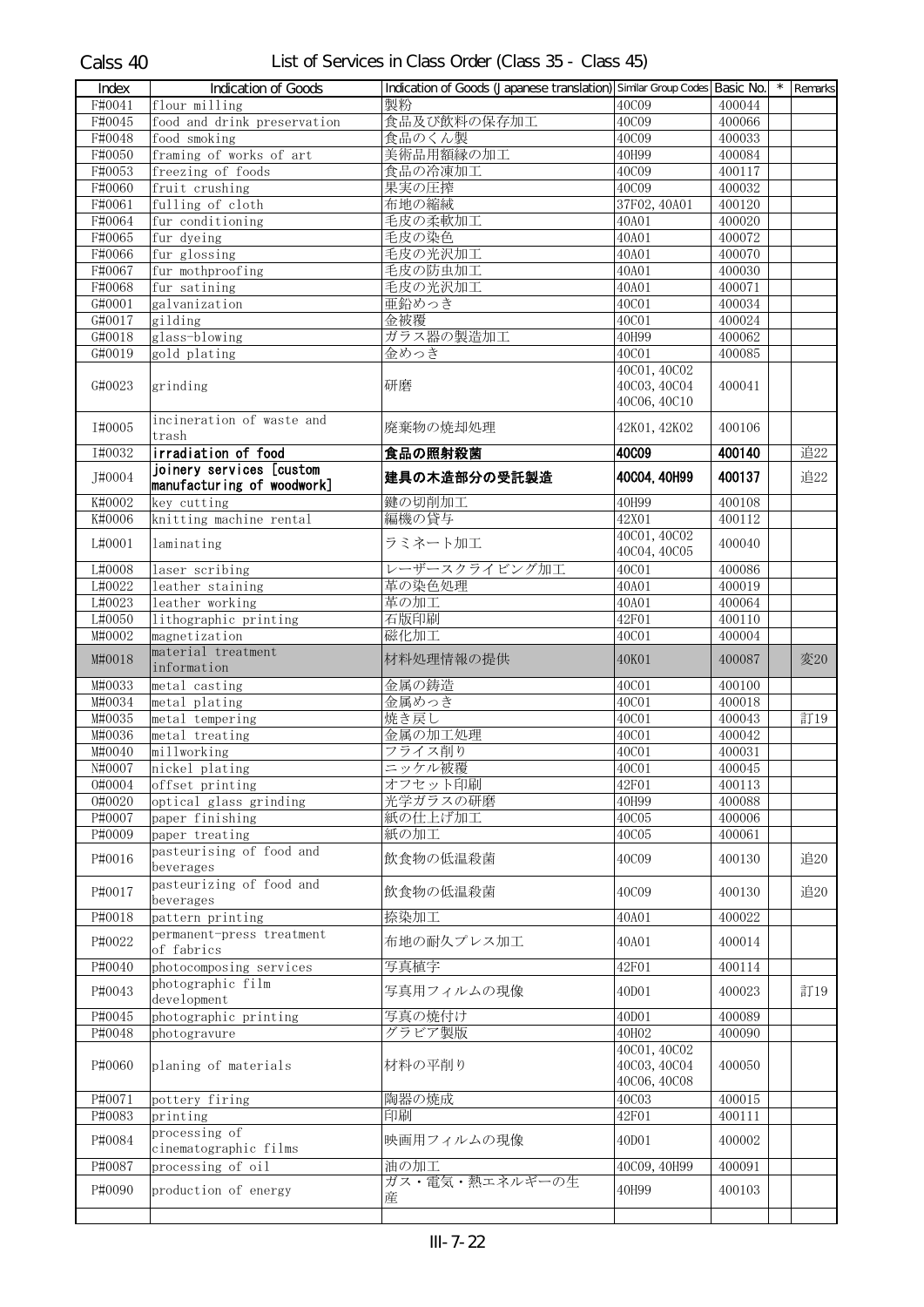| Index                       | Indication of Goods                                             | Indication of Goods (Japanese translation) Similar Group Codes Basic No. |                                                              |                  | Remarks |
|-----------------------------|-----------------------------------------------------------------|--------------------------------------------------------------------------|--------------------------------------------------------------|------------------|---------|
| P#0126                      | providing information<br>relating to material                   | 材料処理に関する情報の提供                                                            | 40K01                                                        | 400087           | 変20     |
| Q#0006                      | treatment<br>quilting                                           | キルティング加工                                                                 | 40B01                                                        | 400092           |         |
|                             | recycling of waste and                                          |                                                                          |                                                              |                  |         |
| R#0022                      | trash                                                           | 廃棄物の再生                                                                   | 40F02                                                        | 400068           |         |
| R#0025                      | refining services                                               | 金属・原油・砂糖・塩の精製                                                            | 40C01, 40C09<br>40H99                                        | 400093           |         |
| R#0044                      | rental of air-conditioning<br>apparatus                         | エアーコンディショナーの貸与                                                           | 42X13, 42X22                                                 | 400118           |         |
| R#0050                      | rental of batteries                                             | 蓄電池の貸与                                                                   | 42X13                                                        | 400141           | 追22     |
| R#0054                      | rental of boilers                                               | ボイラーの貸与                                                                  | 42X19                                                        | 400123           |         |
| R#0074                      | rental of electricity<br>generators                             | 発電機の貸与                                                                   | 42X13                                                        | 400104           | 変22     |
| R#0084                      | rental of generators                                            | 発電機の貸与                                                                   | 42X13                                                        | 400104           | 変22     |
| R#0090                      | rental of industrial robots<br>for use in manufacturing         | 製造に用いるための工業用ロボ<br>ットの貸与                                                  | 37J01, 39L01<br>39L07, 40J03<br>40Z99                        | 400135           | 追22     |
| R#0124                      | rental of space heating<br>apparatus                            | 暖房装置の貸与                                                                  | 42X13, 42X22                                                 | 400119           |         |
| S#0001                      | saddlery working                                                | 馬具の加工                                                                    | 40H99                                                        | 400051           |         |
| S#0009                      | sandblasting services                                           | サンドブラスト加工                                                                | 40C01, 40C02<br>40C03, 40C04<br>40C05, 40C06<br>40C08, 40H99 | 400122           |         |
| S#0016                      | sawing of materials                                             | 材料ののこ引き                                                                  | 40C01, 40C02<br>40C03, 40C04<br>40C05, 40C06<br><b>40C08</b> | 400052           |         |
| S#0034                      | services of a dental<br>technician                              | 歯の技工                                                                     | 40C10                                                        | 400102           |         |
| $\overline{\text{S}}$ #0040 | shoe staining                                                   | 靴の染色                                                                     | 40A01                                                        | 400016           |         |
| S#0044                      | silkscreen printing                                             | シルクスクリーン印刷                                                               | 42F01                                                        | 400115           |         |
| S#0045                      | silver plating                                                  | 銀めっき                                                                     | 40C01                                                        | 400007           |         |
| S#0046<br>S#0047            | skin dressing<br>slaughtering of animals                        | 皮の仕上げ加工<br>と殺                                                            | 40A01<br>40C09                                               | 400047<br>400094 |         |
| S#0055                      | soldering                                                       | はんだ付け                                                                    | 40C01                                                        | 400011           |         |
| S#0057                      | sorting of waste and<br>recyclable material<br>[transformation] | 廃棄物及び再生品の分別                                                              | 42K01, 42K02                                                 | 400116           |         |
| S#0076                      | stripping finishes                                              | 表面削磨仕上げ加工                                                                | 40C01, 40C02<br>40C03, 40C04<br>40C06, 40C10                 | 400095           |         |
| T#0002                      | tanning                                                         | タンニンなめし                                                                  | 40A01                                                        | 400054           |         |
| T#0009                      | taxidermy                                                       | 剥製                                                                       | 40C07                                                        | 400055           |         |
| T#0035                      | textile dyeing                                                  | 織物の染色                                                                    | 40A01                                                        | 400057           |         |
| T#0036<br>T#0037            | textile fireproofing<br>textile mothproofing                    | 織物の耐火加工<br>織物の防虫加工                                                       | 40A01<br>40A01                                               | 400037<br>400059 |         |
| T#0039                      | textile treating                                                | 織物の処理                                                                    | 40A01                                                        | 400058           |         |
| T#0043                      | timber felling and                                              | 木材の伐採及び加工                                                                | 40C04                                                        | 400067           |         |
|                             | processing                                                      | すずめっき                                                                    |                                                              |                  |         |
| T#0045<br>T#0046            | tin plating<br>tinting of car windows                           | 車の窓ガラスの着色加工                                                              | 40C01<br>37C03, 40H99                                        | 400027<br>400126 |         |
| U#0009                      | upcycling [waste recycling]                                     | アップサイクリング(廃棄物の<br>再生)                                                    | 40F02                                                        | 400124           |         |
| V#0031                      | vulcanization [material<br>treatment]                           | 加硫処理                                                                     | 40C02                                                        | 400101           |         |
| W#0004                      | warping [looms]                                                 | 織機の整経                                                                    | 40A01                                                        | 400046           |         |
| W#0008                      | waste treatment<br>[transformation]                             | 廃棄物の変形処理                                                                 | 40F02                                                        | 400097           |         |
| W#0012                      | water treating                                                  | 浄水処理                                                                     | 40F01                                                        | 400025           |         |
| W#0022                      | welding services                                                | 溶接                                                                       | 40C01                                                        | 400125           |         |
| W#0026                      | window tinting treatment<br>being surface coating               | 窓ガラス表面の着色加工                                                              | 40H99                                                        | 400065           | 変21     |
| W#0027                      | window tinting treatment,<br>being surface coating              | 窓ガラス表面の着色加工                                                              | 40H99                                                        | 400065           | 変21     |
| W#0028                      | wine making for others                                          | 他人のためのぶどう酒の醸造                                                            | 40C09                                                        | 400131           | 追20     |
| W#0030                      | woodworking                                                     | 木材の加工                                                                    | 40C04                                                        | 400009           |         |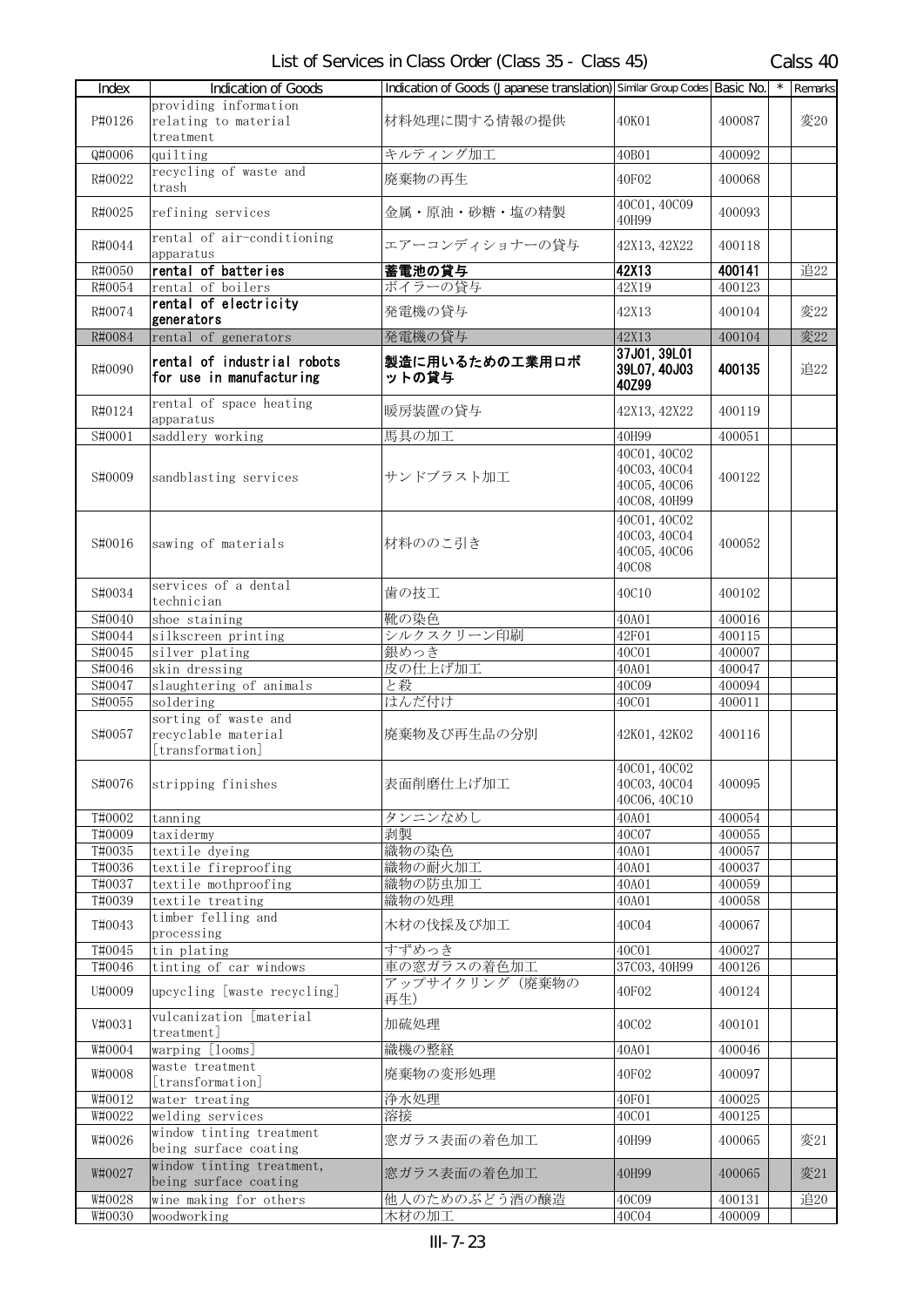| Index  | <b>Indication of Goods</b> |                                                                                                                      |  | $*$ Remarks |
|--------|----------------------------|----------------------------------------------------------------------------------------------------------------------|--|-------------|
| W#0031 | wool treating              | <b>Indication of Goods (Japanese translation)</b> Similar Group Codes <b>Basic No.</b><br> 羊毛の加工処理   400039   400039 |  |             |
|        |                            |                                                                                                                      |  |             |
|        |                            |                                                                                                                      |  |             |
|        |                            |                                                                                                                      |  |             |
|        |                            |                                                                                                                      |  |             |
|        |                            |                                                                                                                      |  |             |
|        |                            |                                                                                                                      |  |             |
|        |                            |                                                                                                                      |  |             |
|        |                            |                                                                                                                      |  |             |
|        |                            |                                                                                                                      |  |             |
|        |                            |                                                                                                                      |  |             |
|        |                            |                                                                                                                      |  |             |
|        |                            |                                                                                                                      |  |             |
|        |                            |                                                                                                                      |  |             |
|        |                            |                                                                                                                      |  |             |
|        |                            |                                                                                                                      |  |             |
|        |                            |                                                                                                                      |  |             |
|        |                            |                                                                                                                      |  |             |
|        |                            |                                                                                                                      |  |             |
|        |                            |                                                                                                                      |  |             |
|        |                            |                                                                                                                      |  |             |
|        |                            |                                                                                                                      |  |             |
|        |                            |                                                                                                                      |  |             |
|        |                            |                                                                                                                      |  |             |
|        |                            |                                                                                                                      |  |             |
|        |                            |                                                                                                                      |  |             |
|        |                            |                                                                                                                      |  |             |
|        |                            |                                                                                                                      |  |             |
|        |                            |                                                                                                                      |  |             |
|        |                            |                                                                                                                      |  |             |
|        |                            |                                                                                                                      |  |             |
|        |                            |                                                                                                                      |  |             |
|        |                            |                                                                                                                      |  |             |
|        |                            |                                                                                                                      |  |             |
|        |                            |                                                                                                                      |  |             |
|        |                            |                                                                                                                      |  |             |
|        |                            |                                                                                                                      |  |             |
|        |                            |                                                                                                                      |  |             |
|        |                            |                                                                                                                      |  |             |
|        |                            |                                                                                                                      |  |             |
|        |                            |                                                                                                                      |  |             |
|        |                            |                                                                                                                      |  |             |
|        |                            |                                                                                                                      |  |             |
|        |                            |                                                                                                                      |  |             |
|        |                            |                                                                                                                      |  |             |
|        |                            |                                                                                                                      |  |             |
|        |                            |                                                                                                                      |  |             |
|        |                            |                                                                                                                      |  |             |
|        |                            |                                                                                                                      |  |             |
|        |                            |                                                                                                                      |  |             |
|        |                            |                                                                                                                      |  |             |
|        |                            |                                                                                                                      |  |             |
|        |                            |                                                                                                                      |  |             |
|        |                            |                                                                                                                      |  |             |
|        |                            |                                                                                                                      |  |             |
|        |                            |                                                                                                                      |  |             |
|        |                            |                                                                                                                      |  |             |
|        |                            |                                                                                                                      |  |             |
|        |                            |                                                                                                                      |  |             |
|        |                            |                                                                                                                      |  |             |
|        |                            |                                                                                                                      |  |             |
|        |                            |                                                                                                                      |  |             |
|        |                            |                                                                                                                      |  |             |
|        |                            |                                                                                                                      |  |             |
|        |                            |                                                                                                                      |  |             |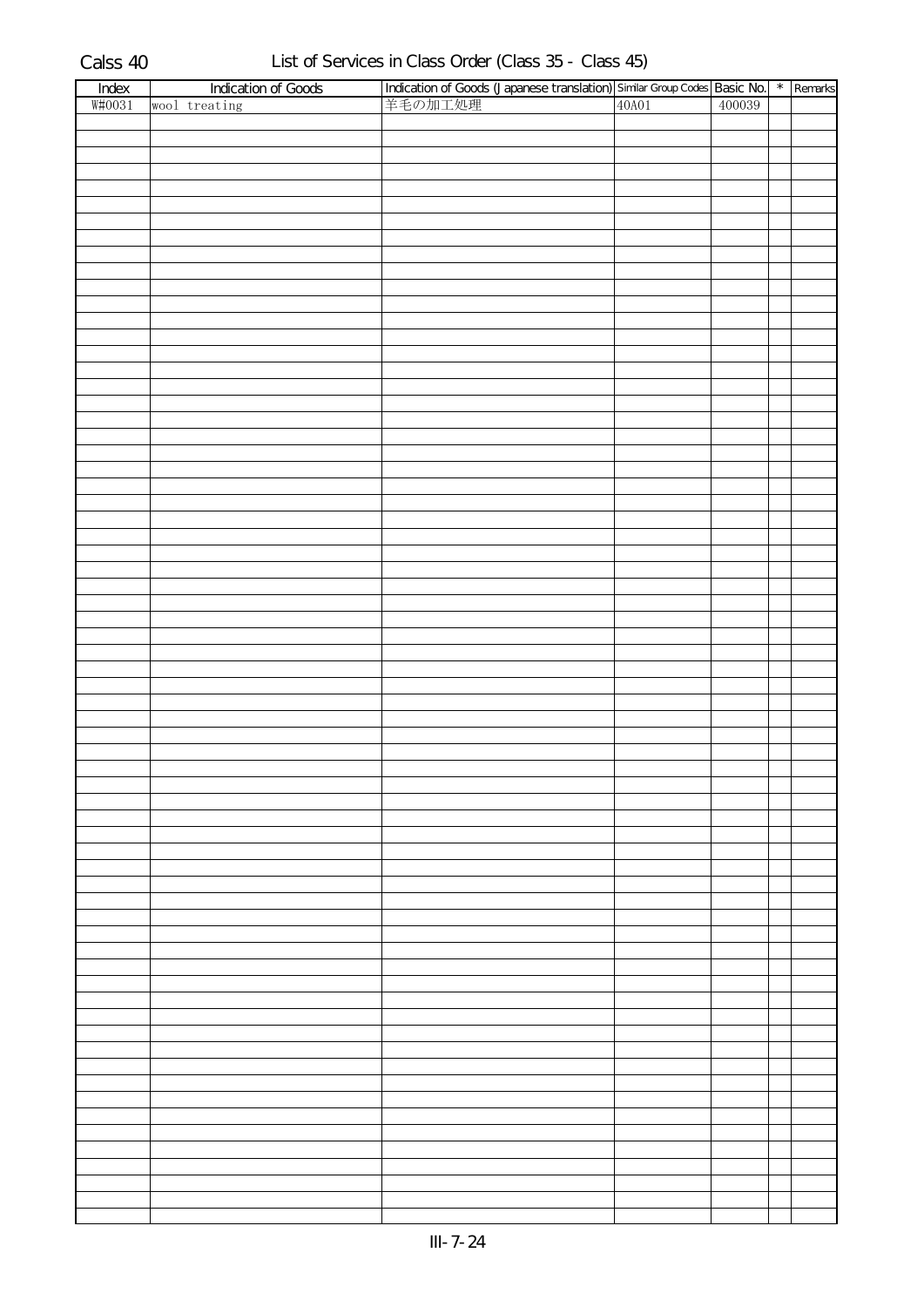| List of Services in Class Order (Class 35 - Class 45) | Calss 41 |
|-------------------------------------------------------|----------|

| Index  | <b>Indication of Goods</b>                                                                          | Indication of Goods (Japanese translation) Similar Group Codes Basic No. |                                                                                                       |        | $\star$ | Remarks |
|--------|-----------------------------------------------------------------------------------------------------|--------------------------------------------------------------------------|-------------------------------------------------------------------------------------------------------|--------|---------|---------|
| A#0002 | academies [education]                                                                               | 専門学校における教育                                                               | 41A01                                                                                                 | 410002 |         |         |
| A#0027 | aikido instruction                                                                                  | 合気道の教授                                                                   | 41A01                                                                                                 | 410211 |         |         |
| A#0038 | amusement park services                                                                             | 遊園地の提供                                                                   | 41K01                                                                                                 | 410003 |         |         |
| A#0043 | animal training                                                                                     | 動物の調教                                                                    | 41B01                                                                                                 | 410005 |         |         |
| A#0058 | arranging and conducting of<br>colloquiums                                                          | 討論会の手配及び運営                                                               | 41A03                                                                                                 | 410044 |         |         |
| A#0059 | arranging and conducting of<br>concerts                                                             | コンサートの企画又は運営                                                             | 41E01                                                                                                 | 410185 |         |         |
| A#0060 | arranging and conducting of<br>conferences                                                          | 会議の手配及び運営                                                                | 41A03                                                                                                 | 410045 |         |         |
| A#0061 | arranging and conducting of<br>congresses                                                           | 議会の手配及び運営                                                                | 41A03                                                                                                 | 410046 |         |         |
| A#0062 | arranging and conducting of<br>in-person educational<br>forums                                      | 教育フォーラムの手配及び運営                                                           | 41A03                                                                                                 | 410203 |         |         |
| A#0063 | arranging and conducting of<br>seminars                                                             | セミナーの手配及び運営                                                              | 41A03                                                                                                 | 410070 |         |         |
| A#0064 | arranging and conducting of<br>sports events                                                        | スポーツイベントの運営及び開<br>催                                                      | 41F01, 41F06                                                                                          | 410243 |         | 追22     |
| A#0065 | arranging and conducting of<br>symposiums                                                           | シンポジウムの手配及び運営                                                            | 41A03                                                                                                 | 410072 |         |         |
| A#0066 | arranging and conducting of<br>workshops [training]                                                 | 研修会の手配及び管理                                                               | 41A03                                                                                                 | 410076 |         |         |
| A#0070 | arranging of beauty<br>contests                                                                     | ビューティーコンテストの手配                                                           | 41F06                                                                                                 | 410077 |         |         |
| B#0020 | boarding school education                                                                           | 全寮制学校における教育                                                              | 41A01                                                                                                 | 410075 |         |         |
| B#0028 | booking of seats for shows                                                                          | 興行場の座席の予約                                                                | 41L01                                                                                                 | 410078 |         |         |
| B#0031 | bookmobile services                                                                                 | 移動図書館における図書の供覧<br>及び貸与                                                   | 41C02                                                                                                 | 410041 |         |         |
| C#0008 | calligraphy services                                                                                | カリグラフィーの制作                                                               | 41E05                                                                                                 | 410186 |         |         |
| C#0011 | captioning                                                                                          | 字幕付け                                                                     | 41E02, 41E03<br>41E04, 41E05                                                                          | 410245 |         | 追22     |
| C#0039 | cinema presentations                                                                                | 映画の上映                                                                    | 41E02                                                                                                 | 410057 |         |         |
| C#0060 | club services<br>[entertainment or<br>education                                                     | 会員制による教育・娯楽の提供                                                           | 41A01, 41E01<br>41E02, 41E03<br>41E04, 41E05<br>41F01, 41F06<br>41G01, 41G02<br>41G03, 41G04<br>41K01 | 410043 |         | 削22     |
| C#0061 | coaching [training]                                                                                 | コーチング (訓練)                                                               | 41A01                                                                                                 | 410189 |         |         |
| C#0098 | conducting fitness classes                                                                          | フィットネスの教授                                                                | 41A01                                                                                                 | 410194 |         |         |
| C#0100 | conducting guided climbing<br>tours                                                                 | ガイド付き登山ツアーの実施                                                            | 41F06                                                                                                 | 410214 |         | 追18     |
| C#0101 | conducting guided tours                                                                             | ガイド付き見学ツアーの実施                                                            | 41F06                                                                                                 | 410206 |         |         |
| C#0103 | conducting of entertainment<br>events                                                               | 娯楽イベントの運営                                                                | 41F06                                                                                                 | 410246 |         | 追22     |
| C#0125 | correspondence courses<br>cultural, educational or                                                  | 通信教育による知識の教授                                                             | 41A01                                                                                                 | 410011 |         |         |
| C#0141 | entertainment services<br>provided by art galleries                                                 | 「画廊による文化・教育又は娯<br>楽に関する役務の提供]                                            |                                                                                                       | 410216 | $\ast$  | 追18     |
| D#0041 | directing of shows                                                                                  | ショーの演出<br>ディスクジョッキーによる音楽                                                 | 41E03                                                                                                 | 410232 |         | 追22     |
| D#0042 | disc jockey services                                                                                | の実演又はその演出、放送番組<br>における司会・演出                                              | 41E03, 41E04<br>41E06                                                                                 | 410191 |         | 訂20     |
| D#0043 | discotheque services                                                                                | ディスコの提供                                                                  | 41K01                                                                                                 | 410047 |         |         |
| D#0058 | dubbing                                                                                             | 録音又は録画済み記録媒体の複<br>製                                                      | 40D01                                                                                                 | 410079 |         |         |
| E#0002 | education information                                                                               | 教育情報の提供                                                                  | 41A01                                                                                                 | 410048 |         | 変20     |
| E#0003 | educational certification<br>services, namely, providing<br>training and educational<br>examination | 教育認証サービス、すなわち、<br>訓練の提供及び教育上の試験の<br>実施                                   | 41A01                                                                                                 | 410239 |         | 追22     |
| E#0004 | educational examination                                                                             | 教育上の試験の実施                                                                | 41A01                                                                                                 | 410049 |         |         |
| E#0005 | educational examination for<br>users to qualify to pilot<br>drones                                  | ドローン操縦資格を付与するた<br>めの教育上の試験の実施                                            | 41A01                                                                                                 | 410221 |         | 追19     |
| E#0006 | educational services                                                                                | 知識又は技芸の教授                                                                | 41A01                                                                                                 | 410017 |         |         |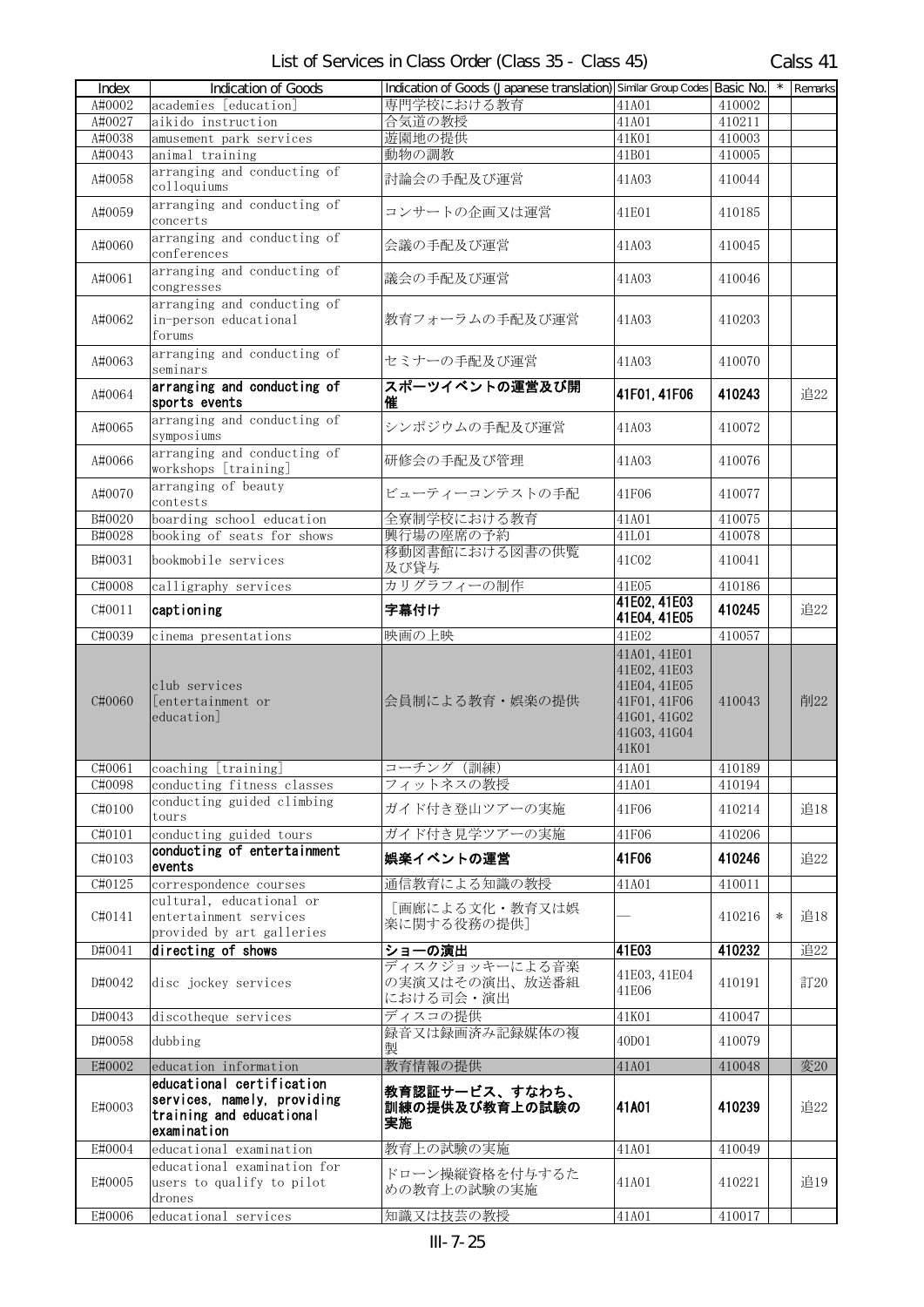| 学校による教育の提供<br>E#0007<br>410199<br>41A01<br>provided by schools<br>educational services<br>E#0008<br>provided by special needs<br>特別支援教育<br>追19<br>41A01<br>410219<br>assistants<br>コンピュータを利用して行う書<br>electronic desktop<br>E#0013<br>41D01<br>410092<br>籍の制作<br>publishing<br>芸人による演芸の上演<br>41E03<br>410007<br>E#0029<br>entertainer services<br>41E01, 41E02<br>41E03, 41E04<br>41E05, 41F01<br>娯楽情報の提供<br>変20<br>E#0030<br>entertainment information<br>410050<br>41F06, 41G01<br>41602, 41603<br>41G04, 41K01<br>41E01, 41E02<br>41E03, 41E04<br>41E05, 41F01<br>E#0031<br>娯楽の提供<br>entertainment services<br>410004<br>41F06, 41G01<br>41602, 41603<br>41G04, 41K01<br>41F06, 41K01<br>脱出ゲームの提供(娯楽の提供<br>410247<br>escape game [entertainment]<br>追22<br>E#0032<br>41Z99<br>[脱出ルームの提供 (娯楽の提<br>escape room [entertainment]<br>410247<br>E#0033<br>追22<br>$\ast$<br>供)]<br>[E-スポーツサービス]<br>410233<br>追22<br>E#0036<br>e-sports services<br>$\ast$<br>410230<br>追20<br>F#0004<br>フェイスペインティング<br>42C01<br>face painting<br>映画の演出(広告用映画の演出<br>film directing, other than<br>追19<br>F#0011<br>41E02<br>410225<br>advertising films<br>を除く。)<br>film distribution<br>映画の配給<br>41E02<br>追19<br>410217<br>F#0012<br>film production, other than<br>映画の制作(広告用映画の制作<br>F#0013<br>41E02<br>410020<br>advertising films<br>を除く。)<br>[賭博の提供]<br>G#0002<br>gambling services<br>410052<br>$\ast$<br>game services provided<br>G#0003<br>オンラインによるゲームの提供<br>訂19<br>online from a computer<br>41K01, 41Z99<br>410094<br>network<br>ゲーム用具の貸与<br>G#0004<br>41M08<br>410198<br>games equipment rental<br>41M08<br>410234<br>施設におけるゲーム用具の貸与<br>G#0005<br>games library services<br>追22<br>体操の教授<br>G#0026<br>gymnastic instruction<br>41A01<br>410021<br>ヘルスクラブの提供(健康及び<br>health club services<br>[health and fitness<br>フィットネスのためのトレーニ<br>H#0014<br>41, J01<br>410054<br>ング)<br>training]<br>holiday camp services<br>ホリデイキャンプの企画・運営<br>H#0021<br>41F06<br>410055<br>[entertainment]<br>又は開催<br>I#0020<br>知識又は技芸の教授<br>instruction services<br>41A01<br>410017<br>柔道の教授<br>J#0006<br>judo instruction<br>41A01<br>410220<br>追19<br>カラオケ施設の提供<br>K#0001<br>karaoke services<br>41K01<br>410095<br>know-how transfer<br>ノウハウの伝授 (訓練)<br>K#0007<br>追19<br>41A01<br>410218<br>[training]<br>42S01<br>変21<br>L#0006<br>language interpretation<br>通訳<br>410192<br>language interpreter<br>L#0007<br>通訳<br>変21<br>42S01<br>410192<br>services<br>出版物のレイアウト(広告物を<br>layout services, other than<br>L#0016<br>41D01, 42Z99<br>410187<br>除く。)<br>for advertising purposes<br>図書の貸出し<br>lending library services<br>41C02<br>L#0039<br>410023<br>イベントのための照明機器の操<br>lighting technician<br>L#0047<br>41E03<br>追19<br>410224<br>services for events<br>作<br>microfilming<br>マイクロフィルムへの記録<br>42E01<br>訂19<br>M#0038<br>410182<br>移動図書館における図書の供覧<br>mobile library services<br>M#0044<br>41C02<br>410041<br>及び貸与<br>美術用モデルの実演<br>M#0046<br>41Z99<br>modelling for artists<br>410036<br>M#0057<br>映画スタジオの提供<br>movie studio services<br>41H01<br>410008<br>映画の上映<br>M#0058<br>movie theatre presentations<br>41E02<br>410057<br>マルチメディア技術を利用した<br>41CO <sub>2</sub><br>multimedia library services<br>M#0059<br>410235<br>追22<br>図書の供覧<br>受託による作曲<br>music composition services<br>41E05<br>410097<br>M#0060<br>41A01<br>music education<br>410244<br>追22<br>M#0061<br>音楽の教授<br>ニュースレポーターによる取材<br>42Z99<br>N#0005<br>410103<br>news reporters services<br>・報告 | Index | Indication of Goods  | Indication of Goods (Japanese translation) Similar Group Codes Basic No. |  | $\star$ | Remarks |
|---------------------------------------------------------------------------------------------------------------------------------------------------------------------------------------------------------------------------------------------------------------------------------------------------------------------------------------------------------------------------------------------------------------------------------------------------------------------------------------------------------------------------------------------------------------------------------------------------------------------------------------------------------------------------------------------------------------------------------------------------------------------------------------------------------------------------------------------------------------------------------------------------------------------------------------------------------------------------------------------------------------------------------------------------------------------------------------------------------------------------------------------------------------------------------------------------------------------------------------------------------------------------------------------------------------------------------------------------------------------------------------------------------------------------------------------------------------------------------------------------------------------------------------------------------------------------------------------------------------------------------------------------------------------------------------------------------------------------------------------------------------------------------------------------------------------------------------------------------------------------------------------------------------------------------------------------------------------------------------------------------------------------------------------------------------------------------------------------------------------------------------------------------------------------------------------------------------------------------------------------------------------------------------------------------------------------------------------------------------------------------------------------------------------------------------------------------------------------------------------------------------------------------------------------------------------------------------------------------------------------------------------------------------------------------------------------------------------------------------------------------------------------------------------------------------------------------------------------------------------------------------------------------------------------------------------------------------------------------------------------------------------------------------------------------------------------------------------------------------------------------------------------------------------------------------------------------------------------------------------------------------------------------------------------------------------------------------------------------------------------------------------------------------------------------|-------|----------------------|--------------------------------------------------------------------------|--|---------|---------|
|                                                                                                                                                                                                                                                                                                                                                                                                                                                                                                                                                                                                                                                                                                                                                                                                                                                                                                                                                                                                                                                                                                                                                                                                                                                                                                                                                                                                                                                                                                                                                                                                                                                                                                                                                                                                                                                                                                                                                                                                                                                                                                                                                                                                                                                                                                                                                                                                                                                                                                                                                                                                                                                                                                                                                                                                                                                                                                                                                                                                                                                                                                                                                                                                                                                                                                                                                                                                                                 |       | educational services |                                                                          |  |         |         |
|                                                                                                                                                                                                                                                                                                                                                                                                                                                                                                                                                                                                                                                                                                                                                                                                                                                                                                                                                                                                                                                                                                                                                                                                                                                                                                                                                                                                                                                                                                                                                                                                                                                                                                                                                                                                                                                                                                                                                                                                                                                                                                                                                                                                                                                                                                                                                                                                                                                                                                                                                                                                                                                                                                                                                                                                                                                                                                                                                                                                                                                                                                                                                                                                                                                                                                                                                                                                                                 |       |                      |                                                                          |  |         |         |
|                                                                                                                                                                                                                                                                                                                                                                                                                                                                                                                                                                                                                                                                                                                                                                                                                                                                                                                                                                                                                                                                                                                                                                                                                                                                                                                                                                                                                                                                                                                                                                                                                                                                                                                                                                                                                                                                                                                                                                                                                                                                                                                                                                                                                                                                                                                                                                                                                                                                                                                                                                                                                                                                                                                                                                                                                                                                                                                                                                                                                                                                                                                                                                                                                                                                                                                                                                                                                                 |       |                      |                                                                          |  |         |         |
|                                                                                                                                                                                                                                                                                                                                                                                                                                                                                                                                                                                                                                                                                                                                                                                                                                                                                                                                                                                                                                                                                                                                                                                                                                                                                                                                                                                                                                                                                                                                                                                                                                                                                                                                                                                                                                                                                                                                                                                                                                                                                                                                                                                                                                                                                                                                                                                                                                                                                                                                                                                                                                                                                                                                                                                                                                                                                                                                                                                                                                                                                                                                                                                                                                                                                                                                                                                                                                 |       |                      |                                                                          |  |         |         |
|                                                                                                                                                                                                                                                                                                                                                                                                                                                                                                                                                                                                                                                                                                                                                                                                                                                                                                                                                                                                                                                                                                                                                                                                                                                                                                                                                                                                                                                                                                                                                                                                                                                                                                                                                                                                                                                                                                                                                                                                                                                                                                                                                                                                                                                                                                                                                                                                                                                                                                                                                                                                                                                                                                                                                                                                                                                                                                                                                                                                                                                                                                                                                                                                                                                                                                                                                                                                                                 |       |                      |                                                                          |  |         |         |
|                                                                                                                                                                                                                                                                                                                                                                                                                                                                                                                                                                                                                                                                                                                                                                                                                                                                                                                                                                                                                                                                                                                                                                                                                                                                                                                                                                                                                                                                                                                                                                                                                                                                                                                                                                                                                                                                                                                                                                                                                                                                                                                                                                                                                                                                                                                                                                                                                                                                                                                                                                                                                                                                                                                                                                                                                                                                                                                                                                                                                                                                                                                                                                                                                                                                                                                                                                                                                                 |       |                      |                                                                          |  |         |         |
|                                                                                                                                                                                                                                                                                                                                                                                                                                                                                                                                                                                                                                                                                                                                                                                                                                                                                                                                                                                                                                                                                                                                                                                                                                                                                                                                                                                                                                                                                                                                                                                                                                                                                                                                                                                                                                                                                                                                                                                                                                                                                                                                                                                                                                                                                                                                                                                                                                                                                                                                                                                                                                                                                                                                                                                                                                                                                                                                                                                                                                                                                                                                                                                                                                                                                                                                                                                                                                 |       |                      |                                                                          |  |         |         |
|                                                                                                                                                                                                                                                                                                                                                                                                                                                                                                                                                                                                                                                                                                                                                                                                                                                                                                                                                                                                                                                                                                                                                                                                                                                                                                                                                                                                                                                                                                                                                                                                                                                                                                                                                                                                                                                                                                                                                                                                                                                                                                                                                                                                                                                                                                                                                                                                                                                                                                                                                                                                                                                                                                                                                                                                                                                                                                                                                                                                                                                                                                                                                                                                                                                                                                                                                                                                                                 |       |                      |                                                                          |  |         |         |
|                                                                                                                                                                                                                                                                                                                                                                                                                                                                                                                                                                                                                                                                                                                                                                                                                                                                                                                                                                                                                                                                                                                                                                                                                                                                                                                                                                                                                                                                                                                                                                                                                                                                                                                                                                                                                                                                                                                                                                                                                                                                                                                                                                                                                                                                                                                                                                                                                                                                                                                                                                                                                                                                                                                                                                                                                                                                                                                                                                                                                                                                                                                                                                                                                                                                                                                                                                                                                                 |       |                      |                                                                          |  |         |         |
|                                                                                                                                                                                                                                                                                                                                                                                                                                                                                                                                                                                                                                                                                                                                                                                                                                                                                                                                                                                                                                                                                                                                                                                                                                                                                                                                                                                                                                                                                                                                                                                                                                                                                                                                                                                                                                                                                                                                                                                                                                                                                                                                                                                                                                                                                                                                                                                                                                                                                                                                                                                                                                                                                                                                                                                                                                                                                                                                                                                                                                                                                                                                                                                                                                                                                                                                                                                                                                 |       |                      |                                                                          |  |         |         |
|                                                                                                                                                                                                                                                                                                                                                                                                                                                                                                                                                                                                                                                                                                                                                                                                                                                                                                                                                                                                                                                                                                                                                                                                                                                                                                                                                                                                                                                                                                                                                                                                                                                                                                                                                                                                                                                                                                                                                                                                                                                                                                                                                                                                                                                                                                                                                                                                                                                                                                                                                                                                                                                                                                                                                                                                                                                                                                                                                                                                                                                                                                                                                                                                                                                                                                                                                                                                                                 |       |                      |                                                                          |  |         |         |
|                                                                                                                                                                                                                                                                                                                                                                                                                                                                                                                                                                                                                                                                                                                                                                                                                                                                                                                                                                                                                                                                                                                                                                                                                                                                                                                                                                                                                                                                                                                                                                                                                                                                                                                                                                                                                                                                                                                                                                                                                                                                                                                                                                                                                                                                                                                                                                                                                                                                                                                                                                                                                                                                                                                                                                                                                                                                                                                                                                                                                                                                                                                                                                                                                                                                                                                                                                                                                                 |       |                      |                                                                          |  |         |         |
|                                                                                                                                                                                                                                                                                                                                                                                                                                                                                                                                                                                                                                                                                                                                                                                                                                                                                                                                                                                                                                                                                                                                                                                                                                                                                                                                                                                                                                                                                                                                                                                                                                                                                                                                                                                                                                                                                                                                                                                                                                                                                                                                                                                                                                                                                                                                                                                                                                                                                                                                                                                                                                                                                                                                                                                                                                                                                                                                                                                                                                                                                                                                                                                                                                                                                                                                                                                                                                 |       |                      |                                                                          |  |         |         |
|                                                                                                                                                                                                                                                                                                                                                                                                                                                                                                                                                                                                                                                                                                                                                                                                                                                                                                                                                                                                                                                                                                                                                                                                                                                                                                                                                                                                                                                                                                                                                                                                                                                                                                                                                                                                                                                                                                                                                                                                                                                                                                                                                                                                                                                                                                                                                                                                                                                                                                                                                                                                                                                                                                                                                                                                                                                                                                                                                                                                                                                                                                                                                                                                                                                                                                                                                                                                                                 |       |                      |                                                                          |  |         |         |
|                                                                                                                                                                                                                                                                                                                                                                                                                                                                                                                                                                                                                                                                                                                                                                                                                                                                                                                                                                                                                                                                                                                                                                                                                                                                                                                                                                                                                                                                                                                                                                                                                                                                                                                                                                                                                                                                                                                                                                                                                                                                                                                                                                                                                                                                                                                                                                                                                                                                                                                                                                                                                                                                                                                                                                                                                                                                                                                                                                                                                                                                                                                                                                                                                                                                                                                                                                                                                                 |       |                      |                                                                          |  |         |         |
|                                                                                                                                                                                                                                                                                                                                                                                                                                                                                                                                                                                                                                                                                                                                                                                                                                                                                                                                                                                                                                                                                                                                                                                                                                                                                                                                                                                                                                                                                                                                                                                                                                                                                                                                                                                                                                                                                                                                                                                                                                                                                                                                                                                                                                                                                                                                                                                                                                                                                                                                                                                                                                                                                                                                                                                                                                                                                                                                                                                                                                                                                                                                                                                                                                                                                                                                                                                                                                 |       |                      |                                                                          |  |         |         |
|                                                                                                                                                                                                                                                                                                                                                                                                                                                                                                                                                                                                                                                                                                                                                                                                                                                                                                                                                                                                                                                                                                                                                                                                                                                                                                                                                                                                                                                                                                                                                                                                                                                                                                                                                                                                                                                                                                                                                                                                                                                                                                                                                                                                                                                                                                                                                                                                                                                                                                                                                                                                                                                                                                                                                                                                                                                                                                                                                                                                                                                                                                                                                                                                                                                                                                                                                                                                                                 |       |                      |                                                                          |  |         |         |
|                                                                                                                                                                                                                                                                                                                                                                                                                                                                                                                                                                                                                                                                                                                                                                                                                                                                                                                                                                                                                                                                                                                                                                                                                                                                                                                                                                                                                                                                                                                                                                                                                                                                                                                                                                                                                                                                                                                                                                                                                                                                                                                                                                                                                                                                                                                                                                                                                                                                                                                                                                                                                                                                                                                                                                                                                                                                                                                                                                                                                                                                                                                                                                                                                                                                                                                                                                                                                                 |       |                      |                                                                          |  |         |         |
|                                                                                                                                                                                                                                                                                                                                                                                                                                                                                                                                                                                                                                                                                                                                                                                                                                                                                                                                                                                                                                                                                                                                                                                                                                                                                                                                                                                                                                                                                                                                                                                                                                                                                                                                                                                                                                                                                                                                                                                                                                                                                                                                                                                                                                                                                                                                                                                                                                                                                                                                                                                                                                                                                                                                                                                                                                                                                                                                                                                                                                                                                                                                                                                                                                                                                                                                                                                                                                 |       |                      |                                                                          |  |         |         |
|                                                                                                                                                                                                                                                                                                                                                                                                                                                                                                                                                                                                                                                                                                                                                                                                                                                                                                                                                                                                                                                                                                                                                                                                                                                                                                                                                                                                                                                                                                                                                                                                                                                                                                                                                                                                                                                                                                                                                                                                                                                                                                                                                                                                                                                                                                                                                                                                                                                                                                                                                                                                                                                                                                                                                                                                                                                                                                                                                                                                                                                                                                                                                                                                                                                                                                                                                                                                                                 |       |                      |                                                                          |  |         |         |
|                                                                                                                                                                                                                                                                                                                                                                                                                                                                                                                                                                                                                                                                                                                                                                                                                                                                                                                                                                                                                                                                                                                                                                                                                                                                                                                                                                                                                                                                                                                                                                                                                                                                                                                                                                                                                                                                                                                                                                                                                                                                                                                                                                                                                                                                                                                                                                                                                                                                                                                                                                                                                                                                                                                                                                                                                                                                                                                                                                                                                                                                                                                                                                                                                                                                                                                                                                                                                                 |       |                      |                                                                          |  |         |         |
|                                                                                                                                                                                                                                                                                                                                                                                                                                                                                                                                                                                                                                                                                                                                                                                                                                                                                                                                                                                                                                                                                                                                                                                                                                                                                                                                                                                                                                                                                                                                                                                                                                                                                                                                                                                                                                                                                                                                                                                                                                                                                                                                                                                                                                                                                                                                                                                                                                                                                                                                                                                                                                                                                                                                                                                                                                                                                                                                                                                                                                                                                                                                                                                                                                                                                                                                                                                                                                 |       |                      |                                                                          |  |         |         |
|                                                                                                                                                                                                                                                                                                                                                                                                                                                                                                                                                                                                                                                                                                                                                                                                                                                                                                                                                                                                                                                                                                                                                                                                                                                                                                                                                                                                                                                                                                                                                                                                                                                                                                                                                                                                                                                                                                                                                                                                                                                                                                                                                                                                                                                                                                                                                                                                                                                                                                                                                                                                                                                                                                                                                                                                                                                                                                                                                                                                                                                                                                                                                                                                                                                                                                                                                                                                                                 |       |                      |                                                                          |  |         |         |
|                                                                                                                                                                                                                                                                                                                                                                                                                                                                                                                                                                                                                                                                                                                                                                                                                                                                                                                                                                                                                                                                                                                                                                                                                                                                                                                                                                                                                                                                                                                                                                                                                                                                                                                                                                                                                                                                                                                                                                                                                                                                                                                                                                                                                                                                                                                                                                                                                                                                                                                                                                                                                                                                                                                                                                                                                                                                                                                                                                                                                                                                                                                                                                                                                                                                                                                                                                                                                                 |       |                      |                                                                          |  |         |         |
|                                                                                                                                                                                                                                                                                                                                                                                                                                                                                                                                                                                                                                                                                                                                                                                                                                                                                                                                                                                                                                                                                                                                                                                                                                                                                                                                                                                                                                                                                                                                                                                                                                                                                                                                                                                                                                                                                                                                                                                                                                                                                                                                                                                                                                                                                                                                                                                                                                                                                                                                                                                                                                                                                                                                                                                                                                                                                                                                                                                                                                                                                                                                                                                                                                                                                                                                                                                                                                 |       |                      |                                                                          |  |         |         |
|                                                                                                                                                                                                                                                                                                                                                                                                                                                                                                                                                                                                                                                                                                                                                                                                                                                                                                                                                                                                                                                                                                                                                                                                                                                                                                                                                                                                                                                                                                                                                                                                                                                                                                                                                                                                                                                                                                                                                                                                                                                                                                                                                                                                                                                                                                                                                                                                                                                                                                                                                                                                                                                                                                                                                                                                                                                                                                                                                                                                                                                                                                                                                                                                                                                                                                                                                                                                                                 |       |                      |                                                                          |  |         |         |
|                                                                                                                                                                                                                                                                                                                                                                                                                                                                                                                                                                                                                                                                                                                                                                                                                                                                                                                                                                                                                                                                                                                                                                                                                                                                                                                                                                                                                                                                                                                                                                                                                                                                                                                                                                                                                                                                                                                                                                                                                                                                                                                                                                                                                                                                                                                                                                                                                                                                                                                                                                                                                                                                                                                                                                                                                                                                                                                                                                                                                                                                                                                                                                                                                                                                                                                                                                                                                                 |       |                      |                                                                          |  |         |         |
|                                                                                                                                                                                                                                                                                                                                                                                                                                                                                                                                                                                                                                                                                                                                                                                                                                                                                                                                                                                                                                                                                                                                                                                                                                                                                                                                                                                                                                                                                                                                                                                                                                                                                                                                                                                                                                                                                                                                                                                                                                                                                                                                                                                                                                                                                                                                                                                                                                                                                                                                                                                                                                                                                                                                                                                                                                                                                                                                                                                                                                                                                                                                                                                                                                                                                                                                                                                                                                 |       |                      |                                                                          |  |         |         |
|                                                                                                                                                                                                                                                                                                                                                                                                                                                                                                                                                                                                                                                                                                                                                                                                                                                                                                                                                                                                                                                                                                                                                                                                                                                                                                                                                                                                                                                                                                                                                                                                                                                                                                                                                                                                                                                                                                                                                                                                                                                                                                                                                                                                                                                                                                                                                                                                                                                                                                                                                                                                                                                                                                                                                                                                                                                                                                                                                                                                                                                                                                                                                                                                                                                                                                                                                                                                                                 |       |                      |                                                                          |  |         |         |
|                                                                                                                                                                                                                                                                                                                                                                                                                                                                                                                                                                                                                                                                                                                                                                                                                                                                                                                                                                                                                                                                                                                                                                                                                                                                                                                                                                                                                                                                                                                                                                                                                                                                                                                                                                                                                                                                                                                                                                                                                                                                                                                                                                                                                                                                                                                                                                                                                                                                                                                                                                                                                                                                                                                                                                                                                                                                                                                                                                                                                                                                                                                                                                                                                                                                                                                                                                                                                                 |       |                      |                                                                          |  |         |         |
|                                                                                                                                                                                                                                                                                                                                                                                                                                                                                                                                                                                                                                                                                                                                                                                                                                                                                                                                                                                                                                                                                                                                                                                                                                                                                                                                                                                                                                                                                                                                                                                                                                                                                                                                                                                                                                                                                                                                                                                                                                                                                                                                                                                                                                                                                                                                                                                                                                                                                                                                                                                                                                                                                                                                                                                                                                                                                                                                                                                                                                                                                                                                                                                                                                                                                                                                                                                                                                 |       |                      |                                                                          |  |         |         |
|                                                                                                                                                                                                                                                                                                                                                                                                                                                                                                                                                                                                                                                                                                                                                                                                                                                                                                                                                                                                                                                                                                                                                                                                                                                                                                                                                                                                                                                                                                                                                                                                                                                                                                                                                                                                                                                                                                                                                                                                                                                                                                                                                                                                                                                                                                                                                                                                                                                                                                                                                                                                                                                                                                                                                                                                                                                                                                                                                                                                                                                                                                                                                                                                                                                                                                                                                                                                                                 |       |                      |                                                                          |  |         |         |
|                                                                                                                                                                                                                                                                                                                                                                                                                                                                                                                                                                                                                                                                                                                                                                                                                                                                                                                                                                                                                                                                                                                                                                                                                                                                                                                                                                                                                                                                                                                                                                                                                                                                                                                                                                                                                                                                                                                                                                                                                                                                                                                                                                                                                                                                                                                                                                                                                                                                                                                                                                                                                                                                                                                                                                                                                                                                                                                                                                                                                                                                                                                                                                                                                                                                                                                                                                                                                                 |       |                      |                                                                          |  |         |         |
|                                                                                                                                                                                                                                                                                                                                                                                                                                                                                                                                                                                                                                                                                                                                                                                                                                                                                                                                                                                                                                                                                                                                                                                                                                                                                                                                                                                                                                                                                                                                                                                                                                                                                                                                                                                                                                                                                                                                                                                                                                                                                                                                                                                                                                                                                                                                                                                                                                                                                                                                                                                                                                                                                                                                                                                                                                                                                                                                                                                                                                                                                                                                                                                                                                                                                                                                                                                                                                 |       |                      |                                                                          |  |         |         |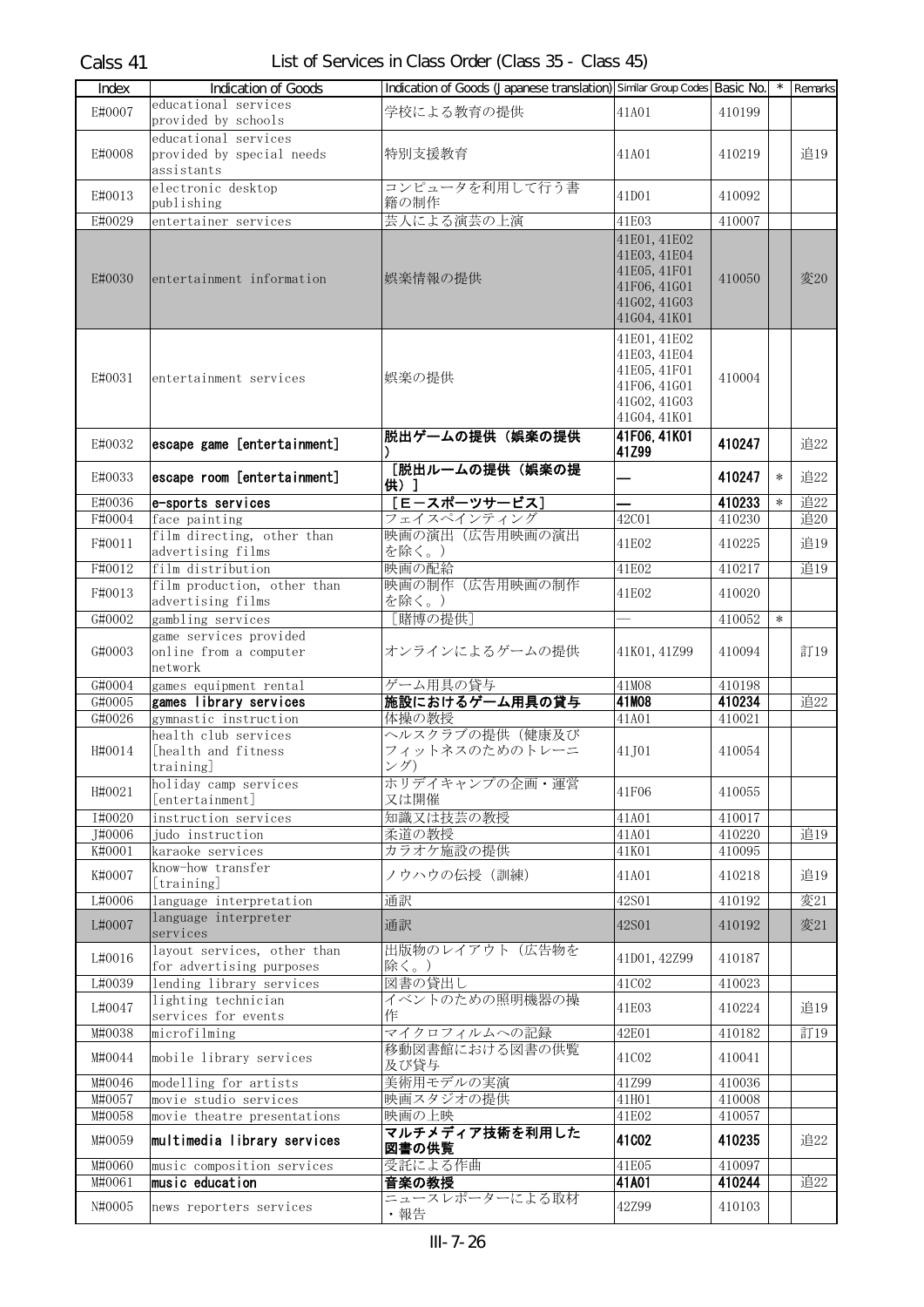| Index  | <b>Indication of Goods</b>                                                            | Indication of Goods (Japanese translation) Similar Group Codes Basic No. |                |                  | $\overline{\phantom{a}}$ Remarks |
|--------|---------------------------------------------------------------------------------------|--------------------------------------------------------------------------|----------------|------------------|----------------------------------|
| N#0009 | nightclub services<br>[entertainment]                                                 | ナイトクラブの提供                                                                | 41K01          | 410098           |                                  |
| N#0011 | nursery schools                                                                       | 幼児教育                                                                     | 41A01          | 410058           |                                  |
| 0#0012 | online publication of<br>electronic books and                                         | オンラインで提供される電子書<br>籍及び電子定期刊行物の制作                                          | 41D01          | 410091           | 訂19                              |
| 0#0022 | journals                                                                              |                                                                          |                |                  |                                  |
| 0#0023 | orchestra services<br>organization of balls                                           | オーケストラによる演奏<br>舞踏会の企画・運営                                                 | 41E03<br>41F06 | 410028<br>410082 |                                  |
|        | organization of                                                                       |                                                                          |                |                  |                                  |
| 0#0025 | competitions [education or<br>entertainment]                                          | 教育又は娯楽に関する競技会の<br>企画・運営                                                  | 41A03, 41F06   | 410010           |                                  |
| 0#0026 | organization of cosplay<br>entertainment events                                       | コスチュームプレイに関する娯<br>楽イベントの運営及び企画                                           | 41F06          | 410215           | 追18                              |
| 0#0027 | organization of electronic<br>sports competitions                                     | エレクトロニックスポーツ競技<br>会の企画・運営                                                | 41F06          | 410231           | 追22                              |
| 0#0028 | organization of<br>entertainment events                                               | 娯楽イベントの企画・運営                                                             | 41F06          | 410242           | 追22                              |
| 0#0030 | organization of exhibitions<br>for cultural or educational<br>purposes                | 文化又は教育のための展示会の<br>企画・運営                                                  | 41A03, 41F06   | 410051           |                                  |
| 0#0031 | organization of fashion<br>shows for entertainment<br>purposes                        | ファッションショーの企画・運<br>営 (娯楽のためのもの)                                           | 41F06          | 410188           |                                  |
| 0#0033 | organization of lotteries                                                             | 当せん金付証票の企画・運営                                                            | 36G01          | 410081           |                                  |
| 0#0037 | organization of shows<br>[impresario services]                                        | 興行 (歌劇・音楽会)の企画・<br>運営                                                    | 41E01          | 410083           |                                  |
| 0#0038 | organization of sports<br>competitions                                                | 運動競技会の企画・運営                                                              | 41F01          | 410059           |                                  |
| P#0014 | party planning<br>[entertainment]                                                     | パーティの企画                                                                  | 41F06          | 410060           |                                  |
| P#0029 | personal trainer services<br>[fitness training]                                       | 個人指導(フィットネストレー<br>ニング)                                                   | 41A01          | 410193           |                                  |
| P#0044 | photographic imaging<br>services by drone                                             | ドローンによる写真撮影                                                              | 42E01          | 410236           | 追22                              |
| P#0046 | photographic reporting                                                                | 写真による報道                                                                  | 42G99          | 410100           |                                  |
| P#0047 | photography                                                                           | 写真の撮影                                                                    | 42E01          | 410101           | 訂19                              |
| P#0049 | physical education                                                                    | 体育の教授                                                                    | 41A01          | 410012           |                                  |
| P#0050 | physical fitness assessment<br>services for training<br>purposes                      | トレーニング目的の体力評価                                                            | 41A01          | 410229           | 追20                              |
| P#0072 | practical training<br>[demonstration]                                                 | 実地教育                                                                     | 41A01          | 410061           |                                  |
| P#0076 | presentation of circus<br>performances                                                | サーカスの上演                                                                  | 41E03          | 410009           |                                  |
| P#0078 | presentation of live<br>performances                                                  | 演芸の上演、演劇の上演、音楽<br>の演奏                                                    | 41E03          | 410056           |                                  |
| P#0079 | presentation of variety<br>shows                                                      | バラエティーショーの上演                                                             | 41E03          | 410027           |                                  |
| P#0080 | presenting museum<br>exhibitions                                                      | 美術館における展示                                                                | 41C03          | 410248           | 追22                              |
| P#0091 | production of music                                                                   | 音楽のプロデュース (企画・制<br>作)                                                    | 41E05          | 410196           |                                  |
| P#0092 | production of podcasts                                                                | ポッドキャストの制作                                                               | 41E04, 41E05   | 410249           | 追22                              |
| P#0093 | production of radio and<br>television programmes                                      | ラジオ及びテレビジョンの番組<br>の制作                                                    | 41E04          | 410026           |                                  |
| P#0094 | production of shows                                                                   | ショーの演出                                                                   | 41E03          | 410030           |                                  |
| P#0102 | providing amusement arcade<br>services                                                | ゲームセンターの提供                                                               | 41K01          | 410084           |                                  |
| P#0107 | providing casino facilities<br>[gambling]                                             | カジノ施設の提供                                                                 | 41K01          | 410042           | 群19                              |
| P#0113 | providing films, not<br>downloadable, via<br>video-on-demand services                 | ビデオオンデマンドによるダウ<br>ンロード不可能な映画の配給                                          | 41E02          | 410208           | 変18                              |
| P#0114 | providing films, not<br>downloadable, via<br>video-on-demand<br>transmission services | ビデオオンデマンドによるダウ<br>ンロード不可能な映画の配給                                          | 41E02          | 410208           | 変18                              |
| P#0119 | providing golf facilities                                                             | ゴルフ施設の提供                                                                 | 41J01          | 410053           |                                  |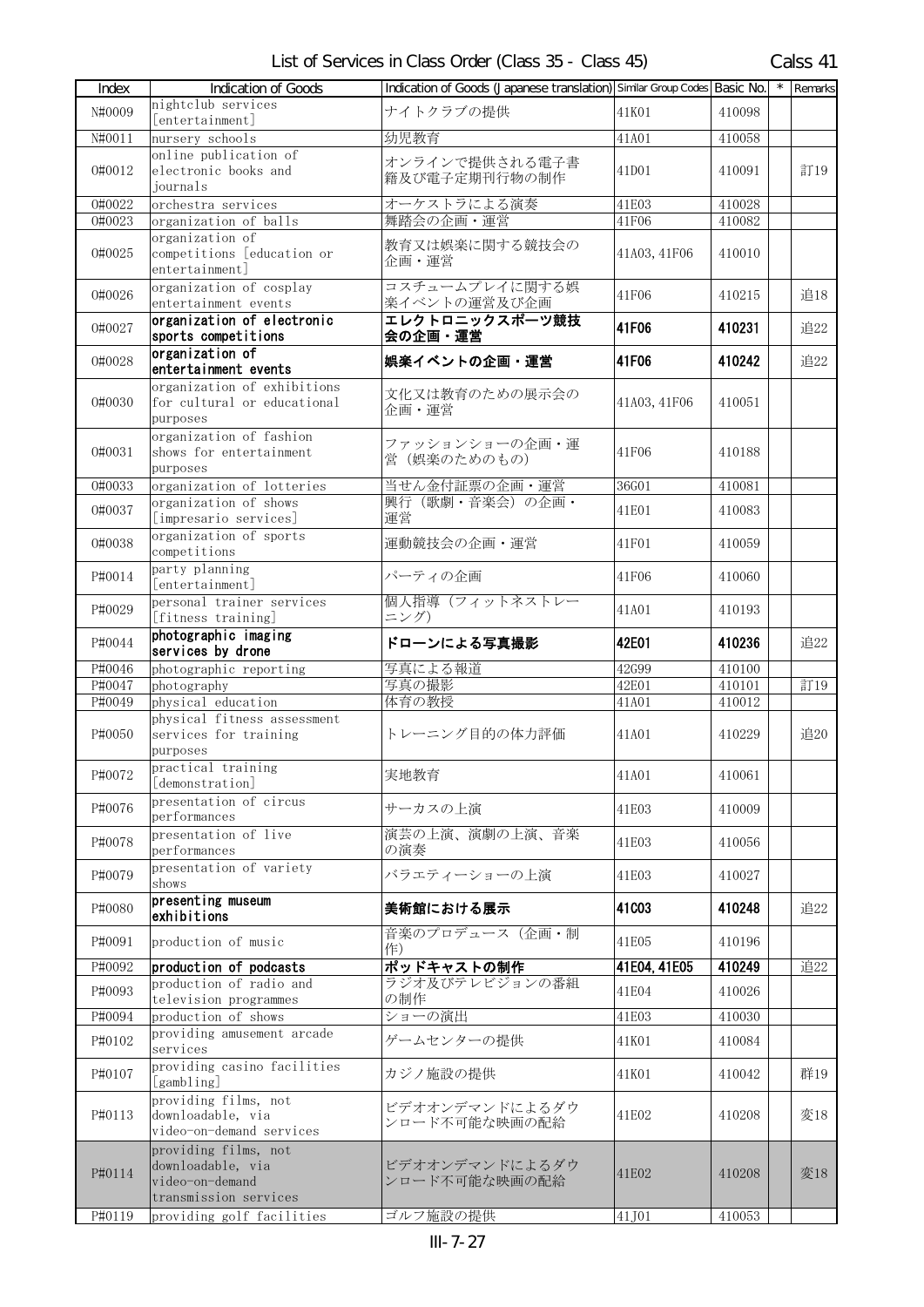| Index  | <b>Indication of Goods</b>                                                                               | Indication of Goods (Japanese translation) Similar Group Codes Basic No. |                                                                                              |        | Remarks |
|--------|----------------------------------------------------------------------------------------------------------|--------------------------------------------------------------------------|----------------------------------------------------------------------------------------------|--------|---------|
| P#0120 | providing information in<br>the field of education                                                       | 教育の分野における情報の提供                                                           | 41A01                                                                                        | 410048 | 変20     |
| P#0121 | providing information in<br>the field of entertainment                                                   | 娯楽分野における情報の提供                                                            | 41E01, 41E02<br>41E03, 41E04<br>41E05, 41F01<br>41F06, 41G01<br>41G02, 41G03<br>41G04, 41K01 | 410050 | 変20     |
| P#0127 | providing information<br>relating to recreational<br>activities                                          | レクリエーション活動に関する<br>情報の提供                                                  | 41E01, 41E02<br>41E03, 41E04<br>41E05, 41F01<br>41F06, 41G01<br>41602, 41603<br>41G04, 41K01 | 410064 | 変20     |
| P#0132 | providing museum facilities<br>providing museum facilities                                               | 美術館の施設の提供                                                                | 41K02                                                                                        | 410062 | 変22     |
| P#0133 | [presentation, exhibitions]                                                                              | 公開・展示を行う美術館の提供                                                           | 41K02                                                                                        | 410062 | 変22     |
| P#0134 | providing online electronic<br>publications, not<br>downloadable                                         | オンラインによる電子出版物の<br>提供(ダウンロードできないも<br>のに限る。)                               | 41C02                                                                                        | 410099 | 訂19     |
| P#0137 | providing online music, not<br>downloadable                                                              | オンラインによる音楽の提供(<br>ダウンロードできないものに限<br>る。)                                  | 41E03                                                                                        | 410200 | 訂19     |
| P#0138 | providing online videos,<br>not downloadable                                                             | オンラインによる映像の提供(<br>ダウンロードできないものに限<br>る。)                                  | 41E02                                                                                        | 410201 | 訂19     |
| P#0140 | providing recreation<br>facilities                                                                       | レクリエーション施設の提供                                                            | 41J01, 41K01                                                                                 | 410014 |         |
| P#0144 | providing sports facilities                                                                              | 運動施設の提供                                                                  | 41J01                                                                                        | 410035 |         |
| P#0148 | providing television<br>programmes, not<br>downloadable, via<br>video-on-demand services                 | ビデオオンデマンドによるダウ<br>ンロード不可能なテレビジョン<br>番組の配給                                | 41E04                                                                                        | 410209 | 変18     |
| P#0149 | providing television<br>programmes, not<br>downloadable, via<br>video-on-demand<br>transmission services | ビデオオンデマンドによるダウ<br>ンロード不可能なテレビジョン<br>番組の配給                                | 41E04                                                                                        | 410209 | 変18     |
| P#0150 | providing television<br>programs, not downloadable,<br>via video-on-demand<br>services                   | ビデオオンデマンドによるダウ<br>ンロード不可能なテレビジョン<br>番組の配給                                | 41E04                                                                                        | 410209 | 変18     |
| P#0151 | providing television<br>programs, not downloadable,<br>via video-on-demand<br>transmission services      | ビデオオンデマンドによるダウ<br>ンロード不可能なテレビジョン<br>番組の配給                                | 41E04                                                                                        | 410209 | 変18     |
| P#0156 | providing user rankings for<br>entertainment or cultural<br>purposes                                     | ユーザーによるランキングを内<br>容とする娯楽に関する情報の提<br>供                                    | 41E01, 41E02<br>41E03, 41E04<br>41E05, 41F01<br>41F06, 41G01<br>41602, 41603<br>41G04, 41K01 | 410227 | 追20     |
| P#0158 | providing user ratings for<br>entertainment or cultural<br>purposes                                      | ユーザーによる評価を内容とす<br>る娯楽に関する情報の提供                                           | 41E01, 41E02<br>41E03, 41E04<br>41E05, 41F01<br>41F06, 41G01<br>41602, 41603<br>41G04, 41K01 | 410227 | 追20     |
| P#0160 | providing user reviews for<br>entertainment or cultural<br>purposes                                      | ユーザーによるレビューを内容<br>とする娯楽に関する情報の提供                                         | 41E01, 41E02<br>41E03, 41E04<br>41E05, 41F01<br>41F06, 41G01<br>41602, 41603<br>41G04, 41K01 | 410226 | 追20     |
| P#0169 | publication of books<br>publication of texts, other                                                      | 書籍の制作                                                                    | 41D01                                                                                        | 410024 |         |
| P#0171 | than publicity texts                                                                                     | 書籍の制作(広告物を除く。)                                                           | 41D01                                                                                        | 410016 |         |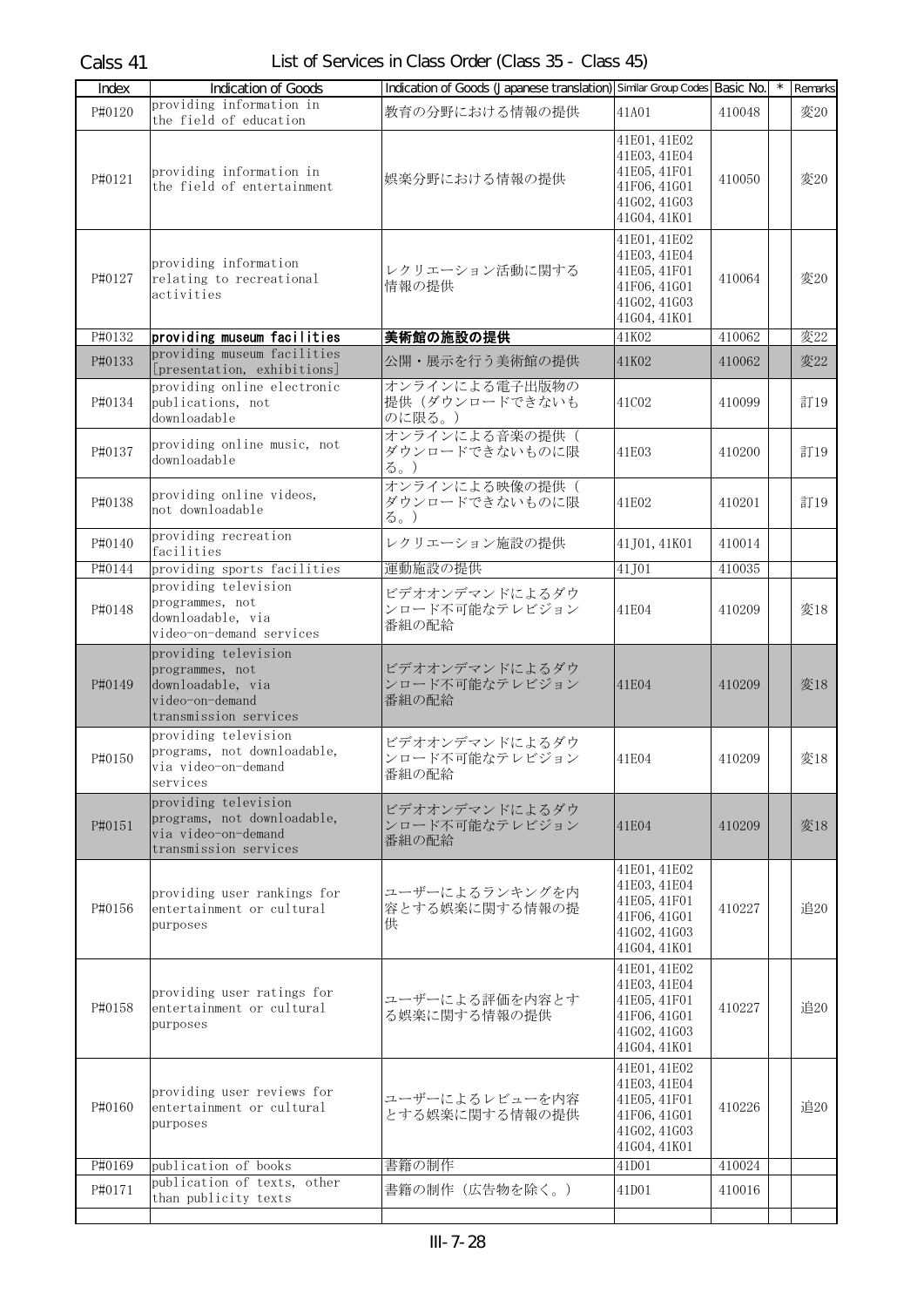| Index  | Indication of Goods                                                          | Indication of Goods (Japanese translation) Similar Group Codes Basic No. |                                                                                              |        | $\star$ | Remarks |
|--------|------------------------------------------------------------------------------|--------------------------------------------------------------------------|----------------------------------------------------------------------------------------------|--------|---------|---------|
| R#0004 | radio entertainment                                                          | ラジオ放送用娯楽番組の制作·<br>配給                                                     | 41E04                                                                                        | 410015 |         |         |
| R#0019 | recording studio services                                                    | 録音用スタジオの提供                                                               | 41H01                                                                                        | 410063 |         |         |
| R#0021 | recreation information                                                       | レクリエーション情報の提供                                                            | 41E01, 41E02<br>41E03, 41E04<br>41E05, 41F01<br>41F06, 41G01<br>41G02, 41G03<br>41G04, 41K01 | 410064 |         | 変20     |
| R#0035 | religious education                                                          | 宗教教育                                                                     | 41A01                                                                                        | 410080 |         |         |
| R#0048 | rental of artwork                                                            | 美術品の貸与                                                                   | 41M09                                                                                        | 410212 |         |         |
| R#0049 | rental of audio equipment                                                    | オーディオ装置の貸与                                                               | 41M04                                                                                        | 410085 |         |         |
| R#0057 | rental of camcorders                                                         | ビデオカメラの貸与                                                                | 41M04                                                                                        | 410088 |         |         |
| R#0060 | rental of cinematographic<br>apparatus                                       | 映画機械器具の貸与                                                                | 41M01                                                                                        | 410006 |         |         |
| R#0075 | rental of electronic book<br>readers                                         | 電子書籍リーダーの貸与                                                              | 41M99                                                                                        | 410241 |         | 追22     |
| R#0089 | rental of indoor aquaria                                                     | 水生動植物入りの室内飼育観賞<br>用水槽の貸与                                                 | 41M99                                                                                        | 410213 |         |         |
| R#0093 | rental of lighting<br>apparatus for theatrical<br>sets or television studios | 舞台装置又はテレビスタジオ用<br>照明装置の貸与                                                | 41M99                                                                                        | 410086 |         |         |
| R#0099 | rental of motion pictures                                                    | 映画上映用データの貸与                                                              | 41M01                                                                                        | 410019 |         |         |
| R#0101 | rental of movie props                                                        | 映画の小道具のレンタル                                                              | 41M99                                                                                        | 410250 |         | 追22     |
| R#0111 | rental of radio and<br>television sets                                       | ラジオ受信機及びテレビジョン<br>受像機の貸与                                                 | 41M04                                                                                        | 410025 |         |         |
| R#0120 | rental of show scenery                                                       | 舞台背景の貸与                                                                  | 41M99                                                                                        | 410013 |         |         |
| R#0121 | rental of skin diving<br>equipment                                           | スキンダイビング用具の貸与                                                            | 41M03                                                                                        | 410065 |         |         |
| R#0123 | rental of sound recordings                                                   | 録音済み記録媒体の貸与                                                              | 41M06                                                                                        | 410018 |         |         |
| R#0125 | rental of sports equipment,<br>except vehicles                               | 運動用具の貸与(「乗物」を除<br>く。)                                                    | 41M03                                                                                        | 410066 |         |         |
| R#0126 | rental of sports grounds                                                     | 運動場の提供                                                                   | 41J01                                                                                        | 410190 |         |         |
| R#0127 | rental of stadium<br>facilities                                              | 競技場の提供                                                                   | 41.J01                                                                                       | 410067 |         |         |
| R#0128 | rental of stage scenery                                                      | 舞台背景の貸与                                                                  | 41M99                                                                                        | 410032 |         |         |
| R#0136 | rental of tennis courts                                                      | テニス場の提供                                                                  | 41J01                                                                                        | 410087 |         |         |
| R#0139 | rental of training<br>simulators                                             | 技能訓練用シミュレーターの貸<br>与                                                      | 41M99                                                                                        | 410228 |         | 追20     |
| R#0144 | rental of video cameras                                                      | ビデオカメラの貸与                                                                | 41M04                                                                                        | 410088 |         |         |
| R#0145 | rental of video cassette<br>recorders                                        | ビデオデッキの貸与                                                                | 41M04                                                                                        | 410068 |         |         |
| R#0146 | rental of videotapes                                                         | 録画済みビデオテープの貸与                                                            | 41M06                                                                                        | 410069 |         |         |
| R#0160 | research in the field of<br>education                                        | 教育に関する研究                                                                 | 42099                                                                                        | 410240 |         | 追22     |
| S#0002 | sado instruction [tea<br>ceremony instruction]                               | 茶道の教授                                                                    | 41A01                                                                                        | 410210 |         |         |
| S#0022 | screenplay writing                                                           | 映画の脚本の作成                                                                 | 41E02                                                                                        | 410205 |         |         |
| S#0024 | scriptwriting, other than<br>for advertising purposes                        | 脚本の作成(広告用のものを除<br>く。)                                                    | 41E02, 41E03<br>41E04                                                                        | 410089 |         |         |
| S#0043 | sign language<br>interpretation                                              | 手話通訳                                                                     | 42S01                                                                                        | 410105 |         |         |
| S#0056 | songwriting                                                                  | 受託による作詞及び作曲                                                              | 41E05                                                                                        | 410204 |         |         |
| S#0058 | sound engineering services<br>for events                                     | イベントのための音響機器の操<br>作                                                      | 41E03                                                                                        | 410222 |         | 追19     |
| S#0062 | sport camp services                                                          | スポーツキャンプの企画·運営<br>又は開催                                                   | 41F06                                                                                        | 410071 |         |         |
| S#0079 | subtitling                                                                   | 映画の字幕付け                                                                  | 41E02                                                                                        | 410093 |         | 変22     |
| S#0080 | subtitling                                                                   | 字幕付け                                                                     | 41E02, 41E03<br>41E04, 41E05                                                                 | 410093 |         | 変22     |
| T#0010 | teaching                                                                     | 知識の教授                                                                    | 41A01                                                                                        | 410017 |         |         |
| T#0030 | television entertainment                                                     | テレビジョン放送用娯楽番組の<br>制作・配給                                                  | 41E04                                                                                        | 410031 |         |         |
| T#0040 | theatre productions                                                          | 演劇の上演                                                                    | 41E03                                                                                        | 410029 |         |         |
| T#0042 | ticket agency services<br>[entertainment]                                    | 興行におけるチケットの手配                                                            | 41L01                                                                                        | 410183 |         |         |
| T#0044 | timing of sports events                                                      | 運動競技の計時                                                                  | 41J01                                                                                        | 410073 |         |         |
| T#0050 | toy rental                                                                   | おもちゃの貸与                                                                  | 41M08                                                                                        | 410197 |         |         |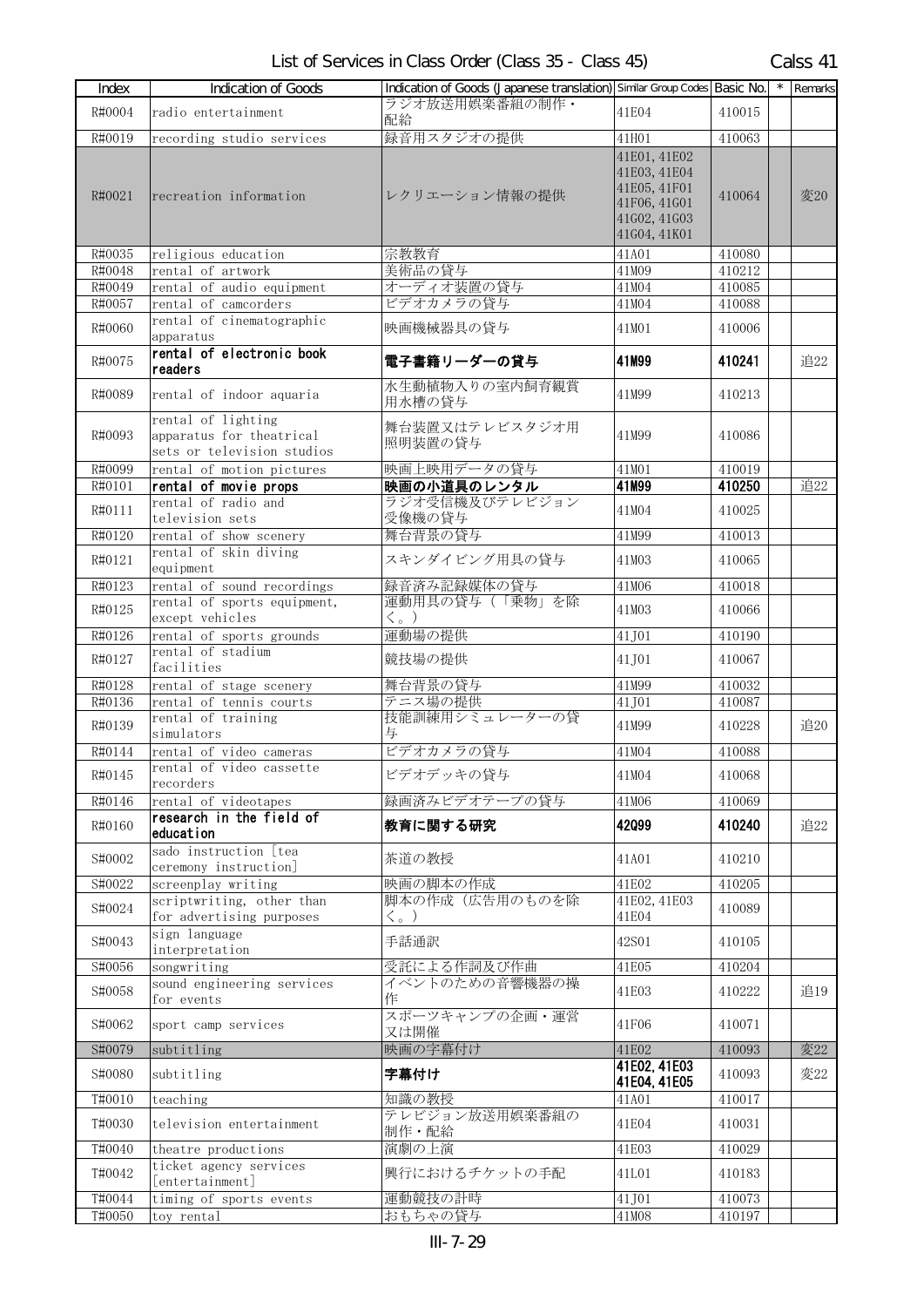| Index            | <b>Indication of Goods</b>                                   | Indication of Goods (Japanese translation) Similar Group Codes Basic No. |                |                  | $*$ Remarks |
|------------------|--------------------------------------------------------------|--------------------------------------------------------------------------|----------------|------------------|-------------|
| T#0053           | training services provided<br>via simulators                 | シミュレーターを使った訓練                                                            | 41A01          | 410207           |             |
| T#0056           | transfer of business<br>knowledge and know-how<br>[training] | ビジネスの知識及びノウハウの<br>伝授 (訓練)                                                | 41A01          | 410238           | 追22         |
| T#0057           | translation                                                  | 翻訳                                                                       | 42S01          | 410104           |             |
| T#0082           | tutoring                                                     | 個人に対する知識の教授                                                              | 41A01          | 410202           |             |
| V#0019           | video editing services for<br>events                         | イベントのためのビデオの編集                                                           | 40D01          | 410223           | 追19         |
| V#0020           | video imaging services by<br>drone                           | ドローンによる映像撮影                                                              | 42E01          | 410237           | 追22         |
| V#0024<br>V#0025 | videotape editing<br>videotaping                             | ビデオテープの編集<br>ビデオテープへの収録                                                  | 40D01<br>42E01 | 410090<br>410106 |             |
| V#0028           | vocational guidance<br>[education or training<br>advice]     | 職業訓練                                                                     | 41A01          | 410102           |             |
| V#0029           | vocational retraining                                        | 職業に関する再訓練                                                                | 41A01          | 410195           |             |
| W#0039           | writing of texts*                                            | 文章の執筆                                                                    | 41E05          | 410184           |             |
| Z#0001           | zoological garden services                                   | 動物園の提供                                                                   | 41C01          | 410033           |             |
|                  |                                                              |                                                                          |                |                  |             |
|                  |                                                              |                                                                          |                |                  |             |
|                  |                                                              |                                                                          |                |                  |             |
|                  |                                                              |                                                                          |                |                  |             |
|                  |                                                              |                                                                          |                |                  |             |
|                  |                                                              |                                                                          |                |                  |             |
|                  |                                                              |                                                                          |                |                  |             |
|                  |                                                              |                                                                          |                |                  |             |
|                  |                                                              |                                                                          |                |                  |             |
|                  |                                                              |                                                                          |                |                  |             |
|                  |                                                              |                                                                          |                |                  |             |
|                  |                                                              |                                                                          |                |                  |             |
|                  |                                                              |                                                                          |                |                  |             |
|                  |                                                              |                                                                          |                |                  |             |
|                  |                                                              |                                                                          |                |                  |             |
|                  |                                                              |                                                                          |                |                  |             |
|                  |                                                              |                                                                          |                |                  |             |
|                  |                                                              |                                                                          |                |                  |             |
|                  |                                                              |                                                                          |                |                  |             |
|                  |                                                              |                                                                          |                |                  |             |
|                  |                                                              |                                                                          |                |                  |             |
|                  |                                                              |                                                                          |                |                  |             |
|                  |                                                              |                                                                          |                |                  |             |
|                  |                                                              |                                                                          |                |                  |             |
|                  |                                                              |                                                                          |                |                  |             |
|                  |                                                              |                                                                          |                |                  |             |
|                  |                                                              |                                                                          |                |                  |             |
|                  |                                                              |                                                                          |                |                  |             |
|                  |                                                              |                                                                          |                |                  |             |
|                  |                                                              |                                                                          |                |                  |             |
|                  |                                                              |                                                                          |                |                  |             |
|                  |                                                              |                                                                          |                |                  |             |
|                  |                                                              |                                                                          |                |                  |             |
|                  |                                                              |                                                                          |                |                  |             |
|                  |                                                              |                                                                          |                |                  |             |
|                  |                                                              |                                                                          |                |                  |             |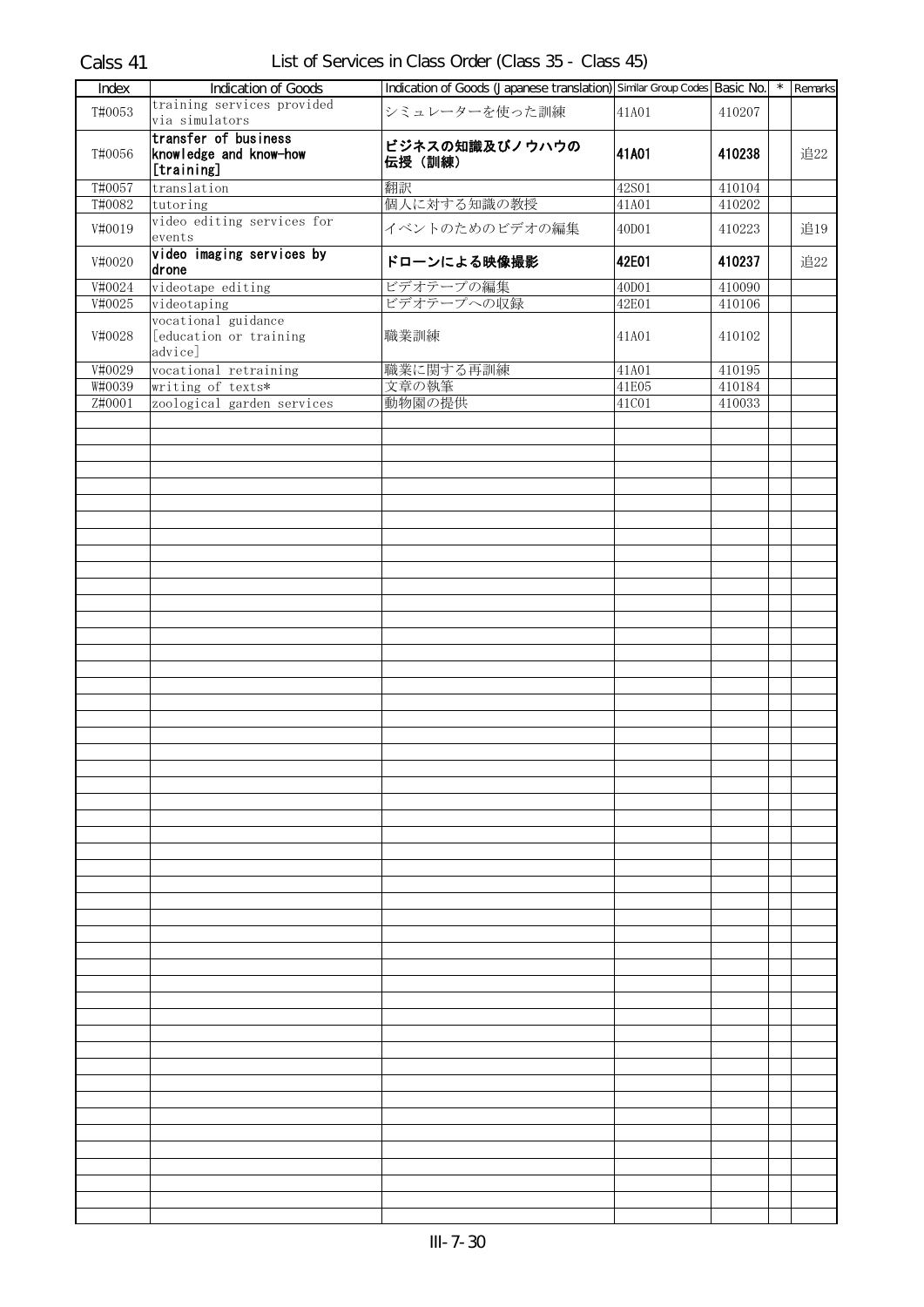| Index            | Indication of Goods                                                                                                   | Indication of Goods (Japanese translation) Similar Group Codes Basic No. |                              |        | Remarks |
|------------------|-----------------------------------------------------------------------------------------------------------------------|--------------------------------------------------------------------------|------------------------------|--------|---------|
| A#0039           | analysis for oil-field<br>exploitation                                                                                | 油田開発のための分析                                                               | 42N02                        | 420008 |         |
| A#0053           | architectural consultancy                                                                                             | 建築物の設計に関する助言                                                             | 42N01                        | 420036 |         |
| A#0054           | architectural services                                                                                                | 建築物の設計                                                                   | 42N01                        | 420011 |         |
| A#0080           | artificial intelligence<br>consultancy                                                                                | 人工知能に関する助言                                                               | 42N03, 42P02<br>42002, 42099 | 420277 | 追22     |
| A#0088           | authenticating works of art                                                                                           | 美術品の鑑定                                                                   | 42Q99                        | 420132 |         |
| B#0002           | bacteriological research                                                                                              | 細菌に関する研究                                                                 | 42Q01                        | 420017 |         |
| B#0014           | biological research                                                                                                   | 生物に関する研究                                                                 | 42Q01                        | 420190 |         |
| B#0048<br>C#0007 | business card design                                                                                                  | 名刺のデザインの考案<br>機械器具の検査・測定                                                 | 42P01                        | 420250 | 追19     |
|                  | calibration [measuring]<br>cartographic or                                                                            |                                                                          | 42Q99                        | 420136 |         |
| C#0019           | thermographic measurement<br>services by drone                                                                        | ドローンによる地図作成又はサ<br>ーモグラフィー測定                                              | 42N01, 42Q02                 | 420268 | 追22     |
| C#0020           | cartography services                                                                                                  | 地図の作製                                                                    | 42N01                        | 420228 |         |
| C#0032           | chemical analysis                                                                                                     | 化学に関する分析                                                                 | 42Q01                        | 420007 |         |
| C#0033           | chemical research                                                                                                     | 化学に関する研究                                                                 | 42Q01                        | 420031 |         |
| C#0034           | chemistry services                                                                                                    | 化学に関する試験・検査又は研<br>究                                                      | 42Q01                        | 420030 |         |
| C#0045           | clinical trials                                                                                                       | 臨床試験                                                                     | 42Q01                        | 420224 |         |
| C#0058           | cloud computing                                                                                                       | クラウドコンピューティング                                                            | 42X11                        | 420229 | 変22     |
| C#0059           | cloud seeding                                                                                                         | 人工降雨                                                                     | 42Q02, 42Z99                 | 420202 |         |
| C#0084           | computer graphic design for<br>video projection mapping                                                               | 映像のプロジェクションマッピ<br>ングのためのコンピュータによ<br>るグラフィックデザインの考案                       | 42P01                        | 420271 | 追22     |
| C#0085           | computer programming                                                                                                  | 電子計算機のプログラムの設計<br>・作成又は保守                                                | 42P02                        | 420090 |         |
| C#0086           | computer programming<br>services for data<br>processing                                                               | データ処理のためのコンピュー<br>タプログラミング                                               | 42P02                        | 420285 | 追22     |
| C#0087           | computer rental                                                                                                       | コンピュータの貸与                                                                | 42X11                        | 420083 |         |
| C#0088           | computer security<br>consultancy                                                                                      | コンピュータセキュリティに関<br>する指導及び助言                                               | 42P02                        | 420235 |         |
| C#0089           | computer software<br>consultancy                                                                                      | コンピュータソフトウェアの設<br>計・作成・保守に関する助言                                          | 42P02                        | 420204 |         |
| C#0090           | computer software design                                                                                              | コンピュータソフトウェアの設<br>計                                                      | 42P02                        | 420139 | 訂19     |
| C#0091           | computer system analysis                                                                                              | コンピュータシステムの分析                                                            | 42P02, 42Q02<br>42Q99        | 420177 |         |
| C#0092           | computer system design                                                                                                | コンピュータシステムの設計                                                            | 42P02                        | 420194 |         |
| C#0093           | computer technology<br>consultancy                                                                                    | コンピュータ技術に関する助言                                                           | 42N03, 42P02<br>42002, 42099 | 420232 |         |
| C#0094           | computer virus protection<br>services                                                                                 | コンピュータウィルスの侵入防<br>止用プログラムの設計・作成・<br>保守又はそのプログラムの提供                       | 42P02, 42X11                 | 420206 |         |
| C#0105           | conducting technical<br>project studies                                                                               | 技術的課題の研究                                                                 | 42001, 42002<br>42Q03, 42Q99 | 420061 |         |
| C#0108           | construction drafting                                                                                                 | 建築物に関する設計                                                                | 42N01                        | 420038 |         |
| C#0111           | consultancy in the design<br>and development of computer<br>hardware                                                  | コンピュータハードウェアの設<br>計及び開発に関する助言                                            | 42N03                        | 420141 | 訂19     |
| C#0112           | consultancy in the field of<br>energy-saving                                                                          | 省エネルギーに関するコンサル<br>ティング                                                   | 42002                        | 420207 |         |
| C#0121           | conversion of computer<br>programs and data, other<br>than physical conversion                                        | コンピュータプログラムの変換<br>及びコンピュータデータの変換<br>(媒体からの変換でないもの)                       | 42P02                        | 420203 |         |
| C#0122           | conversion of data or<br>documents from physical to<br>electronic media                                               | データ又は文書の物理媒体から<br>電子媒体への変換                                               | 42P02                        | 420198 |         |
| C#0126           | cosmetic research                                                                                                     | 化粧品の研究                                                                   | 42Q01                        | 420045 |         |
| C#0130           | creating and designing<br>website-based indexes of<br>information for others<br>[information technology]<br>services] | 受託によるウェブサイトにおけ<br>る情報インデックスの作成及び<br>設計 (情報技術の提供)                         | 42P02                        | 420240 | 訂20     |
| C#0131           | creating and maintaining<br>web sites for others                                                                      | ウェブサイトの作成と保守(他<br>人のためのもの)                                               | 42P02                        | 420199 | 変21     |
|                  |                                                                                                                       |                                                                          |                              |        |         |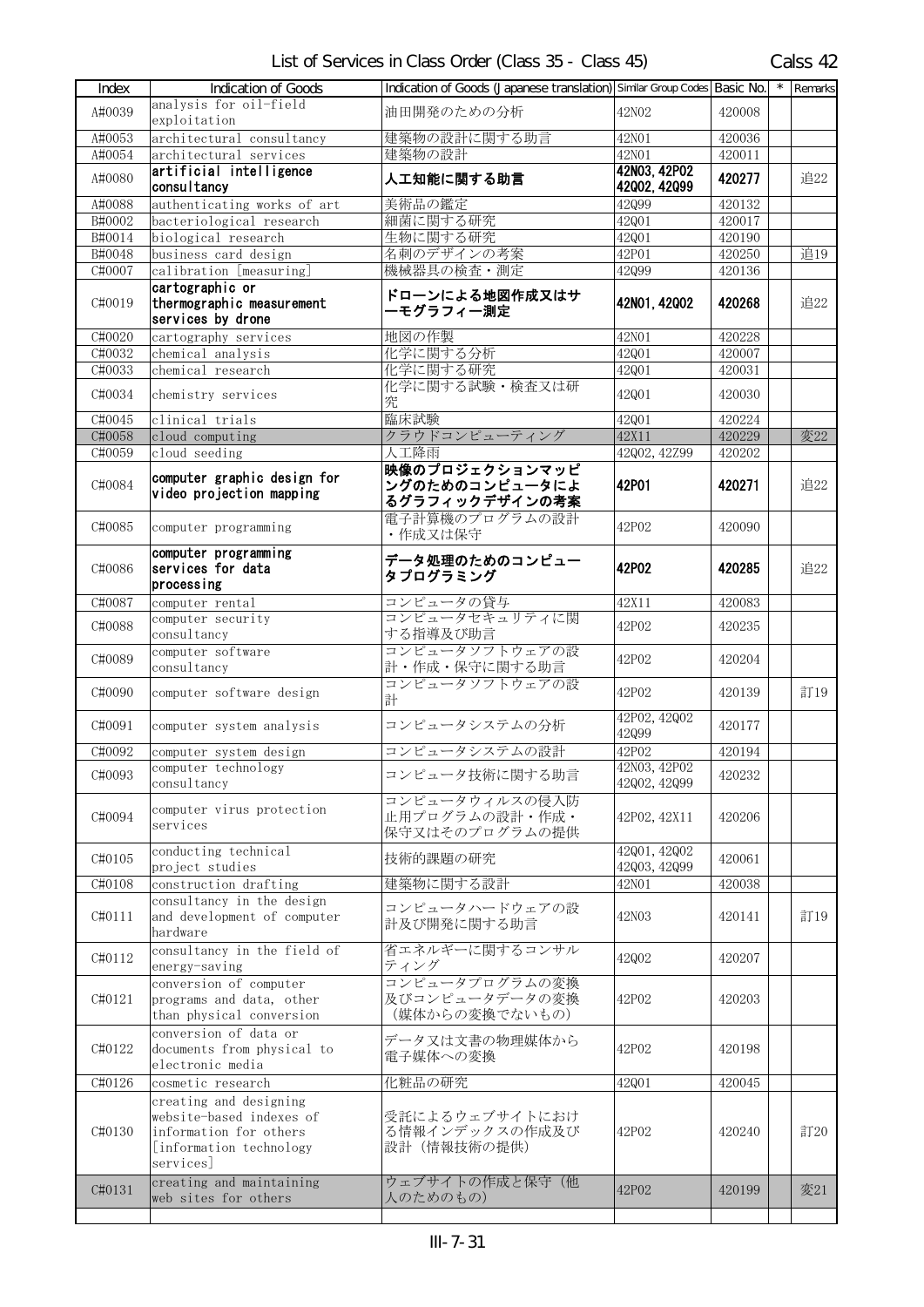| Index           | Indication of Goods                             | Indication of Goods (Japanese translation) Similar Group Codes Basic No. |                              |        | Remarks |
|-----------------|-------------------------------------------------|--------------------------------------------------------------------------|------------------------------|--------|---------|
| C#0132          | creating and maintaining                        | 他人のためのウェブサイトの作                                                           | 42P02                        | 420199 | 変21     |
|                 | websites for others                             | 成及び保守                                                                    |                              |        |         |
| C#0138          | cryptocurrency mining                           | 暗号資産のマイニング                                                               | 42P02, 42X11                 | 420269 | 追22     |
| C#0139          | cryptomining                                    | 暗号資産のマイニング                                                               | 42P02, 42X11                 | 420269 | 追22     |
|                 | culturing of cells for                          |                                                                          |                              |        |         |
| C#0143          | scientific research                             | 科学研究のための細胞培養                                                             | 42001                        | 420284 | 追22     |
|                 | purposes                                        |                                                                          |                              |        |         |
| D#0003          | data encryption services                        | データの暗号化処理                                                                | 42P02                        | 420243 |         |
| D#0006          | data security consultancy                       | データセキュリティに関する助                                                           | 42P02                        | 420242 |         |
|                 |                                                 | 言                                                                        |                              |        |         |
| D#0025          | design of                                       | コンピュータシミュレーション                                                           | 42P02                        | 420267 | 追22     |
|                 | computer-simulated models                       | モデルの設計                                                                   |                              |        |         |
| D#0026          | design of costumes                              | 衣装のデザインの考案                                                               | 42P01                        | 420264 | 追22     |
| D#0027          | design of interior decor                        | 室内装飾のデザインの考案                                                             | 42P01                        | 420048 |         |
| D#0028          | design of prototypes                            | プロトタイプデザインの考案                                                            | 42P01                        | 420266 | 追22     |
| D#0029          | design of show scenery                          | 舞台背景のデザインの考案                                                             | 42P01                        | 420265 | 追22     |
| D#0033          | development of computer                         | コンピュータープラットフォー                                                           | 42P02                        | 420249 | 追19     |
|                 | platforms                                       | ムの開発                                                                     |                              |        |         |
|                 | development of video and                        | ビデオゲーム機・ビデオゲーム                                                           |                              |        |         |
| D#0034          | computer games                                  | 機用ソフトウェア及びコンピュ                                                           | 42N03, 42P02                 | 420282 | 追22     |
|                 |                                                 | <b>-タゲームソフトウェアの開発</b>                                                    |                              |        |         |
|                 | digital forensic                                | コンピュータ犯罪の分野におけ                                                           |                              |        |         |
| D#0038          | investigations in the field                     | る電子機器に記録された情報の                                                           | 42P02                        | 420272 | 追22     |
|                 | of computer crimes                              | 回収及び分析・調査(デジタル                                                           |                              |        |         |
|                 |                                                 | ・フォレンジック)                                                                |                              |        |         |
| D#0039          | digitization of documents                       | 文書のデジタル変換(スキャニ                                                           | 42P02                        | 420210 |         |
|                 | [scanning]                                      | ングによるもの)                                                                 |                              |        |         |
| D#0053          | dress designing                                 | 服飾デザインの考案                                                                | 42P01                        | 420142 |         |
| D#0059          | duplication of computer                         | コンピュータプログラムの複製                                                           | 42P02                        | 420197 |         |
|                 | programs                                        |                                                                          |                              |        |         |
| E#0012          | electronic data storage                         | 電子データの保存用記憶領域の                                                           | 42X11                        | 420226 |         |
|                 |                                                 | 貸与                                                                       |                              |        |         |
|                 | electronic monitoring of                        | インターネットを介したクレジ                                                           |                              |        |         |
| E#0017          | credit card activity to                         | ットカードの不正利用検出のた                                                           | 42P02                        | 420246 |         |
|                 | detect fraud via the                            | めの電子的な監視                                                                 |                              |        |         |
|                 | internet                                        |                                                                          |                              |        |         |
|                 | electronic monitoring of                        | インターネット経由での個人情                                                           |                              |        |         |
| E#0018          | personally identifying<br>information to detect | 報の盗難を検出するための個人                                                           | 42P02                        | 420245 |         |
|                 | identity theft via the                          | 識別情報の電子的な監視                                                              |                              |        |         |
|                 | internet                                        |                                                                          |                              |        |         |
| E#0026          | energy auditing                                 | エネルギー効率の診断                                                               | 42Q02                        | 420218 |         |
|                 |                                                 | 土木・工学に関するエンジニア                                                           |                              |        |         |
| E#0027          | engineering                                     | リング                                                                      | 42N01, 42N03                 | 420064 |         |
|                 | exploration services in the                     |                                                                          |                              |        |         |
| E#0041          | field of the oil, gas and                       | 石油・ガス・鉱業の分野におけ                                                           | 42N02                        | 420252 | 追19     |
|                 | mining industries                               | る探査                                                                      |                              |        |         |
| $\sqrt{640010}$ | geological prospecting                          | 地質の試掘調査                                                                  | 42N02                        | 420118 |         |
| G#0011          | geological research                             | 地質の調査                                                                    | 42N02                        | 420119 |         |
| G#0012          | geological surveys                              | 地質の調査                                                                    | 42N02                        | 420062 |         |
| G#0013          | geological test drilling                        | 地質の試掘                                                                    | 42N02                        | 420281 | 追22     |
| G#0014          | geotechnical investigations                     | 地質工学的調査                                                                  | 42N02                        | 420280 | 追22     |
| G#0020          | golf course design                              | ゴルフコースの設計                                                                | 42N01                        | 420288 | 追22     |
| G#0021          | graphic arts design                             | グラフィックアートデザインの                                                           | 42P01                        | 420144 |         |
|                 |                                                 | 考案                                                                       |                              |        |         |
| G#0022          | graphic design of                               | 販売促進用材料のグラフィック                                                           | 42P01                        | 420258 | 追19     |
|                 | promotional materials                           | デザインの考案                                                                  |                              |        |         |
| H#0006          | handwriting analysis                            | 筆跡の分析 (筆跡学)                                                              | 42Q99                        | 420211 |         |
|                 | [graphology]                                    |                                                                          |                              |        |         |
| H#0030          | hosting computer sites [web                     | コンピュータサイトのホスティ                                                           | 42X11                        | 420200 | 変22     |
|                 | sites]                                          | ング (ウェブサイト)                                                              |                              |        |         |
| H#0031          | hosting computer websites                       | コンピュータウェブサイトのホ                                                           | 42X11                        | 420200 | 変22     |
|                 |                                                 | スティング                                                                    |                              |        |         |
| I#0006          | industrial design                               | 工業デザインの考案                                                                | 42P01                        | 420049 |         |
| I#0010          | information technology [IT]<br>consultancy      | 情報技術 (IT) に関する助言                                                         | 42N03, 42P02<br>42002, 42099 | 420221 |         |
|                 |                                                 |                                                                          |                              |        |         |
|                 |                                                 |                                                                          |                              |        |         |
|                 |                                                 |                                                                          |                              |        |         |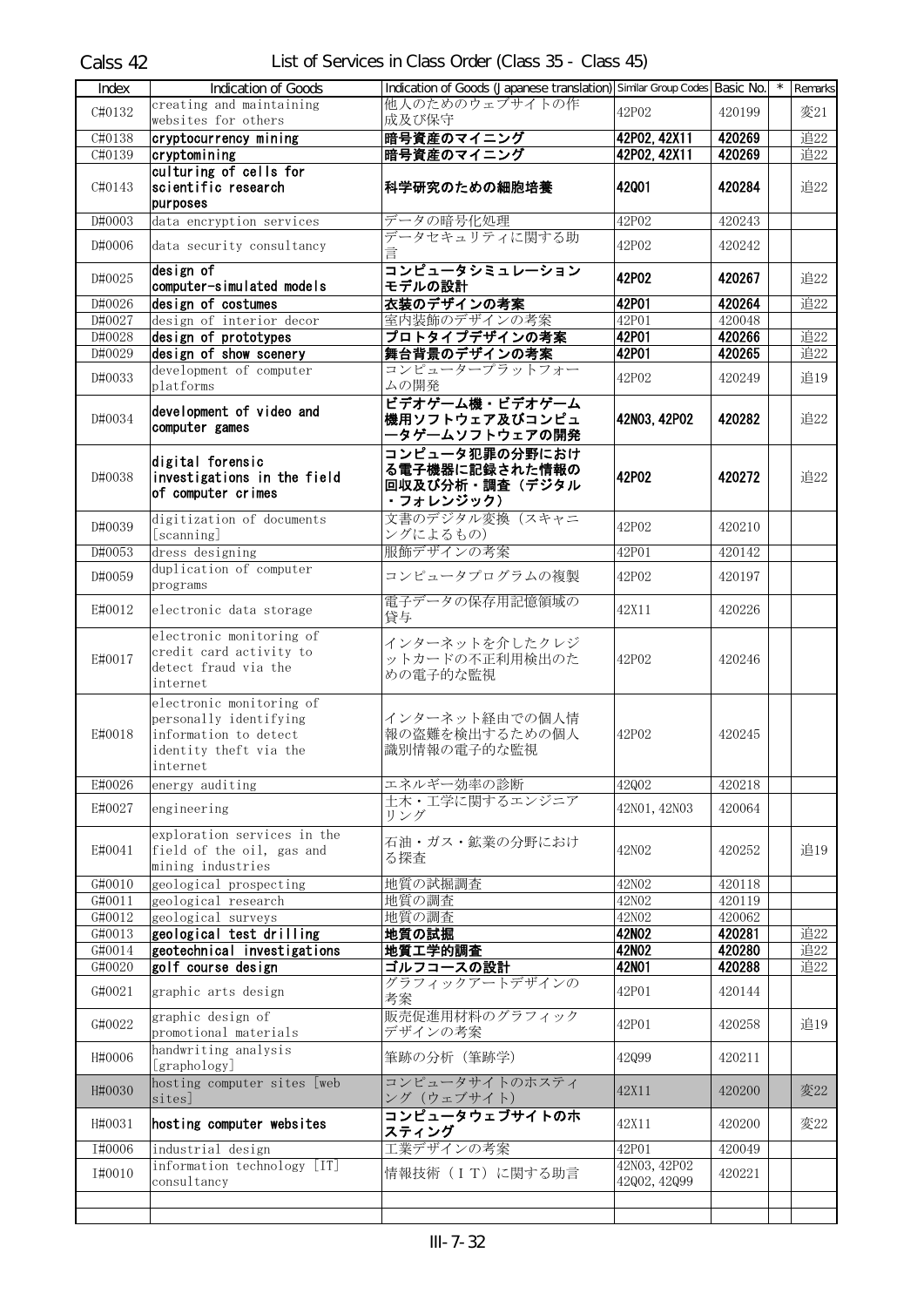| Index  | Indication of Goods                                | Indication of Goods (Japanese translation) Similar Group Codes Basic No. |                              |        |        | Remarks |
|--------|----------------------------------------------------|--------------------------------------------------------------------------|------------------------------|--------|--------|---------|
|        | information technology                             | [外部委託に基づく情報技術の                                                           |                              |        |        |         |
| T#0011 | services provided on an                            | 提供]                                                                      |                              | 420230 | $\ast$ | 変20     |
|        | outsourcing basis                                  |                                                                          |                              |        |        |         |
| I#0015 | installation of computer                           | コンピュータプログラムのイン                                                           | 42P02                        | 420201 |        |         |
|        | software                                           | ストール                                                                     |                              |        |        |         |
| I#0028 | interior design                                    | インテリアデザインの考案                                                             | 42P01                        | 420237 |        |         |
| I#0029 | internet security<br>consultancy                   | インターネットセキュリティに<br>関する指導及び助言                                              | 42P02                        | 420241 |        |         |
| L#0002 | land surveying                                     | 土地の測量                                                                    | 42N01                        | 420079 |        |         |
| L#0055 | logo design services                               | ロゴデザインの考案                                                                | 42P01                        | 420287 |        | 追22     |
|        | maintenance of computer                            | コンピュータソフトウェアの保                                                           |                              |        |        |         |
| M#0003 | software                                           | 守                                                                        | 42P02                        | 420176 |        | 訂19     |
| M#0017 | material testing                                   | 材料検査                                                                     | 42Q02                        | 420058 |        |         |
| M#0019 | mechanical research                                | 機械に関する研究                                                                 | 42099                        | 420101 |        |         |
| M#0028 | medical research                                   | 医療に関する研究                                                                 | 42Q01                        | 420257 |        | 追19     |
| M#0037 | meteorological information                         | 気象情報の提供                                                                  | 42G01                        | 420076 |        |         |
| M#0049 | monitoring of computer                             | コンピュータシステムの遠隔監                                                           | 42P02                        | 420215 |        |         |
|        | systems by remote access                           | 視                                                                        |                              |        |        |         |
|        | monitoring of computer                             | 不正アクセス又はデータ漏洩を                                                           |                              |        |        |         |
| M#0050 | systems for detecting                              | 検出するためのコンピュータシ                                                           | 42P02                        | 420244 |        |         |
|        | unauthorized access or data<br>breach              | ステムの遠隔監視                                                                 |                              |        |        |         |
|        |                                                    |                                                                          |                              |        |        |         |
| M#0051 | monitoring of computer<br>systems to detect        | 故障を検出するためのコンピュ                                                           | 42P02                        | 420239 |        |         |
|        | breakdowns                                         | ータシステムの監視                                                                |                              |        |        |         |
|        |                                                    | 遠隔操作によるデータのバック                                                           |                              |        |        |         |
| 0#0005 | off-site data backup                               | アップ                                                                      | 42P02                        | 420225 |        |         |
| 0#0006 | oil prospecting                                    | 石油の試掘                                                                    | 42N02                        | 420095 |        |         |
| 0#0007 | oil-field surveys                                  | 油田の調査                                                                    | 42N02                        | 420063 |        |         |
| 0#0008 | oil-well testing                                   | 油井の調査                                                                    | 42N02                        | 420042 |        |         |
|        | outsource service providers                        | [情報技術に関する役務の提供                                                           |                              |        |        |         |
| 0#0043 | in the field of information                        |                                                                          |                              | 420230 | $\ast$ | 変20     |
|        | technology                                         |                                                                          |                              |        |        |         |
| P#0001 | packaging design                                   | 包装デザインの考案                                                                | 42P01                        | 420050 |        |         |
| P#0054 | physics [research]                                 | 物理に関する研究<br>コンピュータソフトウェアプラ                                               | 42Q02                        | 420096 |        | 変19     |
| P#0065 | platform as a service                              | ットフォームの提供(PaaS                                                           | 42X11                        | 420248 |        | 訂20     |
|        | [PaaS]                                             |                                                                          |                              |        |        |         |
|        | providing geographic                               |                                                                          |                              |        |        |         |
| P#0118 | information                                        | 地理情報の提供                                                                  | 42G99                        | 420275 |        | 追22     |
|        | providing information on                           | ウェブサイト経由によるコンピ                                                           |                              |        |        |         |
| P#0123 | computer technology and                            | ューター技術及びコンピュータ                                                           | 42N03, 42P02                 | 420227 |        | 変20     |
|        | programming via a web site                         | プログラミングに関する情報の                                                           | 42002, 42099                 |        |        |         |
|        |                                                    | 提供                                                                       |                              |        |        |         |
|        | providing information                              | ウェブサイト経由によるコンピ                                                           |                              |        |        |         |
| P#0124 | relating to computer<br>technology and programming | ュータ技術及びコンピュータプ<br>ログラミングに関する情報の提                                         | 42N03, 42P02<br>42002, 42099 | 420227 |        | 変21     |
|        | via a web site                                     | 供                                                                        |                              |        |        |         |
|        | providing information                              | ウェブサイト経由によるコンピ                                                           |                              |        |        |         |
|        | relating to computer                               | ュータ技術及びコンピュータプ                                                           | 42N03, 42P02                 |        |        |         |
| P#0125 | technology and programming                         | ログラミングに関する情報の提                                                           | 42002, 42099                 | 420227 |        | 変21     |
|        | via a website                                      | 供                                                                        |                              |        |        |         |
| P#0136 | providing online geographic                        | オンラインによるダウンロード                                                           | 42G99                        | 420276 |        | 追22     |
|        | maps, not downloadable                             | できない地図の提供                                                                |                              |        |        |         |
|        | providing scientific                               |                                                                          |                              |        |        |         |
| P#0141 | information, advice and                            | カーボンオフセットに関する科                                                           | 42001, 42002                 | 420212 |        | 変20     |
|        | consultancy relating to                            | 学情報の提供・指導及び助言                                                            | 42003, 42099                 |        |        |         |
|        | carbon offsetting                                  |                                                                          |                              |        |        |         |
| P#0142 | providing search engines<br>for the internet       | 検索エンジンの提供                                                                | 42P02                        | 420209 |        |         |
|        | providing virtual computer                         | クラウドコンピューティングを                                                           |                              |        |        |         |
| P#0161 | systems through cloud                              | 介した仮想コンピュータシステ                                                           | 42X11                        | 420229 |        | 変22     |
|        | computing                                          | ムの提供                                                                     |                              |        |        |         |
|        | provision of scientific                            |                                                                          |                              |        |        |         |
| P#0164 | information, advice and                            | カーボンオフセットに関する科                                                           | 42001, 42002                 | 420212 |        | 変20     |
|        | consultancy in relation to                         | 学情報の提供・指導及び助言                                                            | 42003, 42099                 |        |        |         |
|        | carbon offsetting                                  |                                                                          |                              |        |        |         |
| Q#0001 | quality control                                    | 品質管理                                                                     | 42Q02                        | 420157 |        |         |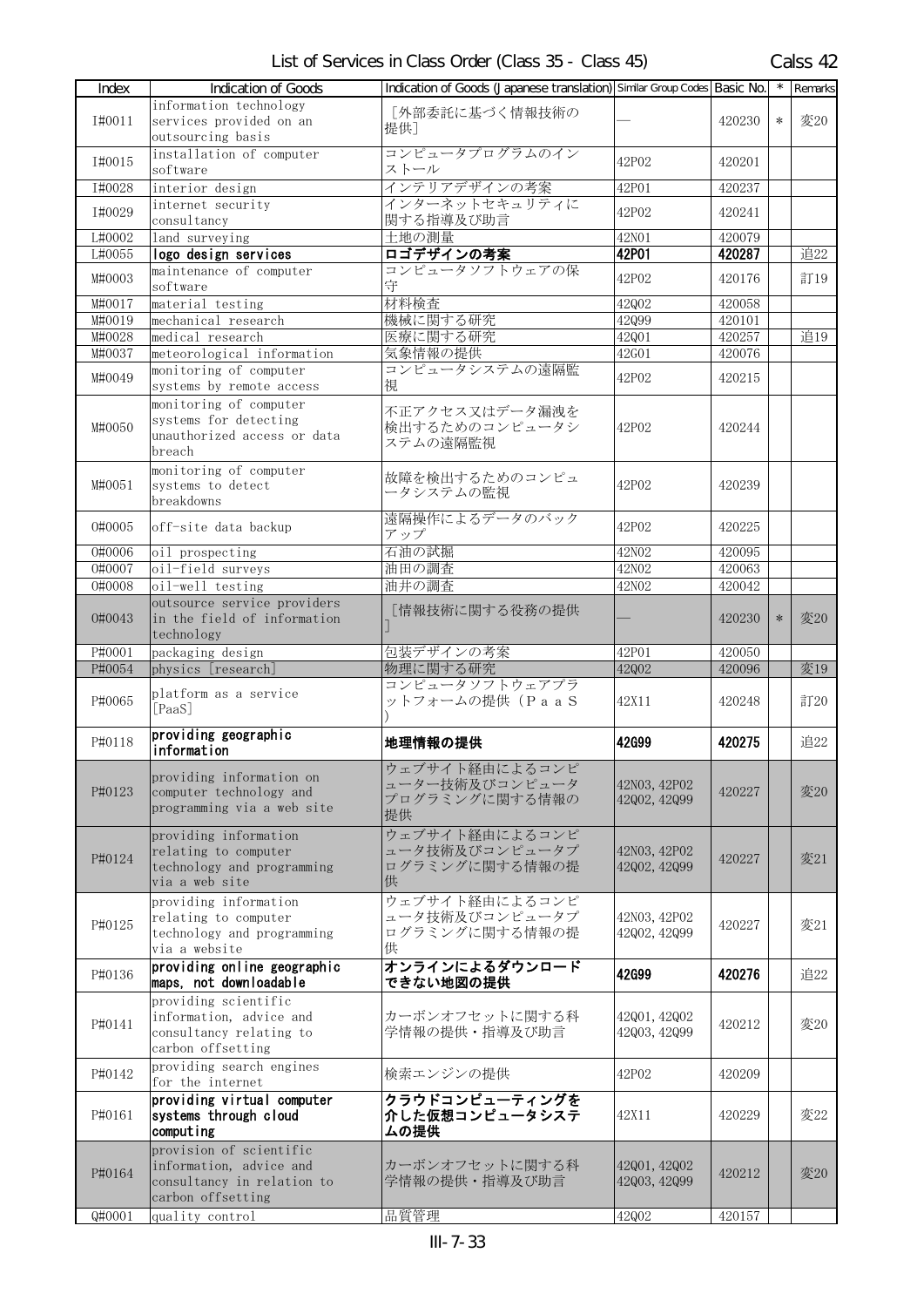| <b>Index</b>     | <b>Indication of Goods</b>                                                       | Indication of Goods (Japanese translation) Similar Group Codes Basic No. |                              |                  |        | $\overline{\phantom{a}}$ Remarks |
|------------------|----------------------------------------------------------------------------------|--------------------------------------------------------------------------|------------------------------|------------------|--------|----------------------------------|
| Q#0002           | quality evaluation of<br>standing timber                                         | 立木の品質評価                                                                  | 42003                        | 420213           |        |                                  |
| Q#0003<br>Q#0004 | quality evaluation of wool<br>quantum computing                                  | 羊毛の品質評価<br>量子コンピューティング                                                   | 42003<br>42P02, 42X11        | 420214<br>420283 |        | 追22                              |
| R#0020           | recovery of computer data                                                        | コンピュータデータの回復                                                             | 42P02                        | 420175           |        |                                  |
| R#0062           | rental of computer software                                                      | コンピュータソフトウェアの貸<br>与                                                      | 42X11                        | 420159           |        | 訂19                              |
| R#0066           | rental of data centre<br>facilities                                              | データセンター施設の貸与                                                             | 42X11                        | 420274           |        | 追22                              |
| R#0097           | rental of meters for the<br>recording of energy<br>consumption                   | エネルギー消費量記録用メータ<br>ーの貸与                                                   | 42X04                        | 420259           |        | 追20                              |
| R#0148           | rental of web servers                                                            | ウェブサーバーの貸与                                                               | 42X11                        | 420205           |        |                                  |
| R#0157           | research and development of<br>new products for others                           | 受託による新製品の研究開発                                                            | 42001, 42099                 | 420161           |        |                                  |
| R#0158           | research in the field of<br>artificial intelligence<br>technology                | 人工知能技術の分野に関する研<br>究                                                      | 42002, 42099                 | 420278           |        | 追22                              |
| R#0159           | research in the field of<br>building construction                                | 建築の分野に関する調査                                                              | 42Q02                        | 420254           |        | 追19                              |
| R#0161           | research in the field of<br>environmental protection                             | 環境保護の分野に関する調査                                                            | 42Q02                        | 420208           |        |                                  |
| R#0162           | research in the field of<br>excavation                                           | 発掘分野に関する調査                                                               | 42099                        | 420270           |        | 追22                              |
| R#0163           | research in the field of<br>physics                                              | 物理の分野に関する研究                                                              | 42002                        | 420096           |        | 変19                              |
| R#0164           | research in the field of<br>telecommunications<br>technology                     | 電気通信技術の分野に関する研<br>究                                                      | 42Q02                        | 420255           |        | 追19                              |
| R#0165           | research in the field of<br>welding                                              | 溶接の分野に関する研究                                                              | 42Q02                        | 420256           |        | 追19                              |
| S#0018           | scientific and<br>technological research in<br>the field of natural<br>disasters | 自然災害の分野における科学及<br>び技術的な研究                                                | 42002                        | 420251           |        | 追19                              |
| S#0019           | scientific and<br>technological research<br>relating to patent mapping           | パテントマップに関する科学及<br>び技術的な研究                                                | 42001, 42002<br>42Q03, 42Q99 | 420253           |        | 追19                              |
| S#0020           | scientific laboratory<br>services                                                | 科学に関する実験及び研究                                                             | 42Q01, 42Q02<br>42003, 42099 | 420217           |        |                                  |
| S#0021           | scientific research                                                              | 科学に関する研究                                                                 | 42001, 42002<br>42003, 42099 | 420222           |        |                                  |
| S#0032           | server hosting                                                                   | サーバーのホスティング<br>オンラインによるアプリケーシ                                            | 42X11                        | 420223           |        |                                  |
| S#0051           | software as a service<br>[SaaS]                                                  | ョンソフトウェアの提供 (Sa<br>a S)                                                  | 42X11                        | 420220           |        |                                  |
| S#0052           | software development in the<br>framework of software<br>publishing               | ソフトウェア制作におけるコン<br>ピュータソフトウェアの開発                                          | 42P02                        | 420247           |        | 追18                              |
| S#0053           | software engineering<br>services for data<br>processing                          | データ処理のためのコンピュー<br>タソフトウェアの設計及び開発                                         | 42P02                        | 420286           |        | 追22                              |
| S#0078           | styling [industrial design]                                                      | 工業デザインにおける装飾の考<br>案                                                      | 42P01                        | 420165           |        |                                  |
| S#0083           | surveying                                                                        | 測量                                                                       | 42N01                        | 420193           |        |                                  |
| T#0011           | technical research                                                               | 技術的事項に関する研究                                                              | 42001, 42002<br>42Q03, 42Q99 | 420040           |        | 変19                              |
| T#0012           | technical writing                                                                | 技術文書の作成                                                                  | 42001, 42002<br>42Q03, 42Q99 | 420236           |        |                                  |
| T#0013           | technological consultancy                                                        | [技術に関する助言]                                                               |                              | 420231           | $\ast$ |                                  |
| T#0014           | technological consulting<br>services for digital<br>transformation               | デジタルトランスフォーメーシ<br>ョンのための技術的助言                                            | 42N03, 42P02<br>42002, 42099 | 420273           |        | 追22                              |
| T#0015           | technological research                                                           | 科学技術に関する研究                                                               | 42001, 42002<br>42003, 42099 | 420040           |        | 変19                              |
| T#0016           | telecommunication network<br>security consultancy                                | 電気通信のネットワークセキュ<br>リティに関する指導及び助言                                          | 42P02                        | 420263           |        | 追22                              |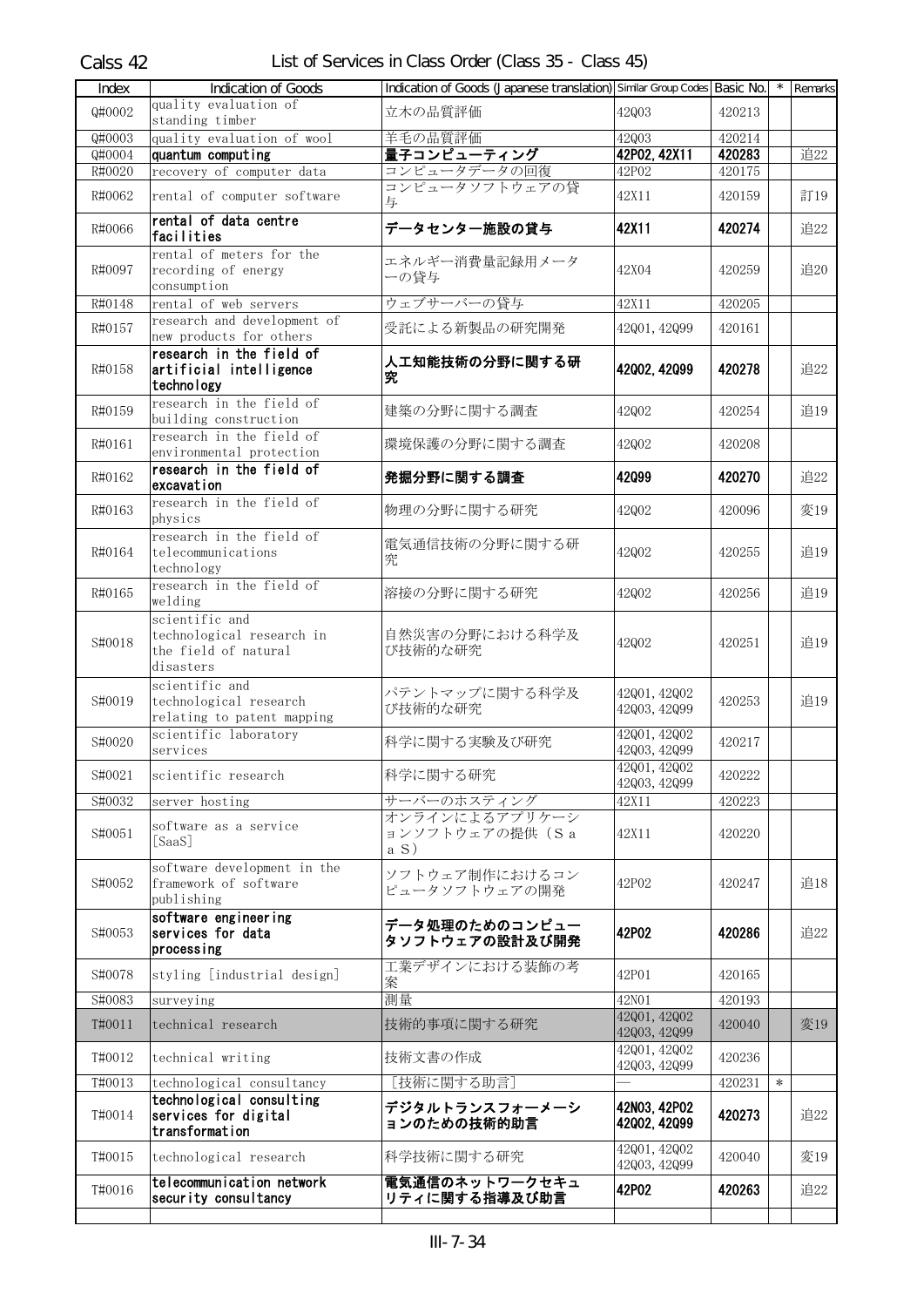| Index  | Indication of Goods                                                                                       | Indication of Goods (Japanese translation) Similar Group Codes Basic No. |              |        | $\star$ | Remarks |
|--------|-----------------------------------------------------------------------------------------------------------|--------------------------------------------------------------------------|--------------|--------|---------|---------|
| T#0018 | telecommunications<br>technology consultancy                                                              | [電気通信技術に関する助言]                                                           |              | 420233 | $\ast$  |         |
| T#0038 | textile testing                                                                                           | 織物の検査                                                                    | 42Q99        | 420109 |         |         |
| U#0004 | underwater exploration                                                                                    | 水中における調査                                                                 | 42Q02        | 420167 |         |         |
| U#0008 | unlocking of mobile phones                                                                                | 携帯電話のSIMロック解除                                                            | 42P02        | 420238 |         |         |
| U#0013 | updating of computer<br>software                                                                          | コンピュータソフトウェアのバ<br>ージョンアップ                                                | 42P02        | 420140 |         | 訂19     |
| U#0016 | urban planning                                                                                            | 都市計画の設計                                                                  | 42N01        | 420192 |         |         |
| U#0017 | user authentication<br>services using blockchain<br>technology                                            | ブロックチェーン技術を利用し<br>たユーザー認証                                                | 42P02        | 420279 |         | 追22     |
| U#0018 | user authentication<br>services using single<br>sign-on technology for<br>online software<br>applications | シングルサインオンの技術を利<br>用したオンラインソフトウェア<br>アプリケーションのためのユー<br>ザー認証               | 42P02        | 420261 |         | 追20     |
| U#0019 | user authentication<br>services using technology<br>for e-commerce transactions                           | 電子商取引のための技術を利用<br>したユーザー認証                                               | 42P02        | 420260 |         | 追20     |
| V#0013 | vehicle roadworthiness<br>testing                                                                         | 乗物の道路走行適正試験                                                              | 42002, 42099 | 420195 |         |         |
| W#0009 | water analysis                                                                                            | 水質分析                                                                     | 42Q02        | 420216 |         |         |
| W#0013 | weather forecasting                                                                                       | 天気予報の提供                                                                  | 42G01        | 420234 |         |         |
| W#0015 | web site design consultancy                                                                               | ウェブサイトの設計に関する助<br>言                                                      | 42P02        | 420219 |         | 変21     |
| W#0018 | website design consultancy                                                                                | ウェブサイトの設計に関する助<br>言                                                      | 42P02        | 420219 |         | 変21     |
| W#0035 | writing of computer code                                                                                  | コンピュータコードの作成                                                             | 42P02        | 420262 |         | 追22     |
|        |                                                                                                           |                                                                          |              |        |         |         |
|        |                                                                                                           |                                                                          |              |        |         |         |
|        |                                                                                                           |                                                                          |              |        |         |         |
|        |                                                                                                           |                                                                          |              |        |         |         |
|        |                                                                                                           |                                                                          |              |        |         |         |
|        |                                                                                                           |                                                                          |              |        |         |         |
|        |                                                                                                           |                                                                          |              |        |         |         |
|        |                                                                                                           |                                                                          |              |        |         |         |
|        |                                                                                                           |                                                                          |              |        |         |         |
|        |                                                                                                           |                                                                          |              |        |         |         |
|        |                                                                                                           |                                                                          |              |        |         |         |
|        |                                                                                                           |                                                                          |              |        |         |         |
|        |                                                                                                           |                                                                          |              |        |         |         |
|        |                                                                                                           |                                                                          |              |        |         |         |
|        |                                                                                                           |                                                                          |              |        |         |         |
|        |                                                                                                           |                                                                          |              |        |         |         |
|        |                                                                                                           |                                                                          |              |        |         |         |
|        |                                                                                                           |                                                                          |              |        |         |         |
|        |                                                                                                           |                                                                          |              |        |         |         |
|        |                                                                                                           |                                                                          |              |        |         |         |
|        |                                                                                                           |                                                                          |              |        |         |         |
|        |                                                                                                           |                                                                          |              |        |         |         |
|        |                                                                                                           |                                                                          |              |        |         |         |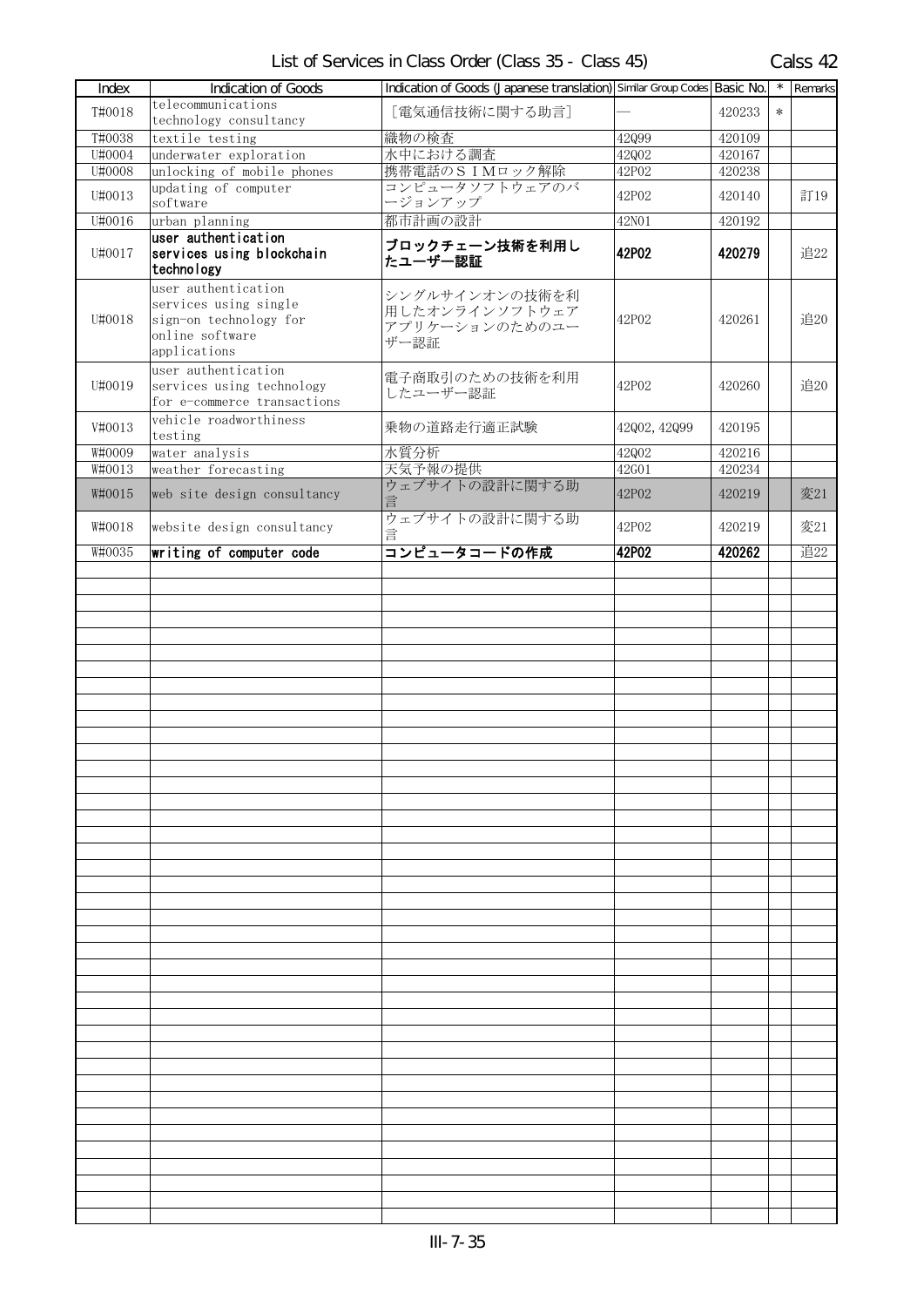| Index  | <b>Indication of Goods</b>                           | Indication of Goods (Japanese translation) Similar Group Codes Basic No. |              |        | $\star$ | Remarks |
|--------|------------------------------------------------------|--------------------------------------------------------------------------|--------------|--------|---------|---------|
|        | accommodation bureau                                 |                                                                          |              |        |         |         |
| A#0005 | services [hotels, boarding                           | ホテルその他の宿泊施設のあっ<br>せん                                                     | 42A02        | 430004 |         |         |
|        | houses                                               |                                                                          |              |        |         |         |
| A#0042 | animal pound services                                | 動物の一時収容                                                                  | <b>42V04</b> | 430203 |         | 追22     |
| B#0005 | bar services                                         | バーにおける飲食物の提供                                                             | 42B01        | 430138 |         |         |
| B#0017 | boarding for animals                                 | 動物の宿泊施設の提供                                                               | 42V04        | 430134 |         |         |
| B#0018 | boarding house bookings                              | 宿泊施設の予約の取次ぎ                                                              | 42A02        | 430104 |         |         |
| B#0019 | boarding house services                              | 下宿屋における宿泊施設の提供                                                           | 42A01        | 430066 |         |         |
| C#0004 | cafe services                                        | 喫茶店における飲食物の提供<br>カフェテリアにおける飲食物の                                          | 42B01        | 430024 |         |         |
| C#0005 | cafeteria services                                   | 提供                                                                       | 42B01        | 430025 |         |         |
| C#0006 | cake decorating                                      | ケーキの装飾                                                                   | 42B01        | 430198 |         | 追19     |
| C#0009 | canteen services                                     | 簡易食堂における飲食物の提供                                                           | 42B01        | 430027 |         |         |
| D#0009 | day-nursery [creche]                                 | 保育所における乳幼児の保育                                                            | 42W01        | 430098 |         |         |
|        | services                                             |                                                                          |              |        |         |         |
| D#0013 | decorating of food                                   | 食品の装飾                                                                    | 42B01        | 430197 |         | 追19     |
| F#0044 | food and drink catering                              | ケータリング (飲食物)                                                             | 42B01        | 430010 |         |         |
| F#0046 | food reviewing services<br>[provision of information | 食品に関するレビューの提供(<br>飲食店で提供される飲食物に関                                         | 42B01        | 430208 |         | 追22     |
|        | about food and drinks]                               | する情報の提供)                                                                 |              |        |         |         |
| F#0047 | food sculpting                                       | 食品の彫刻                                                                    | 42B01        | 430193 |         |         |
| H#0022 | holiday camp services                                | ホリデイキャンプ用宿泊施設の                                                           | 42A01        | 430145 |         |         |
|        | [lodging]                                            | 提供                                                                       |              |        |         |         |
| H#0024 | hookah lounge services                               | 水たばこの喫煙施設の提供                                                             | 42Z99        | 430201 |         | 追20     |
| H#0032 | hotel accommodation                                  | ホテルにおける宿泊施設の提供                                                           | 42A01        | 430073 |         | 変22     |
| H#0033 | services<br>hotel reservations                       | ホテルの予約の取次ぎ                                                               | 42A02        | 430105 |         |         |
| H#0034 | hotel services                                       | ホテルにおける宿泊施設の提供                                                           | 42A01        | 430073 |         | 変22     |
|        | information and advice in                            |                                                                          |              |        |         |         |
| I#0009 | relation to the preparation                          | 食事の支度に関する情報の提供                                                           | 42B01        | 430199 |         | 追19     |
|        | of meals                                             | 及び助言                                                                     |              |        |         |         |
| M#0054 | motel services                                       | モーテルの提供                                                                  | 42A01        | 430183 |         |         |
| P#0026 | personal chef services                               | 個々の需要に応じた料理人によ                                                           | 42B01        | 430200 |         | 追19     |
|        |                                                      | る飲食物の提供                                                                  |              |        |         |         |
| P#0106 | providing campground<br>facilities                   | キャンプ場施設の提供                                                               | 42A01        | 430026 |         |         |
|        | reception services for                               |                                                                          |              |        |         |         |
| R#0016 | temporary accommodation                              | ー時宿泊施設の提供のための受                                                           | 42A01, 42A02 | 430202 |         | 追22     |
|        | [conferment of keys]                                 | 付及び案内 (鍵の授与)                                                             |              |        |         |         |
|        | reception services for                               | 一時宿泊施設の提供のための受                                                           |              |        |         |         |
| R#0017 | temporary accommodation                              | 付及び案内(到着及び出発の管                                                           | 42A01, 42A02 | 430194 |         |         |
|        | [management of arrivals and                          | 理)                                                                       |              |        |         |         |
|        | departures]                                          | 椅子・テーブル・テーブル用リ                                                           |              |        |         |         |
| R#0059 | rental of chairs, tables,<br>table linen, glassware  | ネン・ガラス食器の貸与                                                              | 42X27, 42X28 | 430186 |         |         |
|        |                                                      |                                                                          | 42X13, 42X24 |        |         |         |
| R#0064 | rental of cooking apparatus                          | 調理用機械器具の貸与                                                               | 42X27        | 430190 |         |         |
|        | rental of drinking water                             | 飲料水ディスペンサーの貸与                                                            |              |        |         |         |
| R#0072 | dispensers                                           |                                                                          | 42X13, 42X24 | 430191 |         |         |
| R#0082 | rental of furniture                                  | 家具の貸与                                                                    | 42X28        | 430210 |         | 追22     |
| R#0086 | rental of holiday                                    | 休暇用宿泊施設の提供                                                               | 42A01        | 430205 |         | 追22     |
|        | accommodation                                        |                                                                          | 42X24, 42X27 |        |         | 追22     |
| R#0091 | rental of kitchen sinks<br>rental of lighting        | 流し台の貸与                                                                   |              | 430206 |         |         |
| R#0094 | apparatus*                                           | 照明用器具の貸与                                                                 | 42X13        | 430192 |         |         |
| R#0095 | rental of meeting rooms                              | 会議室の貸与                                                                   | 42X10        | 430187 |         |         |
| R#0104 | rental of office furniture                           | オフィス家具の貸与                                                                | 42X28        | 430211 |         | 追22     |
| R#0109 | rental of portable dressing                          | 可搬式更衣室の貸与                                                                | 42X10        | 430207 |         | 追22     |
|        | rooms                                                |                                                                          |              |        |         |         |
| R#0135 | rental of temporary<br>accommodation                 | 特宿泊施設の提供                                                                 | 42A01        | 430028 |         |         |
| R#0137 | rental of tents                                      | テントの貸与                                                                   | 42X10, 42X90 | 430189 |         |         |
|        | rental of transportable                              |                                                                          |              |        |         |         |
| R#0140 | buildings*                                           | 可搬式建築物の貸与                                                                | 42X90        | 430160 |         |         |
| R#0141 | rental of vacation                                   | 休暇用宿泊施設の提供                                                               | 42A01        | 430205 |         | 追22     |
|        | accommodation                                        |                                                                          |              |        |         |         |
| R#0167 | restaurant services                                  | レストランにおける飲食物の提                                                           | 42B01        | 430102 |         |         |
|        |                                                      | 供                                                                        |              |        |         |         |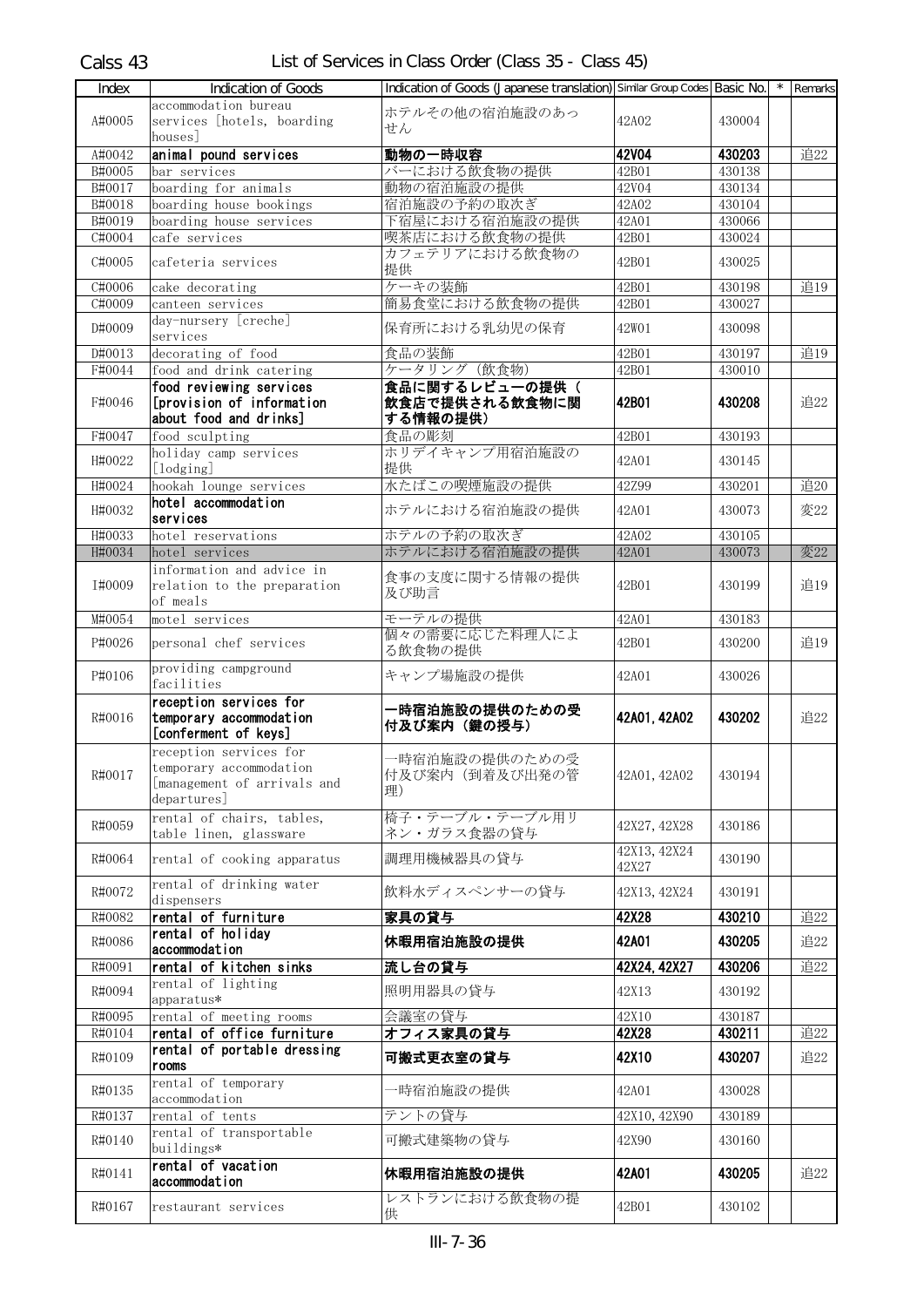|                                                       | Calss 43 |
|-------------------------------------------------------|----------|
| List of Services in Class Order (Class 35 - Class 45) |          |

| Index  | <b>Indication of Goods</b>                            | Indication of Goods (Japanese translation) Similar Group Codes Basic No. |       |        | $\star$ | Remarks |
|--------|-------------------------------------------------------|--------------------------------------------------------------------------|-------|--------|---------|---------|
| R#0175 | retirement home services                              | 高齢者用入所施設の提供(介護<br>を伴うものを除く。)                                             | 42W02 | 430013 |         |         |
| S#0031 | self-service restaurant<br>services                   | セルフサービス式レストランに<br>おける飲食物の提供                                              | 42B01 | 430107 |         |         |
| S#0048 | snack-bar services                                    | 軽食堂における飲食物の提供                                                            | 42B01 | 430108 |         |         |
| T#0001 | take-away restaurant<br>services                      | 「レストランにおける持ち帰り<br>可能な飲食物の提供]                                             |       | 430209 | $\ast$  | 追22     |
| T#0032 | temporary accommodation<br>provided by halfway houses | ハーフウエーハウス(社会復帰<br>訓練所)による一時宿泊施設の<br>提供                                   | 42A01 | 430204 |         | 追22     |
| T#0033 | temporary accommodation<br>reservations               | 宿泊の予約の取次ぎ                                                                | 42A02 | 430162 |         |         |
| T#0048 | tourist home services                                 | 民宿における宿泊施設の提供                                                            | 42A01 | 430071 |         |         |
| U#0001 | udon and soba restaurant<br>services                  | うどん及びそばの提供                                                               | 42B01 | 430196 |         | 追18     |
| W#0007 | washoku restaurant services                           | 和食の提供                                                                    | 42B01 | 430195 |         |         |
|        |                                                       |                                                                          |       |        |         |         |
|        |                                                       |                                                                          |       |        |         |         |
|        |                                                       |                                                                          |       |        |         |         |
|        |                                                       |                                                                          |       |        |         |         |
|        |                                                       |                                                                          |       |        |         |         |
|        |                                                       |                                                                          |       |        |         |         |
|        |                                                       |                                                                          |       |        |         |         |
|        |                                                       |                                                                          |       |        |         |         |
|        |                                                       |                                                                          |       |        |         |         |
|        |                                                       |                                                                          |       |        |         |         |
|        |                                                       |                                                                          |       |        |         |         |
|        |                                                       |                                                                          |       |        |         |         |
|        |                                                       |                                                                          |       |        |         |         |
|        |                                                       |                                                                          |       |        |         |         |
|        |                                                       |                                                                          |       |        |         |         |
|        |                                                       |                                                                          |       |        |         |         |
|        |                                                       |                                                                          |       |        |         |         |
|        |                                                       |                                                                          |       |        |         |         |
|        |                                                       |                                                                          |       |        |         |         |
|        |                                                       |                                                                          |       |        |         |         |
|        |                                                       |                                                                          |       |        |         |         |
|        |                                                       |                                                                          |       |        |         |         |
|        |                                                       |                                                                          |       |        |         |         |
|        |                                                       |                                                                          |       |        |         |         |
|        |                                                       |                                                                          |       |        |         |         |
|        |                                                       |                                                                          |       |        |         |         |
|        |                                                       |                                                                          |       |        |         |         |
|        |                                                       |                                                                          |       |        |         |         |
|        |                                                       |                                                                          |       |        |         |         |
|        |                                                       |                                                                          |       |        |         |         |
|        |                                                       |                                                                          |       |        |         |         |
|        |                                                       |                                                                          |       |        |         |         |
|        |                                                       |                                                                          |       |        |         |         |
|        |                                                       |                                                                          |       |        |         |         |
|        |                                                       |                                                                          |       |        |         |         |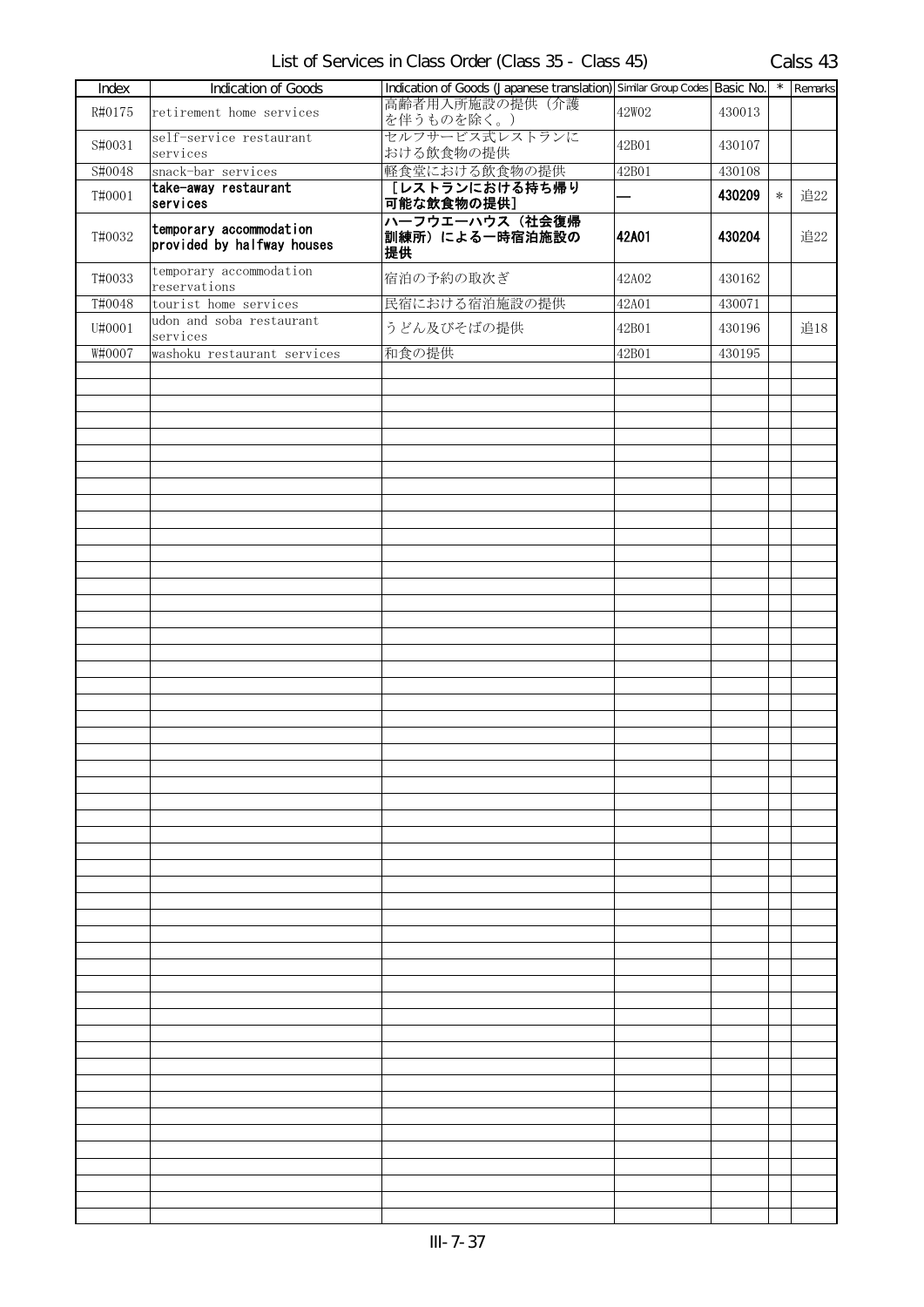| Index                       | <b>Indication of Goods</b>                                                            | Indication of Goods (Japanese translation) Similar Group Codes Basic No. |                              |        | Remarks |
|-----------------------------|---------------------------------------------------------------------------------------|--------------------------------------------------------------------------|------------------------------|--------|---------|
| A#0008                      | acupuncture                                                                           | はり治療                                                                     | <b>42V01</b>                 | 440235 | 追22     |
| A#0009                      | ADD screening services                                                                | 注意力欠如障害の検査                                                               | <b>42V02</b>                 | 440258 | 追22     |
| A#0010                      | ADHD screening services                                                               | 注意欠如・多動症の検査                                                              | 42V02                        | 440259 | 追22     |
| A#0024                      | aerial and surface<br>spreading of fertilisers<br>and other agricultural<br>chemicals | 空中及び地上での肥料及び農薬<br>の散布                                                    | 42L01                        | 440115 |         |
| A#0025                      | aerial and surface<br>spreading of fertilizers<br>and other agricultural<br>chemicals | 空中及び地上での肥料及び農薬<br>の散布                                                    | 42L01                        | 440115 |         |
| A#0026                      | aesthetician services                                                                 | エステティシャンによる美容                                                            | <b>42C01</b>                 | 440241 | 追22     |
| A#0036                      | alternative medicine<br>services                                                      | 代替医療による治療                                                                | 42V01, 42V02                 | 440210 |         |
| A#0040                      | animal breeding                                                                       | 動物の飼育                                                                    | 42V04                        | 440009 |         |
| $\overline{\text{A}}$ #0041 | animal grooming                                                                       | 動物の美容                                                                    | 42V04                        | 440131 |         |
| A#0044                      | animal-assisted therapy                                                               | 動物介在療法による治療                                                              | 42V02                        | 440224 | 追19     |
| A#0051                      | aquaculture services                                                                  | 水産動植物の養殖                                                                 | 42V04, 42Z99                 | 440207 |         |
| A#0057                      | aromatherapy services                                                                 | アロマテラピーの提供                                                               | 42V01                        | 440193 |         |
| A#0078                      | art therapy                                                                           | 芸術療法による治療                                                                | <b>42V02</b>                 | 440252 | 追22     |
| A#0079                      | artificial insemination<br>services                                                   | 人工授精                                                                     | 42V02, 42V04                 | 440194 |         |
| A#0085                      | Attention Deficit Disorder<br>screening services                                      | 注意力欠如障害の検査                                                               | 42V02                        | 440258 | 追22     |
| A#0086                      | Attention Deficit<br><b>Hyperactivity Disorder</b><br>screening services              | 注意欠如・多動症の検査                                                              | <b>42V02</b>                 | 440259 | 追22     |
| B#0006                      | barber shop services                                                                  | 理髪店による理容                                                                 | <b>42C01</b>                 | 440249 | 追22     |
| B#0008                      | beautician services                                                                   | 美容師による美容                                                                 | 42C01                        | 440203 | 変22     |
| B#0009                      | beauty salon services                                                                 | 美容                                                                       | 42C01                        | 440020 |         |
| B#0016                      | blood bank services                                                                   | 輸血用血液の管理・提供                                                              | 42V02                        | 440133 |         |
| B#0024                      | body piercing                                                                         | ボディピアスの穴あけ                                                               | 42V02                        | 440216 |         |
| C#0037                      | chiropractic                                                                          | カイロプラクティック                                                               | 42V01                        | 440032 |         |
| C#0113                      | consultancy in the field of<br>viticulture                                            | ぶどうの栽培に関する助言                                                             | 42L01                        | 440228 | 追20     |
| C#0120                      | convalescent home services                                                            | 予後保養所における治療・介護<br>・栄養の指導                                                 | 42V01, 42V02<br>42V03, 42W02 | 440043 |         |
| C#0140                      | cultivation of plants                                                                 | 植物の栽培                                                                    | 42L01                        | 440231 | 追20     |
| C#0142                      | cultured cell bank services<br>for medical transplantation                            | 移植用の培養細胞の管理・提供                                                           | 42V02                        | 440256 | 追22     |
| C#0144                      | cupping therapy                                                                       | 吸角療法による治療及び美容                                                            | 42001, 42V01                 | 440236 | 追22     |
| D#0002                      | dance therapy                                                                         | ダンス療法による治療                                                               | <b>42V02</b>                 | 440251 | 追22     |
| D#0019                      | dentistry services                                                                    | 歯科医業                                                                     | 42V02                        | 440113 |         |
| D#0021                      | depilatory waxing                                                                     | ボディワックスによる脱毛                                                             | 42C01                        | 440213 |         |
| D#0035                      | diagnosis of visual<br>processing disorders                                           | 視覚処理障害の診断                                                                | 42V02                        | 440260 | 追22     |
| D#0037                      | dietary and nutritional<br>advice                                                     | 栄養に関する助言                                                                 | 42V03                        | 440233 | 追21     |
| F#0008                      | farming equipment rental                                                              | 農業用機械器具の貸与                                                               | 42X05                        | 440084 |         |
| F#0042                      | flower arranging                                                                      | 花の飾りつけ                                                                   | 42Z99                        | 440143 |         |
| G#0007                      | gardening                                                                             | 庭の手入れ                                                                    | 42L01                        | 440077 |         |
| H#0001                      | hair coloring services                                                                | 頭髪の染毛                                                                    | <b>42C01</b>                 | 440242 | 追22     |
| H#0002                      | hair colouring services                                                               | 頭髪の染毛                                                                    | <b>42C01</b>                 | 440242 | 追22     |
| H#0003                      | hair dyeing services                                                                  | 頭髪の染毛                                                                    | <b>42C01</b>                 | 440242 | 追22     |
| H#0004                      | hair implantation                                                                     | 植毛                                                                       | 42C01                        | 440180 |         |
| H#0005                      | hairdressing                                                                          | 頭髪に関する理容・美容                                                              | 42C01                        | 440034 |         |
| H#0010                      | health assessment services                                                            | 健康評価                                                                     | 42V02, 42V03                 | 440247 | 追22     |
| H#0011                      | health care                                                                           | 健康管理に関する指導及び助言                                                           | 42V02, 42V03                 | 440060 |         |
| H#0012                      | health center services                                                                | 医療施設における医療                                                               | 42V02                        | 440209 |         |
| H#0013                      | health centre services                                                                | 医療施設における医療                                                               | 42V02                        | 440209 |         |
| H#0015                      | health counseling                                                                     | 健康管理に関する指導及び助言                                                           | 42V02, 42V03                 | 440212 |         |
| H#0016                      | health counselling                                                                    | 健康管理に関する指導及び助言                                                           | 42V02, 42V03                 | 440212 |         |
| H#0018                      | health spa services                                                                   | 温泉療法用施設の提供                                                               | 42V02                        | 440202 |         |
| H#0023                      | home-visit nursing care                                                               | 訪問による介護                                                                  | 42W02                        | 440229 | 追20     |
| H#0027                      | horticulture                                                                          | 庭の手入れ                                                                    | 42L01                        | 440072 |         |
| H#0028                      | hospice services                                                                      | ホスピスにおける医業                                                               | 42V02                        | 440147 |         |
| H#0029                      | hospital services                                                                     | 病院における医療                                                                 | 42V02                        | 440059 |         |
| H#0037                      |                                                                                       | ヒト組織の管理・提供                                                               | 42V02                        |        |         |
|                             | human tissue bank services                                                            |                                                                          |                              | 440221 |         |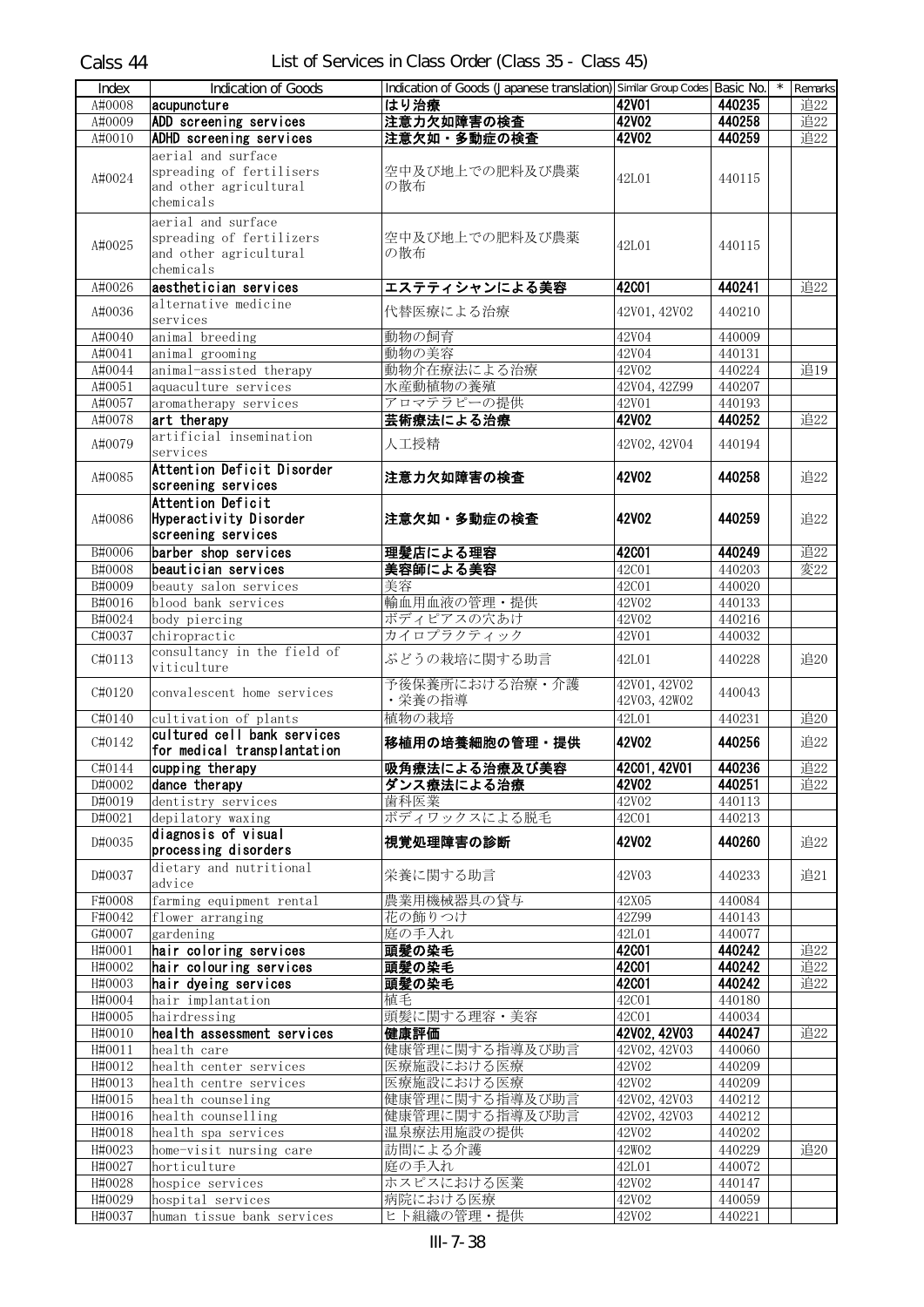| Index  | Indication of Goods                                                                                       | Indication of Goods (Japanese translation) Similar Group Codes Basic No. |                              |        | $\star$ | Remarks |
|--------|-----------------------------------------------------------------------------------------------------------|--------------------------------------------------------------------------|------------------------------|--------|---------|---------|
| I#0003 | in vitro fertilisation<br>services                                                                        | 試験管内受精                                                                   | 42V02, 42V04                 | 440196 |         |         |
| I#0004 | in vitro fertilization<br>services                                                                        | 試験管内授精                                                                   | 42V02, 42V04                 | 440196 |         |         |
| L#0003 | landscape architecture                                                                                    | 景観の設計                                                                    | 42N01                        | 440245 |         | 追22     |
| L#0004 | landscape design                                                                                          | 景観の設計                                                                    | 42N01                        | 440199 |         |         |
| L#0005 | landscape gardening                                                                                       | 庭園の手入れ                                                                   | 42L01                        | 440012 |         |         |
| L#0012 | lawn care                                                                                                 | 芝生の手入れ                                                                   | 42L01                        | 440148 |         |         |
| L#0018 | learning disability<br>screening services                                                                 | 学習障害の検査                                                                  | <b>42V02</b>                 | 440257 |         | 追22     |
| M#0005 | manicuring                                                                                                | 爪の美容                                                                     | 42C01                        | 440151 |         |         |
| M#0016 | massage                                                                                                   | マッサージ                                                                    | 42V01                        | 440086 |         |         |
| M#0022 | medical advice for<br>individuals with<br>disabilities                                                    | 障害者への医療に関する助言                                                            | 42V02                        | 440215 |         |         |
| M#0024 | medical analysis services<br>for diagnostic and<br>treatment purposes provided<br>by medical laboratories | 医療用研究室における診断及び<br>治療目的の医療分析                                              | 42V02                        | 440225 |         | 追19     |
| M#0025 | medical assistance                                                                                        | 医療補助                                                                     | 42V02                        | 440087 |         |         |
| M#0026 | medical clinic services                                                                                   | 病院における医療                                                                 | 42V02                        | 440021 |         |         |
| M#0027 | medical equipment rental                                                                                  | 医療用機械器具の貸与                                                               | 42X09                        | 440208 |         |         |
| M#0029 | medical screening                                                                                         | 医療のためのスクリーニング検<br>杳                                                      | 42V02                        | 440226 |         | 追19     |
| M#0030 | medical treatment using<br>cultured cells                                                                 | 細胞培養を利用した治療                                                              | 42V02                        | 440255 |         | 追22     |
| M#0039 | midwife services                                                                                          | 助産                                                                       | 42V02                        | 440152 |         |         |
| M#0062 | music therapy                                                                                             | 音楽療法による治療                                                                | <b>42V02</b>                 | 440253 |         | 追22     |
| N#0012 | nursing home services                                                                                     | 療養施設または看護施設におけ<br>る治療・介護・栄養の指導                                           | 42V01, 42V02<br>42V03, 42W02 | 440114 |         |         |
| N#0013 | nursing, medical                                                                                          | 医療看護                                                                     | 42V02                        | 440153 |         |         |
| 0#0001 | occupational therapy                                                                                      | 作業療法による治療                                                                | <b>42V02</b>                 | 440246 |         | 追22     |
| 0#0021 | opticians' services                                                                                       | 検眼                                                                       | 42V02                        | 440092 |         |         |
| 0#0041 | orthodontic services                                                                                      | 矯正歯科医業                                                                   | 42V02                        | 440214 |         |         |
| P#0006 | palliative care                                                                                           | 緩和ケア                                                                     | 42V02                        | 440218 |         |         |
| P#0033 | pest control services for<br>agriculture, aquaculture,<br>horticulture and forestry                       | 害虫の駆除(農業・水産養殖業<br>・園芸又は林業に関するもの)                                         | 42M02                        | 440220 |         |         |
| P#0035 | pet grooming                                                                                              | 愛玩動物の美容                                                                  | 42V04                        | 440173 |         | 変19     |
| P#0036 | pet grooming                                                                                              | ペットの美容                                                                   | 42V04                        | 440173 |         | 変19     |
| P#0039 | pharmacy advice                                                                                           | 薬局における助言                                                                 | 42V02                        | 440154 |         |         |
| P#0053 | physical therapy                                                                                          | 物理療法又は理学療法による治<br>療                                                      | 42V02                        | 440097 |         |         |
| P#0055 | physiotherapy                                                                                             | 物理療法又は理学療法による治<br>療                                                      | 42V02                        | 440097 |         |         |
| P#0062 | plant nursery services                                                                                    | 苗の育成                                                                     | 42L01                        | 440094 |         |         |
| P#0064 | plastic surgery                                                                                           | 形成外科医業                                                                   | 42V02                        | 440156 |         |         |
| P#0070 | postnatal care services                                                                                   | 出生後のケア                                                                   | 42V01, 42V03<br><b>42W02</b> | 440237 |         | 追22     |
| P#0074 | preparation of<br>prescriptions by<br>pharmacists                                                         | 薬剤師による調剤                                                                 | 42V02                        | 440204 |         |         |
| P#0110 | providing community<br>gardening facilities                                                               | コミュニティガーデニング施設<br>の提供                                                    | 41K01, 41K02                 | 440248 |         | 追22     |
| P#0143 | providing service animals<br>to individuals with<br>disabilities                                          | 障害者のための介助動物の提供                                                           | 42X90                        | 440250 |         | 追22     |
| P#0165 | pruning of trees                                                                                          | 樹木の剪定                                                                    | 42L01                        | 440243 |         | 追22     |
| P#0167 | public bath services for<br>hygiene purposes                                                              | 公衆浴場の提供                                                                  | 42D01                        | 440018 |         |         |
| R#0027 | reforestation services                                                                                    | 森林再生のための植林                                                               | 42L01                        | 440217 |         |         |
| R#0029 | regenerative medicine<br>services                                                                         | 再生医療による治療                                                                | <b>42V02</b>                 | 440240 |         | 追22     |
| R#0033 | rehabilitation for<br>substance abuse patients                                                            | 薬物患者に対するリハビリテー<br>ション                                                    | 42V01, 42V02                 | 440195 |         |         |
| R#0037 | remote monitoring of<br>medical data for medical<br>diagnosis and treatment                               | 医療診断及び治療のための医療<br>データの遠隔監視                                               | <b>42V02</b>                 | 440254 |         | 追22     |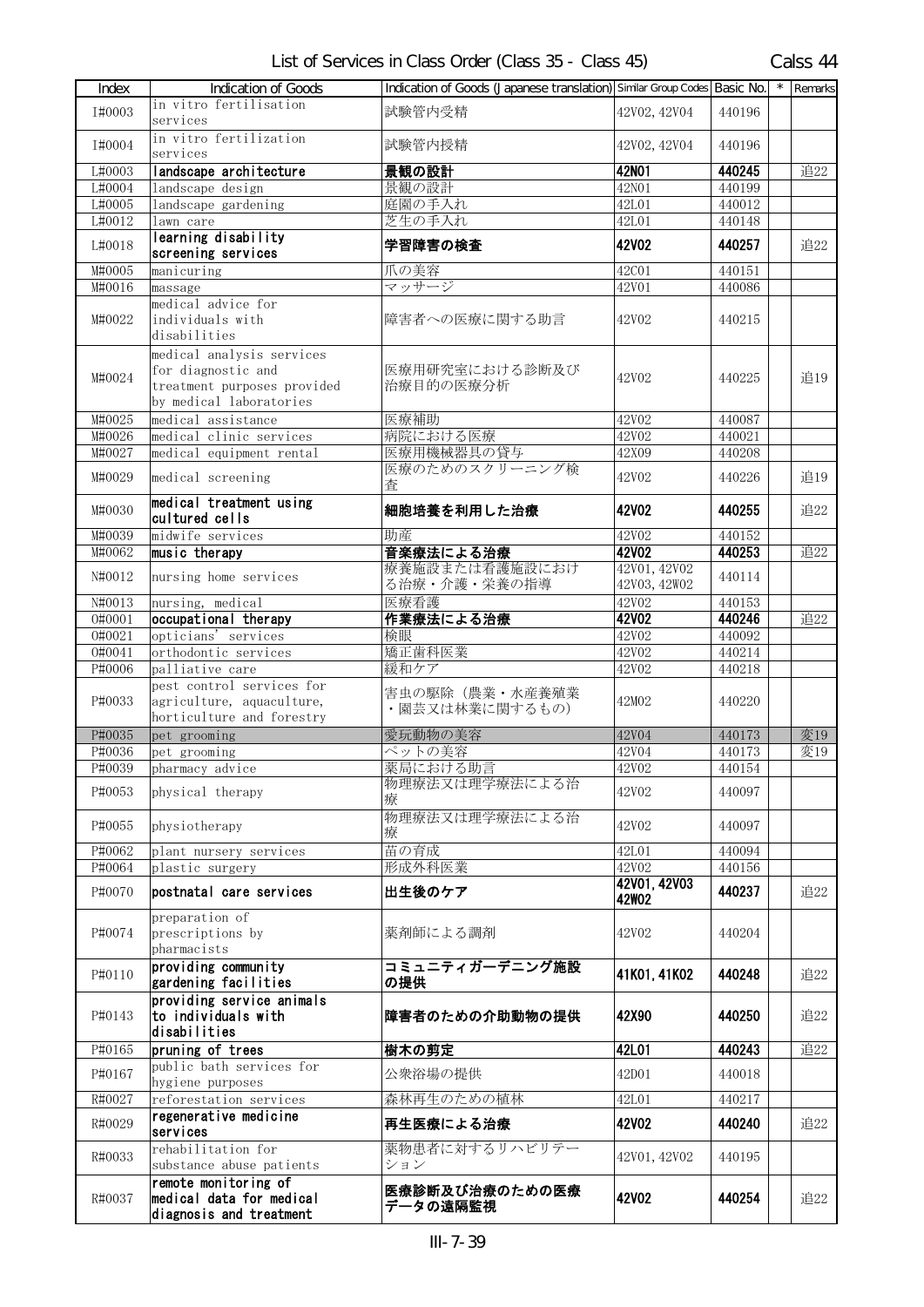| Index                       | <b>Indication of Goods</b>                       | Indication of Goods (Japanese translation) Similar Group Codes Basic No. |                    |        |        | Remarks |
|-----------------------------|--------------------------------------------------|--------------------------------------------------------------------------|--------------------|--------|--------|---------|
| R#0046                      | rental of animals for                            | 庭の手入れを目的とする動物の                                                           | 42X90              | 440222 |        | 追19     |
|                             | gardening purposes                               | 貸与                                                                       |                    |        |        |         |
| R#0052                      | rental of beehives                               | みつばちの巣箱の貸与                                                               | 42X05              | 440223 |        | 追19     |
|                             | rental of bottles and                            | [医療用ガスを含むボトルや容                                                           |                    |        |        |         |
| R#0055                      | containers containing gas                        | 器の貸与]                                                                    |                    | 440238 | $\ast$ | 追22     |
|                             | for medical purposes                             |                                                                          |                    |        |        |         |
| R#0083                      | rental of gardening                              | ガーデニング用具の貸与                                                              | 42X05, 42X26       | 440261 |        | 追22     |
|                             | implements                                       |                                                                          |                    |        |        |         |
| R#0085                      | rental of hair styling                           | ヘアスタイリング用機器の貸与                                                           | 42X13, 42X23       | 440230 |        | 追20     |
|                             | apparatus                                        |                                                                          |                    |        |        |         |
| R#0088                      | rental of hydrogen water<br>generators for baths | 浴槽用水素水生成機の貸与                                                             | 42X90              | 440239 |        | 追22     |
|                             | rental of sanitary                               |                                                                          |                    |        |        |         |
| R#0117                      | installations                                    | 衛生設備の貸与                                                                  | 42X90              | 440188 |        | 変19     |
|                             | rental of sanitation                             |                                                                          |                    |        |        |         |
| R#0118                      | facilities                                       | 衛生施設の貸与                                                                  | 42X10              | 440188 |        | 変19     |
| R#0131                      | rental of surgical robots                        | 外科手術用ロボットの貸与                                                             | 42X09              | 440232 |        | 追21     |
|                             |                                                  | 保養所・療養所における治療・                                                           | 42V01, 42V02       |        |        |         |
| R#0166                      | rest home services                               | 介護・栄養の指導                                                                 | 42V03, 42W02       | 440219 |        |         |
| $\overline{\text{S}}$ #0008 | sanatorium services                              | サナトリウムにおける医業                                                             | 42V02              | 440106 |        |         |
| S#0014                      | sauna services                                   | サウナの提供                                                                   | 42D01              | 440200 |        |         |
| S#0035                      | services of a psychologist                       | 精神分析                                                                     | 42V02              | 440185 |        |         |
| S#0054                      | solarium services                                | 日焼け施設の提供                                                                 | 42C01              | 440201 |        |         |
| S#0059                      | speech therapy                                   | 言語療法による治療                                                                | 42V02              | 440211 |        |         |
| T#0005                      | tattooing                                        | 入れ墨                                                                      | 42V02              | 440197 |        |         |
| T#0023                      | telemedicine services                            | 遠隔医療                                                                     | 42V02              | 440198 |        |         |
| T#0041                      | therapy services                                 | セラピー                                                                     | 42V01, 42V02       | 440205 |        |         |
| T#0063                      | transplanting of trees                           | 樹木の移植                                                                    | 42L01              | 440244 |        | 追22     |
|                             | tree planting for carbon                         | カーボンオフセットを目的とし                                                           |                    |        |        |         |
| T#0076                      | offsetting purposes                              | た植林                                                                      | 42L01              | 440206 |        |         |
| T#0077                      | tree surgery                                     | 樹木への施術                                                                   | 42L01              | 440166 |        |         |
| T#0081                      | Turkish bath services                            | サウナ風呂の提供                                                                 | 42D01              | 440019 |        |         |
| V#0001                      | vaccination services                             | 予防接種                                                                     | <b>42V02</b>       | 440262 |        | 追22     |
|                             | vermin exterminating for                         | 有害動物の駆除(農業・水産養                                                           |                    |        |        |         |
| V#0016                      | agriculture, aquaculture,                        | 殖業・園芸・林業に関するもの                                                           | 42M02              | 440168 |        |         |
|                             | horticulture and forestry                        |                                                                          |                    |        |        |         |
| V#0018                      | veterinary assistance                            | 獣医補助                                                                     | 42V04              | 440111 |        |         |
| V#0026                      | visagists' services                              | ヴィザジストによる美容                                                              | 42C01              | 440203 |        | 変22     |
| V#0027                      | viticulture services                             | ぶどうの栽培                                                                   | 42L01              | 440227 |        | 追20     |
| W#0021                      | weed killing                                     | 雑草の除去                                                                    | $\overline{42M01}$ | 440171 |        |         |
| W#0024                      | wildlife management                              | [野生動物の管理]                                                                |                    | 440234 | $\ast$ | 追22     |
| W#0034                      | wreath making                                    | 花輪の作成                                                                    | 42Z99              | 440037 |        |         |
|                             |                                                  |                                                                          |                    |        |        |         |
|                             |                                                  |                                                                          |                    |        |        |         |
|                             |                                                  |                                                                          |                    |        |        |         |
|                             |                                                  |                                                                          |                    |        |        |         |
|                             |                                                  |                                                                          |                    |        |        |         |
|                             |                                                  |                                                                          |                    |        |        |         |
|                             |                                                  |                                                                          |                    |        |        |         |
|                             |                                                  |                                                                          |                    |        |        |         |
|                             |                                                  |                                                                          |                    |        |        |         |
|                             |                                                  |                                                                          |                    |        |        |         |
|                             |                                                  |                                                                          |                    |        |        |         |
|                             |                                                  |                                                                          |                    |        |        |         |
|                             |                                                  |                                                                          |                    |        |        |         |
|                             |                                                  |                                                                          |                    |        |        |         |
|                             |                                                  |                                                                          |                    |        |        |         |
|                             |                                                  |                                                                          |                    |        |        |         |
|                             |                                                  |                                                                          |                    |        |        |         |
|                             |                                                  |                                                                          |                    |        |        |         |
|                             |                                                  |                                                                          |                    |        |        |         |
|                             |                                                  |                                                                          |                    |        |        |         |
|                             |                                                  |                                                                          |                    |        |        |         |
|                             |                                                  |                                                                          |                    |        |        |         |
|                             |                                                  |                                                                          |                    |        |        |         |
|                             |                                                  |                                                                          |                    |        |        |         |
|                             |                                                  |                                                                          |                    |        |        |         |
|                             |                                                  |                                                                          |                    |        |        |         |
|                             |                                                  |                                                                          |                    |        |        |         |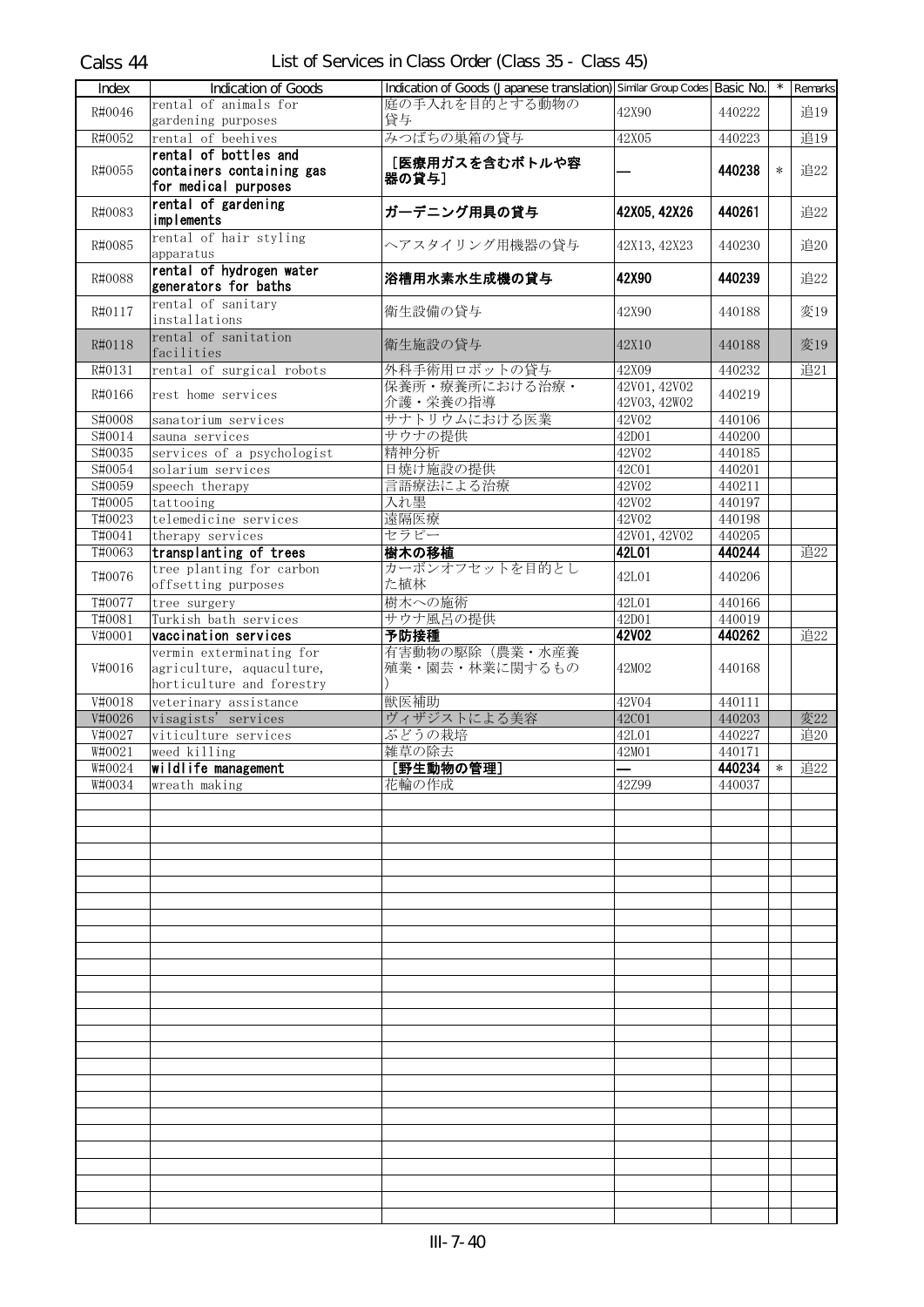| Index                | <b>Indication of Goods</b>                                                  | Indication of Goods (Japanese translation) Similar Group Codes Basic No. |              |                  |        | $\star$ Remarks |
|----------------------|-----------------------------------------------------------------------------|--------------------------------------------------------------------------|--------------|------------------|--------|-----------------|
| A#0018               | adoption agency services                                                    | 養子の斡旋                                                                    | 42H01        | 450193           |        |                 |
| A#0035               | alternative dispute                                                         | 裁判外紛争解決                                                                  | 42R01        | 450214           |        |                 |
|                      | resolution services                                                         |                                                                          |              |                  |        |                 |
| A#0052               | arbitration services                                                        | 仲裁                                                                       | 42R01        | 450205           |        |                 |
| A#0084               | astrology consultancy                                                       | 占星術による相談                                                                 | 42U02        | 450224           |        |                 |
| B#0001               | babysitting                                                                 | ベビーシッティング                                                                | 42W01        | 450195           |        | 訂18             |
| B#0011               | bereavement counseling                                                      | 遺族に対する身の上相談                                                              | 42U02        | 450242           |        | 追20             |
| B#0012               | bereavement counselling                                                     | 遺族に対する身の上相談                                                              | 42U02        | 450242           |        | 追20             |
| B#0042               | burial services                                                             | 埋葬                                                                       | 42J01        | 450056           |        |                 |
| C#0021               | cartomancy services                                                         | カードを用いた占い                                                                | 42U02        | 450226           |        |                 |
| C#0025               | chaperoning                                                                 | 社交界における付き添い                                                              | 42W03        | 450002           |        |                 |
| C#0056               | clothing rental                                                             | 衣服の貸与                                                                    | 42X02        | 450081           |        |                 |
| C#0097               | concierge services                                                          | 個人のニーズに合わせて手配や<br>情報提供などを行うコンシェル<br>ジュの役務                                | 45K01        | 450241           |        | 追19             |
| C#0099               | conducting funeral<br>ceremonies                                            | 葬儀の執行                                                                    | 42J01        | 450229           |        |                 |
| C#0104               | conducting religious<br>ceremonies                                          | 宗教儀式の実施                                                                  | 42Z99        | 450231           |        |                 |
| $\overline{C}$ #0123 | copyright management                                                        | 著作権の管理                                                                   | 42R02        | 450207           |        |                 |
| C#0134               | crematorium services                                                        | 火葬                                                                       | 42J01        | 450047           |        |                 |
| D#0007               | dating services                                                             | 異性の紹介                                                                    | 42H01        | 450005           |        | 変22             |
| D#0008               | dating services                                                             | 交際相手の紹介                                                                  | 42H01        | 450005           |        | 変22             |
| D#0023               | desairologists' services                                                    | 埋葬美容師による死化粧の施術                                                           | 42J01        | 450250           |        | 追22             |
| D#0031               | detective agency services                                                   | 探偵による調査                                                                  | 42U01        | 450003           |        |                 |
| D#0051               | dog walking services                                                        | 犬の散歩の代行                                                                  | 42V04        | 450232           |        |                 |
| E#0023               | embalming services                                                          | 遺体の防腐処理                                                                  | 42J01, 42V02 | 450220           |        |                 |
|                      | escorting in society                                                        |                                                                          |              |                  |        |                 |
| E#0034               | [chaperoning]                                                               | 社交界における付き添い                                                              | 42W03        | 450002           |        |                 |
| E#0037               | evening dress rental                                                        | イブニングドレスの貸与                                                              | 42X02        | 450046           |        |                 |
| F#0038               | fire-fighting                                                               | 消防                                                                       | 42T01        | 450179           |        |                 |
| F#0062               | funerary undertaking                                                        | 葬儀の執行                                                                    | 42J01        | 450057           |        |                 |
| G#0008               | genealogical research                                                       | 系図の調査                                                                    | 42Q99, 42U01 | 450216           |        |                 |
| G#0024               | guard services                                                              | 護衛                                                                       | 42T01        | 450099           |        |                 |
| H#0025               | horoscope casting                                                           | 星占い                                                                      | 42U02        | 450146           |        |                 |
| H#0035               | house sitting                                                               | 留守番                                                                      | 42W03        | 450197           |        |                 |
| I#0012               | inspection of factories for<br>safety purposes                              | 工場の安全確認                                                                  | 42T01        | 450202           |        |                 |
| I#0025               | intellectual property<br>consultancy                                        | 知的財産権に関する助言                                                              | 42R01, 42R02 | 450206           |        |                 |
| K#0003               | kimono dressing assistance                                                  | 着物の着付け                                                                   | 42C01        | 450234           |        |                 |
| L#0011               | law enforcement                                                             | 法的な権利行使の代理                                                               | 42R01, 42R02 | 450252           |        | 追22             |
| L#0020               | leasing of internet domain                                                  | インターネットドメイン名の貸                                                           | 42X90        | 450233           |        |                 |
|                      | names                                                                       | 与                                                                        |              |                  |        |                 |
| L#0024               | legal administration of<br>licences                                         | ライセンスに関する法的な管理                                                           | 42R01, 42R02 | 450223           |        | 変22             |
| L#0025               | legal advice in responding<br>to calls for tenders                          | 入札への応札のための法的助言                                                           | 42R01, 42R02 | 450235           |        | 追18             |
| L#0026               | legal advice in responding<br>to requests for proposals<br>[RFPs]           | 入札への応札のための法的助言                                                           | 42R01, 42R02 | 450235           |        | 追18             |
| L#0027               | legal advocacy services                                                     | 法律的事項に関する弁護                                                              | 42R01, 42R02 | 450240           |        | 追19             |
| L#0028               | legal compliance auditing                                                   | 法令遵守のための監査                                                               | 42R01, 42R02 | 450247           |        | 追20             |
| L#0029               | legal consultancy relating<br>to patent mapping                             | パテントマップに関する法分野<br>における助言                                                 | 42R01        | 450239           |        | 追19             |
| L#0030               | legal conveyancing                                                          | 法的な不動産讓渡手続                                                               | 42R01        | 450248           |        | 追22             |
| L#0031               | legal document preparation                                                  | 法的書類の作成(法律業務)                                                            | 42R01, 42R02 | 450221           |        |                 |
|                      | services                                                                    |                                                                          |              |                  |        |                 |
| L#0032<br>L#0033     | legal process serving<br>legal research                                     | [法的なプロセスサービング]<br>法律的事項に関する研究                                            | 42Q99        | 450258<br>450210 | $\ast$ | 追22             |
| L#0034               | legal services in relation<br>to the negotiation of<br>contracts for others | 契約の交渉に関する法律業務(<br>他人のためのこと)                                              | 42R01, 42R02 | 450230           |        |                 |
| L#0035               | legal services in the field<br>of immigration                               | 入国管理に関する法律業務                                                             | 42R01        | 450244           |        | 追20             |
| L#0036               | legal services relating to<br>licences                                      | ライセンスに関する法律業務                                                            | 42R01, 42R02 | 450223           |        | 変22             |
| L#0037               | legal watching services                                                     | 法律的事項の監視                                                                 | 42R01, 42R02 | 450237           |        | 追18             |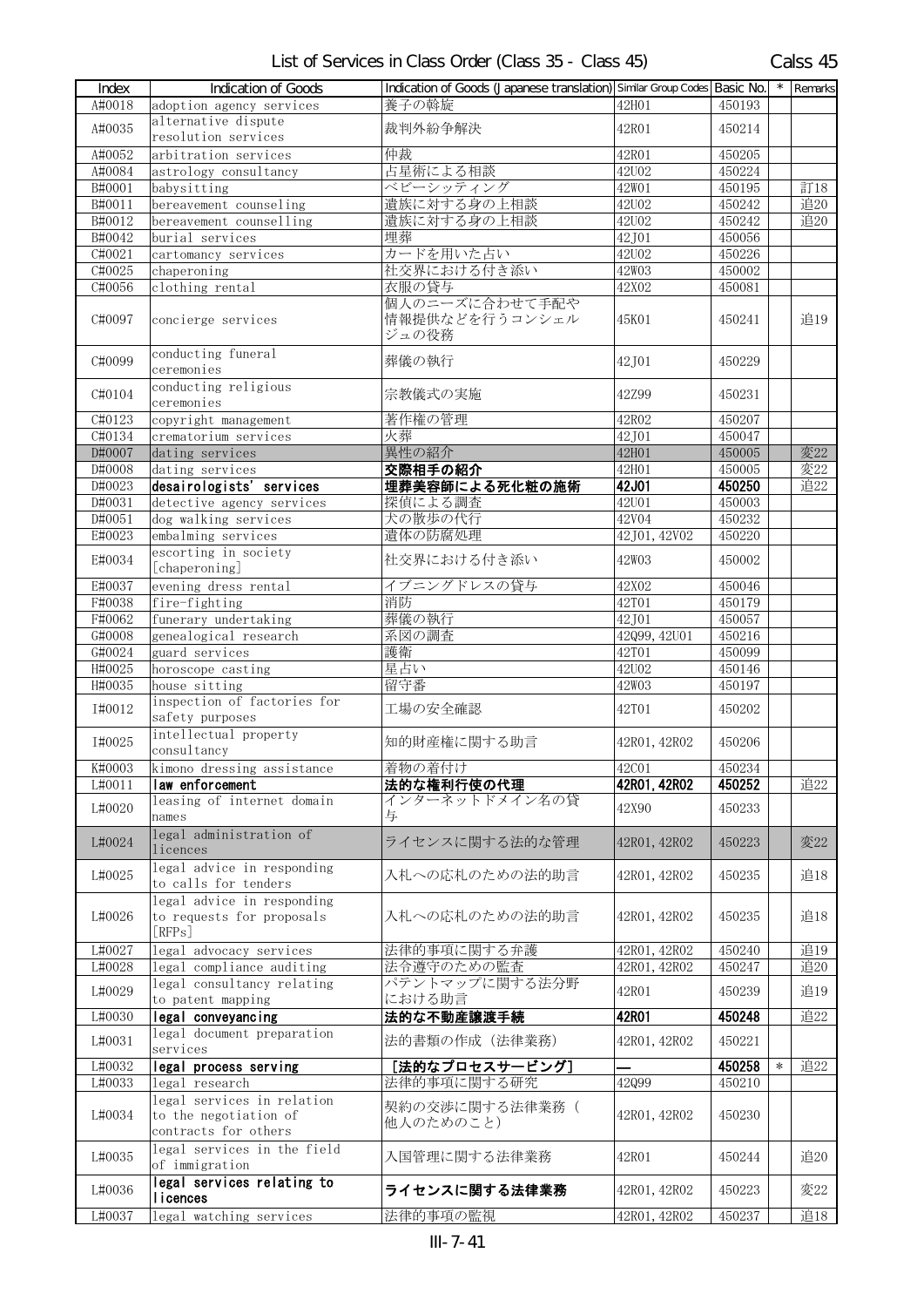| Index            | <b>Indication of Goods</b>                       | Indication of Goods (Japanese translation) Similar Group Codes Basic No. |                |                  | Remarks |
|------------------|--------------------------------------------------|--------------------------------------------------------------------------|----------------|------------------|---------|
|                  | licensing [legal services]                       |                                                                          |                |                  |         |
| L#0040           | in the framework of                              | ソフトウェア制作における契約<br>の代理又は媒介                                                | 42R01, 42R02   | 450236           | 追18     |
|                  | software publishing                              |                                                                          |                |                  |         |
| L#0041           | licensing of computer                            | コンピュータソフトウェアの利                                                           | 42R01, 42R02   | 450212           |         |
|                  | software [legal services]                        | 用に関する契約の代理又は媒介                                                           |                |                  |         |
| L#0042           | licensing of intellectual                        | 知的財産権の利用に関する契約                                                           | 42R01, 42R02   | 450208           |         |
|                  | property                                         | の代理又は媒介                                                                  |                |                  |         |
| L#0044           | lifeguard services                               | 水難救助員による監視及び救助                                                           | 42T01          | 450243           | 追20     |
| L#0048           | line sitting services                            | 行列並びの代行                                                                  | 42W03, 42Z99   | 450259           | 追22     |
| L#0051           | litigation services                              | 訴訟 (法律) 事務                                                               | 42R01          | 450211           |         |
| L#0053           | locating and tracking of                         | 行方不明者及び遺失物の位置情                                                           | 42T01, 42U01   | 450257           | 追22     |
|                  | lost people and property                         | 報の提供及び追跡                                                                 | 42Z99          |                  |         |
| L#0056           | lost property return                             | 遺失物の捜索・返還                                                                | 42U01          | 450200           |         |
| M#0013           | marriage agency services                         | 結婚相談所における異性の紹介                                                           | 42H01          | 450112           | 変22     |
| M#0014           | marriage agency services                         | 結婚相談所における交際相手の<br>紹介                                                     | 42H01          | 450112           | 変22     |
|                  |                                                  | 調停                                                                       | 42R01          |                  |         |
| M#0021<br>M#0023 | mediation<br>medical alarm monitoring            | 医療警報監視                                                                   | 42T01          | 450201<br>450255 | 追22     |
|                  | missing person                                   |                                                                          |                |                  |         |
| M#0042           | investigations                                   | 行方不明者の捜索                                                                 | 42U01          | 450053           |         |
|                  | monitoring intellectual                          |                                                                          |                |                  |         |
| M#0047           | property rights for legal                        | 法律に関する助言のための知的                                                           | 42R01, 42R02   | 450209           |         |
|                  | advisory purposes                                | 財産権の監視                                                                   |                |                  |         |
|                  | monitoring of burglar and                        | 防犯用及び保安用警報機による                                                           |                |                  |         |
| M#0048           | security alarms                                  | 監視                                                                       | 42T01          | 450194           |         |
|                  | mortuary cosmetologists'                         |                                                                          |                |                  |         |
| M#0053           | services                                         | 埋葬美容師による死化粧の施術                                                           | 42J01          | 450250           | 追22     |
| N#0008           | night guard services                             | 夜間警備                                                                     | 42T01          | 450006           |         |
| 0#0016           | online social networking                         | オンラインによるソーシャルネ                                                           |                |                  |         |
|                  | services                                         | ットワーキングサービスの提供                                                           | 42H01          | 450218           | 訂19     |
| 0#0017           | opening of security locks                        | 安全錠前開け                                                                   | 37E08, 42Z99   | 450033           |         |
| 0#0035           | organization of political                        | 政治集会の運営                                                                  | 42Z99          | 450238           | 追19     |
|                  | meetings                                         |                                                                          |                |                  |         |
| 0#0036           | organization of religious                        | 宗教集会の運営                                                                  | 42Z99          | 450184           |         |
|                  | meetings                                         |                                                                          |                |                  |         |
| P#0023           | personal background                              | 身元調査                                                                     | 42U01          | 450199           |         |
|                  | investigations                                   |                                                                          |                |                  |         |
| P#0024           | personal body guarding                           | 護衛                                                                       | 42T01          | 450001           | 変21     |
| P#0025<br>P#0027 | personal bodyguarding                            | 身辺の警備<br>私信の代筆                                                           | 42T01<br>42Z99 | 450001           | 変21     |
|                  | personal letter writing<br>personal shopping for |                                                                          |                | 450228           |         |
| P#0028           | others                                           | 買い物の代行                                                                   | <b>42W03</b>   | 450254           | 追22     |
|                  | personal wardrobe styling                        |                                                                          |                |                  |         |
| P#0030           | consultancy                                      | 衣装の選定                                                                    | 42001, 42G03   | 450227           | 群22     |
| P#0037           | pet sitting                                      | 愛玩動物の世話                                                                  | 42V04          | 450198           | 変19     |
| P#0038           | pet sitting                                      | ペットの世話                                                                   | 42V04          | 450198           | 変19     |
|                  | physical security                                |                                                                          |                |                  |         |
| P#0051           | consultancy                                      | 身体上の保安に関する助言                                                             | 42T01          | 450117           |         |
|                  | planning and arranging of                        | 結婚式の企画及び手配                                                               | 42H02          |                  |         |
| P#0061           | wedding ceremonies                               |                                                                          |                | 450217           |         |
| P#0068           | political lobbying services                      | 政治的なロビー活動                                                                | 42Z99          | 450249           | 追22     |
| R#0030           | registration of domain                           | インターネットドメイン名の登                                                           | 42R01          | 450213           |         |
|                  | names [legal services]                           | 録に関する法律業務                                                                |                |                  |         |
| R#0032           | regulatory compliance                            | 法規制遵守のための監査                                                              | 42R01, 42R02   | 450246           | 追20     |
|                  | auditing                                         |                                                                          |                |                  |         |
| R#0034           | releasing doves for special                      | 特別な行事のための放鳩                                                              | 42Z99          | 450219           |         |
|                  | occasions                                        |                                                                          |                |                  |         |
| R#0079           | rental of fire alarms                            | 火災報知機の貸与                                                                 | 42X08          | 450203           |         |
| R#0080           | rental of fire                                   | 消火器の貸与                                                                   | 42X08          | 450204           |         |
|                  | extinguishers                                    | 金庫の貸与                                                                    |                |                  |         |
| R#0114           | rental of safes<br>security guarding of          |                                                                          | 39L08          | 450215           |         |
| S#0029           | facilities via remote                            | 遠隔監視システムを用いた施設                                                           | <b>42T01</b>   | 450256           | 追22     |
|                  | monitoring systems                               | の警備                                                                      |                |                  |         |
|                  | security screening of                            |                                                                          |                |                  |         |
| S#0030           | baggage                                          | 手荷物のセキュリティ検査                                                             | 42T01          | 450196           |         |
|                  | social introduction agency                       |                                                                          |                |                  |         |
| S#0050           | services                                         | 社交のための紹介                                                                 | 42H01          | 450253           | 追22     |